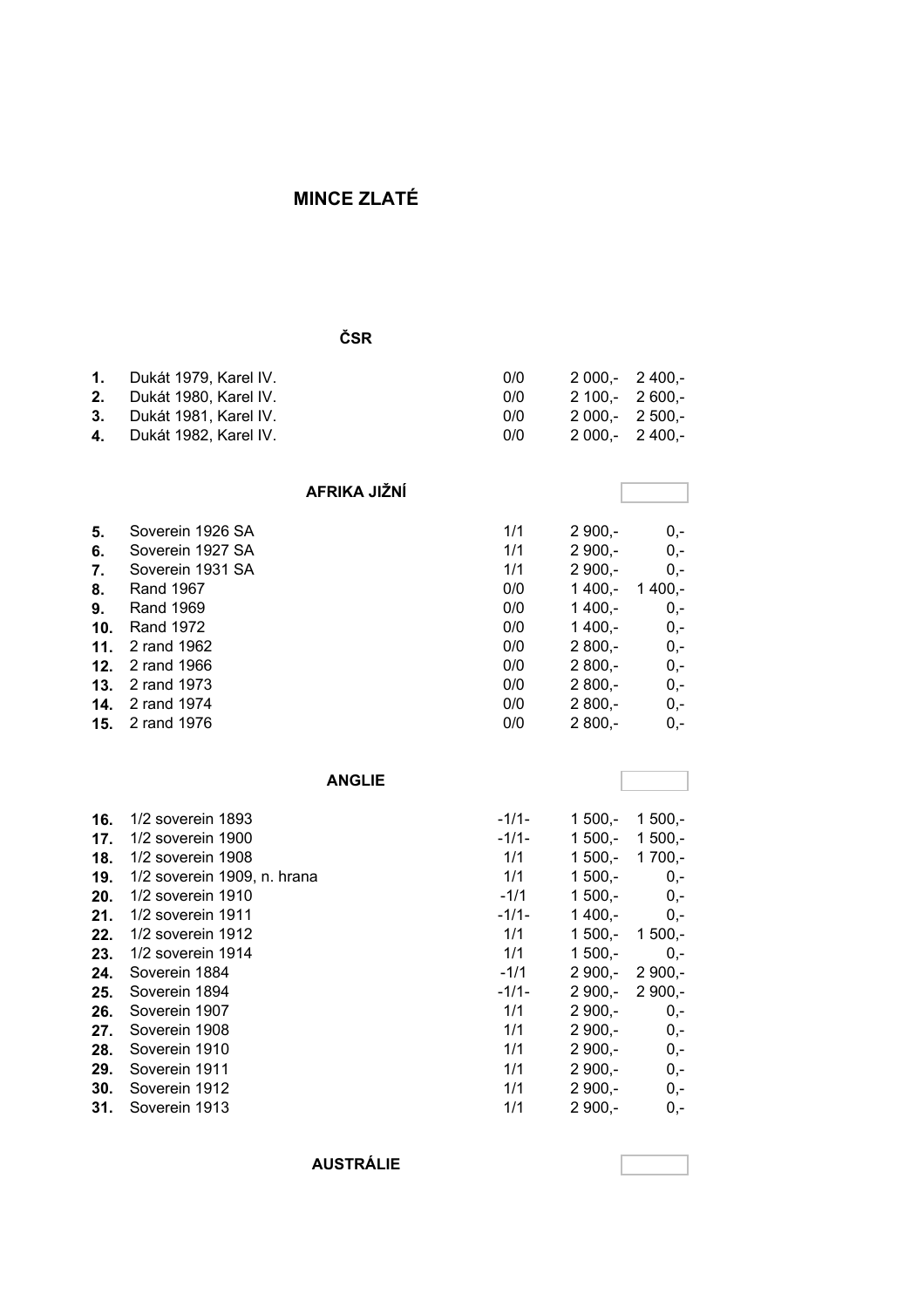| 32.        | Soverein 1889 M, dr. hrana              | $-1/1$            | $2900 -$             | $2900,-$             |
|------------|-----------------------------------------|-------------------|----------------------|----------------------|
| 33.        | Soverein 1898 M, n. hrana               | $-1/1-$           | $2900,-$             | $0,-$                |
| 34.        | Soverein 1911 P                         | 1/1               | $2900,-$             | $2900,-$             |
|            |                                         |                   |                      |                      |
|            | <b>BELGIE</b>                           |                   |                      |                      |
| 35.        | 20 frank 1867                           | 1/1               | $2200,-$             | $2200,-$             |
| 36.        | 20 frank 1868                           | 1/1               | $2200,-$             | $0,-$                |
| 37.        | 20 frank 1869                           | 1/1               | $2200,-$             | $0,-$                |
| 38.        | 20 frank 1870                           | 1/1               | $2200,-$             | $0,-$                |
| 39.        | 20 frank 1874                           | 1/1               | $2200,-$             | $0,-$                |
| 40.        | 20 frank 1875                           | 1/1               | $2200,-$             | $0,-$                |
| 41.        | 20 frank 1876                           | 1/1               | $2200,-$             | $0,-$                |
| 42.        | 20 frank 1877                           | 1/1               | $2200,-$             | $0,-$                |
| 43.        | 20 frank 1878                           | 1/1               | $2200,-$             | $0,-$                |
| 44.        | 20 frank 1882                           | 1/1               | $2200,-$             | $2200,-$             |
|            |                                         |                   |                      |                      |
|            | <b>HOLANDSKO</b>                        |                   |                      |                      |
| 45.        | 10 gulden 1912                          | 1/1               | $2300,-$             | $0,-$                |
| 46.        | 10 gulden 1917                          | 1/1               | $2300,-$             | $2300,-$             |
| 47.        | 10 gulden 1932                          | 1/1               | $2300,-$             | $2300,-$             |
|            |                                         |                   |                      |                      |
|            | <b>MEXIKO</b>                           |                   |                      |                      |
| 48.        | 2 peso 1919                             | 1/1               | $500,-$              | $600, -$             |
|            | <b>SSSR</b>                             |                   |                      |                      |
|            |                                         |                   |                      |                      |
| 49.        | Červoněc 1976                           | 0/0               | $3200,-$             | $3200,-$             |
| 50.        | Červoněc 1977                           | 0/0               | $3200,-$             | $3200,-$             |
| 51.        | Červoněc 1978                           | 0/0               | $3200,-$             | $3200,-$             |
| 52.        | Červoněc 1979                           | 0/0               |                      | $3200,- 3200,-$      |
|            |                                         |                   |                      |                      |
|            | <b>HABSBURSKÁ MONARCHIE</b>             |                   |                      |                      |
|            |                                         |                   |                      |                      |
|            | Ferdinand V. (1835 - 48)                |                   |                      |                      |
| 53.        | Dukát 1846 B, n.s.o.                    | $-1/1$            | $1500,-$             | $2000,-$             |
| 54.<br>55. | Dukát 1848 A, dr. hrana<br>Dukát 1848 E | $2/1 -$<br>$-2/2$ | $1500,-$<br>$1300,-$ | $2200,-$<br>$1900,-$ |
|            |                                         |                   |                      |                      |
|            | František Josef I. (1848 - 1916)        |                   |                      |                      |
| 56.        | Dukát 1859 A, n. škr.                   | $2/1 -$           | $1600,-$             | $2100,-$             |
| 57.        | Dukát 1863 A                            | $2/1-$            | $1700,-$             | $1800,-$             |
| 58.        | Dukát 1877, dírka                       | 1/1               | $1500,-$<br>$1700,-$ | $0,-$                |
| 59.<br>60. | Dukát 1878<br>Dukát 1889                | 1/1<br>0/0        | $2000,-$             | $3300,-$<br>$2400,-$ |
| 61.        | Dukát 1890, dr. hr.                     | 1/1               | $1600,-$             | $2500,-$             |
| 62.        | Dukát 1893, dr. hrana                   | 1/1               | $1400,-$             | $2500,-$             |
| 63.        | Dukát 1912                              | 0/0               | 1 600,-              | $2100,-$             |
|            |                                         |                   |                      |                      |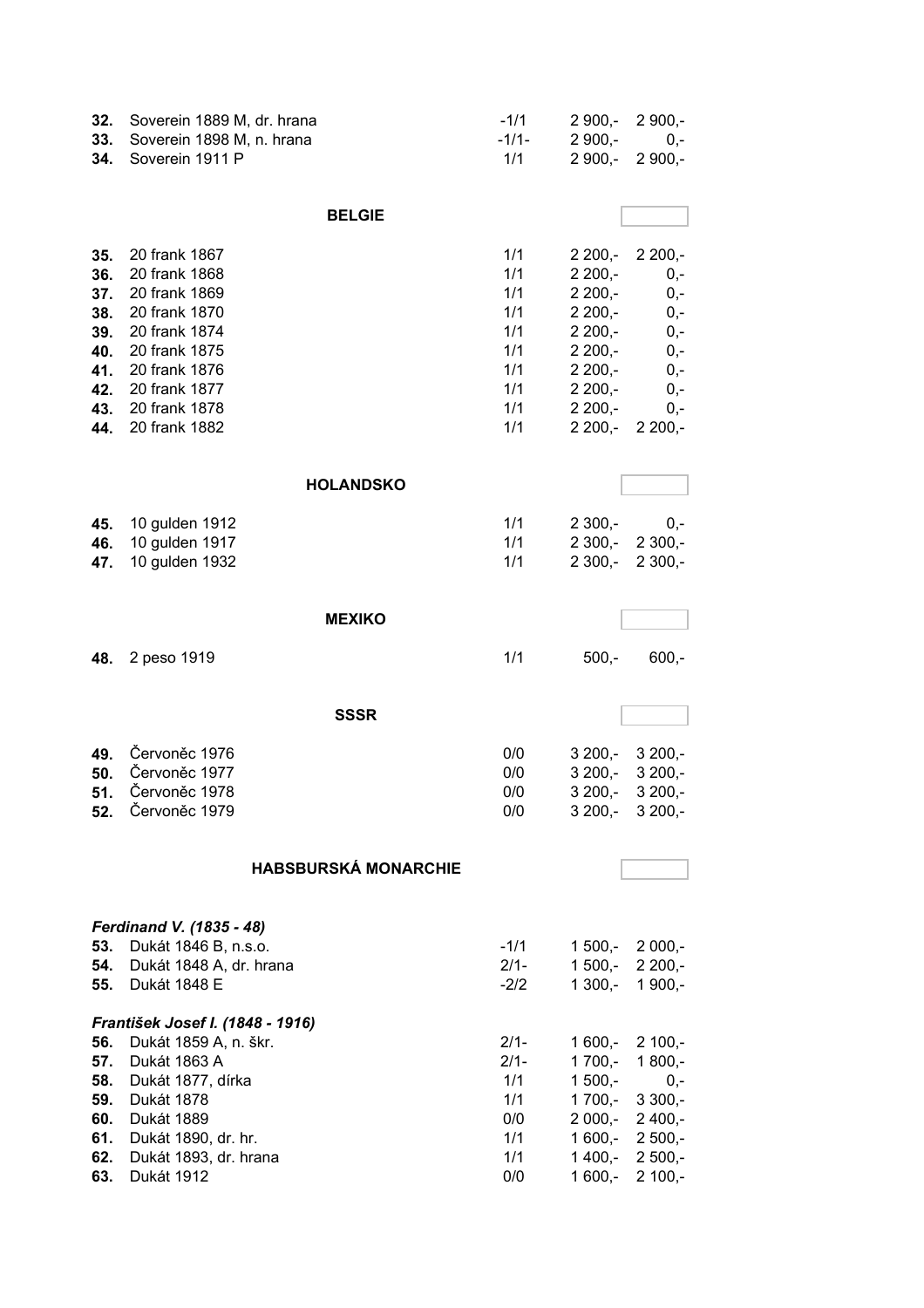| 64.<br>65.<br>66. | Dukát 1914<br>4 forint 1887 KB, dr. hrana<br>20 koruna 1915, novoražba      | 1/0<br>$2/1 -$<br>0/0 | $1600,-$<br>$1500,-$<br>$2500,-$ | $1800,-$<br>$1500,-$<br>$2500,-$ |
|-------------------|-----------------------------------------------------------------------------|-----------------------|----------------------------------|----------------------------------|
|                   | <b>ANTIKA</b>                                                               |                       |                                  |                                  |
|                   | <b>KELTOVÉ - BOJOVÉ</b>                                                     |                       |                                  |                                  |
| 67.               | Obol 0,67g, kůň                                                             | 2/                    | $200,-$                          | $420,-$                          |
|                   | ŘECKO - CILICIA                                                             |                       |                                  |                                  |
|                   | Augustus (27 - 14 před Kr.)<br>68. Bronz 16 mm, kozoroh                     | 3/2                   | $150,-$                          | $190,-$                          |
|                   | ŘECKO - OLBIA                                                               |                       |                                  |                                  |
|                   | 4. stol. před Kr.<br>69. Delfín, AE 33 mm                                   | $2/-$                 | $130,-$                          | $190,-$                          |
|                   | ŘECKO - ILLYRIA, APOLLONIA                                                  |                       |                                  |                                  |
|                   | 3. - 2. stol. před Kr.<br>70. Bronz 19 mm, hlava Apolla, obelisk, Sear 1887 | $-2/2$                | $140,-$                          | $170,-$                          |
|                   | $(229 - 100)$<br>71. Drachma, kráva s teletem                               | $2/1 -$               | $180,-$                          | $360,-$                          |
|                   | <b>MAKEDONIE</b>                                                            |                       |                                  |                                  |
|                   |                                                                             |                       |                                  |                                  |
|                   | Alexandr Veliký /336 - 323/<br>72. Drachma, hlava Herakla, Zeus na trůně    | $2/1 -$               | $600,-$                          | $700,-$                          |
|                   | <b>BYZANC</b>                                                               |                       |                                  |                                  |
| 73.               | Manuel I. /1143 - 80/<br>Miskový follis, sear 1966, Kristus na trůně        | $1/1 -$               | $180,-$                          | $220,-$                          |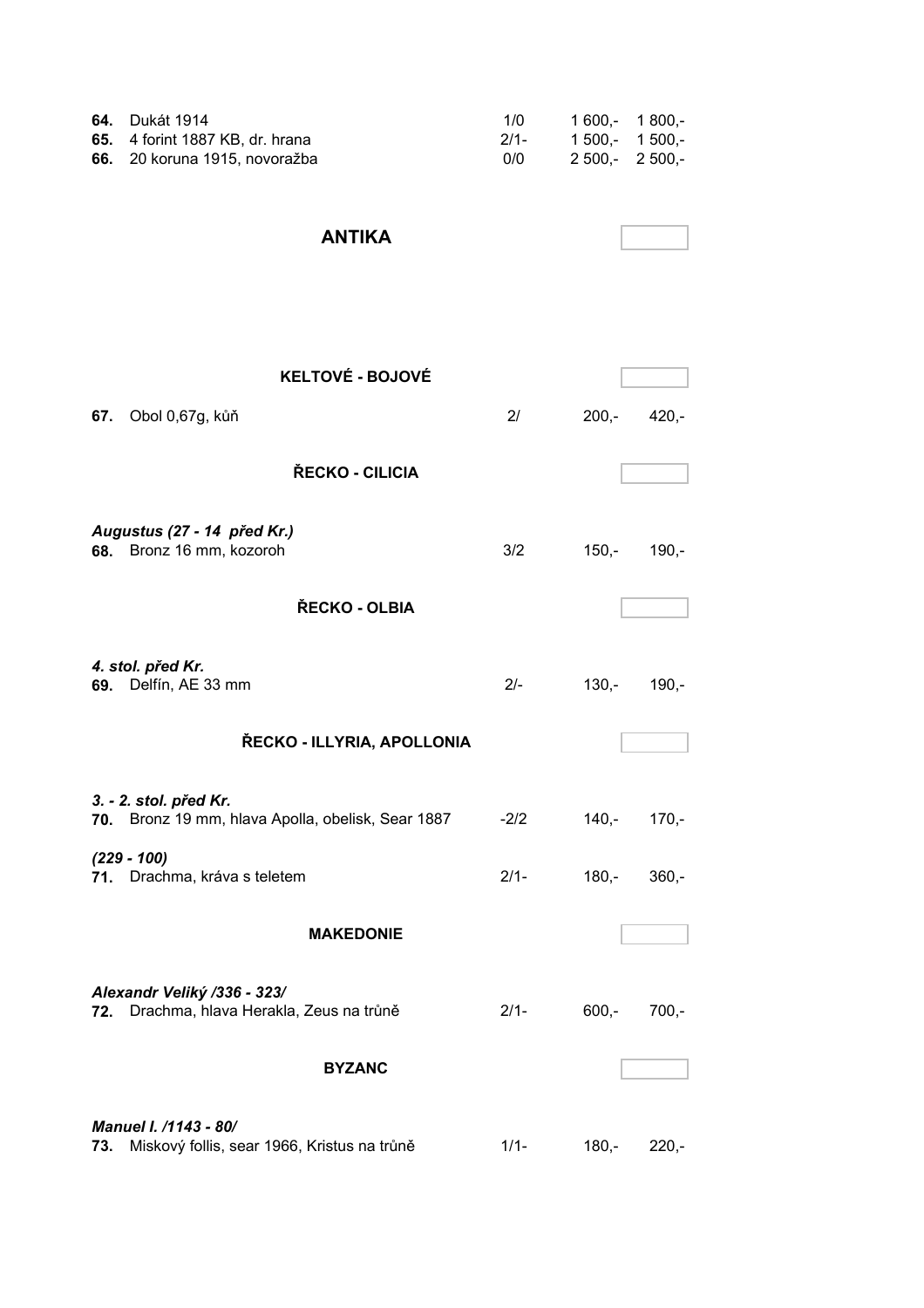|            | ŘÍM - REPUBLIKA                                                         |            |         |                |
|------------|-------------------------------------------------------------------------|------------|---------|----------------|
|            |                                                                         |            |         |                |
|            |                                                                         |            |         |                |
|            | Anonym /220 - 150 před Kr./<br>74. Denár Roma - Dioskurové, kontramarka | $-2/2-$    | $150,-$ | $170,-$        |
|            |                                                                         |            |         |                |
|            |                                                                         |            |         |                |
|            | ŘÍM - CÍSAŘSTVÍ                                                         |            |         |                |
|            |                                                                         |            |         |                |
|            | Agrippa (23 - 32)                                                       |            |         |                |
|            | 75. AS, Neptun s delfínem a trojzubcem, Sear 456                        | $-2/2-$    | $300 -$ | $360,-$        |
|            |                                                                         |            |         |                |
|            | Vespasianus (69 - 79)                                                   |            |         |                |
| 76.        | Semis, SC ve vavřínovém věnci, RIC 795                                  | $-2/2$     | $200,-$ | $200,-$        |
|            | 77. Denár, PONTIF MAXIM, RIC 65                                         | 2/2        | $300,-$ | $750,-$        |
|            | <b>Hadrianus (117 - 138)</b>                                            |            |         |                |
|            | 78. Sestercius, FELICITAS, RIC 751                                      | 3/3        | $80,-$  | $80,-$         |
|            |                                                                         |            |         |                |
|            | Antonius Pius /138 - 61/                                                |            |         |                |
|            | 79. Denár, APOLINI AVGVSTO, RIC 63 B                                    | 2/3<br>2/2 | $150,-$ | $0,-$          |
| 80.        | Denár, COS. IIII, Annona a modius, Sear 1136                            |            | $90,-$  | $140 -$        |
|            | <b>Faustina I. (+141)</b>                                               |            |         |                |
| 81.        | Dupondius, posmrtný za Antonia Pia, RIC 1191,                           | 2/3        | $80,-$  | $0,-$          |
|            | oltář mezi SC                                                           |            |         |                |
|            |                                                                         |            |         |                |
|            | <b>Faustina ml. (+ 176)</b><br>82. Denár, AUGUSTA, Camp. 38/7           | $2/1-$     | $250,-$ | $280,-$        |
|            |                                                                         |            |         |                |
|            | Septimus Severus (193 - 211)                                            |            |         |                |
| 83.        | Denár, Sedící JUPITER drží Viktorii                                     | $1/1 -$    | 350,-   | $370 -$        |
|            | 84. Denár, FORTUNA REDUX, RIC 264                                       | $-2/2-$    | $140,-$ | $0,-$          |
|            | Caracalla (198 - 217)                                                   |            |         |                |
| 85.        | Denár, MARTI PROPUGNATORI                                               | $-1/1-$    | $300,-$ | $340 -$        |
|            |                                                                         |            |         |                |
|            | Julia Domna (+ 217)                                                     |            |         |                |
| 86.        | Denár, DIANA LUCIFERA, Kamp. 50/15                                      | $2/1 -$    | $250,-$ | $300,-$        |
| 87.        | Denár, MONETA, Kamp. 50/31                                              | $2/1 -$    | $250 -$ | $280,-$        |
| 88.        | Denár, FORTUNA AVGG, RIC 548/126, čištěn                                | $-2/2-$    | $150,-$ | $0,-$          |
|            | Elagabalus (218 - 22)                                                   |            |         |                |
| 89.        | Bronz 22 mm, Standarta mezi polními odznaky                             | $-2/1-$    | $120,-$ | $150,-$        |
|            | /Řecko pod Římem/                                                       |            |         |                |
|            |                                                                         |            |         |                |
|            | Alexandr Severus (222 - 35)<br>Sestercius, MARS, RIC 635 C              | $-3/3-$    | 40,-    |                |
| 90.<br>91. | Sestercius, SPES PVBLICA, RIC 648                                       | $-2/2-$    | $450 -$ | $0,-$<br>$0,-$ |
| 92.        | Sestercius, PROVIDENTIA mezi SC, RIC 642                                | $-2/3$     | $200,-$ | $200,-$        |
| 93.        | Denár, stojící MARS, RIC 7                                              | $-1/1-$    | $350,-$ | $350,-$        |
|            |                                                                         |            |         |                |
|            | Gordianus III. (238 - 44)                                               |            |         |                |
| 94.        | Sestercius, MARS PROPVGNAT, RIC 332 a, čištěn                           | $-1/2-$    | $300,-$ | $300,-$        |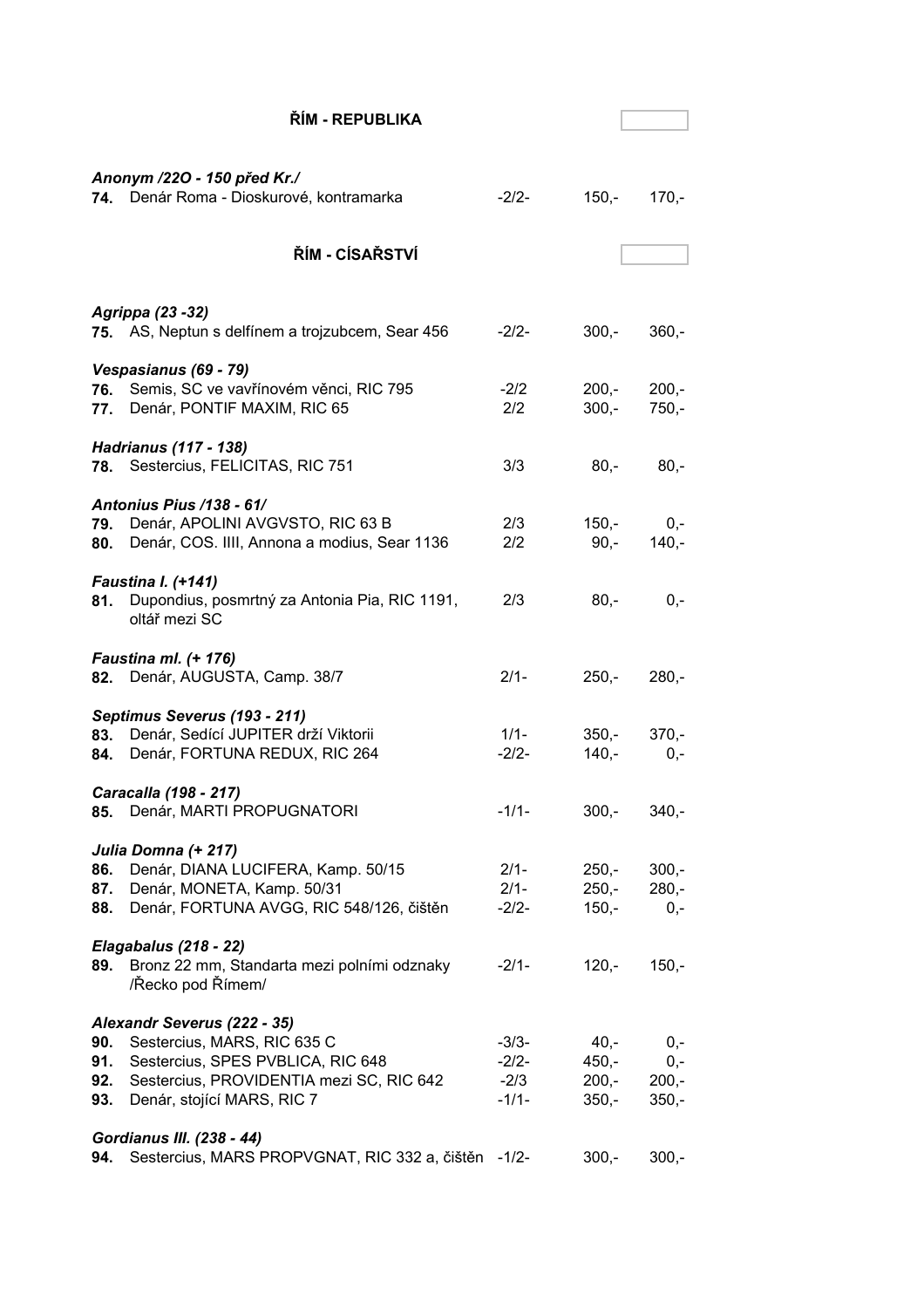| 95. | Velký bronz 30 mm, MOESIA SUPERIOR<br><b>VIMINACIUM 241/2, SGI 3642</b> | $-2/2-$ | $150,-$ | $150,-$ |
|-----|-------------------------------------------------------------------------|---------|---------|---------|
| 96. | Antoninian, císař obětuje nad oltářem, RIC 68                           | $-2/2-$ | $100,-$ | $0,-$   |
| 97. | Antoninian, VICTOR AETER, RIC 154                                       | $-1/1-$ | $220 -$ | $220,-$ |
| 98. | Antoninian, PROVID AVG, Sear 2357                                       | $-1/1$  | $400,-$ | $0,-$   |
|     |                                                                         |         |         |         |
|     | Philippus I. (244 - 49)                                                 |         |         |         |
|     | 99. Antoninian, SECVRIT ORBIS, Sear 2477                                | $-1/1-$ | $300,-$ | $320,-$ |
|     | 100. Antoninian, TRANQVILLITAS AVGG, Sear 2479                          | 1/1     | $500,-$ | $500,-$ |
|     | 101. Antoninian, LIBERALITAS AVGG, K 14                                 | 1/1     | $400,-$ | $440,-$ |
|     | Helena (248 - 328)                                                      |         |         |         |
|     | 102. AE follis malý, PAX PUBLICA, K1                                    | 2/2     | $80,-$  | $90,-$  |
|     |                                                                         |         |         |         |
|     | Trebonianus Gallus (251 - 53)                                           |         |         |         |
|     | 103. Antoninian, FELICITAS AVGG, K6                                     | $1/1 -$ | $250,-$ | $0,-$   |
|     | 104. Antoninian LIBERALITAS AVGG, K 8a                                  | $-1/1$  | $250,-$ | $0,-$   |
|     | <b>Gallienus (253 - 68)</b>                                             |         |         |         |
|     | 105. Antoninian VIRTVS AVGG, K126                                       | 1/1     | $250 -$ | $440,-$ |
|     | 106. Br antoninian, VBERITAS AVG, RIC 585                               | $-1/1-$ | $130 -$ | $150,-$ |
|     | 107. Antoninian VIRTVS AVGG, K130                                       | 1/1     | $250,-$ | $340,-$ |
|     | 108. Br antoninian DIANAE CONS AVG RIC 179                              | $-1/1$  | $150,-$ | $180,-$ |
|     | 109. Br antoninian SOLI INVICTO, RIC 611, škr.                          | 2/2     | $60,-$  | $0,-$   |
|     |                                                                         |         |         |         |
|     | Valerianus I. (253 - 60)                                                |         |         |         |
|     | 110. Antoninian IOVI CONSERVA, K 14                                     | 1/1     | $250,-$ | $340,-$ |
|     |                                                                         |         |         |         |
|     | Postumus (259 - 68)                                                     | $-1/1-$ |         |         |
|     | 111. Br antoninian, PAX AVG, Sear 3020                                  |         | $250 -$ | $280,-$ |
|     | Salonina (+ 268)                                                        |         |         |         |
|     | 112. Br Antoninian IVNO REGINA, RIC 28                                  | $-2/3$  | $50 -$  | $0,-$   |
|     |                                                                         |         |         |         |
|     | Claudius Gothicus (268 - 70)                                            |         |         |         |
|     | 113. Br antoninian GENIUS EXERCI, RIC 48                                | $1/1 -$ | $150,-$ | $180,-$ |
|     | 114. Br antoninian MARS VLTOR                                           | 3/3     | $40,-$  | 0,-     |
|     | 115. Br antoninian AEQVITAS AVG, Sear 3095                              | $1/2 -$ | $120,-$ | $140,-$ |
|     | Tacitus (275 - 76)                                                      |         |         |         |
|     | 116. Br antoninian VBERTAS AVG, RIC 95                                  | 2/2     | $100,-$ | $100,-$ |
|     | 117. Br antoninian CLEMENTIA TEMP, RIC 210                              | 3/3     | $40,-$  | $0,-$   |
|     | 118. Br antoninian AEQVITAS AVG, RIC 83/82                              | 2/2     | $150,-$ | $0,-$   |
|     |                                                                         |         |         |         |
|     | Probus (276 - 82)                                                       |         |         |         |
|     | 119. Antoninian PROVIDENTA, K 31                                        | 1/1     | $180,-$ | $220,-$ |
|     | 120. Br antoninian RESTITVT ORBIS, RIC 703                              | 2/2     | $120,-$ | $0,-$   |
|     | 121. Tetradrachma billon 279/80, ALEXANDRIA, BMC                        | 2/2     | $250,-$ | 0,-     |
|     | 2440, orel ve věnci /Egypt pod Římem/                                   |         |         |         |
|     | 122. Br antoninian VICTORIA GERM, RIC 223                               | 2/2     | $100,-$ | $0,-$   |
|     | 123. Br antoninian CLEMENTIA TEMP, RIC 905                              | 2/2     | $100,-$ | $0,-$   |
|     | 124. Br antoninian, CONCORDIA MILIT, RIC 666                            | $-2/2$  | $100,-$ | $0,-$   |
|     | 125. Br antoninian, RESTITUT ORBIS, RIC 731                             | $-2/2$  | $50,-$  | $0,-$   |
|     |                                                                         |         |         |         |
|     | <b>Aurelianus (270 - 75)</b>                                            | $-2/2$  | $50,-$  |         |
|     | 126. Br antoninian FORTVNA REDVX, RIC 128                               |         |         | $0,-$   |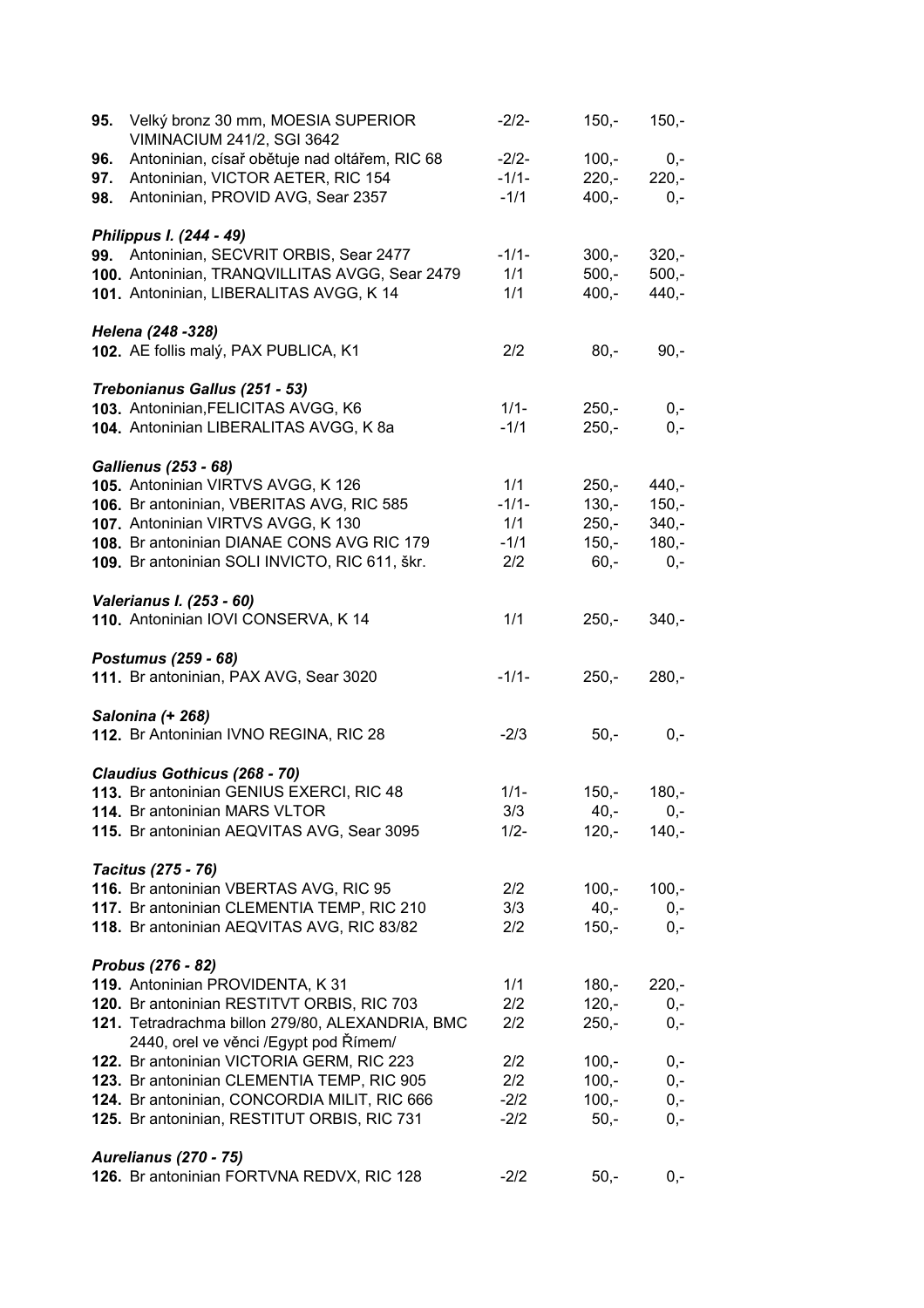| Diocletianus (294 - 305)                              |         |         |         |
|-------------------------------------------------------|---------|---------|---------|
| 127. Br antoninian IOVI CONSERVATORI, RIC 165         | $2/2-$  | $90,-$  | $0,-$   |
| 128. Br antoninian IOVI CONSERVATORI, RIC 225         | 2/2     | $150,-$ | $0,-$   |
| 129. Br antoninian IOVI CONSERVATORI                  | 2/2     | $120,-$ | $0,-$   |
| 130. Br antoninian CONCORDIA MILITVM, Coh.33          | 1/2     | $180,-$ | $180,-$ |
| 131. Antoninian IOVI CONSERVATORI, K 16               | 1/1     | $180,-$ | $320,-$ |
|                                                       |         |         |         |
| <b>Maximianus (286 - 310)</b>                         |         |         |         |
| 132. Follis, GEMO POPVLI ROMANI, RIC 320              | 1/2     | $200 -$ | $0,-$   |
| 133. Follis, SACRA MONETA, Camp. 120,80               | 1/1     | $250 -$ | $250,-$ |
| 134. Antoninian IOVI CONSERVAT, K 16                  | 1/1     | $200,-$ | $240,-$ |
|                                                       |         |         |         |
| <b>Galerius (305 - 11)</b>                            |         |         |         |
| 135. Follis, GENIO CAESARIS, RIC 55                   | $-2/2-$ | $50,-$  | $70,-$  |
| 136. Follis, Rev. nečitelný                           | 1/4     | $50,-$  | $0,-$   |
|                                                       |         |         |         |
| <b>Maxentius (306 - 12)</b>                           |         |         |         |
| 137. Follis, CONSERV VRB SVAE, Sear 3679              | $-2/2-$ | $60,-$  | $80,-$  |
|                                                       |         |         |         |
| <b>Constantinus I. (307 - 337)</b>                    |         |         |         |
| 138. Malý bronz, PROVIDENTIAE AVGG, Sear 3778         | 2/2     | $50 -$  | $0,-$   |
| 139. Follis, SOLI INVICTO COMITI, RIC 307, Logdunum   | $-1/2$  | $180,-$ | $0,-$   |
| 140. Follis, SOLI INVICTO COMITI, RIC 18, Roma        | $1/1 -$ | $130,-$ | $0,-$   |
| 141. Střední follis, GLORIA, K 136.146                | $-1/1-$ | $70,-$  | $80,-$  |
| 142. Střední follis, ON CONSTANTIM, K 136.136         | $-1/1-$ | $70,-$  | $0,-$   |
| 143. Follis 20 mm, IOVI CONSERVATORI, RIC 5,          | $1/1 -$ | $180,-$ | $0,-$   |
| 144. Malý bronz AE 3, R.D.N. CONSTANTINI              | $1/1 -$ | $150,-$ | $0,-$   |
| MAX.AVG, Sear 3773, Thessalonica                      |         |         |         |
| 145. Malý bronz AE 3, VICTORIAE LAETAE PRINC.         | $-1/1-$ | $170,-$ | $0,-$   |
| PERP., RIC 90, Ticinum                                |         |         |         |
| 146. Follis 22 mm, SOLI INVICTO COMITI, RIC 51,       | $-1/1-$ | $150,-$ | $150,-$ |
| Sear 3768, Roma                                       |         |         |         |
| 147. Follis 19 mm, SOLI INVICTO COMITI, Sear 3768,    | 1/1     | $200,-$ | $200,-$ |
| RIC 27, Roma                                          |         |         |         |
| 148. Malý bronz AE 3/4, GLORIA EXERCITVS, Sear        | $-1/1-$ | $80,-$  | $0,-$   |
| 3787, Siscia                                          |         |         |         |
| 149. Malý bronz AE 3/4, GLORIA EXERCITVS, Sear        | $1/1 -$ | $110,-$ | $0,-$   |
| 3786, Siscia                                          |         |         |         |
| 150. Malý bronz AE 3, PROVIDENTIAE, Sear 3778, RIC    | 1/1     | $130,-$ | $130,-$ |
| 214, Siscia                                           |         |         |         |
| 151. Malý bronz AE 3, PROVIDENTIAE AVGG, Sear         | $-1/1-$ | $100,-$ |         |
|                                                       |         |         | 0,-     |
| 3778, RIC 169, Tesalonika                             |         |         |         |
| 152. Malý bronz AE, pamětní ražba, VN - MR, Stojící   | $-1/1-$ | $110,-$ | $0,-$   |
| postava v závoji, RIC 48, Sear 3787, Nicomedia        |         |         |         |
| 153. Malý bronz AE 4, pamětní ražba, VN - MR, Stojící | $-1/1-$ | $100,-$ | $0,-$   |
| postava v závoji, Sear 3787                           |         |         |         |
| Urbus Roma (330 - 346)                                |         |         |         |
| 154. Malý bronz 17 mm, městská ražba, Vlčice s        | 1/1     | $120,-$ | 0,-     |
|                                                       |         |         |         |
| dvojčaty, Sear 3794, Sisscia, hrana                   |         |         |         |
| 155. Malý bronz 16 mm, městská ražba, Vlčice s        | 1/1     | $120,-$ | $130,-$ |
| dvojčaty, Sear 3794, Cyzikus                          |         |         |         |
| 156. Malý bronz 15 mm, městská ražba, Vlčice s        | 2/1     | $90,-$  | $0,-$   |
| dvojčaty, Sear 3794, Tessalonica                      |         |         |         |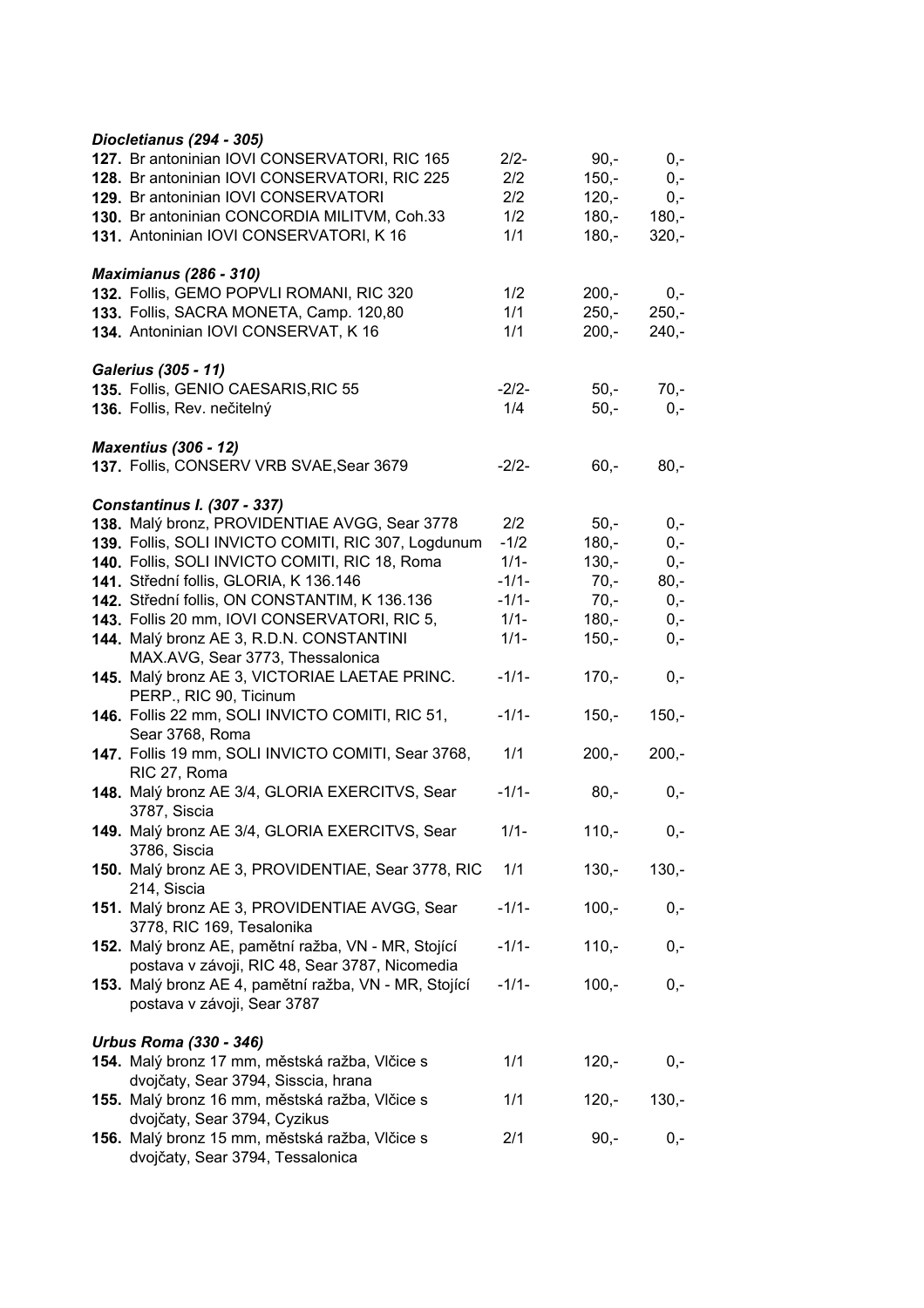| 157. Malý bronz 16 mm, městská ražba, Vlčice s<br>dvojčaty, Sear 3794, Aquileia        | 1/1     |   | $120,-$ | $120,-$ |
|----------------------------------------------------------------------------------------|---------|---|---------|---------|
| Licinius II. (317 - 324)<br>158. Follis, PROVIDENTIAE CAESS, RIC 345                   | $-1/1-$ |   | $200,-$ | $0,-$   |
| <b>159. Follis, VIRTVS, K15</b>                                                        | $-1/1-$ |   | $50,-$  | $60,-$  |
|                                                                                        |         |   |         |         |
| Licinius I. (308 - 324)                                                                | 1/1     |   |         |         |
| 160. Follis 19 - 21 mm, IOVI CONSERVATORI, RIC 2 a,<br>Sear 3699, Siscia               |         |   | $200,-$ | $240,-$ |
| 161. Follis, IOVI CONSERVATORI, RIC 4                                                  | $2/1-$  |   | $70,-$  | $70,-$  |
| 162. Follis 21 mm, IOVI CONSERVATORI, RIC, Sear                                        | $2/1 -$ |   | $100,-$ | $100,-$ |
| 3699, Siscia                                                                           |         |   |         |         |
| 163. Follis, VICTORIAE, K 18                                                           | $-1/1-$ |   | $50,-$  | $50,-$  |
| <b>Constantinus II. (317 - 337)</b>                                                    |         |   |         |         |
| 164. Malý bronz AE 3, VICTORIA CAESS. NN, RIC 62,                                      | $-1/1-$ |   | $140,-$ | $0,-$   |
| Thessalonika                                                                           |         |   |         |         |
| 165. Malý bronz AE 3/4, GLORIA EXERCITVS, Sear<br>3851, Siscia                         | 1/1     |   | $100,-$ | $100,-$ |
| 166. Malý bronz AE 3, CAESARVM NOSTRORVM, RIC                                          | $2/1 -$ |   | $50 -$  | $50,-$  |
| 163, Siscia                                                                            |         |   |         |         |
|                                                                                        |         |   |         |         |
| <b>Constantius II. (337 -361)</b><br>167. Malý bronz AE 4, SPES REIPVBLICAE, Sear 3911 | $-1/1-$ |   | $60,-$  | $0,-$   |
| 168. Malý bronz AE 4, SECVRITAS REIPVB, RIC 12,                                        | $-1/1-$ | R | $110,-$ | $0,-$   |
| 169. Malý bronz AE 3, VIRTVS AVGVSTORVM, RIC                                           | $-1/1-$ |   | $120,-$ | $0,-$   |
| 295, Siscia                                                                            |         |   |         |         |
| 170. Malý bronz AE 4, VOT/XX / MVLT / XXX, Sear,                                       | $1/1 -$ |   | $100,-$ | $100,-$ |
| Thessalonica<br>171. Malý bronz AE 4, VOT / XX / MVLT / XXX, RIC 113,                  | 1/0     |   | $120,-$ | $140,-$ |
| Sear 3900, Antiochia                                                                   |         |   |         |         |
| 172. Maiorina 20 mm, FEL .TEMP. REPARATIO, RIC                                         | 2/1     |   | $110,-$ | $110,-$ |
| 67, Sear 3904                                                                          |         |   |         |         |
| 173. Maiorina 23 mm, FEL. TEMP. REPARATIO, RIC                                         | $2/1-$  |   | $110,-$ | $110,-$ |
| 92, Sear 3903, Cizycus<br>174. Malý bronz AE 3, FEL. TEMP. REPARATIO, RIC              | $-1/2$  |   | $80,-$  | $0,-$   |
| 69, Sear 3910, Sirmium                                                                 |         |   |         |         |
| 175. Malý bronz AE 3, FEL. TEMP. REPARATIO, RIC                                        | 1/1     |   | $150,-$ | $220,-$ |
| 212, Sear 3910, Aquileia                                                               |         |   |         |         |
| 176. Malý bronz AE 3, FEL. TEMP. REPARATIO, RIC<br>350, Sear 3910, Siscia              | 1/1     |   | $150,-$ | 0,-     |
| 177. Maiorina 22 mm, FEL. TEMP. REPARATIO, RIC                                         | $-1/1-$ |   | $140,-$ | $0,-$   |
| 82, Sear 3903, Heraclea                                                                |         |   |         |         |
| 178. Maiorina 21 mm, FEL. TEMP. REPARATIO, RIC                                         | $-1/1-$ |   | $140,-$ | 0,-     |
| 35, Sear 3903, Sirmium<br>179. Malý bronz AE 3, GLORIA EXERCITVS, RIC 237,             | 1/1     |   | $130,-$ | 0,-     |
| Sear 3886, Siscia                                                                      |         |   |         |         |
| 180. Malý bronz AE 3, GLORIA EXERCITVS, RIC 69,                                        | 1/1     |   | $100,-$ | $100,-$ |
| Sear 3880, Cyzicus                                                                     |         |   |         |         |
|                                                                                        |         |   |         |         |
| <b>Maximinus II. (309 - 313)</b><br>181. Follis, GENIO AVGVSTI, RIC 207 C              | $-2/2-$ |   | $60,-$  | $60,-$  |
|                                                                                        |         |   |         |         |
| Galeria Valeria (+ 315)                                                                |         |   |         |         |
| 182. Follis, VENERI VICTORICI, K1                                                      | $2/1 -$ |   | $250,-$ | $0,-$   |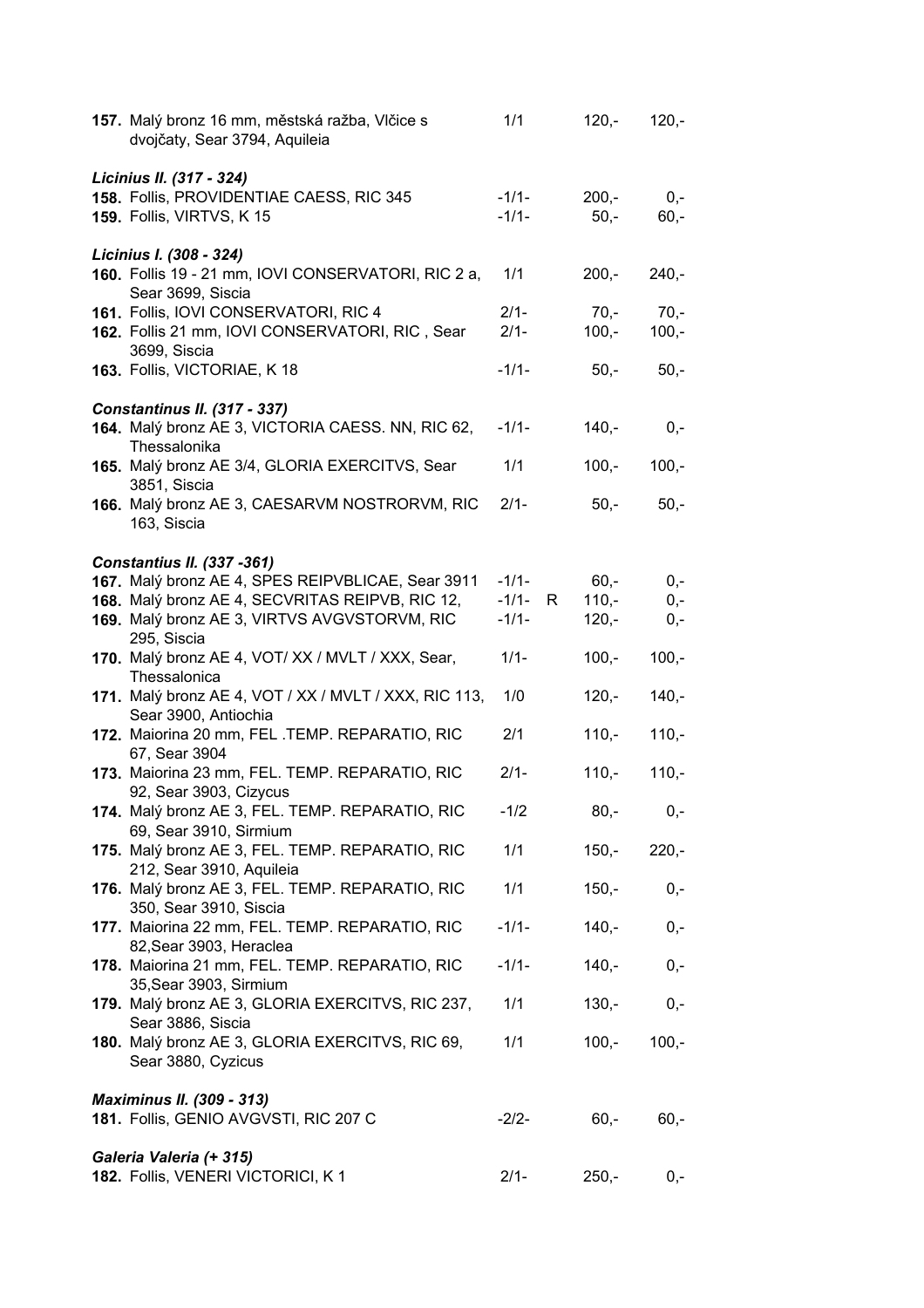| Crispus (317 - 326)                                             |         |         |         |
|-----------------------------------------------------------------|---------|---------|---------|
| 183. Střední follis, VOT V, K 4                                 | $1/1 -$ | $90,-$  | $90 -$  |
| 184. Malý bronz, CAESARVM NOSTRORVM, RIC 440                    | $-1/1-$ | $180,-$ | $180,-$ |
| 185. Malý bronz AE 3, CAESARVM NOSTRORVM,                       | $1/1 -$ | $150,-$ | $0,-$   |
| Arles, RIC 230                                                  |         |         |         |
| 186. Malý bronz AE 3, CAESARVM NOSTRORVM,                       | $1/1 -$ | $130,-$ | $130,-$ |
| Trier, RIC 431                                                  |         |         |         |
| 187. Malý bronz AE 3, CAESARVM NOSTRORVM,                       | 1/1     | $180 -$ | $0,-$   |
| Thesalonika, RIC 125                                            |         |         |         |
| 188. Malý bronz AE 3, PRINCIPIA IVVENTVTIS,<br>Aquileior, RIC 9 | $-1/1-$ | $150,-$ | $150 -$ |
| Helena (248 - 328)                                              |         |         |         |
| 189. Malý follis AE, PAX, K 1                                   | $2/2-$  | $50,-$  | $50,-$  |
|                                                                 |         |         |         |
| <b>Constans (337 - 350)</b>                                     |         |         |         |
| 190. Malý bronz AE 4, VICTORIAE DD. AVGG. Q. NN.,               | 1/1     | $110,-$ | $0,-$   |
| RIC 195, Sear 3871, Siscia                                      |         |         |         |
| 191. Malý bronz AE 4, GLORIA EXERCITVS, Sear 3870               | 1/1     | $100,-$ | $0,-$   |
| 192. Centenionalis FEL. TEMP. REPARATIO, RIC 244,               | 1/1     | $150,-$ | $150,-$ |
| Sear 3873, Siscia                                               |         |         |         |
| 193. Malý bronz AE 4, VOT / XX / MVLT / XXX, Ric 51,            | $1/1 -$ | $60,-$  | $60,-$  |
| Sear 3872                                                       |         |         |         |
|                                                                 |         |         |         |
| Constantinopolis (330 - 346)                                    |         |         |         |
| 194. Malý bronz AE 3, Viktoria na přídi lodě, městská           | 1/1     | $120,-$ | $180,-$ |
| ražba, RIC 339, Sear 3790, Siscia                               |         |         |         |
|                                                                 |         |         |         |
| Constantinus II. (337 - 340)                                    |         |         |         |
| 195. Malý bronz, PROVIDENTIAE CAESS, Sear 3848                  | $-1/1-$ | $120,-$ | $0,-$   |
|                                                                 |         |         |         |
| <b>Constantius II. (337 - 361)</b>                              |         |         |         |
| 196. Malý bronz, 10 ks                                          | $-1/1-$ | $300,-$ | $0,-$   |
| 197. Malý bronz, 10 ks                                          | $-1/1-$ | $300,-$ | $300,-$ |
| 198. Malý bronz, FEL. TEMP. REPARATIO, císař zabíjí             | 2/3     | $60,-$  | $0,-$   |
| oštěpem padajícího jezdce, 3 kusy                               |         |         |         |
| 199. Malý bronz, GLORIA EXERCITVS, dva vojáci a                 | 2/2     | $60,-$  | $0,-$   |
| dvě standarty, 2 kusy                                           |         |         |         |
| 200. Malý bronz, FEL. TEMP. REPARATIO., císař zabíjí            | $-1/1-$ | $60,-$  | $60,-$  |
| padajícího jezdce                                               |         |         |         |
| 201. Centeonalis, FEL. TEMP. REPARATIO, K 8                     | $1/1 -$ | $80,-$  | $0,-$   |
|                                                                 |         |         |         |
| Constantius Gallus (351 - 354)                                  |         |         |         |
| 202. Malý bronz AE 3, FEL. TEMP. REPARATIO, RIC                 | $-1/1$  | $140 -$ | $0,-$   |
| 351, Sear 3956, Siscia                                          |         |         |         |
|                                                                 |         |         |         |
| Julianus II. (353 - 363)                                        |         |         |         |
| 203. Velký bronz AE, Býk APIS, K 153,33                         | $-1/1-$ | $350,-$ | $700,-$ |
| 204. Malý bronz AE, SPES, K 4                                   | $2/1 -$ | $50,-$  | $60,-$  |
| 205. Malý bronz AE 3, VOT / X / MV.LT / XX, Sear 3974           | $-1/1$  | $180,-$ | $0,-$   |
|                                                                 |         |         |         |
| Jovianus (363 - 364)                                            |         |         |         |
| 206. Střední bronz, VOT V MVLTX, K 5                            | $-1/1$  | $100,-$ | $120,-$ |
|                                                                 |         |         |         |

*Valens (364 - 378)*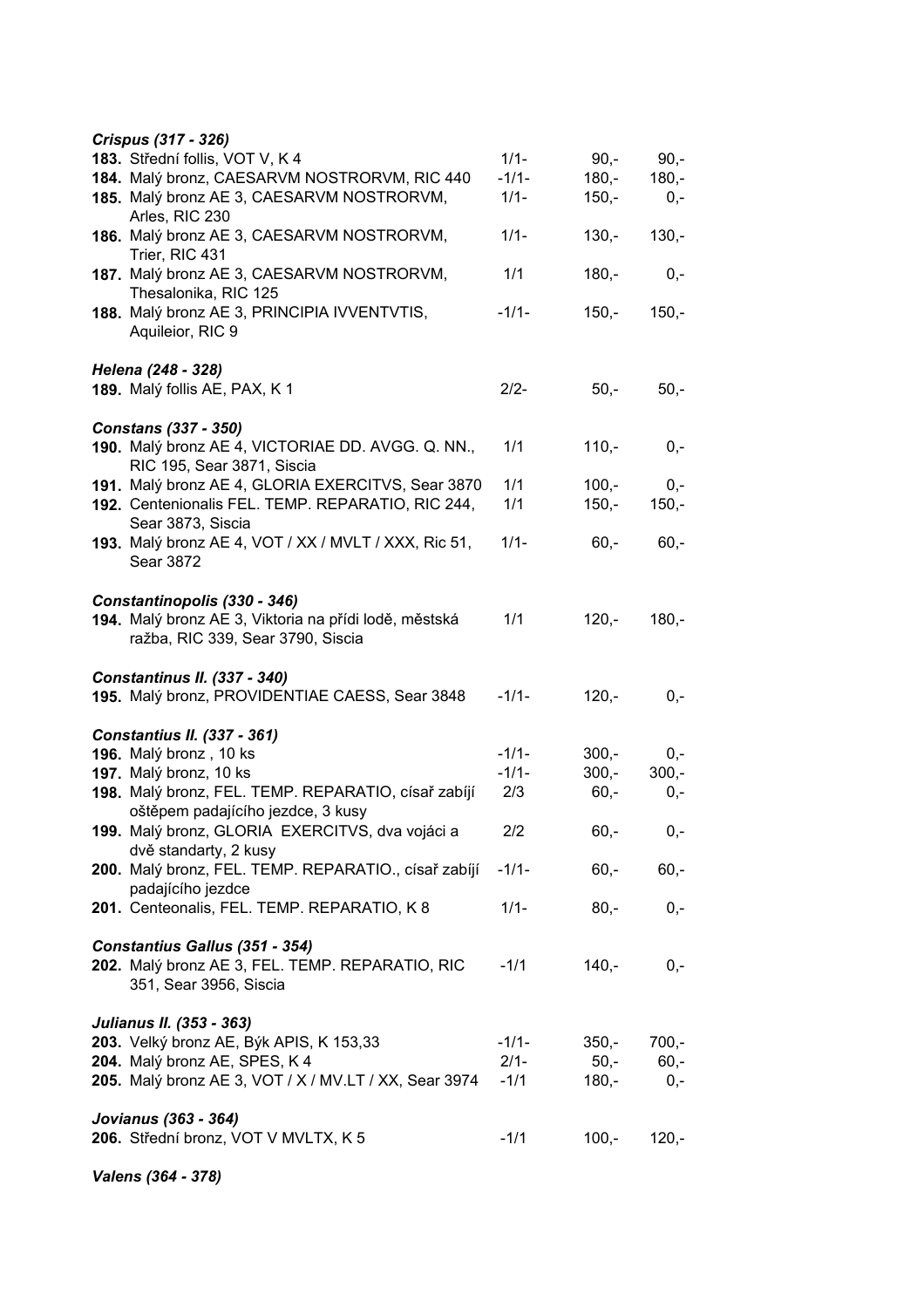| 207. Malý bronz AE 3 GLORIA ROMANORUM, RIC 7 a,<br>Sear 4017, Aquileia                              | 1/1           | $150,-$            | $170 -$        |
|-----------------------------------------------------------------------------------------------------|---------------|--------------------|----------------|
| 208. Malý bronz AE 3 GLORIA ROMANORUM, RIC 14<br>b, Sear 4017, Siscia                               | $-1/1$        | $100,-$            | $0,-$          |
| 209. Malý bronz AE 3, SECVRITAS REIPVBLICAE, RIC<br>11 b, Sear 4016, Cyzikus                        | $-1/1-$       | $70,-$             | $0,-$          |
| 210. Malý bronz AE 3, SECVRITAS REIPVBLICAE, RIC<br>15 b, Sear 4016, Siscia                         | $1/1 -$       | $100,-$            | $0,-$          |
| Valentinian I. (364 - 375)                                                                          |               |                    |                |
| 211. Malý bronz AE 3, SECVRITAS REIPVBLICAE, RIC<br>7 a, Sear 4003, Siscia                          | 1/1           | $110,-$            | $110,-$        |
| 212. Malý bronz AE 3, GLORIA ROMANORVM, RIC 7 a,<br>Sear 4002, Aquileia                             | 1/1           | $130 -$            | $0,-$          |
| 213. Malý bronz AE 3, GLORIA ROMANORVM, RIC 15<br>a, Sear 4002, Roma                                | 1/1           | $130 -$            | $130 -$        |
| 214. Malý bronz AE 3, GLORIA ROMANORVM, RIC 5 a,<br>Sear 4002, Siscia                               | 1/1           | $130 -$            | $0,-$          |
| <b>Valentinian II. (375 - 392)</b>                                                                  |               |                    |                |
| 215. Malý bronz AE 3 GLORIA ROMANORVM, RIC 17<br>c, Sear -, Aquileia                                | 2/1           | $100,-$            | $100 -$        |
| <b>Gratianus (367 - 383)</b>                                                                        |               |                    |                |
| 216. Malý bronz 17 mm, GLORIA NOVI SAECVLI, Sear<br>217. Střední bronz, REPARATIO REIPVBLICAE, Sear | $-1/1$<br>2/2 | $200 -$<br>$120,-$ | $0 -$<br>$0,-$ |
| Theodosius I. (379 - 393)<br>218. Malý bronz AE 4, SALVS REIPVBLICAE, Sear                          | $1/1 -$       | $180 -$            | $180 -$        |
| 219. Malý bronz AE 4, VOT / X / MVLT / XX, Sear 4087,<br>Alexandria                                 | 2/2           | $60,-$             | $0,-$          |

# **ČESKÉ, CÍRKEVNÍ A RODOVÉ**

| Břetislav I. (1034 - 55)                                                               |            |                     |                      |
|----------------------------------------------------------------------------------------|------------|---------------------|----------------------|
| 220. Denár, C 313, 5 pér na ocase slepice<br>221. Denár, C 313, 6 pér na ocase slepice | 0/0<br>0/0 | $2200 -$<br>2 200.- | $2800 -$<br>$3000 -$ |
| Vratislav II. (1061 - 92)                                                              |            |                     |                      |
| 222. Denár, C 353, nep.nastřižen                                                       | 0/0        | $800 -$             | $950 -$              |
| Vladislav II. (1140 - 74)                                                              |            |                     |                      |
| 223. Denár, Šm. 504                                                                    | 2/2        | $250 -$             | 360.-                |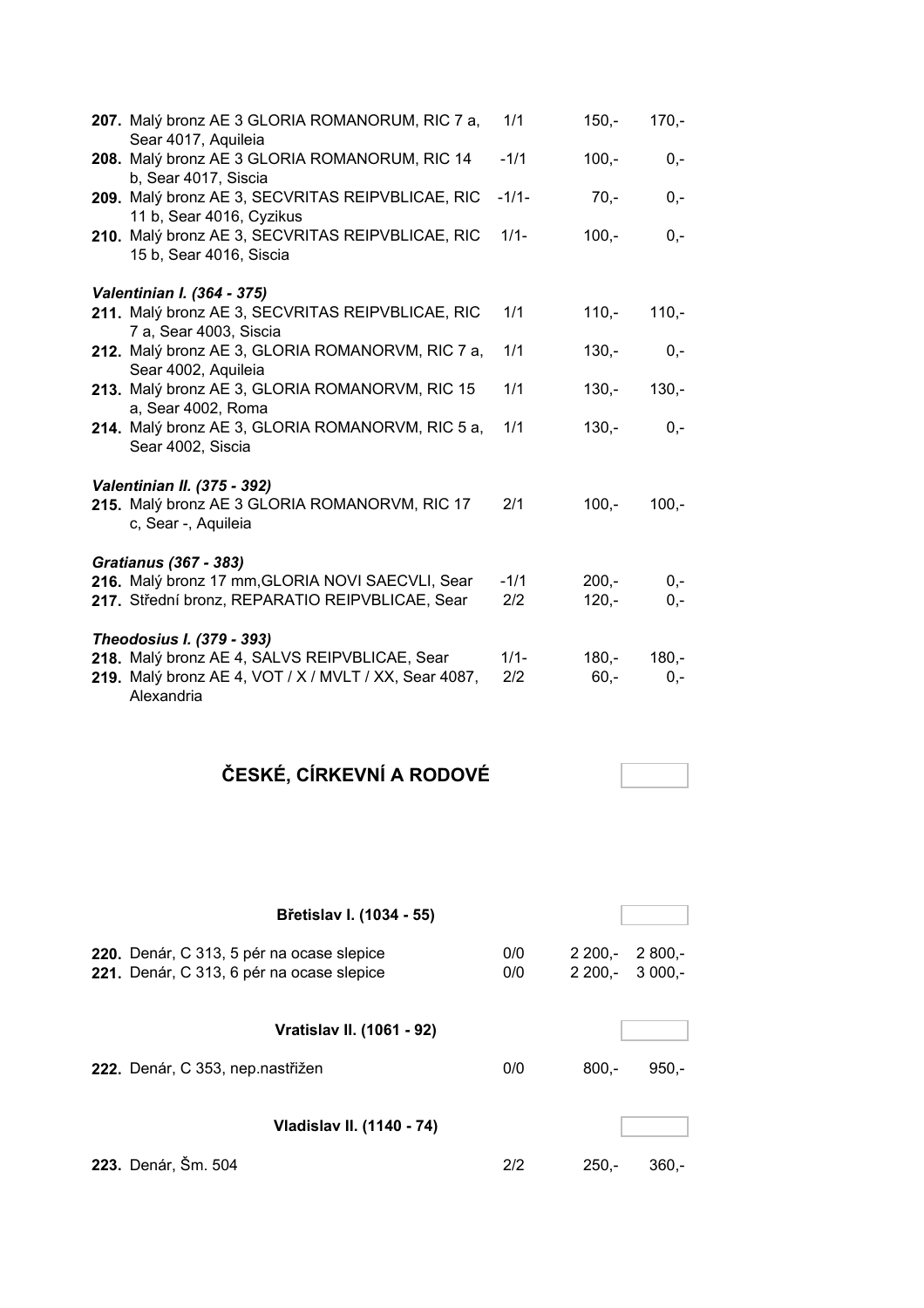| Václav II. (1278 - 1305)                                                                                                                                                                                      |                                 |                                      |                                          |
|---------------------------------------------------------------------------------------------------------------------------------------------------------------------------------------------------------------|---------------------------------|--------------------------------------|------------------------------------------|
| 224. Pražský groš, Sm 1, dírka<br>225. Pražský groš, novoražba, sig. AP 1972, 7,29 g,<br>tlustý sřižek                                                                                                        | 1/1<br>0/0                      | 150,-<br>$150,-$                     | $420,-$<br>$0,-$                         |
| Jan Lucemburský (1310 - 46)                                                                                                                                                                                   |                                 |                                      |                                          |
| 226. Pražský groš, Sm 6, naprsklý                                                                                                                                                                             | $-1/1-$                         | $250 -$                              | $360 -$                                  |
| Karel IV. (1346 - 78)                                                                                                                                                                                         |                                 |                                      |                                          |
| 227. Pražský groš, SM. 1                                                                                                                                                                                      | $-2/2-$                         | $150,-$                              | $260 -$                                  |
| Ladislav Pohrobek (1453 - 57)                                                                                                                                                                                 |                                 |                                      |                                          |
| 228. Peníz jednostranný                                                                                                                                                                                       | $-2/-$                          | $50,-$                               | $70,-$                                   |
| Jiří z Poděbrad (1458 - 71)                                                                                                                                                                                   |                                 |                                      |                                          |
| 229. Kruhový peníz, naprasklý                                                                                                                                                                                 | $2/-$                           | 40,-                                 | $40,-$                                   |
| Vladislav II. (1471 - 1516)                                                                                                                                                                                   |                                 |                                      |                                          |
| 230. Bílý peníz jednostranný, zajímavý dvojráz<br>231. Bílý peníz jednostranný, Sm. 10<br>232. Pražský groš 2,31 g, jako SM 16, na líci jako 20 b, v<br>rubu N tvořeno II                                     | $1/-$<br>$-1/-$<br>$-1/1-$      | $50,-$<br>$50,-$<br>180,-            | $50,-$<br>$0,-$<br>$340,-$               |
| 233. Pražský groš, SM 19<br>234. Pražský groš 2,44 g, SM neuvádí, v rubu obráceně                                                                                                                             | $1/1 -$<br>$-1/1$               | 180,-<br>$260,-$                     | $420,-$<br>$600,-$                       |
| Ludvík I. (1516 - 1526)                                                                                                                                                                                       |                                 |                                      |                                          |
| 235. Bílý peníz b.l., SJ 416, měděnka                                                                                                                                                                         | $-1/-$                          | $50,-$                               | $60,-$                                   |
|                                                                                                                                                                                                               |                                 |                                      |                                          |
| <b>SLEZSKO - LEHNICE - BŘEH</b>                                                                                                                                                                               |                                 |                                      |                                          |
| Georg, Ludwig a Christian (1639 - 63)<br>236. 3 krejcar 1655, SJS 307<br>237. 3 krejcar 1656, SJS 314, nedoražen<br>238. 3 krejcar 1657 EW, SJS 321<br>239. 3 krejcar 1658 EW, SJS 332, vada materiálu na Av. | 2/2<br>$-1/1-$<br>$2/1-$<br>2/2 | $50,-$<br>$50,-$<br>$50,-$<br>$50,-$ | $220,-$<br>$160,-$<br>$120,-$<br>$100,-$ |
| Christian Wolowski (1639 - 72)<br>240. 3 krejcar 1661 EW, SJS 427, opis končí WO<br>241. 3 krejcar 1661 EW, SJS 427, opis končí WOL<br>242. 3 krejcar 1661 EW, SJS 427, opis končí WOLA                       | 2/2<br>2/2<br>$-1/1-$           | $50,-$<br>$50,-$<br>$70,-$           | $130,-$<br>$130,-$<br>$400,-$            |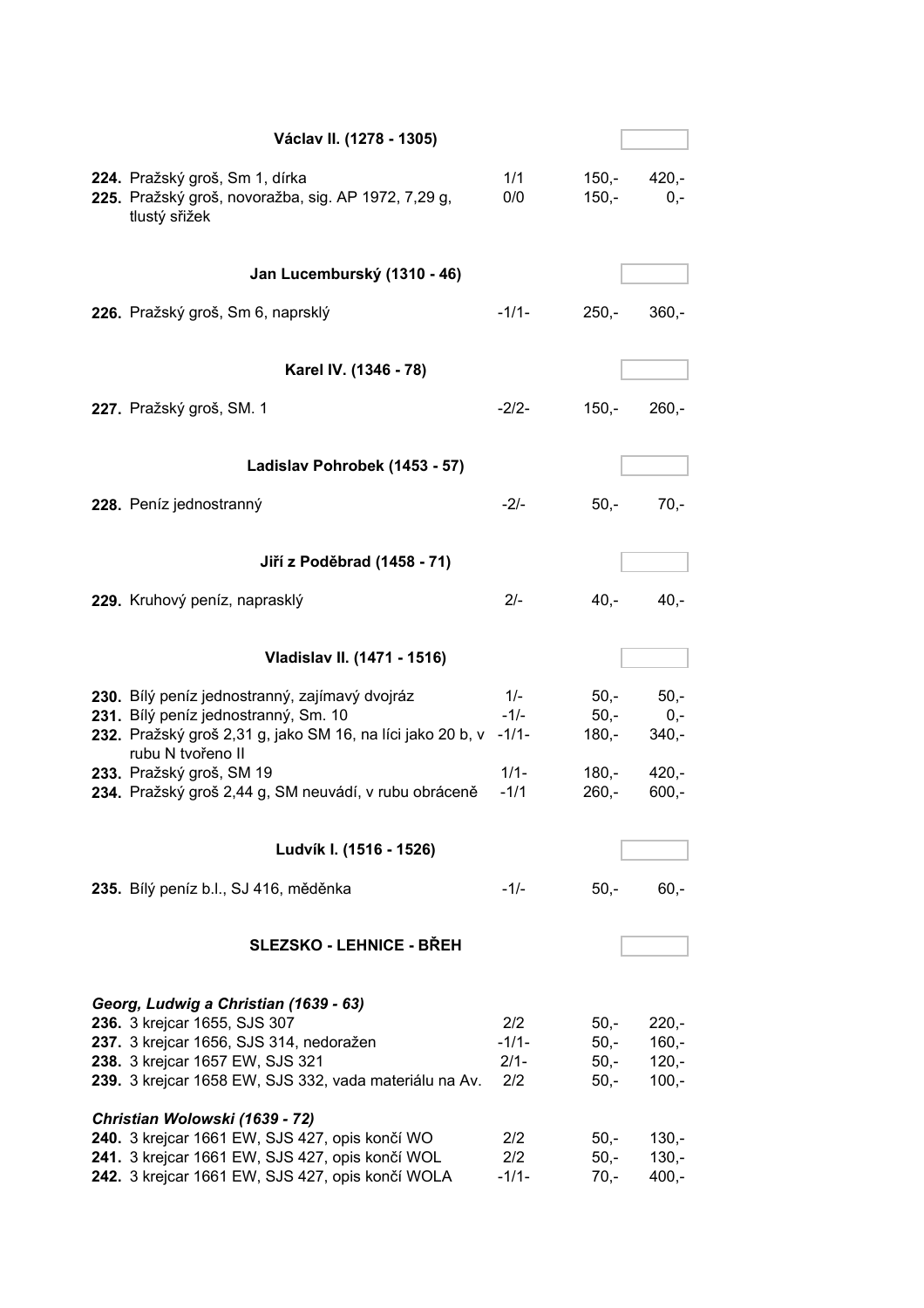| 243. 3 krejcar 1661 EW HAKI, SJS 427, opis končí        | 2/2     | $50,-$            | $240,-$  |  |
|---------------------------------------------------------|---------|-------------------|----------|--|
| 244. 3 krejcar 1662 EW, SJS 430                         | $-2/2$  | $50,-$<br>$130,-$ |          |  |
| 245. 3 krejcar 1662, srdce                              | $2/1 -$ | $50,-$            | $190,-$  |  |
| 246. 3 krejcar 1662, srdce                              | 2/2     | $50,-$            | $190,-$  |  |
| 247. 3 krejcar 1662 EW, SJS 430                         | 2/2     | $50,-$            | $130,-$  |  |
| 248. 3 krejcar 1662, bez značky                         | $-1/2$  | $70,-$            | $240,-$  |  |
| 249. 3 krejcar 1664, srdce, SJS 434                     | $-1/2$  | $50,-$            | $300,-$  |  |
| 250. 3 krejcar 1665, srdce, SJS 436                     | $-1/1-$ | $70,-$            | $220,-$  |  |
| 251. 3 krejcar 1668 CB, opis končí SILESIAE, SJS 442    | $-1/1-$ | $70,-$            | $320,-$  |  |
| 252. 3 krejcar 1668 CB, opis končí SILESIAE, SJS 442    | 2/2     | $50,-$            | $50,-$   |  |
| 253. 3 krejcar 1668 CB, opis končí SILESIAE, SJS 442,   | 2/2     | $80,-$            | $170,-$  |  |
| jiný portrét                                            |         |                   |          |  |
| 254. 3 krejcar 1668 CB, opis končí SI, SJS 442          | 2/2     | $80,-$            | $170,-$  |  |
| 255. 3 krejcar 1668 CB, opis končí SIL, SJS 442         | $-1/1-$ | $80,-$            | $420,-$  |  |
| 256. 3 krejcar 1668 CB, opis končí SIL, SJS 442, jiný   | 2/2     | $80,-$            | $320 -$  |  |
| 257. 3 krejcar 1669 CB, opis končí SI, SJS 444, okraj   | $-1/1-$ | $70,-$            | $170,-$  |  |
| 258. 3 krejcar 1669 CB, opis končí SIL/WO, SJS 444      | 2/2     | $50,-$            | $130,-$  |  |
| 259. 3 krejcar 1669 CB, opis končí SIL/WOLAW, SJS       | $-1/1-$ | $70,-$            | $220,-$  |  |
| 444, obrácené N ve jménu                                |         |                   |          |  |
| 260. 3 krejcar 1669 CB, opis končí SIL/WOLAVI, SJS      | $-1/1-$ | $70,-$            | $220,-$  |  |
| 261. 3 krejcar 1669 CB, opis končí SILE/WOLA, SJS       | 2/2     | $50 -$            | $130,-$  |  |
| 262. 3 krejcar 1669 CB, opis končí SILE/WOLAV, SJS      | $-1/1-$ | $70,-$            | $320,-$  |  |
| 263. 3 krejcar 1669 CB, opis končí SIL/WOLAV, SJS       | 2/2     | $50,-$            | $90,-$   |  |
| 264. 3 krejcar 1669 CB, opis končí SIL/WOLA, SJS 444    | $-1/1$  | $70,-$            | $420,-$  |  |
| 265. 3 krejcar 1669 CB, opis končí SIL/WOL, SJS 444     | 2/2     | $50,-$            | $320,-$  |  |
| 266. 3 krejcar 1670 CB, opis končí SILE:/WOLAV:, SJS    | $-1/1-$ | $70,-$            | $220,-$  |  |
| 267. 3 krejcar 1670 CB, opis končí SILE./WOLA:, SJS     | 1/1     | $100,-$           | $320,-$  |  |
| 268. 3 krejcar 1670 CB, opis končí SIL./WOLAWI, SJS     | 1/1     | $100,-$           | $460,-$  |  |
| 269. 3 krejcar 1670 CB, opis končí SIL:/WOLAVI:, SJS    | $-1/1-$ | $70,-$            | $320,-$  |  |
| 270. 3 krejcar 1670 CB, opis končí SIL/WOLAV, SJS       | $-1/1-$ | $70,-$            | $320,-$  |  |
| 271. 3 krejcar 1670 CB, opis končí SIL/WOLA, SJS 447    | $-1/1$  | $70,-$            | $320,-$  |  |
| 272. 3 krejcar 1670 CB, opis končí SIL./WOLA, SJS 447   | $-1/1$  | $70 -$            | $380 -$  |  |
| 273. 3 krejcar 1670 CB, opis končí SIL./WOL, SJS 447    | $2/1 -$ | $50,-$            | $320,-$  |  |
| 274. 3 krejcar 1670 CB, opis končí SI/: ./WOL, AWI, SJS | 1/1     | $100,-$           | $320 -$  |  |
| 275. 3 krejcar 1670 CB, opis končí SI/WO:, SJS 447      | $-1/1-$ | $70,-$            | $220,-$  |  |
| 276. 3 krejcar 1670 CB, opis končí SILE./WOLAVIE,       | $-1/1$  | $70,-$            | $320,-$  |  |
| 277. VI krejcar 1665, SJS 435                           | $-2/2-$ | $90, -$           | $120,-$  |  |
| 278. XV krejcar 1661 EW, SJS 426                        | 2/2     | $180 -$           | $600,-$  |  |
| 279. XV krejcar 1663, SJS 432                           | $2/1 -$ | $220,-$           | $600,-$  |  |
| 280. XV krejcar 1664, bez tečky za WOLAV, SJS 433       | 2/2     | $180,-$           | $380 -$  |  |
| 281. XV krejcar 1664, WOLAV:, SJS 433                   | 2/2     | $180 -$           | $360,-$  |  |
|                                                         |         |                   |          |  |
| Ludwig IV. Legnicki (1653 - 63)                         |         |                   |          |  |
| 282. 3 krejcar 1661 EW, opis končí GOLD.B, SJS 406      | $-1/2$  | $50,-$            | $240 -$  |  |
| 283. 3 krejcar 1661 EW, opis končí GOLD, SJS 406        | $2/1 -$ | $50,-$            | $130,-$  |  |
| 284. 3 krejcar 1661 EW, opis končí GOLDBER, SJS 406     | $-1/1$  | $70,-$            | $220,-$  |  |
| 285. XV krejcar 1659 EW, SJS 398                        | $2/1 -$ | $200,-$           | $3200,-$ |  |
| 286. 3 krejcar 1662, SJS 408                            | $-2/2$  | $50,-$            | $50,-$   |  |
| 287. 3 krejcar 1662, srdce, SJS 409                     | $-1/1-$ | $70,-$            | $220,-$  |  |
| 288. XV krejcar 1662, SJS 407, dr. vada střižku         | $-1/2$  | $220,-$           | $420,-$  |  |
| 289. XV krejcar 1663, opis SIL, SJS 410                 | $2/1 -$ | $200,-$           | $750,-$  |  |
| 290. XV krejcar 1663, opis DVX, SJS 410                 | $2/1 -$ | $200,-$           | $340,-$  |  |
| Georg III. Brzeski (1639 - 64)                          |         |                   |          |  |
| 291. 3 krejcar 1659, SJS 370                            | 2/2     | $50,-$            | $160,-$  |  |
| 292. 3 krejcar 1660 EW, SJS 378                         | $-1/1-$ | $70,-$            | $420,-$  |  |
|                                                         |         |                   |          |  |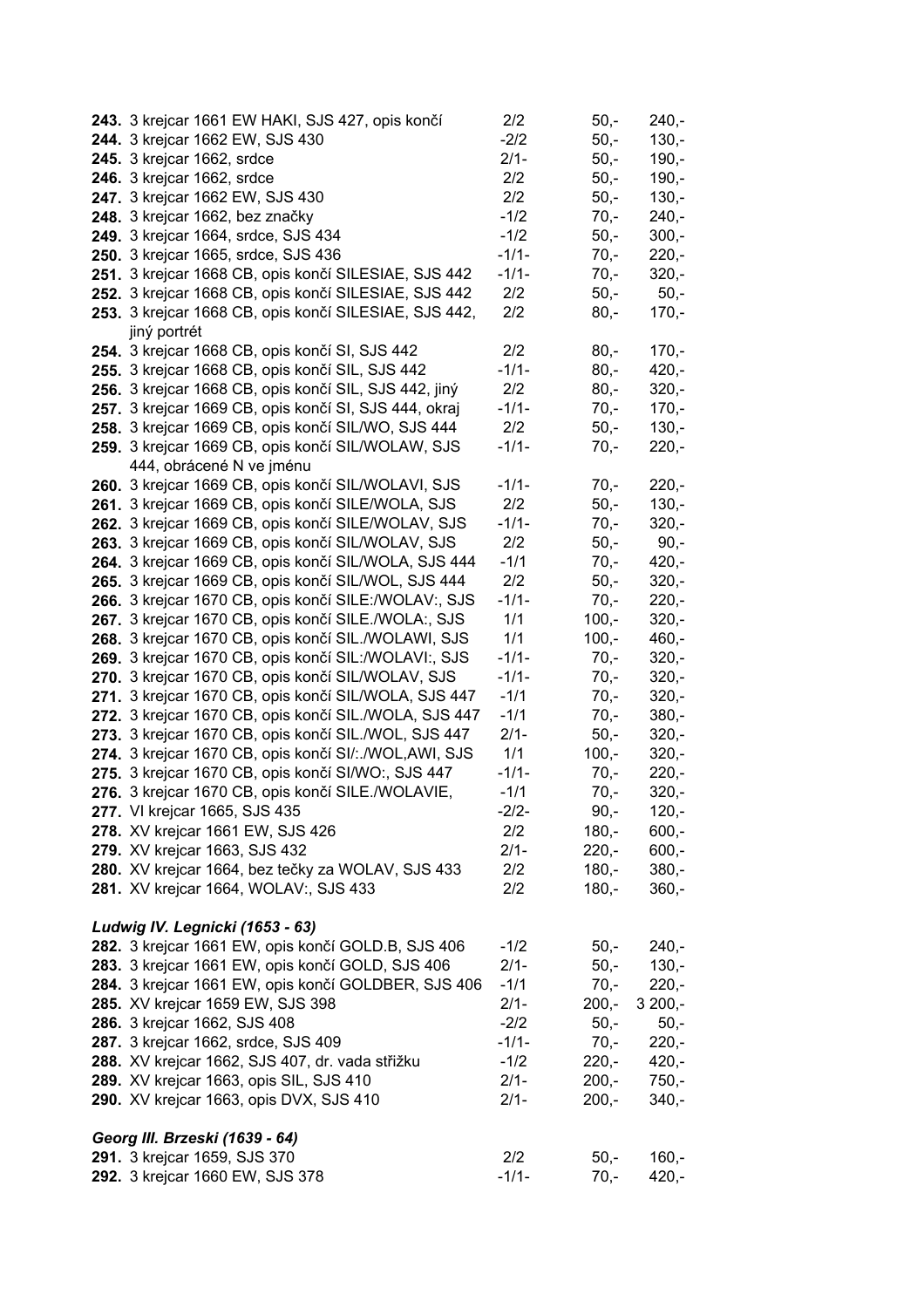| 293. 3 krejcar 1661 EW/HAKI, SJS 381<br>294. 3 krejcar 1661 EW, SJS 381<br>295. 3 krejcar 1662, srdce, SJS 384<br>296. 3 krejcar 1662, SJS 385<br>297. 3 krejcar 1664, srdce<br>298. XV krejcar 1662 EW, dr. vada, SJS 382<br>299. XV krejcar 1663, opis SIL, SJS 388<br>300. XV krejcar 1663, opis DVX, SJS 388<br>301. XV krejcar 1664, SJS 390 | $-1/1-$<br>2/2<br>2/2<br>2/2<br>$2/1-$<br>$-1/1-$<br>$-1/1-$<br>2/2<br>$-2/2$ | $70,-$<br>$50 -$<br>$50,-$<br>$50,-$<br>$50,-$<br>$250,-$<br>$250,-$<br>$180,-$<br>$150,-$ | $160,-$<br>$110,-$<br>$100 -$<br>$110,-$<br>$260 -$<br>$420 -$<br>$1000,-$<br>$440,-$<br>$240,-$ |
|---------------------------------------------------------------------------------------------------------------------------------------------------------------------------------------------------------------------------------------------------------------------------------------------------------------------------------------------------|-------------------------------------------------------------------------------|--------------------------------------------------------------------------------------------|--------------------------------------------------------------------------------------------------|
| Luisa(1673 - 74)                                                                                                                                                                                                                                                                                                                                  |                                                                               |                                                                                            |                                                                                                  |
| 302. VI krejcar 1673 CB, SJS 458                                                                                                                                                                                                                                                                                                                  | 1/1                                                                           |                                                                                            | $300 - 12000 -$                                                                                  |
| 303. VI krejcar 1673, SJS 460                                                                                                                                                                                                                                                                                                                     | 1/1                                                                           | $300,-$                                                                                    | $1700,-$                                                                                         |
|                                                                                                                                                                                                                                                                                                                                                   |                                                                               |                                                                                            |                                                                                                  |
| <b>Georg Wilhelm (1672 - 75)</b>                                                                                                                                                                                                                                                                                                                  |                                                                               |                                                                                            |                                                                                                  |
| 304. 3 krejcar 1674 CB, opis Wilhelm - D, SJS 469                                                                                                                                                                                                                                                                                                 | $1/1 -$                                                                       | $70,-$                                                                                     | $1350,-$                                                                                         |
| 305. 3 krejcar 1674 CB, opis Wilhelm - D, úzký portrét,                                                                                                                                                                                                                                                                                           | $-1/1-$                                                                       | $70,-$                                                                                     | $1350,-$                                                                                         |
| 306. 3 krejcar 1674 CB, opis Wilhelm - D, široký portrét,                                                                                                                                                                                                                                                                                         | $-1/1-$                                                                       | $70,-$                                                                                     | $1450,-$                                                                                         |
| SJS 469<br>307. 3 krejcar 1674 CB, opis Wilhel - MD, široký portrét,<br>SJS 469                                                                                                                                                                                                                                                                   | $-1/1-$                                                                       | $70,-$                                                                                     | $1400,-$                                                                                         |
| 308. 3 krejcar 1674 CB, opis Wilhel - MD, SJS 469                                                                                                                                                                                                                                                                                                 | $-1/1$                                                                        | $70 -$                                                                                     | $750,-$                                                                                          |
| 309. 3 krejcar 1674 CB, opis Wilhe - LMD, SJS 469, dr.                                                                                                                                                                                                                                                                                            | $1/1 -$                                                                       | $70,-$                                                                                     | $1400,-$                                                                                         |
| vada střižku                                                                                                                                                                                                                                                                                                                                      |                                                                               |                                                                                            |                                                                                                  |
| 310. 3 krejcar 1675 CB, opis Wilhelm - D, opis končí SI,                                                                                                                                                                                                                                                                                          | 1/1                                                                           | $100,-$                                                                                    | $1400,-$                                                                                         |
| <b>SJS 476</b>                                                                                                                                                                                                                                                                                                                                    |                                                                               |                                                                                            |                                                                                                  |
| 311. 3 krejcar 1675 CB, opis Wilhelm - D, opis končí<br><b>SIL, SJS 476</b>                                                                                                                                                                                                                                                                       | 1/1                                                                           | $100,-$                                                                                    | $1400,-$                                                                                         |
| 312. 3 krejcar 1675 CB, opis Wilhel - MD, nep.<br>nedoražen, SJS 476                                                                                                                                                                                                                                                                              | $-1/1$                                                                        | $70,-$                                                                                     | $1500,-$                                                                                         |
|                                                                                                                                                                                                                                                                                                                                                   |                                                                               |                                                                                            |                                                                                                  |
| Krnov                                                                                                                                                                                                                                                                                                                                             |                                                                               |                                                                                            |                                                                                                  |
| 313. 3 krejcar 1612 (?), letopočet těžko čitelný                                                                                                                                                                                                                                                                                                  | $1/1 -$                                                                       | $300,-$                                                                                    | $300 -$                                                                                          |
| Münstenberg - Olešnice                                                                                                                                                                                                                                                                                                                            |                                                                               |                                                                                            |                                                                                                  |
| 314. XV krejcar 1675 SP (Sylvius), SJS 213                                                                                                                                                                                                                                                                                                        | 1/1                                                                           | $1000,-$                                                                                   | $2800,-$                                                                                         |
| Würtenberg - Olešnice                                                                                                                                                                                                                                                                                                                             |                                                                               |                                                                                            |                                                                                                  |
|                                                                                                                                                                                                                                                                                                                                                   |                                                                               |                                                                                            |                                                                                                  |
|                                                                                                                                                                                                                                                                                                                                                   |                                                                               |                                                                                            |                                                                                                  |
| <b>Sylvius Fridrich</b>                                                                                                                                                                                                                                                                                                                           | 1/1                                                                           |                                                                                            | $750 -$                                                                                          |
| 315. 3 krejcar 1674 SP, SJS 206                                                                                                                                                                                                                                                                                                                   |                                                                               | $80,-$<br>$80 -$                                                                           | $220,-$                                                                                          |
| 316. 3 krejcar 1675 SP, opis končí ME, SJS 214                                                                                                                                                                                                                                                                                                    | 1/1                                                                           |                                                                                            |                                                                                                  |
| 317. 3 krejcar 1675 SP, opis končí MEZ, SJS 214                                                                                                                                                                                                                                                                                                   | 1/1                                                                           | $80 -$                                                                                     | $420 -$                                                                                          |
| 318. 3 krejcar 1675 SP, v averzu není vnitřní kruh, SJS                                                                                                                                                                                                                                                                                           | 1/1                                                                           | $80 -$                                                                                     | $820,-$                                                                                          |
| 319. 3 krejcar 1676 SP, opis končí MEZ, okraj, SJS 219                                                                                                                                                                                                                                                                                            | 1/1                                                                           | $80 -$                                                                                     | $220,-$                                                                                          |
| 320. 3 krejcar 1676 SP, opis končí MEZ, varianta poprsí,<br>SJS 219                                                                                                                                                                                                                                                                               | 1/1                                                                           | $80 -$                                                                                     | $750 -$                                                                                          |
| 321. 3 krejcar 1676 SP, opis končí MEZ, Av DVX -<br>W.T.I.S.O, SJS 219                                                                                                                                                                                                                                                                            | 1/1                                                                           | $80 -$                                                                                     | $800,-$                                                                                          |
| 322. 3 krejcar 1676 SP, opis končí MEZIB, SJS 219                                                                                                                                                                                                                                                                                                 | 1/1                                                                           | $80,-$                                                                                     | $420,-$                                                                                          |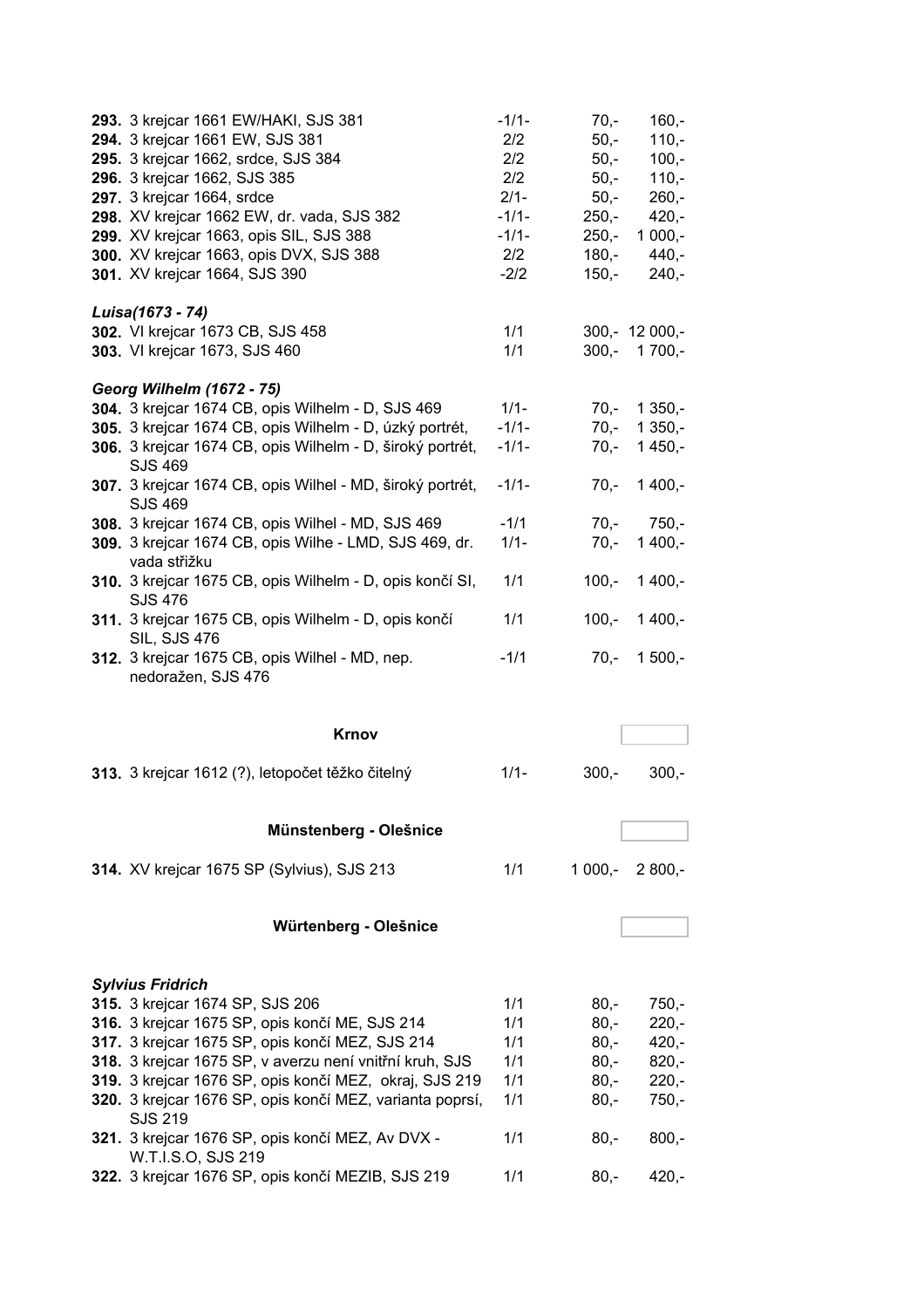| 323. 3 krejcar 1677 SP, SJS 226<br>324. 3 krejcar 1678 ECV, SJS 231             | 1/1<br>$-1/1-$ | $80,-$<br>$80,-$ | $420,-$<br>$520,-$ |
|---------------------------------------------------------------------------------|----------------|------------------|--------------------|
| 325. VI krejcar 1674 SP, SJS 205                                                | 1/1            | $300,-$          | $650 -$            |
| 326. VI krejcar 1716 CL                                                         | 2/2            | $120,-$          | $220,-$            |
|                                                                                 |                |                  |                    |
|                                                                                 |                |                  |                    |
| Město Zhořelec                                                                  |                |                  |                    |
| 327. Městský peníz, GOR/koruna, 2 kusy                                          | $-2/2-$        | $50,-$           | $0,-$              |
| 328. Městský peníz, GOR/koruna, 2 kusy                                          | 2/4            | $50,-$           | $0,-$              |
|                                                                                 |                |                  |                    |
|                                                                                 |                |                  |                    |
| <b>Olomouc</b>                                                                  |                |                  |                    |
| Karel II. Liechtenstein (1664 - 95)                                             |                |                  |                    |
| 329. 3 krejcar 1665, SV 313 (jako B1, ale jednoduchá                            | $-1/2$         | $120,-$          | $300,-$            |
| zvorka/B3, ale za REG není dvojtečka/                                           |                |                  |                    |
| 330. 3 krejcar 1668, SV 320 (F1, ale závorka vpravo                             | 1/1            | $200,-$          | $300,-$            |
| snad naznačená?/jako B4, ale zdobení po stranách                                |                |                  |                    |
| 331. 3 krejcar 1669, SV 321, (D7/B5, ale zdobenípo                              | 1/1            | $200,-$          | $300,-$            |
| stranách erbu jako B6)<br>332. 3 krejcar 1669, SV 321, (D7/B6)                  | $-1/1$         | $180 -$          | $220,-$            |
| 333. 3 krejcar 1669, SV 321, (D7, ale v opisu jen EP!/B6,                       | $-1/1$         | $120 -$          | $360,-$            |
| ale meč nedělí opis, prohnutý                                                   |                |                  |                    |
| 334. 3 krejcar 1669, SV 321, (D8/B6)                                            | $-1/1-$        | $150,-$          | $170,-$            |
| 335. 3 krejcar 1669, SV321, (D8/jako B6,ale není                                | $-1/1$         | $120,-$          | $120,-$            |
| dvojtečka za REG a v ročníku není tečka, dr. vada                               |                |                  |                    |
| 336. 3 krejcar 1669, SV 322, (E3/jako B5, ale zdobení                           | $-1/1$         | $180,-$          | $260,-$            |
| po stranách erbu jako B6                                                        |                |                  |                    |
| 337. 3 krejcar 1669, podobné jako SV 322, (E7, ale není                         | $-1/1-$        | $150,-$          | $180,-$            |
| kytička nad hlavou obě závorky jsou a za EPUS                                   |                |                  |                    |
| dvojtečka, B5, ale zdobení po stranách erbu jako                                |                |                  |                    |
| 338. 3 krejcar 1669, SV 323, (F1/B4, ale zdobení po<br>stranách erbu jako B3    | 1/1            | $200 -$          | $300,-$            |
| 339. 3 krejcar 1670, SV 324, (D7/jako B6, ale tečka v                           | 1/1            | $150,-$          | $300,-$            |
| letopočtu 16.70, bez dvojtečky za REG, nep. vada                                |                |                  |                    |
| materiálu v ploše A                                                             |                |                  |                    |
| 340. 3 krejcar 1670, SV 324, (jako D8/jako v B6), avers                         | 1/0            | $200,-$          | $320,-$            |
| otočen proti reversu o 180 stupňů                                               |                |                  |                    |
| 341. 3 krejcar 1670, SV324, (E8/B6)                                             | $-1/1$         | $180,-$          | $240,-$            |
| 342. 3 krejcar 1670, SV 326, (G1/jako C1, ale před                              | 1/1            | $200,-$          | $280 -$            |
| berlou dvojtečka)                                                               |                |                  |                    |
| 343. 3 krejcar 1670, SV 326 (G1/jako C1, ale na vrcholu                         | 1/1            | $200,-$          | $320,-$            |
| kosočtverec, bez ozdoby mezi mitrou a kloboukem,<br>nep. vada materiálu v ploše |                |                  |                    |
| 344. 3 krejcar 1670, SV 326 (G1/jako C1, ale před                               | 1/1            | $200,-$          | $200,-$            |
| berlou tečka, bez ozdoby mezi mitrou a kloboukem                                |                |                  |                    |
| 345. 3 krejcar 1670, SV 326, (G1, ale tečka za                                  | 1/1            | $200,-$          | $300,-$            |
| OLOMVCENS/C1, ale tečka za berlou a bez                                         |                |                  |                    |
| ozdoby mezi mitrou a kloboukem                                                  |                |                  |                    |
| 346. 3 krejcar 1670, SV 326, (G1, ale tečka za                                  | $1/1 -$        | $180,-$          | $220,-$            |
| OLOMVCENS/C2, ale jednoduchý, neuzavřený                                        |                |                  |                    |
| ovál, bez teček po stranách                                                     |                |                  |                    |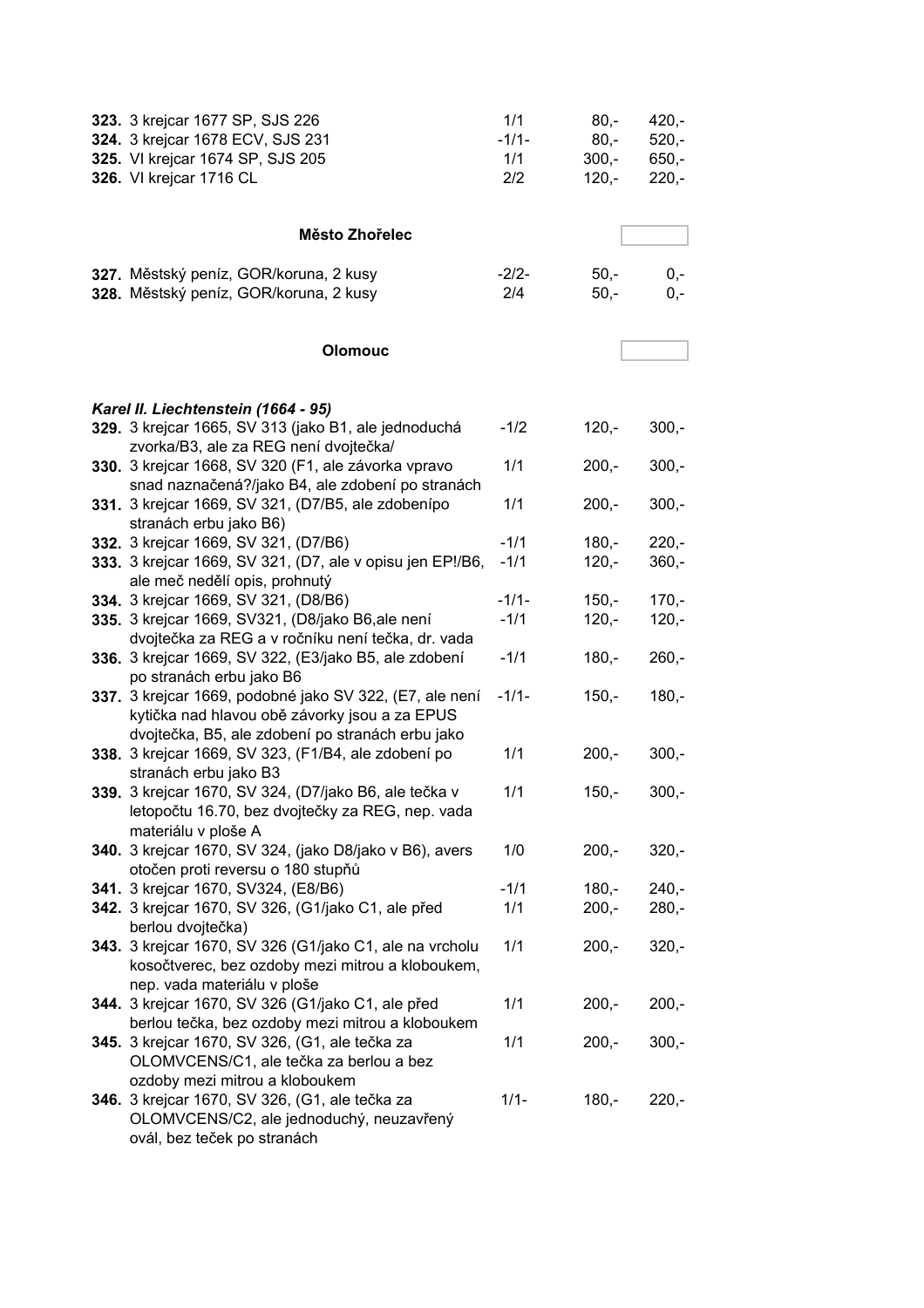| 347. 3 krejcar 1670, SV 326, (G1, ale tečka za<br>OLOMVCENS/C1, ale dvojitý ovál s tečkami po               | 1/1     | $200,-$ | $320,-$  |
|-------------------------------------------------------------------------------------------------------------|---------|---------|----------|
| stranách a bez ozdoby mezi mitrou a kloboukem                                                               |         |         |          |
| 348. 3 krejcar 1670, SV 326, (G1, ale tečka za                                                              | 1/1     | $180,-$ | $260,-$  |
| OLOMVCENS/C1, ale dvojitý ovál s tečkami po                                                                 |         |         |          |
| stranách a bez ozdoby mezi mitrou a kloboukem                                                               |         |         |          |
| 349. 3 krejcar 1670, SV 326, (G1, ale tečka za                                                              | 1/1     | $180,-$ | $200,-$  |
| OLOMVCENS/C1, ale široký, zdobený, neuzavřený                                                               |         |         |          |
| ovál, bez teček po stranách, jiné zdobení po<br>stranách erbu), krajový střižek                             |         |         |          |
| 350. 3 krejcar 1670, SV 326, (G1, ale tečka za                                                              | 1/1     | $200,-$ | $320,-$  |
| OLOMVCENS/jako C2, ale jednoduchý neuzavřený                                                                |         |         |          |
| ovál bez teček po stranách, s tečkou za berlou)                                                             |         |         |          |
| 351. 3 krejcar 1670, SV 326, (G1/jako C3, ale bez tečky                                                     | 1/1     | $150,-$ | $220 -$  |
| za REG, s tečkou před a dvojtečkou za berlou                                                                |         |         |          |
| 352. 3 krejcar 1670, SV 326, (jako G1, ale tečka na                                                         | 1/1     | $150,-$ | $220,-$  |
| konci opisu/jako C1, ale tečka za berlou, bez                                                               |         |         |          |
| ozdoby mezi mitrou a kloboukem                                                                              |         |         |          |
| 353. 3 krejcar 1670, SV 326, (jako G1, ale tečka na                                                         | 1/1     | $150,-$ | $220,-$  |
| konci opisu/jako C2, ale bez teček před a za                                                                |         |         |          |
| 354. 3 krejcar 1670, SV 326, (jako G1, ale tečka na                                                         | 1/1     | $150,-$ | $320,-$  |
| konci opisu a závorky u "3" až k poprsí/jako C1, ale                                                        |         |         |          |
| tečky po stranách oválu, tečka za berlou, bez                                                               |         |         |          |
| ozdoby mezi mitrou a kloboukem                                                                              |         |         |          |
| 355. 3 krejcar 1670, SV 326, (jako G2, ale tečka na                                                         | 1/1     | $150,-$ | $220,-$  |
| konci opisu/jako C1, ale po stranách bez teček,                                                             |         |         |          |
| tečky před a za berlou                                                                                      |         |         |          |
| 356. 3 krejcar 1670, SV 326, (jako G2, ale tečka na                                                         | 1/1     | $150,-$ | $300,-$  |
| konci opisu/jako C1, ale jednoduchý ovál bez teček<br>357. 3 krejcar 1670, SV 326, (G2/jako C1, ale dvojitý | 1/1     | $180,-$ | $180,-$  |
| ovál, jiná interpunkce v opisu, krajový střižek                                                             |         |         |          |
| 358. 3 krejcar 1670, SV 326, (G2, ale tečka za                                                              | 1/1     | $200,-$ | $300 -$  |
| OLOMVCEN/C1, ale tečka za berlou a tečky po                                                                 |         |         |          |
| stranách závorky)                                                                                           |         |         |          |
| 359. 3 krejcar 1670, SV 326, (G3/C3)                                                                        | $2/1-$  | $80,-$  | $130 -$  |
| 360. 3 krejcar 1695 SAS, SV 332, (H1/H2)                                                                    | $-1/1-$ | $100,-$ | $320,-$  |
| 361. VI krejcar 1674, chyboražba (1684?), SV 342,                                                           | $-1/1-$ | $100,-$ | $130,-$  |
| (B4/C1, ale na vrcholu kytička), vylomený okraj, dr.                                                        |         |         |          |
| 362. VI krejcar 1675, SV 344, (B2/C1, ale na vrcholu                                                        | $-1/1-$ | $250,-$ | $460,-$  |
| žádná ozdoba)                                                                                               |         |         |          |
| 363. VI krejcar 1680 SAS, SV 353, (B1/E2)                                                                   | 1/1     | $400,-$ | $1000,-$ |
| 364. VI krejcar 1682 SAS, SV 359, (B1/E1)                                                                   | $2/1 -$ | $300,-$ | $420,-$  |
| 365. XV krejcar 1694 SAS, SV 390, (jako G2, ale                                                             | $-1/2$  | $250,-$ | $1400,-$ |
| závorka hodnoty mince jako G1/F2)                                                                           |         |         |          |
| Wolfgang Schrattenbach (1711 - 1738)                                                                        |         |         |          |
| 366. VI krejcar 1712, SV 701                                                                                | $-2/2$  | $80,-$  | $150,-$  |
|                                                                                                             |         |         |          |
| arc. Skrbenský (1916 - 20)                                                                                  |         |         |          |
| 367. Cu medaile 1916, intronizační, 51 mm, Taul 374,                                                        | 1/1     | $80,-$  | $110,-$  |
| Bamberg - biskupství                                                                                        |         |         |          |
|                                                                                                             |         |         |          |
| 368. 4 krejcar (batzen), 1700 GFN                                                                           | 1/1     | $150,-$ | $300,-$  |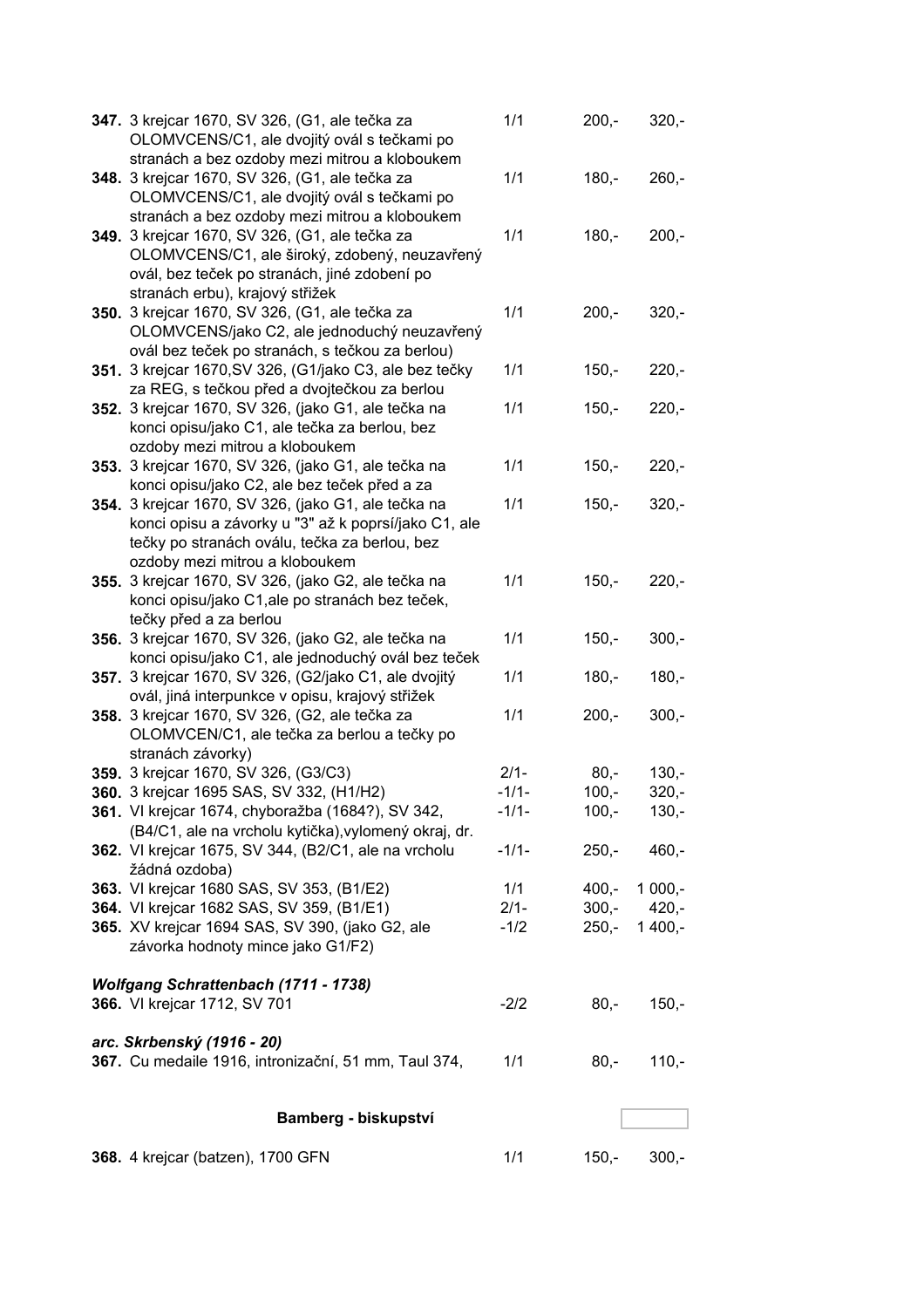| Chur - biskupství (Švýcarsko)                       |         |         |                  |
|-----------------------------------------------------|---------|---------|------------------|
| 369. 2 pfennig b.l. (1601)                          | $-1/-$  | $50,-$  | $100,-$          |
|                                                     |         |         |                  |
| Pasov - biskupství                                  |         |         |                  |
|                                                     |         |         |                  |
| Arnošt Bavorský (1517 - 1540)                       |         |         |                  |
| 370. Haléř b.l., Sa. 1018/448, 2 kusy               | $-2/-$  | $50,-$  | $0,-$            |
| 371. Haléř b.l., Sa. 1018/448, 2 kusy               | $2/-$   | $50,-$  | $0,-$            |
|                                                     |         |         |                  |
| Salzburg - arcibiskupství                           |         |         |                  |
| 372. 1/2 krejcar, ned. letopočet, jako SJ 893/383,  | $-1/-$  | $50,-$  | $0,-$            |
| 373. 1/2 krejcar, ned. letopočet, jako SJ 893/383   | $1/-$   | $50,-$  | $0,-$            |
| 374. Batzen 1510, nedoražen                         | $2/1-$  | $100,-$ | $220 -$          |
| 375. 1/9 tolaru 1673, klipa, dírka, vyryto"Raphael" | 1/1     | $150,-$ | $360,-$          |
| <b>376.</b> Krejcar 1680                            | 1/1     | $70,-$  | $0,-$            |
| 377. 3 krejcar 1681                                 | $-1/1-$ | $80,-$  | $130 -$          |
|                                                     | 1/0     | $80,-$  | $140,-$          |
| 378. 3 krejcar 1690                                 | $2/1-$  | $60,-$  | $90,-$           |
| 379. XV krejcar 1686, m.o.                          | 1/1     | $200,-$ | $600,-$          |
| 380. 1/9 tolaru 1688, klipa, dírka                  | $2/2 -$ | $70,-$  | $0,-$            |
| 381. 20 krejcar 1782                                | $2/2-$  | $70,-$  | $70,-$           |
| 382. 20 krejcar 1790<br>383. II. pfennig 1791 S.B.  | $3/2 -$ | $50,-$  | $0,-$            |
| 384. 20 krejcar 1780                                | $-2/2$  | $50,-$  |                  |
| 385. Tolar 1773                                     | $2/1 -$ | $450,-$ | $0,-$<br>$800,-$ |
|                                                     |         |         |                  |
| Vatikán                                             |         |         |                  |
| 386. Grosso 1749 (Benedikt XIV.), m.o.              | $2/1 -$ | $40 -$  | $150,-$          |
| 387. 2 guilio (1/5 scudo) 1796, dírka               | $-1/1-$ | $40,-$  | $150 -$          |
| 388. Baiocco 1801, KM 1263                          | $-2/2-$ | $50,-$  | $50,-$           |
| 389. Quatrino 1816 B, KM 1276.3                     | $-1/1-$ | $60,-$  | $130,-$          |
| 390. Quatrino 1854 B                                | 1/1     | $80,-$  | $140,-$          |
| 391. Mezzo (1/2) baiocco 1848 B                     | 1/0     | $80,-$  | $170,-$          |
| 392. Mezzo (1/2) baiocco 1849 B                     | 1/1     | $60, -$ | $130,-$          |
| 393. Mezzo (1/2) baiocco 1851 B                     | 1/1     | $60, -$ | $170,-$          |
| 394. Baiocco 1844                                   | 1/1     | $50,-$  | $120,-$          |
| 395. Baiocco 1850 B                                 | $2/1 -$ | $40,-$  | $60,-$           |
| 396. Baiocco 1853 R                                 | $1/1 -$ | $60,-$  | $130,-$          |
| 397. 2 baiocchi 1849 B                              | $-1/1-$ | $100,-$ | $170,-$          |
| 398. 2 baiocchi 1850 R                              | $2/1 -$ | $80,-$  | $110,-$          |
| 399. 2 baiocchi 1852 B                              | $-1/1-$ | $100,-$ | $300,-$          |
| 400. 5 baiocchi 1851 B, dr. hrana                   | 1/1     | $150,-$ | $460,-$          |
| 401. 5 baiocchi 1851 R, dr. úhozy                   | 1/      | $150,-$ | $380 -$          |
| 402. 10 baiocchi 1862 R                             | $-1/1$  | $100,-$ | $220 -$          |
| 403. 20 baiocchi 1863 R                             | $-1/1$  | $150,-$ | $240,-$          |
| 404. 20 baiocchi 1865 R                             | $-1/1$  | $150,-$ | $190,-$          |
| 405. Lira 1866 R                                    | $2/2$   | $50,-$  | $50,-$           |
| 406. 2 lira 1934/XIII                               | 1/1     | $50,-$  | 90,-             |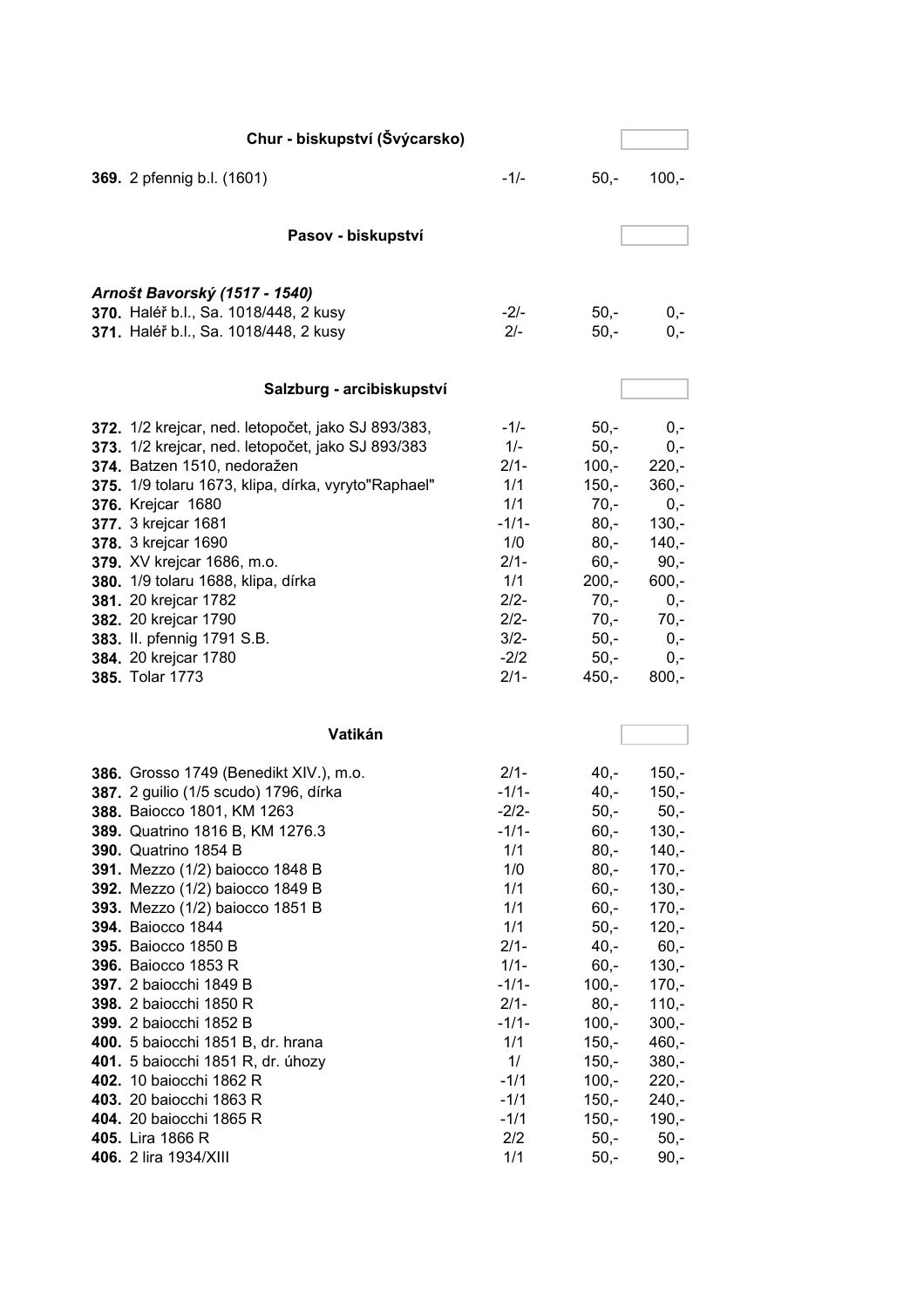| Vratislav - biskupství                                                              |            |                    |                    |
|-------------------------------------------------------------------------------------|------------|--------------------|--------------------|
| 407. XV krejcar 1693 LPH                                                            | 2/2        | $200,-$            | 440,-              |
| Würzburg                                                                            |            |                    |                    |
| 408. 20 krejcar 1763 MP                                                             | $-1/1-$    | $140 -$            | $160 -$            |
| Šlik                                                                                |            |                    |                    |
| 409. Tolar b.l., Dav. 8141, olověný odražek                                         | 1/1        | $400 -$            | $650 -$            |
| <b>Trautson (1615 - 20)</b>                                                         |            |                    |                    |
| 410. 3 krejcar 1618, (Paul Sixtus), dr. hrana<br>411. 3 krejcar 1618, (Paul Sixtus) | 1/1<br>1/1 | $200,-$<br>$160,-$ | $320 -$<br>$190,-$ |

**ČESKOSLOVENSKÉ**

### **Č S R (1918 - 93)**

| 412. 2 haléř 1923, 1924 a 1925                         | 1/1     | $60,-$  | $110,-$ |
|--------------------------------------------------------|---------|---------|---------|
| 413. 5 haléř 1932                                      | 1/1     | $80,-$  | $220,-$ |
| 414. 10 haléř 1922 - 1938, 17 ks                       | 1/1     | 120,-   | $420,-$ |
| 415. 10 haléř 1929, min. hrana                         | 1/1     | $90,-$  | $190,-$ |
| 416. 20 haléř 1921 - 1938, mimo 1933, 12 ks            | $-1/1$  | 100,-   | $320,-$ |
| 417. 20 haléř 1921, 28, 37 a 38, 25 haléř 1933, 5 kusů | 0/0     | $60,-$  | $240 -$ |
| 418. 20 haléř 1925                                     | $-1/1-$ | $70,-$  | $100,-$ |
| 419. 50 haléř 1921 - 1931, 7 kusů                      | 1/1     | 180,-   | $420,-$ |
| 420. 50 haléř 1921, 27 a 31                            | 0/0     | 80,-    | $320 -$ |
| 421. 50 haléř 1926                                     | $-1/1-$ | 150,-   | $200,-$ |
| 422. Koruna 1922 - 1938, 8 kusů                        | $-1/0$  | 50,-    | $100,-$ |
| 423. 5 koruna 1925 a 1926, 1 x dr. hrana               | 1/1     | 60,-    | $100,-$ |
| 424. 5 koruna 1928, obě varianty                       | 1/1     | 80,-    | $160,-$ |
| 425. 5 koruna 1928, 1929 a 1930                        | 0/0     | $110,-$ | $300 -$ |
| 426. 5 koruna 1931                                     | 1/1     | 100,-   | $340 -$ |
| 427. 5 koruna 1932                                     | 1/1     | 100,-   | $340,-$ |
| 428. 10 koruna 1930, 1931 a 1932                       | 0/0     | 170,-   | $220,-$ |
| 429. 10 koruna 1928 a 20 koruna 1937, obě TGM          | 0/0     | 100,-   | $150,-$ |
| 430. 1, 3, 5, 10 a 25 haléř 1953, 5 kusů               | 0/0     | 60,-    | $120,-$ |
| 431. 25 haléř 1953, Leningrad a Kremnica, 2 kusy       | 0/0     | 150,-   | $300,-$ |
| 432. Koruna 1953, 5 kusů                               | 0/0     | $50,-$  | $120,-$ |
| 433. 2 koruna 1973, vlnovka na hraně                   | 1/1     | $50,-$  | 70,-    |
| 434. 5 koruna 1966, obě varianty                       | 1/1     | 50,-    | $140,-$ |
| 435. 10 koruna 1990 TGM, RONAI                         | 0/0     | $80,-$  | $80,-$  |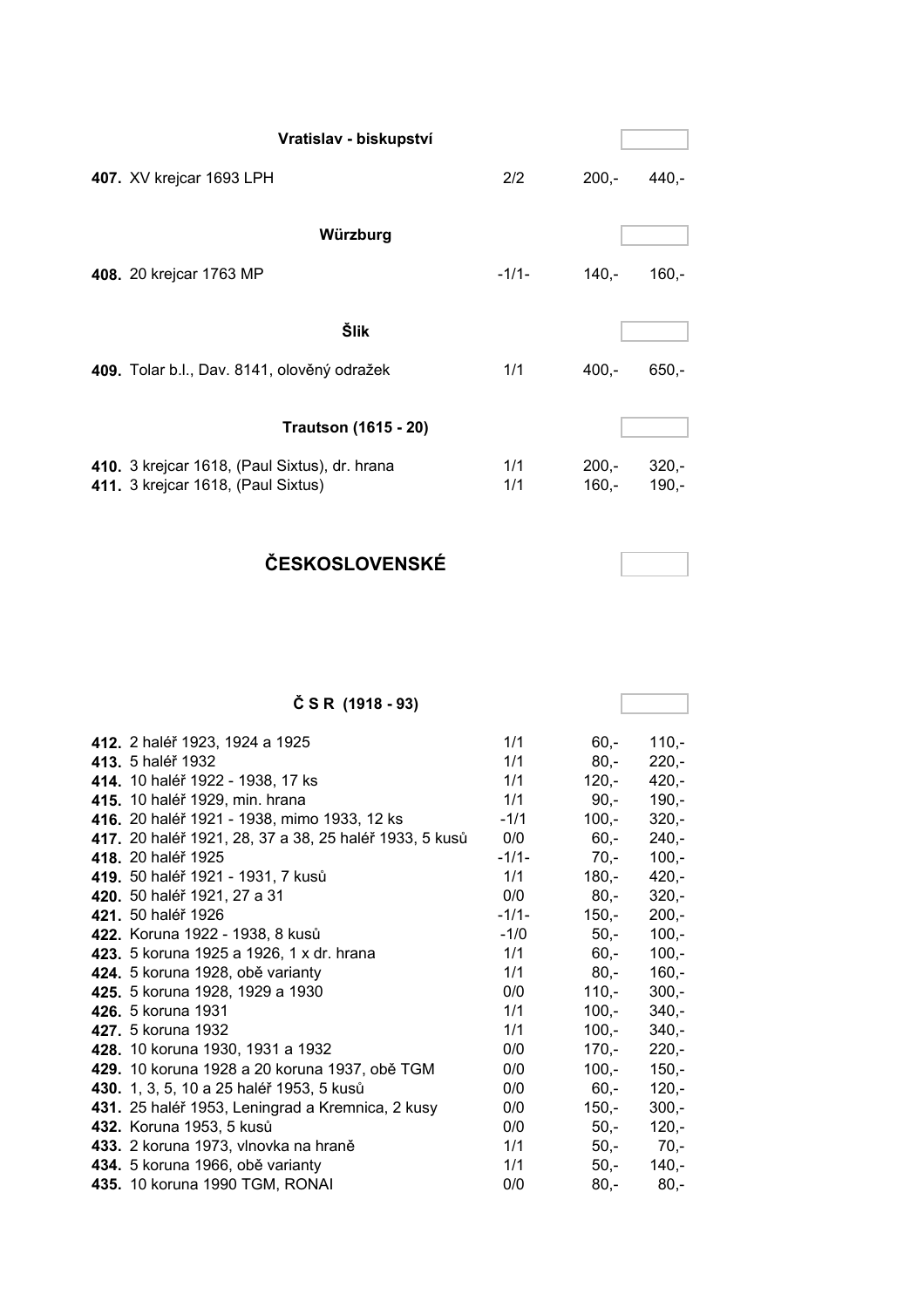| <b>436.</b> 10 koruna 1965, Hus                    | 0/0       | $150,-$  | $150,-$  |
|----------------------------------------------------|-----------|----------|----------|
| 437. 10 koruna 1965, Hus                           | 0/0       | $150,-$  | $0,-$    |
| 438. 20 koruna 1972, Sládkovič, 2 kusy             | 0/0       | $70,-$   | $70,-$   |
| 439. 25 koruna 1969, Purkyně, bez etue             | <b>PP</b> | $150,-$  | $260,-$  |
| 440. 25 koruna 1970, Slovenské divadlo             | 0/0       | $100,-$  | $0,-$    |
| 441. 25 koruna 1970, Slovenské divadlo             | 0/0       | $100,-$  | $100,-$  |
| 442. 25 koruna 1970, Osvobození, bez etue          | PP        | $50,-$   | $110,-$  |
|                                                    |           |          |          |
| Mince v kvalitě proof v originální etui a s pečetí |           |          |          |
| 443. 10 koruna 1954, SNP                           | PP        | $200,-$  | $360,-$  |
| 444. 25 koruna 1954, SNP                           | <b>PP</b> | $250,-$  | $360,-$  |
| 445. 10 koruna 1955, Osvobození                    | PP        | $250 -$  | $360,-$  |
| 446. 25 koruna 1955, Osvobození                    | PP        | $300,-$  | $340,-$  |
| 447. 10 koruna, Komenský                           | PP        | $300,-$  | $350,-$  |
| 448. 10 koruna, Willenberg                         | PP        | $300,-$  | $350,-$  |
| 449. 25 koruna 1965, Osvobození                    | <b>PP</b> | $150,-$  | $260,-$  |
| 450. 10 koruna 1966, Velká Morava                  | <b>PP</b> | $150,-$  | $260,-$  |
| 451. 10 koruna 1967, Istropolitana                 | PP        | $500,-$  | $500,-$  |
| 452. 10 koruna 1968, Divadlo                       | <b>PP</b> | $300,-$  | $550,-$  |
| 453. 25 koruna 1969, SNP                           | PP        | $2200,-$ | $0,-$    |
| 454. 25 koruna 1970, Osvobození                    | PP        | $150,-$  | $350,-$  |
| 455. 50 koruna 1970, Lenin                         | PP        | $300,-$  | $400,-$  |
| 456. 25 koruna 1970, Slovenské divadlo             | PP        | $200,-$  | $1200,-$ |
| 457. 100 koruna 1971, Mánes                        | PP        | $200,-$  | $300,-$  |
| 458. 50 koruna 1971, Hviezdoslav                   | PP        | $150,-$  | $240,-$  |
| 459. 50 koruna 1971, KSC                           | PP        | $150,-$  | $240,-$  |
| 460. 50 koruna 1972, Myslbek                       | PP        | $150,-$  | $220,-$  |
| 461. 100 koruna 1972, Myslbek, zkouška             | PP        | $1200,-$ | $1600,-$ |
| 462. 20 koruna 1972, Sládkovič                     | PP        | $120,-$  | $120,-$  |
| 463. 100 koruna 1972, Sládkovič, zkouška           | <b>PP</b> | $1200,-$ | $1500,-$ |
| 464. 50 koruna 1973, Jungmann                      | PP        | $120,-$  | $140,-$  |
| 465. 50 koruna 1973, Jesenský                      | <b>PP</b> | $120,-$  | $220 -$  |
| 466. 100 koruna 1974, Smetana                      | <b>PP</b> | $150,-$  | $220,-$  |
| 467. 50 koruna 1975, Neumann                       | <b>PP</b> | $120,-$  | $250,-$  |
| 468. 100 koruna 1976, Kaplan                       | PP        | $150,-$  | $260,-$  |
| 469. 100 koruna 1976, Král                         | PP        | $150,-$  | $260,-$  |
| 470. 100 koruna 1977, Hollar                       | PP        | $150,-$  | $250,-$  |
| 471. 50 koruna 1978, Kremnica                      | PP        | $150,-$  | $260,-$  |
| 472. 100 koruna 1978, Karel IV.                    | PP        | $220,-$  | $380,-$  |
| 473. 50 koruna 1979, Sjezd KSČ                     | PP        | $150,-$  | $220,-$  |
| 474. 100 koruna 1979, Botto                        | <b>PP</b> | $200,-$  | $320,-$  |
| 475. 100 koruna 1980, Parléř                       | <b>PP</b> | $200,-$  | $320,-$  |
| 476. 100 koruna 1980, Spartakiáda                  | PP        | $150,-$  | $220,-$  |
| 477. 100 koruna 1980, Šmeral                       | PP        | $150,-$  | $200,-$  |
| 478. 100 koruna 1981, Gagarin                      | PP        | $150,-$  | $240,-$  |
| 479. 100 koruna 1982, Olbracht                     | PP        | $150,-$  | $260,-$  |
| 480. 100 koruna 1984, Bel                          | PP        | $150,-$  | $240,-$  |
| 481. 100 koruna 1985, Helsinky                     | PP        | $150,-$  | $240,-$  |
| 482. 50 koruna 1986, Levoča                        | <b>PP</b> | $150,-$  | $220,-$  |
| 483. 100 koruna 1986, Mácha                        | PP        | $180,-$  | $220,-$  |
| 484. 100 koruna 1988, Filatelie                    | <b>PP</b> | $200,-$  | $550,-$  |
| 485. 50 koruna 1990, sv. Anežka                    | PP        | $150,-$  | $360,-$  |
| 486. 100 koruna 1990, Čapek                        | PP        | $200,-$  | $420,-$  |
| 487. 100 koruna 1990, Martinů                      | PP        | $150,-$  | $550,-$  |
| 488. 100 koruna 1990, 1. máj, nevydaná             | PP        | $2800,-$ | $0,-$    |
| 489. 100 koruna 1990, Velká Pardubická, nevydaná   | PP        | 4 000,-  | $6500,-$ |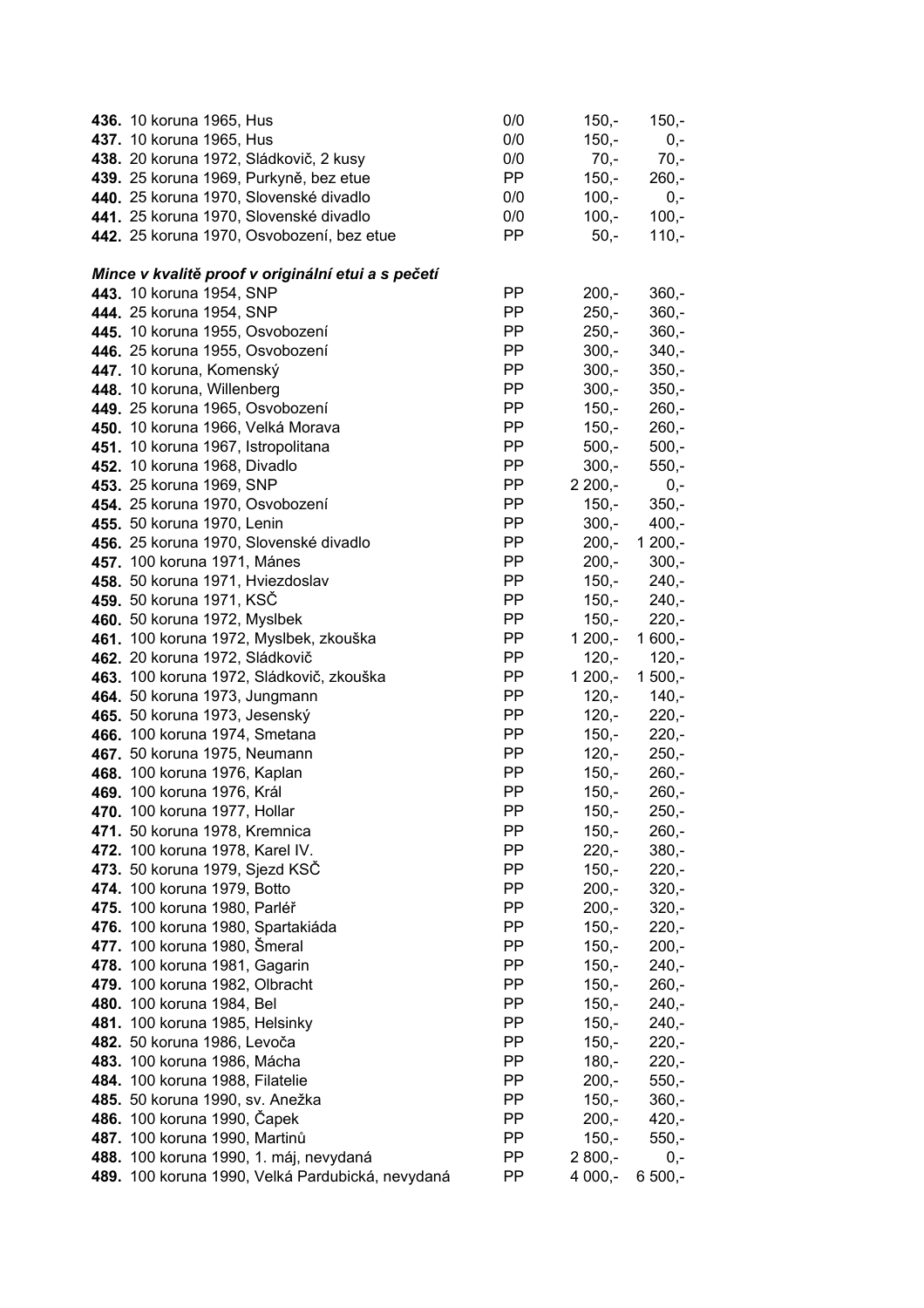| 490. 100 koruna 1991, Mozart                             | <b>PP</b>  | $800,-$            | $950 -$  |
|----------------------------------------------------------|------------|--------------------|----------|
| 491. 100 koruna 1991, Dvořák                             | <b>PP</b>  | $200 -$            | $440 -$  |
| 492. 50 koruna 1991, Karlovy Vary                        | <b>PP</b>  | $150 -$            | $220,-$  |
| 493. 50 koruna 1991, Mariánské Lázně                     | <b>PP</b>  | $150 -$            | $220,-$  |
| 494. 50 koruna 1991, Piešťany                            | <b>PP</b>  | $150,-$            | $220,-$  |
| 495. 100 koruna 1992, Lidice                             | <b>PP</b>  | $200,-$            | $420 -$  |
| 496. 100 koruna 1992, Moravské muzeum                    | PP         | $200,-$            | $320,-$  |
| 497. 100 koruna 1993, Břevnov                            | PP.        | $200,-$            | $550,-$  |
| 498. 100 koruna 1993, Slovenská muzejní společnost       | PP.        | $200,-$            | $900,-$  |
| Sady oběžných mincí                                      |            |                    |          |
| 499. Sada 1980, 7 kusů, modrý obal                       | 0/0        | $200,-$            | $380 -$  |
| 500. Sada 1980, 1981                                     | 0/0        | $100,-$            | $150,-$  |
| 501. Sada 1989                                           | 0/0        | $100,-$            | $150,-$  |
| 502. Sada 1990, 7 kusů                                   | 0/0        | $150,-$            | $150 -$  |
| 503. Sada 1993, 5 kusů 10 Kčs                            | 0/0        | $90,-$             | $160,-$  |
| Mincovní dopisy                                          |            |                    |          |
| 504. 10 Kčs + 50 hal., TGM, číslo 200, 10 Kčs, Rašín, č. | 0/0        | $60,-$             | $110,-$  |
| 1222, 10 Kčs + 4 Kčs, Štefánik, č. 200                   |            |                    |          |
| 505. 50 Kčs 1989, sv. Anežka                             | 0/0        | $50 -$             | $120,-$  |
| 506. 100 Kčs + 10 Kčs 1990, Martinů, č. 102              | 0/0        | $100 -$            | $160,-$  |
| 507. 100 Kčs + 50 hal. + 50 hal., 1990, Velká            | 0/0        | $100 -$            | $160,-$  |
| Pardubická, č. 380                                       |            |                    |          |
| 508. 50 Kčs + 5 Kčs 1991, Parník Bohemia, č. 080         | 0/0        | $50,-$             | $120,-$  |
| 509. 100 Kčs + 1 Kčs 1991, Mozart, č. 180                | 0/0        | $100,-$            | $170,-$  |
| 510. 100 Kčs + 1 Kčs 1991, Dvořák, č. 100                | 0/0        | $100,-$            | $170,-$  |
| 511. 100 Kčs + 1,80 Kčs 1992, Moravské muzeum, č.        | 0/0        | $100,-$            | $160,-$  |
| 512. 100 Kčs + 1 Kčs 1992, Lidice a Ležáky, č. 302       | 0/0        | $100,-$            | $160,-$  |
| 513. 100 Kčs + 1 Kčs 1992, Dvořák, č. 149                | 0/0<br>0/0 | $100,-$<br>$100,-$ | $160,-$  |
| 514. 100 Kčs + 4 Kčs 1993, Břevnov, č. 149               |            |                    | $160,-$  |
| ČESKÁ REPUBLIKA (1993 - )                                |            |                    |          |
| 515. 20 koruna Ag, b.l. /1998/, mincovní město Kroměříž  | PP.        | $350,-$            | $500,-$  |
| 516. 200 koruna 1998, Kmoch, etue, karta                 | PP         | $700,-$            | $850,-$  |
| 517. 200 koruna 1999, AVU, etue, karta                   | PP         | $700,-$            | $750,-$  |
| 518. 200 koruna 1999, VUT, etue, karta                   | PP         | $700,-$            | $800,-$  |
| 519. 200 Kč, 2004, Bible Kralická, etue, karta           | PP         | $800,-$            | $1100,-$ |
| 520. 200 Kč, 2004, Bible Kralická, etue, karta           | PP         | $800,-$            | $1100,-$ |
| Sady oběžných mincí                                      |            |                    |          |
| 521. 200 Kč + 14 Kč 1994, Katedrála, č. 149 / Mincovní   | 0/0        | $250,-$            | $250,-$  |
| 522. Sada 1993, Hamburg + Winnipeg                       | 0/0        | $150,-$            | $240,-$  |
| 523. Sada 1994                                           | 0/0        | $170,-$            | $220 -$  |
| 524. Sada 1995                                           | 0/0        | $250,-$            | $260,-$  |
| <b>525.</b> Sada 1996, EURO Anglie                       | 0/0        | $300,-$            | $650,-$  |
| 526. Sada 1998                                           | 0/0        | $300,-$            | $360,-$  |
| <b>527.</b> Sada 1999, Sekora                            | 0/0        | $300,-$            | $700,-$  |
| <b>528.</b> Sada 2004, MS v hokeji                       | 0/0        | $250,-$            | $260,-$  |
| <b>529.</b> Sada 2003                                    | PP.        | $1300,-$           | $1300,-$ |
| 530. Sada 2004                                           | PP.        | $1300,-$           | $1300,-$ |
| 531. Sada 2005                                           | PP.        | $1300,-$           | $1300,-$ |
| 532. Sada 2006                                           | PP.        | $1300,-$           | $1300,-$ |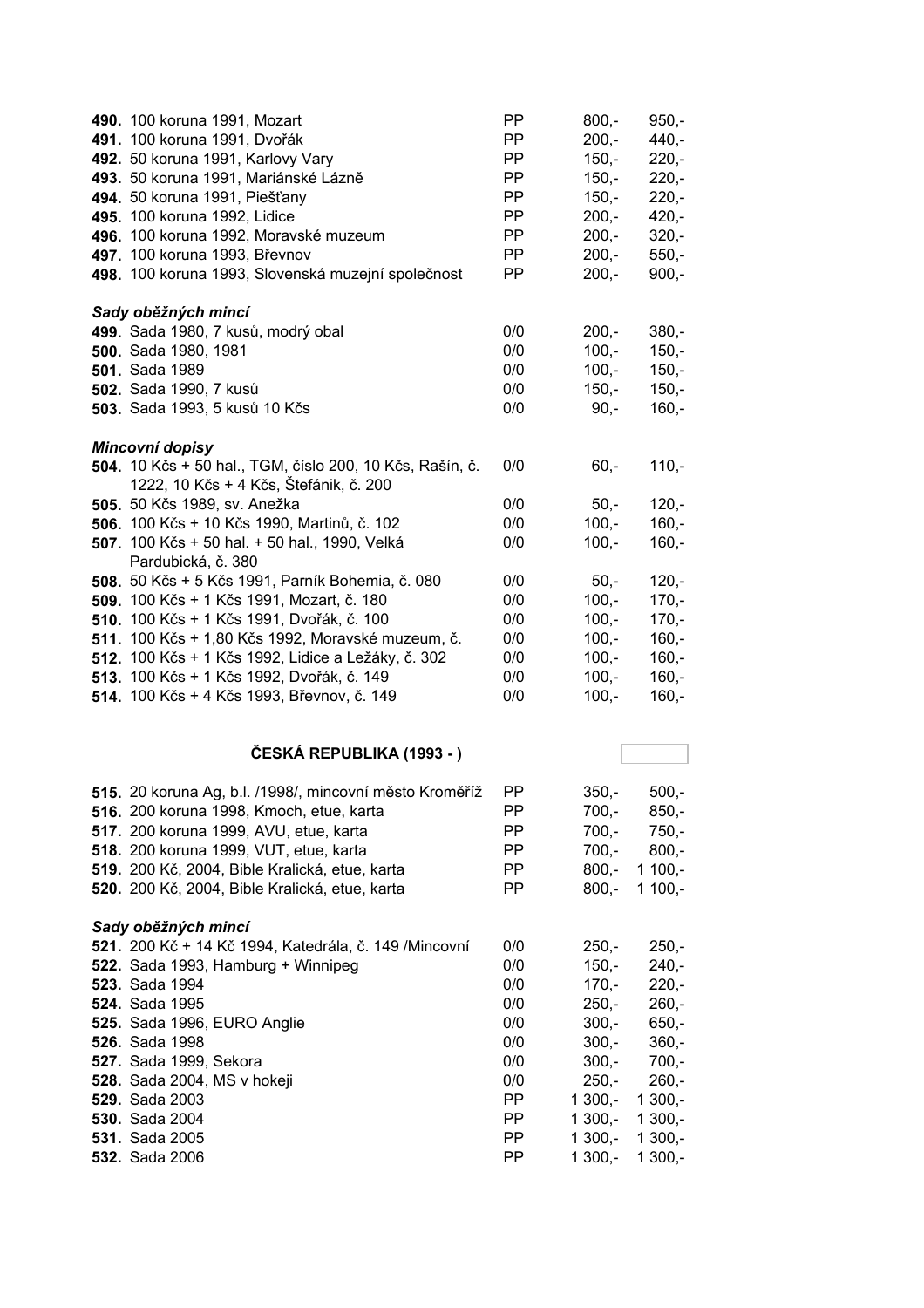| Slovensko (1993 - )                          |           |         |         |
|----------------------------------------------|-----------|---------|---------|
| <b>533.</b> 200 koruna 2001, Dubček          | PP        | $500 -$ | $700,-$ |
| 534. 200 koruna 2003, Karvaš                 | PP        | $300 -$ | $360 -$ |
| <b>535.</b> 200 koruna 2003, Škultéty        | <b>PP</b> | $300 -$ | $360 -$ |
| <b>536.</b> 200 koruna 2004, Segner          | PP        | $300 -$ | $320 -$ |
| <b>537.</b> 200 koruna 2004, Kempelen        | <b>PP</b> | $300 -$ | $360 -$ |
| 538. 200 koruna 2004, Vstup do EU            | <b>PP</b> | $300 -$ | $320 -$ |
| <b>539.</b> 200 koruna 2004, Bardejov        | <b>PP</b> | $300 -$ | $340 -$ |
| 540. 200 koruna 2005, Korunovace Leopolda I. | <b>PP</b> | $400 -$ | $400 -$ |
| 541. 200 koruna 2006, Kuzmány                | <b>PP</b> | $400 -$ | $420 -$ |
| <b>542.</b> 200 koruna 2006, Petzval         | <b>PP</b> | $400 -$ | $420 -$ |

## **HABSBURSKÁ MONARCHIE**

## **Ferdinand I. (1521 - 64)**

| 543. Fenik 1529 a 1534, nedoražený, prasklý       | $2/-$   | $50,-$ | $50,-$  |
|---------------------------------------------------|---------|--------|---------|
| <b>544. Fenik 1533, SJ 737</b>                    | $1/-$   | 50,-   | $120 -$ |
| 545. Fenik 1535, SJ 715                           | $-1/-$  | $50,-$ | $120,-$ |
| 546. Bílý peníz b.l., Kutná Hora, Hal. 78, 3 kusy | 1/2     | 50,-   | $0,-$   |
| 547. Bílý peníz 1563, Praha, Hal. 39, nedoražen   | $-1/-$  | 50,-   | $0,-$   |
| <b>548.</b> Denár 1529 KB                         | 1/1     | $90,-$ | $110,-$ |
| <b>549. Denár 1530 KB</b>                         | 1/1     | $90,-$ | $140,-$ |
| <b>550.</b> Denár 1544 KB                         | $-1/1$  | $50,-$ | $80,-$  |
| <b>551.</b> Denár 1545 KB                         | $-1/1-$ | $50,-$ | $70,-$  |
| <b>552.</b> Denár 1546 KB                         | $-1/1$  | $50,-$ | $70,-$  |
| 553. Denár 1547 KB                                | $-1/1$  | $50,-$ | $80 -$  |
| 554. Denár 1548 KB                                | $-1/1$  | $50,-$ | $80,-$  |
| <b>555.</b> Denár 1549 KB                         | $-1/1$  | $50,-$ | $80,-$  |
| <b>556.</b> Denár 1550 KB                         | 1/1     | 60,-   | $90,-$  |
| <b>557.</b> Denár 1551 KB                         | $-1/1$  | $70,-$ | $80 -$  |
| <b>558.</b> Denár 1552 KB                         | $-1/1$  | $70,-$ | $70,-$  |
| <b>559. Denár 1553 KB</b>                         | $-1/1$  | $50,-$ | $70,-$  |
| <b>560.</b> Denár 1554 KB                         | $-1/1$  | $50,-$ | $70,-$  |
| 561. Denár 1555 KB, stopy koroze                  | 1/1     | $50,-$ | $70,-$  |
| <b>562.</b> Denár 1556 KB                         | $1/1 -$ | 60,-   | $80 -$  |
| 563. Denár 1557 KB                                | $-1/1$  | 50,-   | $70,-$  |

### **Arc. Ferdinand (1564 - 95)**

| 564. 3 krejcar b.l., Ensisheim, opis Av končí A, dr. okraj | $-1/1$ | $70 -$          | 100.-     |
|------------------------------------------------------------|--------|-----------------|-----------|
| <b>565.</b> 3 krejcar b.l., Ensisheim, opis Av končí A/S   | 2/1    |                 | 60.- 90.- |
| <b>566.</b> 1/4 tolar b.l., Hall, m.o.                     | $2/1-$ | 1 200.- 1 200.- |           |

**Maxmilián II. (1564 - 76)**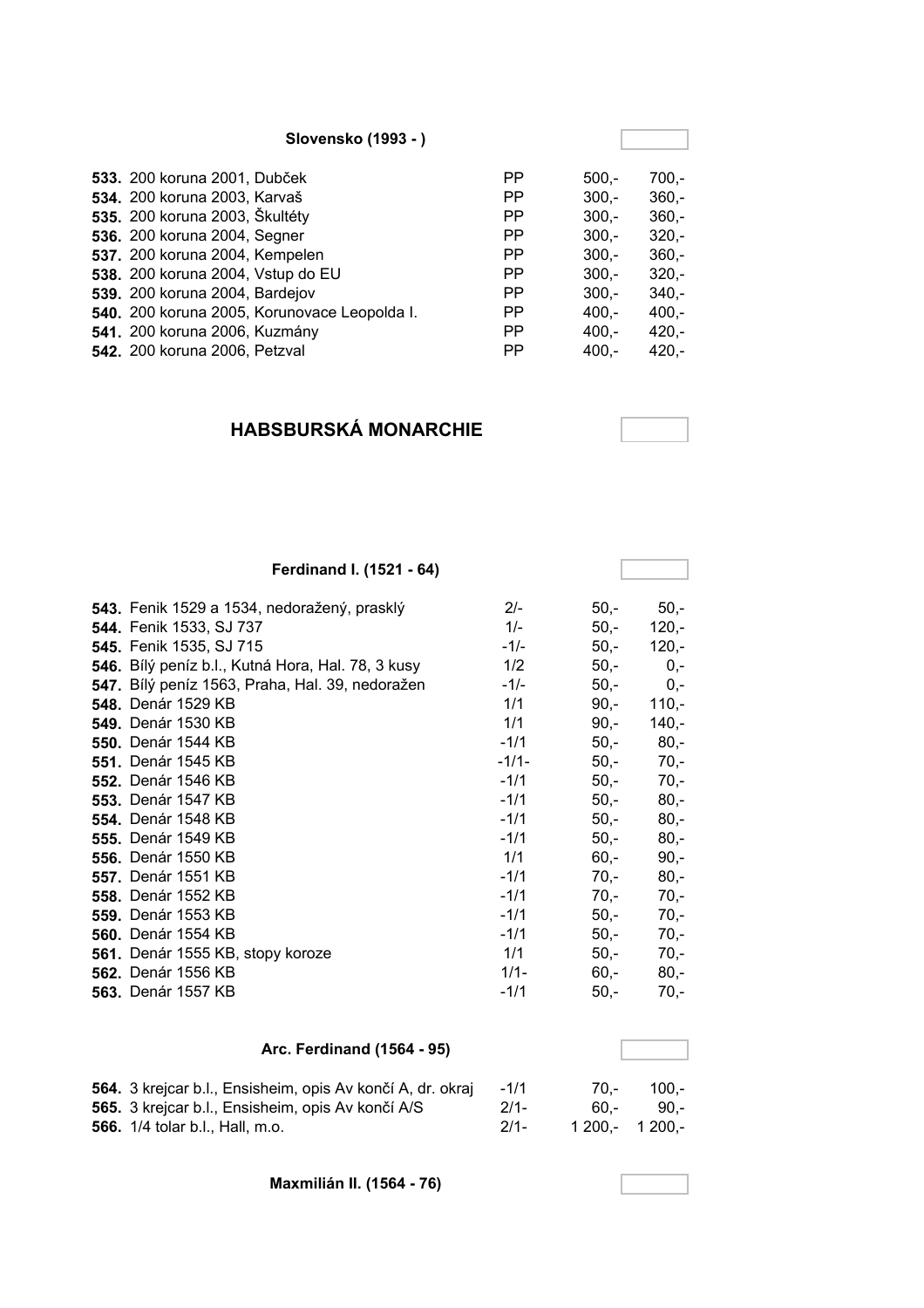| 567. 2 krejcar 1572, Jáchymov, nedoražen, dr. hrana | 2/2     | $120 - 170 -$ |            |
|-----------------------------------------------------|---------|---------------|------------|
| <b>568.</b> Denár 1575 KB                           | $1/1$ - |               | 70.- 80.-  |
| <b>569.</b> Denár 1578 KB                           | 1/1     |               | 70.- 130.- |

**Rudolf II. (1576 - 1612)**

| <b>570.</b> Denár 1579 KB                                 | $-1/1$  | $70 -$  | $90 -$  |
|-----------------------------------------------------------|---------|---------|---------|
| <b>571.</b> Denár 1588 KB                                 | 1/1     | $80 -$  | $130,-$ |
| <b>572.</b> Denár 1591 KB                                 | 1/1     | $100,-$ | $100,-$ |
| <b>573.</b> Denár 1592 KB                                 | $1/1 -$ | $70,-$  | $80 -$  |
| <b>574.</b> Denár 1593 KB                                 | $1/1 -$ | $70 -$  | $80 -$  |
| 575. Bílý peníz 1581, Kutná Hora, Hal. 383, nedoražen     | $2/-$   | $60 -$  | $0 -$   |
| 576. Malý groš 1580, Kutná Hora, Hal. 380                 | 1/1     | $260 -$ | $420 -$ |
| 577. Malý groš 1580, České Budějovice, Hal. 450, var.,    | $-1/1-$ | $120 -$ | $850 -$ |
| 578. Malý groš 1581, České Budějovice, Hal. 450,          | $-1/1-$ | $120 -$ | $850,-$ |
| 579. Malý groš 1583, Kutná Hora, Hal. 380, var., koroze   | 2/2     | $120 -$ | $160 -$ |
| 580. Malý groš 1591, České Budějovice, Hal. 458,          | $-1/1$  | $120 -$ | $850 -$ |
| 581. Malý groš 1592, Kutná Hora, Hal. 380, dr. koroze     | $-1/1$  | $150 -$ | $180 -$ |
| 582. Malý groš 1595, České Budějovice, Hal. 460           | $-1/2$  | $250 -$ | $750 -$ |
| 583. Malý groš 1597, Praha, Hal. 348, měděnka, okraj      | $-1/1-$ | $150 -$ | $340 -$ |
| <b>584.</b> Bílý groš 1580, Jáchymov, Hal. 403            | $-1/1-$ | $200,-$ | $380 -$ |
| 585. Bílý groš 1582, Jáchymov, Hal. 403                   | $-1/1$  | $200 -$ | $440,-$ |
| 586. Bílý groš 15??, Jáchymov, Hal. 403, nedoražen        | $-1/2$  | $120 -$ | $120 -$ |
| 587. Bílý groš 1583, Kutná Hora, Hal. 376, nedoražen      | $-1/1-$ | $120 -$ | $150 -$ |
| <b>588.</b> Bílý groš 1583, Kutná Hora, Hal, 403          | $2/1-$  | $150 -$ | $150 -$ |
| 589. Bílý groš 1584, Kutná Hora, Hal. 376, dr. nedoražen  | 1/1     | $180 -$ | $190 -$ |
| 590. Bílý groš 1584 /?/, Jáchymov, Hal. 403, st koroze    | $-1/1-$ | $180 -$ | $0,-$   |
| 591. Bílý groš 1584, Jáchymov, Hal. 403                   | $-1/1-$ | $250 -$ | $250 -$ |
| 592. Bílý groš 1589, Kutná Hora, Hal. 376                 | $-2/2-$ | $90 -$  | $0 -$   |
| 593. Bílý groš 1592, Kutná Hora, Hal. 376, koroze         | $-1/2$  | $120 -$ | $120 -$ |
| 594. 1/4 tolar 1595, Kutná Hora, Hal. 374, zlacený, dírka | $-1/1-$ | $350 -$ | 1 300,- |
|                                                           |         |         |         |
|                                                           |         |         |         |

| Matyáš (1612 - 1619)                                |        |        |         |
|-----------------------------------------------------|--------|--------|---------|
| 595. Malý peníz 1617, Kutná Hora, Hal. 550, prasklý | $-2/-$ | 70.-   | $210 -$ |
| Fridrich Falcký (1619 - 1620)                       |        |        |         |
| 596. Malý peníz 1619, Kutná Hora, falzum            | $2/-$  | $50 -$ | $620 -$ |
| Ferdinand II. (1617 - 37)                           |        |        |         |

| 597. Denár 1628 KB                                   | $1/1-$  | $80 -$ | $80 -$ |
|------------------------------------------------------|---------|--------|--------|
| 598. Denár 1629 KB                                   | 2/2     | $50 -$ | $50 -$ |
| 599. Denár 1630 KB                                   | $1/1 -$ | $70 -$ | $80 -$ |
| 600. Denár 1631 KB                                   | $1/1 -$ | $80 -$ | $80 -$ |
| 601. Denár 1637 KB, dr. nedoražen                    | 1/1     | $70 -$ | $70 -$ |
| 602. Krejcar 1624, Kutná Hora, Hal. 817              | $2/1-$  | $50 -$ | $0 -$  |
| 603. Krejcar 1624 BZ a CW, Brno, Hal. 888 a 893      | 2/2     | $50 -$ | $50.-$ |
| 604. Krejcar 1624 B/CW, Brno, Hal. 889               | $2/1-$  | $50 -$ | $50 -$ |
| 605. Krejcar 1624 B/CW a1624 B, Brno, Hal. 889 a 890 | $-1/2$  | $50 -$ | $60 -$ |
|                                                      |         |        |        |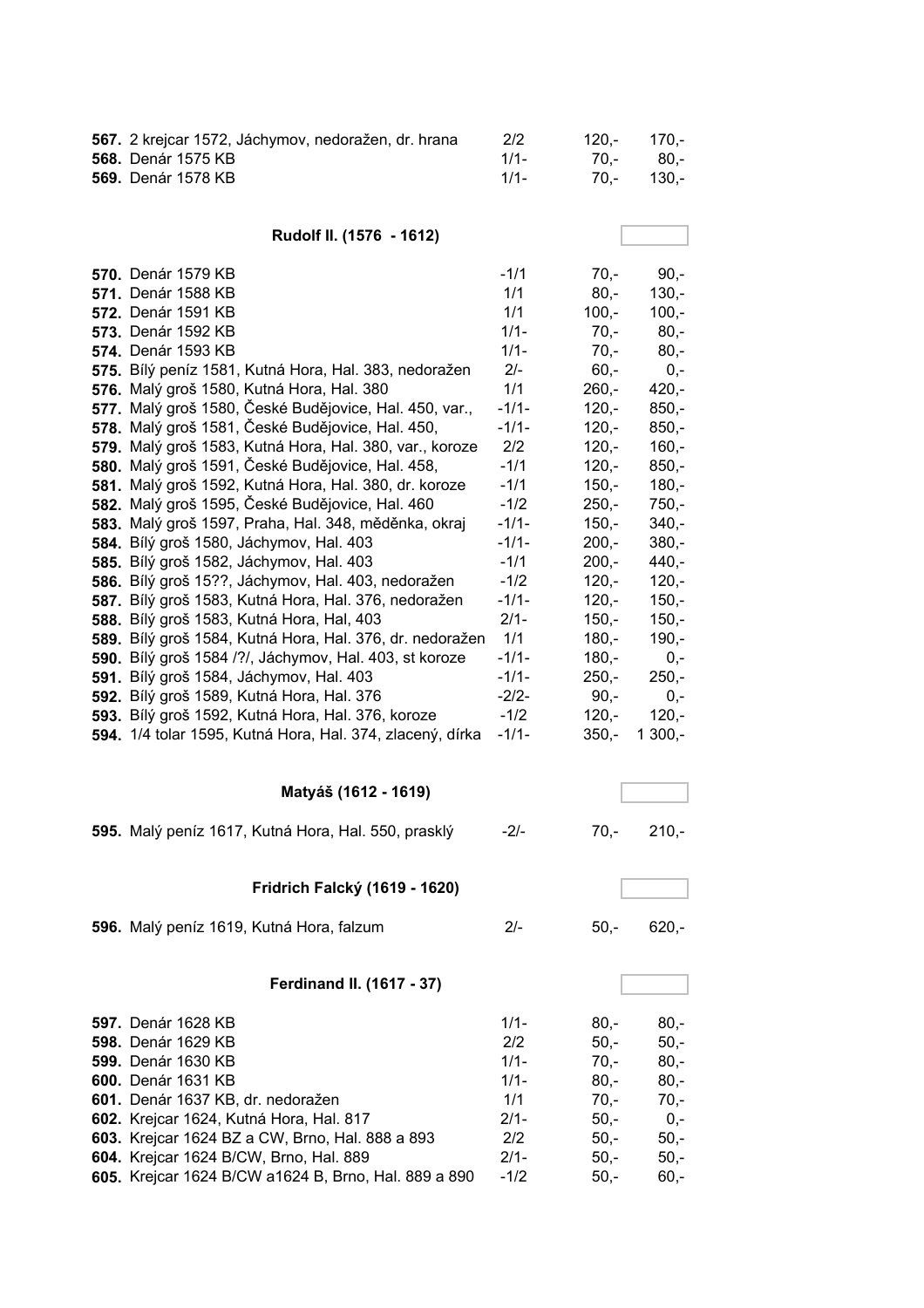| 606. Krejcar 1624, 1625, Brno, Hal. 892, 894, 3 kusy                                  | 2/2            | $80,-$             | $90,-$             |
|---------------------------------------------------------------------------------------|----------------|--------------------|--------------------|
| 607. Krejcar 1625 CW, Brno, Hal. 892                                                  | $-1/1-$        | $50,-$             | $60,-$             |
| 608. Krejcar 1624, Vratislav a 1631, Olomouc, Hal. 1027                               | 2/2            | $50,-$             | $50,-$             |
| 609. Krejcar 1625 DvB, Nisa, Hal. 1090                                                | $2/1-$         | $50,-$             | $0,-$              |
| 610. Krejcar 1626, Vratislav, Hal. 1033                                               | $-1/1-$        | $50,-$             | $50,-$             |
| 611. Krejcar 1627, Vratislav, Hal. 1034                                               | $-1/1$         | $60,-$             | $80,-$             |
| 612. Krejcar 1631 O MF, Olomouc, Hal. 945                                             | $-1/1-$        | $60, -$            | $80,-$             |
| 613. Krejcar 1632 MF, Olomouc, Hal. 946                                               | $2/1 -$        | $50,-$             | $50,-$             |
| 614. 3 krejcar 1623, Praha, kiprový, Hal. 708                                         | 2/2            | $90, -$            | $0,-$              |
| 615. 3 krejcar 1624, Praha a 1624, Vídeň                                              | $-1/2$         | $80,-$             | $80,-$             |
| 616. 3 krejcar 1624, Kutná Hora                                                       | $-1/1-$        | $100,-$            | $130,-$            |
| 617. 3 krejcar 1624, Vídeň, 2 kusy, různá razidla                                     | $1/1 -$        | $80,-$             | $130,-$            |
| 618. 3 krejcar 1624, Vídeň                                                            | 1/1            | $120,-$            | $140,-$            |
| 619. 3 krejcar 1624, Brno, Hal. 884                                                   | $-2/2$         | $60,-$             | $0,-$              |
| 620. 3 krejcar 1624 W, Brno, Hal. 885, okraj                                          | $-2/2$         | $60,-$             | $70,-$             |
| 621. 3 krejcar 1624 BZ, Olomouc, Hal. 924                                             | $-1/1-$        | $100,-$            | $220,-$            |
| 622. 3 krejcar 1624 DvB, Nisa                                                         | $-2/2$         | $50,-$             | $150,-$            |
| 623. 3 krejcar 1624 a 1625, Vídeň                                                     | 2/2            | $80,-$             | $80,-$             |
| <b>624.</b> 3 krejcar 1624 Graz                                                       | $1/1 -$        | $80,-$             | $100,-$            |
| 625. 3 krejcar 1625, Vídeň                                                            | 1/1            | $120,-$            | $150,-$            |
| 626. 3 krejcar 1625, St. Pölten                                                       | $-1/1-$        | $150,-$            | $190,-$            |
| 627. 3 krejcar 1625, 1633, Jáchymov, Hal. 842 a 844                                   | 2/2            | $140,-$            | $180,-$            |
| 628. 3 krejcar 1626, Praha, Hal. 759                                                  | $2/1 -$        | $70,-$             | $70,-$             |
| 629. 3 krejcar 1626, Vratislav, Hal. 1011 a 1011 var., 2                              | 2/2            | $120,-$            | $120,-$            |
| 630. 3 krejcar 1626 a 1627 Praha, Hal. 759, 760                                       | 2/2            | $140,-$            | $140,-$            |
| 631. 3 krejcar 1626, Vídeň                                                            | $-1/1-$        | $80,-$             | $90,-$             |
| 632. 3 krejcar 1626 a 1631, Vídeň                                                     | 2/2            | $80,-$             | $0,-$              |
| <b>633.</b> 3 krejcar 1626, St. Polten                                                | $-1/1-$<br>1/1 | $150,-$<br>$100,-$ | $190,-$            |
| 634. 3 krejcar 1626, Graz<br>635. 3 krejcar 1627 HR, Vratislav, letopočet pod hlavou, | 1/1            | $250,-$            | $160,-$<br>$250,-$ |
| Hal. 1015                                                                             |                |                    |                    |
| 636. 3 krejcar 1627 HR, Vratislav, Hal. 1018                                          | $-2/2$         | $50,-$             | $0,-$              |
| 637. 3 krejcar 1627, Graz                                                             | $-1/1$         | $80,-$             | $100,-$            |
| 638. 3 krejcar 1628 N, Mikulov, dr. vada                                              | $1/1 -$        | $200,-$            | $1200,-$           |
| 639. 3 krejcar 1628 HR, Vratislav, Hal. 1020                                          | $21/1-$        | $60,-$             | $60,-$             |
| 640. 3 krejcar 1629, Praha, nedoražený střed                                          | $-1/1$         | $80,-$             | 0,-                |
| 641. 3 krejcar 1629 HR, Vratislav, Hal. 1018                                          | $-1/2$         | $60,-$             | $60,-$             |
| 642. 3 krejcar 1629, Graz                                                             | 2/2            | $50,-$             | $50,-$             |
| 643. 3 krejcar 1630, Olomouc, Hal. 932                                                | $-1/1-$        | $60,-$             | $100,-$            |
| 644. 3 krejcar 1630, Olomouc, Hal. 934                                                | $-1/1-$        | $60 -$             | $170,-$            |
| 645. 3 krejcar 1630 HR, Vratislav, Hal. 1018                                          | 2/2            | $50,-$             | $50,-$             |
| 646. 3 krejcar 1630, Graz                                                             | 1/1            | $90,-$             | $130,-$            |
| 647. 3 krejcar 1630 a 1634, Olomouc, Hal. 932 a 933                                   | 2/2            | $140,-$            | $160,-$            |
| 648. 3 krejcar 1631, Praha, Hal. 761                                                  | 2/2            | $60,-$             | $60,-$             |
| 649. 3 krejcar 1631 HR, Vratislav, Hal. 1022                                          | 2/2            | $50,-$             | $50,-$             |
| 650. 3 krejcar 1632, Kutná Hora, Hal. 811                                             | 2/2            | $60,-$             | $80,-$             |
| 651. 3 krejcar 1633 HZ, Vratislav                                                     | $2/1 -$        | $70,-$             | $0,-$              |
| 652. 3 krejcar 1634, Graz                                                             | $-1/1$         | $80,-$             | $100,-$            |
| 653. 3 krejcar 1636, Praha                                                            | 2/2            | $70,-$             | $90,-$             |
| 654. 3 krejcar 1636, Vratislav, Hal. 1024                                             | $-1/1$         | $100,-$            | $110,-$            |
| 655. 3 krejcar 1637, Graz                                                             | 1/1            | $150,-$            | $150,-$            |
| 656. 15 krejcar 1622, Praha                                                           | 2/2            | $250,-$            | $420,-$            |
| 657. 24 krejcar 1622, Brno, Hal. 861                                                  | $-1/1-$        | $350,-$            | 750,-              |

**Ferdinand III. (1637 - 57)**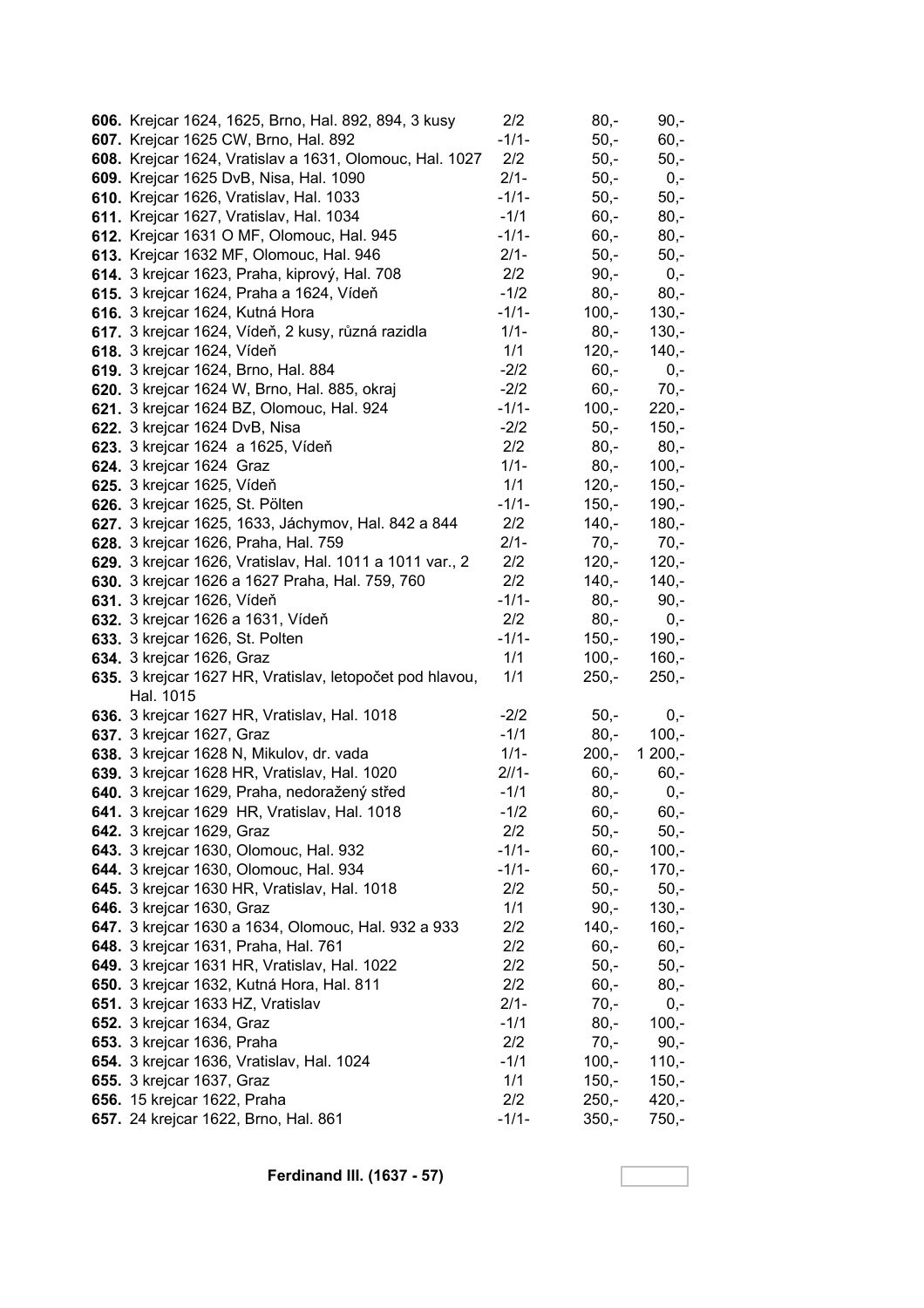| 658. Denár 1638 KB                                    | $1/1 -$        | $70,-$            | $90,-$             |
|-------------------------------------------------------|----------------|-------------------|--------------------|
| 659. Denár 1640 KB                                    | 1/1            | $70,-$            | $140 -$            |
| 660. Krejcar 1639 O, Olomouc, Hal. 1241               | 2/2            | $60,-$            | $60,-$             |
| 661. 3 krejcar 1637 GR, Vratislav, Hal. 1290          | $-1/2$         | $70 -$            | $0,-$              |
| 662. 3 krejcar 1637, Vídeň                            | 2/2            | $60 -$            | $70,-$             |
| 663. 3 krejcar 1637, Graz                             | 1/1            | $150 -$           | $220,-$            |
| 664. 3 krejcar 1638, Vratislav                        | $-1/1-$        | $80 -$            | $100,-$            |
| 665. 3 krejcar 1638, Graz                             | 1/1            | $150,-$           | $200,-$            |
| 666. 3 krejcar 1639, Vratislav                        | $-1/1-$        | $80,-$            | $80,-$             |
| 667. 3 krejcar 1639, Vídeň                            | 2/2            | $60, -$           | $80,-$             |
| 668. 3 krejcar 1641, Graz                             | $1/1 -$        | $90 -$            | $100,-$            |
| 669. 3 krejcar 1644, Praha                            | 2/2            | $60,-$            | $100,-$            |
| 670. 3 krejcar 1644, Graz, dr. hrana                  | $-1/1$         | $80,-$            | $80,-$             |
| 671. 3 krejcar 1645, Graz                             | $-1/1$         | $90,-$            | $100,-$            |
| 672. 3 krejcar 1647, Graz                             | 1/1            | $150,-$           | $260,-$            |
| 673. 3 krejcar 1648 GW, Kladsko, Hal. 1337, dr. okraj | $2/1 -$        | $100,-$           | $110,-$            |
| 674. 3 krejcar 1649, Praha, Hal. 1181                 | $-1/1-$        | $120 -$           | $130,-$            |
| 675. 3 krejcar 1649, Vratislav                        | $-2/2$         | $50,-$            | $50,-$             |
| 676. 3 krejcar 1656, Vratislav                        | $-1/1$         | $80,-$            | $120,-$            |
| 677. 3 krejcar 1657 GH, Vratislav                     | $-1/1$         | $90,-$            | $120,-$            |
| 678. 3 krejcar 1657 HCK, Graz                         | 1/1            | $200,-$           | $320,-$            |
| 679. 3 krejcar 1658 GH, Vratislav, posmrtný           | 1/1            | $250,-$           | $400,-$            |
|                                                       |                |                   |                    |
|                                                       |                |                   |                    |
| Arc. Leopold (1607 - 32)                              |                |                   |                    |
|                                                       |                |                   |                    |
| 680. Krejcar b.l., Hall                               | 1/0            | $200,-$           | $280,-$            |
| 681. 3 krejcar b.l., Hall, v kněžském hávu, naprasklý | $2/1 -$<br>1/1 | $60,-$            | $60,-$             |
| 682. 3 krejcar b.l., Hall, světský šat                | $-1/1-$        | $220,-$<br>$80,-$ | $240,-$<br>$100,-$ |
| 683. 3 krejcar b.l., Hall, s korunou                  |                |                   |                    |
|                                                       |                |                   |                    |
| Arc. Ferdinand Karel (1632 - 62)                      |                |                   |                    |
| 684. Quadrans b.l., Hall                              | $-2/2-$        | $50 -$            | $80,-$             |
| 685. 3 krejcar 1638, Hall, letopočet u hlavy          | 1/1            | $80,-$            | $420,-$            |
| 686. 3 krejcar 1638, Hall, letopočet v opise          | 1/1            | $80,-$            | 950,-              |
| 687. 3 krejcar 1639, Hall                             | $1/1 -$        | $80,-$            | $110,-$            |
| 688. 3 krejcar 1640, Hall                             | $1/1 -$        | $80,-$            | $100,-$            |
| 689. 3 krejcar 1641, Hall                             | $1/1 -$        | $80,-$            | $110,-$            |
| 690. 3 krejcar 1642, Hall                             | $-1/1$         | $80,-$            | $100,-$            |
| 691. 3 krejcar 1643, Hall, st. koroze                 | 1/1            | $60 -$            | $120,-$            |
| 692. 3 krejcar 1645, Hall                             | $1/1 -$        | $80,-$            | $100,-$            |
| 693. 3 krejcar 1646, Hall                             | 1/1            | $90,-$            | $150,-$            |
| 694. 3 krejcar 1647, Hall                             | $1/1 -$        | $80,-$            | $100,-$            |
| 695. 3 krejcar 1648, Hall                             | $1/1 -$        | $80,-$            | $100,-$            |
| 696. 3 krejcar 1649, Hall                             | $1/1 -$        | $80,-$            | $100,-$            |
| 697. 3 krejcar 1650, Hall                             | 1/1            | $80,-$            | $110,-$            |
| 698. 3 krejcar 1653, Hall                             | 1/1            | $90,-$            | $130,-$            |
| 699. 3 krejcar 1655, Hall                             | 1/1            | $90,-$            | $130,-$            |
| 700. 3 krejcar 1656, Hall                             | $1/1 -$        | $80,-$            | $110,-$            |
| 701. 3 krejcar 1657, Hall                             | 1/1            | $80,-$            | $140,-$            |
| 702. 3 krejcar 1658, Hall                             | $1/1 -$        | $80,-$            | $110,-$            |
| <b>703.</b> 3 krejcar 1659, Hall                      | 1/1            | $90,-$            | $140,-$            |
|                                                       |                |                   |                    |
| 704. 3 krejcar 1660, Hall                             | 1/1            | $90,-$            | $160,-$            |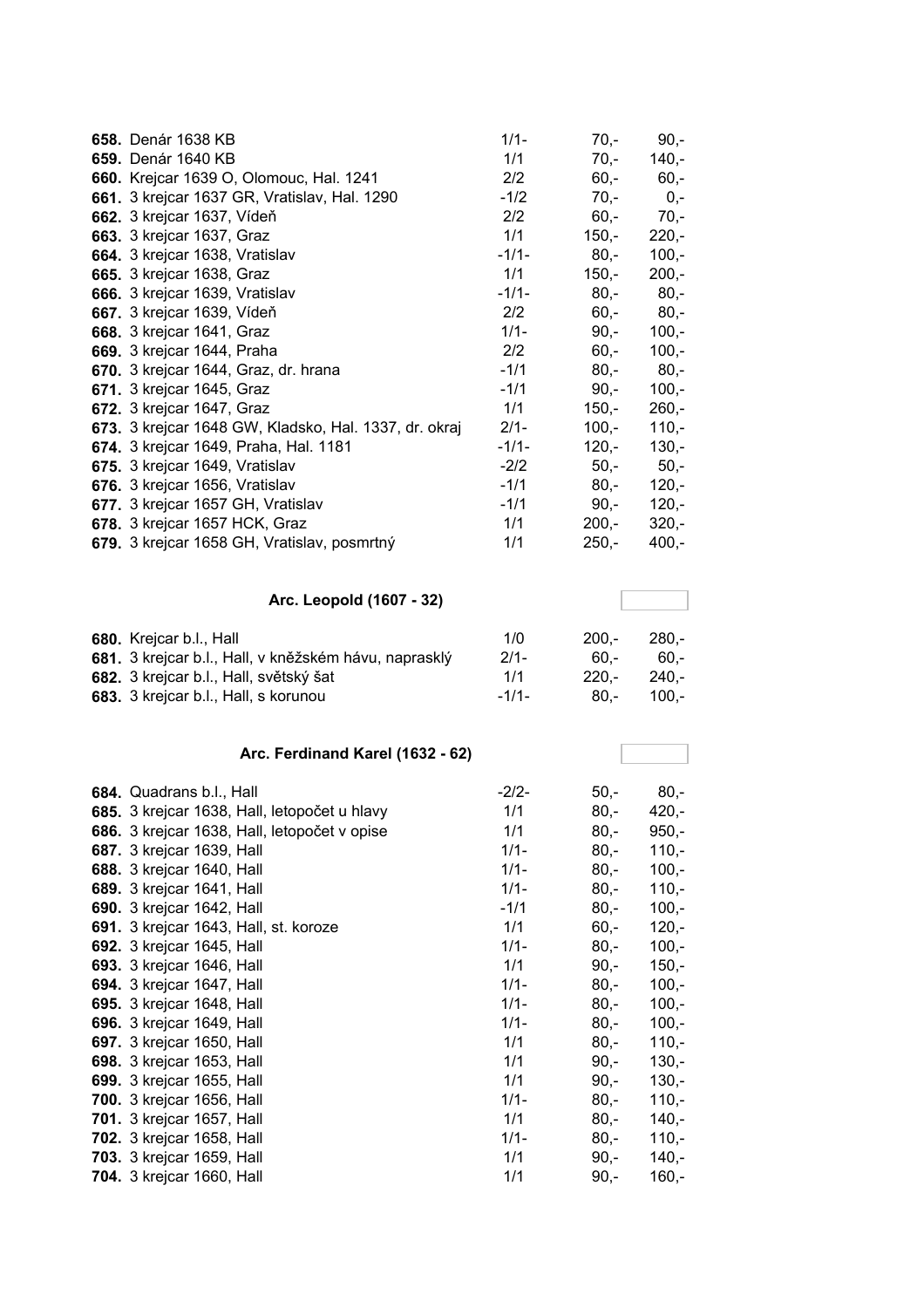| <b>705.</b> 3 krejcar 1661, Hall<br>706. 3 krejcar 1662, Hall             | 1/1<br>1/1        | $90,-$<br>$90, -$  | $120,-$<br>$120,-$ |
|---------------------------------------------------------------------------|-------------------|--------------------|--------------------|
|                                                                           |                   |                    |                    |
| Arc. Zikmund (1662 - 65)                                                  |                   |                    |                    |
| 707. 3 krejcar 1663, Hall                                                 | 1/1               | $100,-$            | $120,-$            |
| 708. 3 krejcar 1664, Hall                                                 | 1/1               | $100,-$            | $170,-$            |
| 709. 3 krejcar 1665, Hall                                                 | 1/1               | $100,-$            | $220,-$            |
| Leopold I. (1657 - 1705)                                                  |                   |                    |                    |
| 710. Vierer b.l., Hall, 2 kusy                                            | 1/2               | $70,-$             | $160,-$            |
| 711. Grešle 1670, 1671 a 1704, Opolí                                      | $-1/1-$           | $50 -$             | $120,-$            |
| 712. Poltura 1699 PH                                                      | $-1/1-$           | $70,-$             | $90,-$             |
| 713. Krejcar b.l., Hall                                                   | $-1/1-$           | $50,-$             | $70,-$             |
| 714. Krejcar 1661 a 3 krejcar 1658, Kutná Hora, Hal.                      | $-1/2-$           | $100,-$            | $100,-$            |
| 1451 a 1462, stopa koroze                                                 |                   |                    |                    |
| 715. Krejcar 1661 GH, Vratislav                                           | $-1/1$            | $90 -$             | $120,-$            |
| 716. Krejcar 1671 SHS, Vratislav                                          | $-1/1-$           | $50,-$             | $70,-$             |
| 717. Krejcar a 3 krejcar 1696, Kutná Hora, Hal. 1459,                     | $2/2-$            | $120,-$            | $0,-$              |
| 718. Krejcar 1697, Opolí a169? MMW, Vratislav                             | $-1/2$            | $50,-$             | $50,-$             |
| 719. Krejcar 1698 CB, Břeh, 2 kusy                                        | $-1/1-$           | $60,-$             | $60,-$             |
| 720. Krejcar 1698 CB, Břeh a 1700 FN, Vratislav                           | $-1/1-$           | $60,-$             | $70,-$             |
| 721. Krejcar 1700 Vídeň                                                   | 1/1               | $50,-$             | $150,-$            |
| 722. Krejcar 1700 Vídeň a 1700 CB, Břeh                                   | $2/1 -$           | $50,-$             | $0,-$              |
| 723. Krejcar 1700 FN, 1701 FN, oba Vratislav                              | $-1/1-$           | $60,-$             | $60,-$             |
| 724. 3 krejcar 1660 GH, Vratislav, nedoražen                              | $-1/1-$           | $80,-$             | $100,-$            |
| 725. 3 krejcar 1660, Kutná Hora                                           | $-1/1$<br>$-1/1-$ | $250 -$<br>$100 -$ | $400,-$<br>$120,-$ |
| 726. 3 krejcar 1661 GH, Vratislav<br>727. 3 krejcar 1661 KB               | $-1/1$            | $120 -$            | $300,-$            |
| 728. 3 krejcar 1662 KB                                                    | $1/1 -$           | $130,-$            | $380,-$            |
| 729. 3 krejcar 1663 KB                                                    | 1/1               | $180,-$            | $550,-$            |
| 730. 3 krejcar 1663 CA, Vídeň                                             | $-1/1$            | $120,-$            | $170,-$            |
| 731. 3 krejcar 1664 CA, Vídeň, opis R.I.S.                                | $-1/1$            | $100,-$            | $220,-$            |
| 732. 3 krejcar 1664 CA, Vídeň, opis R.I.S., nad hlavou                    | $-1/1$            | $100,-$            | $130,-$            |
| hvězdička                                                                 |                   |                    |                    |
| 733. 3 krejcar 1664 CA, Vídeň, opis G.R.I.                                | 1/1               | $120,-$            | $180,-$            |
| 734. 3 krejcar 1665 CA, Vídeň                                             | $-1/1-$           | $90,-$             | $140,-$            |
| 735. 3 krejcar 1665 Neuburg, opis D.G.                                    | 1/1               | $300,-$            | $2200,-$           |
| 736. 3 krejcar 1665 Neuburg, opis G.R.I., malý                            | $-1/1$            | $200,-$            | 780,-              |
| 737. 3 krejcar 1665 Neuburg, opis G.R.I., velký                           | $-1/1$            | $200,-$            | $550,-$            |
| 738. 3 krejcar 1665 Neuburg, opis R.I.S.                                  | $-1/1$            | $200,-$            | $800,-$            |
| 739. 3 krejcar 1665 SH, Graz, n. okraj                                    | 1/1               | $150,-$            | $240,-$            |
| 740. 3 krejcar 1665 SH, Vratislav, opis R.I.S.                            | $-1/1-$           | $80,-$             | $190,-$            |
| 741. 3 krejcar 1665 SH, Vratislav, opis D.G.R.                            | $-1/1-$           | $80,-$             | $110,-$            |
| <b>742.</b> 3 krejcar 1665 KB, opis D.G.R.                                | 1/1               | $180,-$            | $380 -$            |
| <b>743.</b> 3 krejcar 1665 KB, opis D.G.                                  | 1/1               | $180,-$            | $380 -$            |
| 744. 3 krejcar 1666, Vídeň                                                | 1/1               | $120,-$            | $160,-$            |
| 745. 3 krejcar 1666, Graz, opis G.R.I., n. okraj                          | $-1/1$            | $150,-$            | $300,-$            |
| 746. 3 krejcar 1666, Graz, opis D.G.R.                                    | 1/1               | $150,-$            | $220,-$            |
| 747. 3 krejcar 1666 SHS, Vratislav                                        | 1/1               | $100,-$            | $300,-$            |
| 748. 3 krejcar 1666 SHS, Vratislav, opis G.R.I.                           | $-1/1-$<br>1/1    | $80,-$<br>$100,-$  | $90,-$             |
| 749. 3 krejcar 1666 SHS, Vratislav, opis D.G.R.<br>750. 3 krejcar 1666 KB | $2/1 -$           | $70,-$             | $320,-$<br>$130,-$ |
|                                                                           |                   |                    |                    |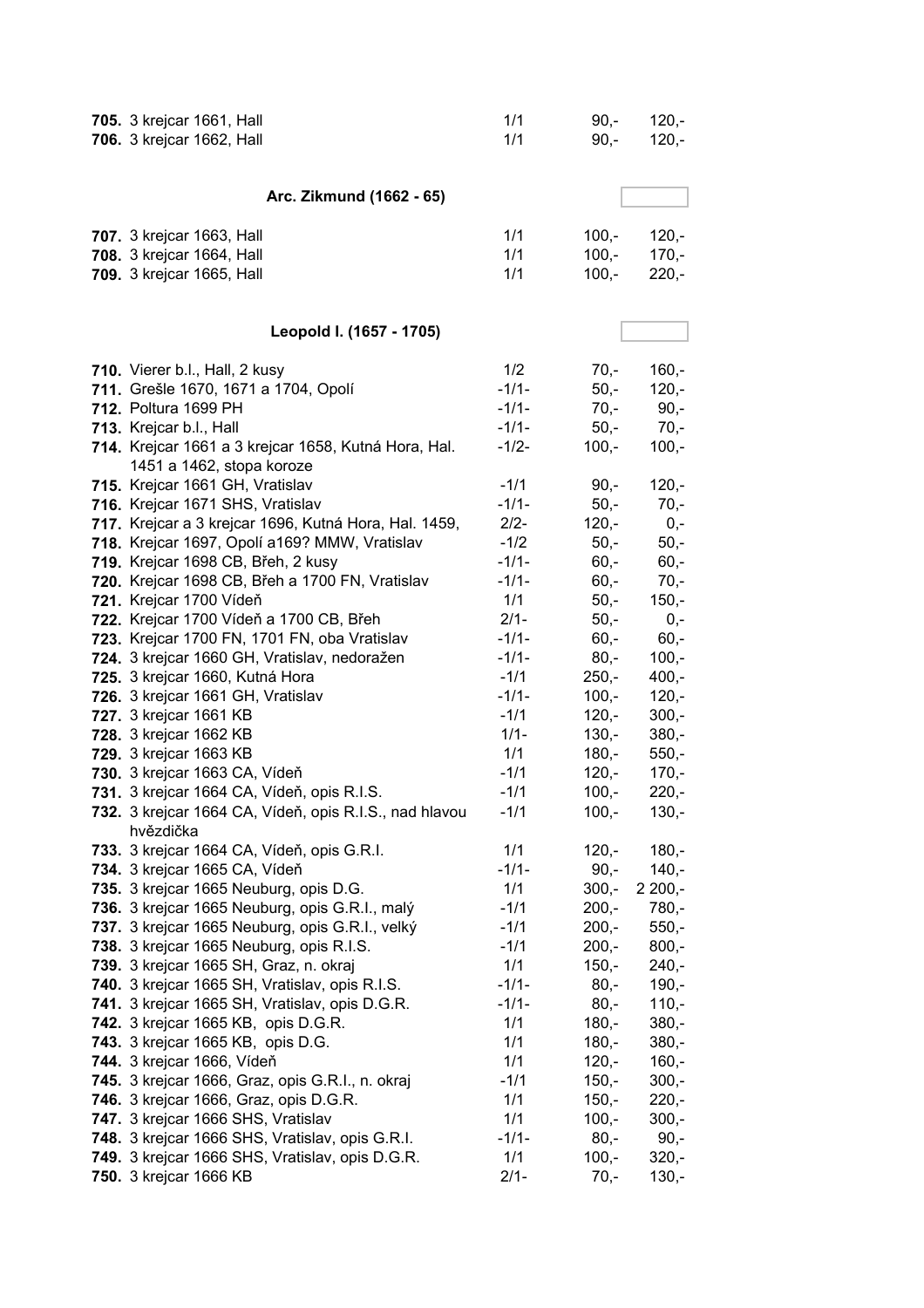| 751. 3 krejcar 1666 KB, tečka za letopočtem               | $-1/1$  | $130,-$ | $240,-$  |
|-----------------------------------------------------------|---------|---------|----------|
| 752. 3 krejcar 1667 SHS, Vratislav, opis G.R.I.           | 1/1     | $100,-$ | $240,-$  |
| 753. 3 krejcar 1667 SHS, Vratislav, opis D.G.R.           | 1/1     | $100,-$ | $170 -$  |
| 754. 3 krejcar 1667 KB                                    | 1/1     | $130,-$ | $360,-$  |
| 755. 3 krejcar 1667, Vídeň                                | $-1/1-$ | $100,-$ | $130,-$  |
| 756. 3 krejcar 1667, Hall                                 | 1/1     | $150,-$ | $320 -$  |
| 757. 3 krejcar 1667, Graz                                 | 1/1     | $150,-$ | $240,-$  |
| 758. 3 krejcar 1668, Vídeň, opis R.I.S.                   | $-1/1$  | $100,-$ | $100,-$  |
| 759. 3 krejcar 1668, Vídeň, opis R.I.S., nad hlavou       | 1/1     | $100,-$ | $160,-$  |
| 760. 3 krejcar 1668, Kutná Hora                           | 2/2     | $120,-$ | $120,-$  |
| 761. 3 krejcar 1668 SHS, Vratislav, opis R.I.S.           | $-1/1$  | $80,-$  | $100,-$  |
| 762. 3 krejcar 1668 SHS, Vratislav, opis G.R.I.           | 1/1     | $100,-$ | $130,-$  |
| 763. 3 krejcar 1668 KB                                    | 1/1     | $130,-$ | $380,-$  |
| 764. 3 krejcar 1669 SHS, Vratislav, opis G.R.I., dr. okr. | $1/1 -$ | $90,-$  | $90,-$   |
| 765. 3 krejcar 1669 SHS, Vratislav, opis D.G.R.           | 1/1     | $90,-$  | $120,-$  |
| 766. 3 krejcar 1669 SHS, Vratislav, opis R:I.S.           | $1/1 -$ | $90,-$  | $120,-$  |
| 767. 3 krejcar 1669, Vídeň, opis R.I.S., křížek           | 1/1     | $100,-$ | $320 -$  |
| 768. 3 krejcar 1669, Vídeň, opis I.S.A., hvězdička        | 1/1     | $120,-$ | $130,-$  |
| 769. 3 krejcar 1669, Vídeň, opis G.R.I., křížek           | 1/1     | $100,-$ | $140,-$  |
| 770. 3 krejcar 1669, Vídeň, opis R.I.S., hvězdička        | 1/1     | $120,-$ | $130,-$  |
| 771. 3 krejcar 1669, Vídeň, nad hlavou malý čtvereček     | 1/1     | $120,-$ | $240,-$  |
| 772. 3 krejcar 1669, Vídeň, na Rev. chybí vnitřní kruh    | 1/1     | $120 -$ | $190,-$  |
| 773. 3 krejcar 1669, Graz, dvojráz                        | 1/1     | $120,-$ | $130,-$  |
| 774. 3 krejcar 1669 GS, sv. Vít                           | 1/1     | $150,-$ | $700,-$  |
| 775. 3 krejcar 1670, Vídeň, opis D.G.R.                   | 1/1     | $100,-$ | $120,-$  |
| 776. 3 krejcar 1670, Vídeň, opis R.I.S., křížek           | 1/1     | $100,-$ | $120,-$  |
| 777. 3 krejcar 1670, Vídeň, opis D.G.R.I.                 | 1/1     | $100,-$ | $120,-$  |
| 778. 3 krejcar 1670, Vídeň, opis D.G.R.I.                 | $-1/1$  | $100,-$ | $100,-$  |
| 779. 3 krejcar 1670, Vídeň, opis R.I.S., hvězdička        | 1/1     | $100,-$ | $190,-$  |
| 780. 3 krejcar 1670, Vídeň, opis D+G+R+I-S+A+             | $-1/1-$ | $80,-$  | $110,-$  |
| 781. 3 krejcar 1670, Vídeň, nad hlavou arabeska           | 1/1     | $100,-$ | $130,-$  |
| 782. 3 krejcar 1670, Hall                                 | 1/1     | $130,-$ | $130,-$  |
| 783. 3 krejcar 1670, Kutná Hora, nedoražen                | $-1/1-$ | $150,-$ | $150,-$  |
| 784. 3 krejcar 1670 SHS, Vratislav, opis D.G.R.           | $1/1 -$ | $90,-$  | $100,-$  |
| 785. 3 krejcar 1670 SHS, Vratislav, opis D.G.             | $1/1 -$ | $90,-$  | $110,-$  |
| 786. 3 krejcar 1670 SHS, Vratislav, opis R.I.S., hladký   | $1/1 -$ | $90,-$  | $110,-$  |
| 787. 3 krejcar 1670 SHS, Vratislav, opis R.I.S., ozdobný  | $1/1 -$ | $90,-$  | $110,-$  |
| kroužek                                                   |         |         |          |
| 788. 3 krejcar 1670 SHS, Vratislav, opis G.R.I.           | $1/1 -$ | $90,-$  | $100,-$  |
| 789. 3 krejcar 1670 SHS, Vratislav, opis I.S.A.           | $1/1 -$ | $90,-$  | $120,-$  |
| 790. 3 krejcar 1671, Hall, opis D:G:                      | 1/1     | $130,-$ | $130,-$  |
| 791. 3 krejcar 1671, Hall, opis D:G.                      | 1/1     | $130,-$ | $160,-$  |
| 792. 3 krejcar 1672, Vídeň, opis D.G.                     | 1/1     | $100,-$ | $120,-$  |
| 793. 3 krejcar 1672, Vídeň, opis R.I.S.                   | 1/1     | $100,-$ | $190,-$  |
| 794. 3 krejcar 1672, Vídeň, opis D.G.R.                   | 1/1     | $100,-$ | $120,-$  |
| 795. 3 krejcar 1672 KB                                    | 1/1     | $130,-$ | $380 -$  |
| 796. 3 krejcar 1673 FIK, Opolí                            | 1/1     | $200,-$ | $1100,-$ |
| 797. 3 krejcar 1673 KB                                    | 1/1     | $130,-$ | $380,-$  |
| 798. 3 krejcar 1673, Vídeň, opis D.G.R.                   | 1/1     | $100,-$ | $140,-$  |
| 799. 3 krejcar 1673, Vídeň, opis G.R.I., křížek           | 1/1     | $100,-$ | $120,-$  |
| 800. 3 krejcar 1673, Vídeň, opis G.R.I., hvězdička        | 1/1     | $100,-$ | $140,-$  |
| 801. 3 krejcar 1673 IAN, Graz                             | $-1/1$  | $130,-$ | $190,-$  |
| 802. 3 krejcar 1674 FIK, Opolí                            | 1/1     | $300,-$ | $1250,-$ |
| 803. 3 krejcar 1674 KB                                    | 1/1     | $130,-$ | $300,-$  |
| 804. 3 krejcar 1674 Hall                                  | 1/1     | $150,-$ | $160,-$  |
| 805. 3 krejcar 1675 FIK, Opolí                            | 1/1     | $300,-$ | $1650,-$ |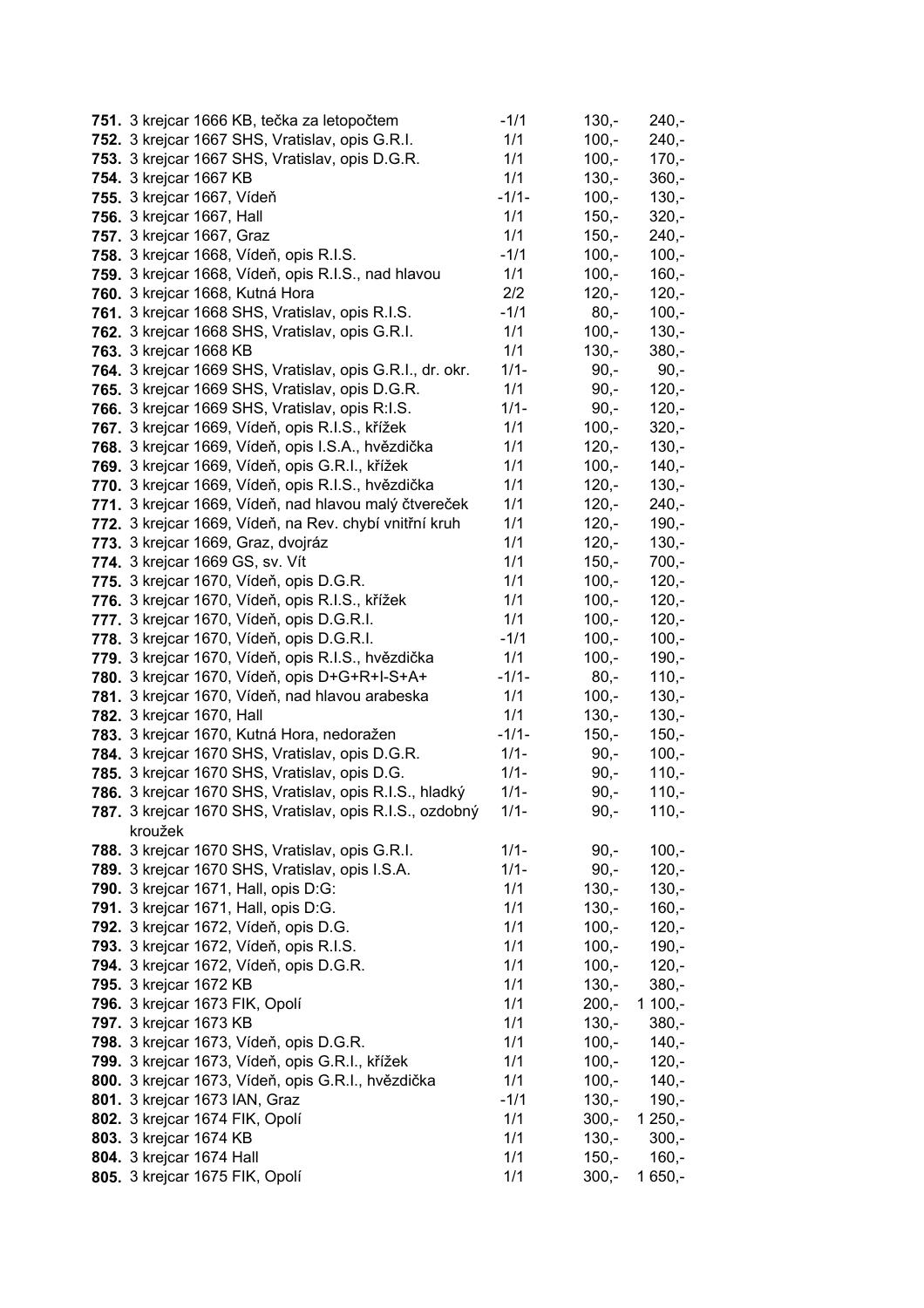| 806. 3 krejcar 1675, Bratislava                          | 1/1     | $250,-$ | $850,-$ |
|----------------------------------------------------------|---------|---------|---------|
| 807. 3 krejcar 1675 KB                                   | 1/1     | $130,-$ | $380,-$ |
| 808. 3 krejcar 1675, Hall                                | 1/1     | $130,-$ | $150,-$ |
| 809. 3 krejcar 1676, Kutná Hora                          | $-1/1-$ | $150,-$ | $160,-$ |
| 810. 3 krejcar 1676, Hall                                | 1/1     | $130,-$ | $240,-$ |
| 811. 3 krejcar 1677, Kutná Hora                          | $-1/1-$ | $150,-$ | $200 -$ |
| 812. 3 krejcar 1677 KB, opis D.G.R.                      | 1/1     | $130,-$ | $400,-$ |
| 813. 3 krejcar 1677 KB, opis G.R. I.                     | 1/1     | $130 -$ | $380,-$ |
| 814. 3 krejcar 1678 Kutná Hora                           | 2/2     | $100,-$ | $150,-$ |
| 815. 3 krejcar 1678 KB                                   | 1/1     | $130 -$ | $380 -$ |
| 816. 3 krejcar 1679 KB                                   | 1/1     | $130,-$ | $400,-$ |
| 817. 3 krejcar 1686 a 1687, Kutná Hora, Hal. 1656 a      | $2/2 -$ | $120,-$ | $190,-$ |
| 818. 3 krejcar 1693, Vídeň                               | 1/1     | $130,-$ | $190,-$ |
| 819. 3 krejcar 1693 KB                                   | $-1/1-$ | $100,-$ | $160,-$ |
| 820. 3 krejcar 1696 CM, Košice, vada střižku             | $-1/1$  | $160,-$ | $360,-$ |
| 821. 3 krejcar 1698 GE a 1699 GE, Praha, Hal. 1429       | 2/2     | $140,-$ | $140,-$ |
| 822. 3 krejcar 1700 GE, Praha                            | $-1/1-$ | $120,-$ | $170,-$ |
| 823. 3 krejcar 1700 FN, Opolí                            | 2/2     | $80,-$  | $80,-$  |
| 824. 3 krejcar 1701 IA, Graz, dr. vada materiálu         | $-1/1-$ | $70,-$  | $80 -$  |
| 825. VI krejcar 1664 CA, Vídeň, n. okraj                 | 1/1     | $180,-$ | $190,-$ |
| 826. VI krejcar 1665 CA, Vídeň, opis R.I.S.              | $-1/1-$ | $120,-$ | $160,-$ |
| 827. VI krejcar 1665 CA, Vídeň, opis I.S.A.              | $1/1 -$ | $150,-$ | $220 -$ |
| 828. VI krejcar 1665 CA, Vídeň, nad hlavou arabeska,     | $-1/1-$ | $120,-$ | $130,-$ |
| 829. VI krejcar 1665 SH, Vratislav                       | $2/2 -$ | $80,-$  | $130 -$ |
| 830. VI krejcar 1667 KB, s tečkou za letopočtem          | 1/1     | $200,-$ | $420,-$ |
| 831. VI krejcar 1667 KB, bez tečky za letopočtem         | 1/1     | $200,-$ | $300,-$ |
| 832. VI krejcar 1668 KB                                  | $-1/1$  | $200,-$ | $300,-$ |
| 833. VI krejcar 1669 KB, s tečkou za letopočtem          | 1/1     | $250,-$ | $320,-$ |
| 834. VI krejcar 1669 KB, bez tečky za letopočtem         | $1/1 -$ | $250,-$ | $360,-$ |
| 835. VI krejcar 1670 KB, s tečkou za letopočtem          | 1/1     | $250,-$ | $380,-$ |
| 836. VI krejcar 1670 KB, bez tečky za letopočtem         | 1/1     | $250,-$ | $380,-$ |
| 837. VI krejcar 1670 IGW, Graz                           | 2/2     | $100,-$ | $160,-$ |
| 838. VI krejcar 1671 KB, s tečkou za letopočtem          | 1/1     | $180,-$ | $260,-$ |
| 839. VI krejcar 1671 KB, bez tečky za letopočtem         | 1/1     | $180,-$ | $320,-$ |
| 840. VI krejcar 1672 KB                                  | 1/1     | $200 -$ | $300,-$ |
| 841. VI krejcar 1672 KB, s tečkou za letopočtem          | 1/1     | $150,-$ | $300,-$ |
| 842. VI krejcar 1672 KB, bez tečky za letopočtem         | 1/1     | 150,-   | 340,-   |
| 843. VI krejcar 1673 KB                                  | 1/1     | $240 -$ | $550 -$ |
| 844. VI krejcar 1673 IAN, Graz                           | $-1/1-$ | $150,-$ | $280,-$ |
| 845. VI krejcar 1673 SHS, Vratislav, u hlavy křížek      | 1/1     | $180,-$ | $360,-$ |
| 846. VI krejcar 1673 SHS, Vratislav, u hlavy tečka       | 1/1     | $180,-$ | $360,-$ |
| 847. VI krejcar 1673 KB, bez tečky za letopočtem         | 1/1     | $120 -$ | $360,-$ |
| 848. VI krejcar 1674 SHS, Vratislav, opis D:G, dr. vada  | $-1/1$  | $130,-$ | $140,-$ |
| materiálu                                                |         |         |         |
| 849. VI krejcar 1674 SHS, Vratislav, opis D G.R.         | $-1/1$  | $130,-$ | $160,-$ |
| 850. VI krejcar 1674 KB, s tečkou za letopočtem          | 1/1     | $150,-$ | $300,-$ |
| 851. VI krejcar 1674 KB, bez tečky za letopočtem         | 1/1     | $150 -$ | $300,-$ |
| 852. VI krejcar 1674, Vídeň, opis G.R.I.                 | 1/1     | $150,-$ | 440,-   |
| 853. VI krejcar 1674, Vídeň, opis G.R.                   | 1/1     | $150,-$ | $240,-$ |
| 854. VI krejcar 1674, Vídeň, opis R.I.S.                 | 1/1     | $150,-$ | $320,-$ |
| 855. VI krejcar 1674, IAN, Graz                          | $1/1 -$ | $200,-$ | $220 -$ |
| 856. VI krejcar 1675 SHS, Vratislav                      | 1/1     | $150,-$ | $480,-$ |
| 857. VI krejcar 1676 SHS, Vratislav, opis D G.R., dr.    | $-1/1$  | $120,-$ | $120,-$ |
| vada materiálu                                           |         |         |         |
| 858. VI krejcar 1676 SHS, Vratislav, opis D G., n. okraj | 1/1     | $150,-$ | $160,-$ |
| 859. VI krejcar 1676, Vídeň                              | 1/1     | $180,-$ | $280,-$ |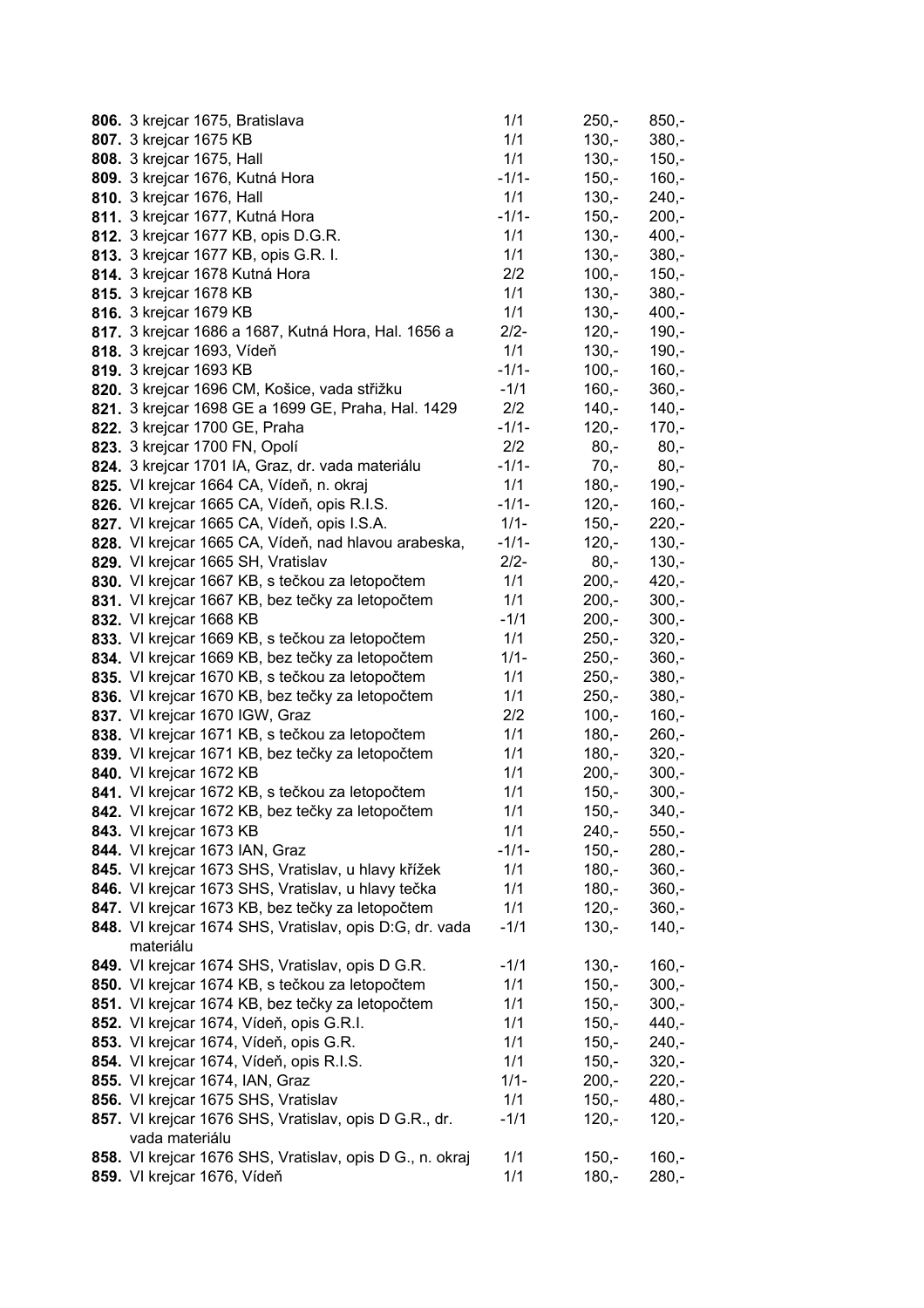| 860. VI krejcar 1677, Vídeň, opis G.R.I.                | 1/1     | $180,-$  | $260,-$  |
|---------------------------------------------------------|---------|----------|----------|
| 861. VI krejcar 1677, Vídeň, opis R.I.S.                | 1/1     | $180,-$  | $260,-$  |
| 862. VI krejcar 1678, Vídeň                             | 1/1     | $180 -$  | $280,-$  |
| 863. VI krejcar 1690 MM, Vídeň                          | $2/1 -$ | $90, -$  | $150,-$  |
| 864. 6 krejcar 1665, Praha, dr. vada materiálu          | $-1/1-$ | $400,-$  | $700,-$  |
| 865. 6 krejcar 1672, sv. Vít, nad hlavou vlnovky, napr. | $1/1 -$ | $300,-$  | $360,-$  |
| 866. 6 krejcar 1672, sv. Vít, nad hlavou hvězdička      | $1/1 -$ | $300,-$  | $550,-$  |
| 867. 6 krejcar 1673, sv. Vít, opis I.S.A.               | $1/1 -$ | $300,-$  | $750,-$  |
| 868. 6 krejcar 1673, sv. Vít, opis R.I.S.               | 1/1     | $300,-$  | $600,-$  |
| 869. XV krejcar 1660 GH, Vratislav                      | 2/2     | $200,-$  | $240,-$  |
| 870. XV krejcar 1660 CA, Vídeň, Höl. WIE 60.7.1         | $2/1 -$ | $200,-$  | $240,-$  |
| 871. XV krejcar 1660 CA, Vídeň, Höl. WIE 60.10.1        | 2/2     | $180,-$  | $190,-$  |
| 872. XV krejcar 1661 CA, Vídeň                          | $-1/1-$ | $250,-$  | $300,-$  |
| 873. XV krejcar 1661 GH, Vratislav                      | $2/1 -$ | $200,-$  | $200,-$  |
| 874. XV krejcar 1661 KB, škrábanec                      | $-1/1-$ | $250,-$  | $300,-$  |
| 875. XV krejcar 1662 GH, Vratislav                      | 2/2     | $150,-$  | $180,-$  |
| 876. XV krejcar 1662 CA, Vídeň, vyznamenání okolo       | 1/1     | $400,-$  | $440,-$  |
| hlavy, Höl. WIE 62.5.2                                  |         |          |          |
| 877. XV krejcar 1663 GH, Vratislav                      | $-2/2$  | $150,-$  | $150,-$  |
| 878. XV krejcar 1663 KB                                 | $-1/1-$ | $250,-$  | $300,-$  |
| 879. XV krejcar 1663 CA, Vídeň, Höl. WIE 63.4.1         | 1/1     | $300,-$  | $850,-$  |
| 880. XV krejcar 1663 CA, Vídeň, Höl. WIE 63.5.1         | 1/1     | $300,-$  | $850,-$  |
| 881. XV krejcar 1664, Praha, Höl. PRA 64.3.5            | $-1/1-$ | $600,-$  | $1300,-$ |
| 882. XV krejcar 1664 SHS, Vratislav                     | $-2/2-$ | $100,-$  | $130,-$  |
| 883. XV krejcar 1664 CA, Vídeň, Höl. WIE 64.1.1         | $-1/1-$ | $250,-$  | $260,-$  |
| 884. XV krejcar 1664 CA, Vídeň, Höl. WIE 64,1,2         | $-1/1$  | $300,-$  | $320,-$  |
| 885. XV krejcar 1664 CA, Vídeň, Höl. WIE 64.2.7         | $-1/1$  | $300,-$  | $340,-$  |
| 886. XV krejcar 1664 CA, Vídeň, Höl. WIE 64.2.8         | 2/2     | $180,-$  | $180,-$  |
| 887. XV krejcar 1664 CA, Vídeň, Höl. WIE 64.3.14        | 1/1     | $350,-$  | $400,-$  |
| 888. XV krejcar 1664 Graz, Höl. GRA 64.2.2              | $2/1 -$ | $200,-$  | $220,-$  |
| 889. XV krejcar 1664 Neuburg, Höl. NEU 64.1.18          | $-1/1$  | $1500,-$ | $1700,-$ |
| 890. XV krejcar 1675 KB                                 | $1/1 -$ | $300,-$  | $600,-$  |
| 891. XV krejcar 1676 KB                                 | 1/1     | $300,-$  | $800,-$  |
| 892. XV krejcar 1677 KB                                 | 1/1     | $300,-$  | $650,-$  |
| 893. XV krejcar 1678 KB                                 | $-1/1-$ | $200,-$  | $420,-$  |
| 894. XV krejcar 1678 KB, dělený letopočet               | 1/1     | $350,-$  | $550,-$  |
| 895. XV krejcar 1679 KB                                 | $1/1 -$ | $250,-$  | $420,-$  |
| 896. XV krejcar 1680 KB                                 | 1/1     | $300,-$  | $700,-$  |
| 897. XV krejcar 1681 KB, Höl. KB 81.1.1b, vada střižku  | 2/2     | $180,-$  | $280,-$  |
| 898. XV krejcar 1682 KB, Höl. KB 82.1.1a                | $-2/2$  | $120,-$  | $170,-$  |
| 899. XV krejcar 1683 KB                                 | $-1/2$  | $200,-$  | $240,-$  |
| 900. XV krejcar 1684 KB                                 | $-1/1-$ | $200,-$  | $320 -$  |
| 901. XV krejcar 1685 Würzburg, Höl. WUR 85.1.3          | $2/1 -$ | $500,-$  | $560,-$  |
| 902. XV krejcar 1687 KB, přeražba z roku 1686           | $-1/2$  | $180,-$  | $320,-$  |
| <b>903. XV krejcar 1687 KB</b>                          | 2/2     | $150,-$  | $190,-$  |
| <b>904. XV krejcar 1688 KB</b>                          | 2/2     | $150,-$  | $220,-$  |
| <b>905. XV krejcar 1689 KB</b>                          | 2/2     | $170,-$  | 190,-    |
| 906. XV krejcar 1690 KB                                 | 2/2     | $150,-$  | $190,-$  |
| <b>907.</b> XV krejcar 1691 KB                          | $-1/2$  | $200,-$  | $260,-$  |
| 908. XV krejcar 1692 KB                                 | 2/2     | $200,-$  | $280,-$  |
| 909. XV krejcar 1694 MMW, Vratislav, Höl. BRE 94.1.21   | $-1/1-$ | $250,-$  | $280,-$  |
| 910. XV krejcar 1694, Hall, Höl. HAL 94.1.3, dr. hrana  | $-1/1-$ | $250,-$  | $260,-$  |
| 911. XV krejcar 1696, Vídeň, Höl. WIE 96.1.1            | $2/1 -$ | $200,-$  | $220 -$  |
| 912. XV krejcar 1696 IA, Graz, Höl. GRA 96.1.1          | $-1/1-$ | $250,-$  | $360,-$  |
| 913. 1/2 tolar 1698 KB, v rámečku                       | $2/1 -$ | $500,-$  | $1100,-$ |
|                                                         |         |          |          |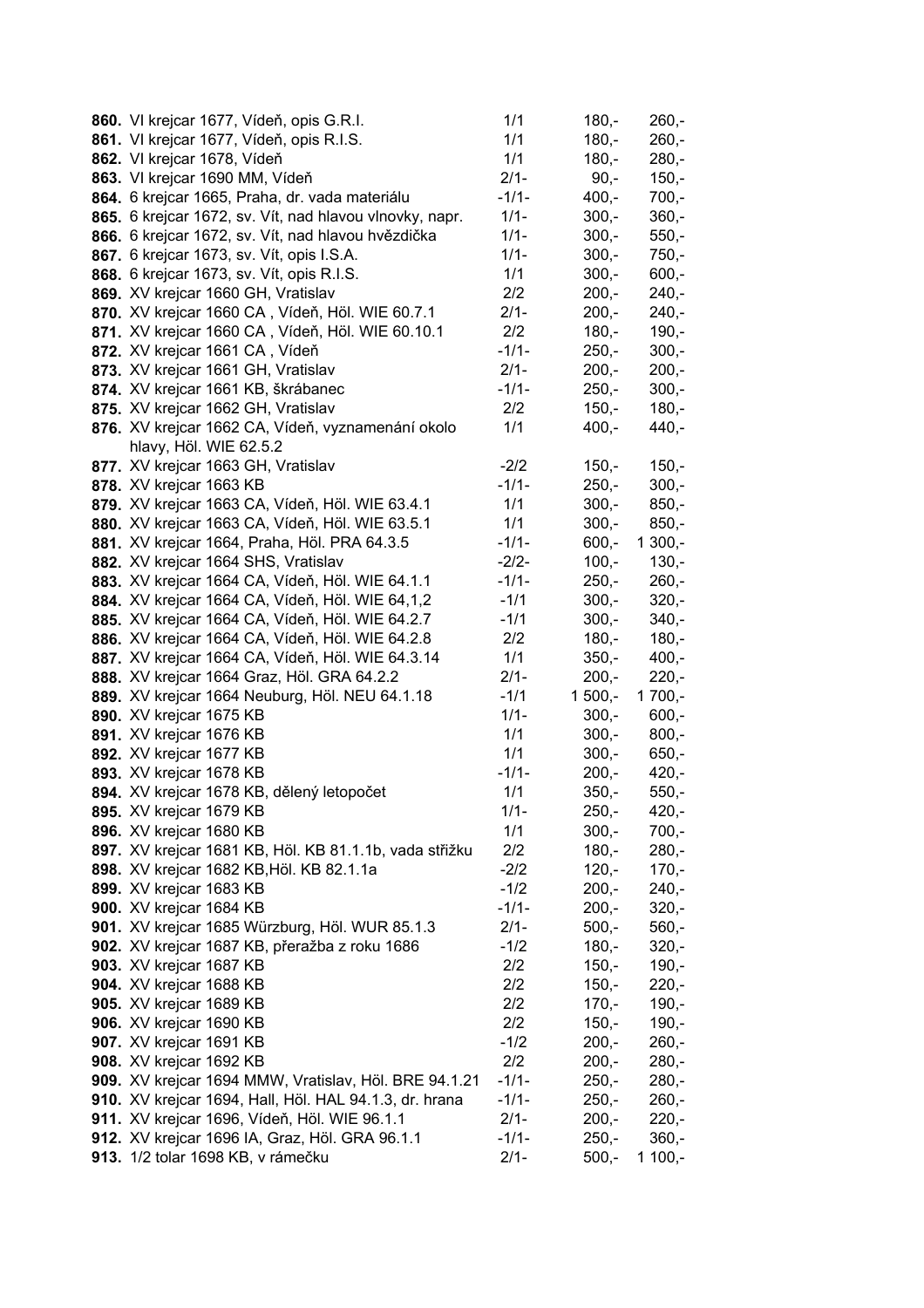| Josef I. (1705 - 11)                                                                                                                                                                                                                                                                                                                                                                                                                                                                                                                                                                                                                                                                                                                                                                                                           |                                                                                                                                                                                                                           |                                                                                                                                                                                                                                             |                                                                                                                                                                                                                                          |
|--------------------------------------------------------------------------------------------------------------------------------------------------------------------------------------------------------------------------------------------------------------------------------------------------------------------------------------------------------------------------------------------------------------------------------------------------------------------------------------------------------------------------------------------------------------------------------------------------------------------------------------------------------------------------------------------------------------------------------------------------------------------------------------------------------------------------------|---------------------------------------------------------------------------------------------------------------------------------------------------------------------------------------------------------------------------|---------------------------------------------------------------------------------------------------------------------------------------------------------------------------------------------------------------------------------------------|------------------------------------------------------------------------------------------------------------------------------------------------------------------------------------------------------------------------------------------|
| <b>914. Poltura 1711 PH</b><br>915. 3 krejcar 1705 FN, Vratislav<br>916. 3 krejcar 1706 GE, Praha<br>917. 3 krejcar 1706 FN, Vratislav<br>918. 3 krejcar 1706, Mnichov<br>919. 3 krejcar 1707 GE, Praha, vryp<br>920. 3 krejcar 1707 FN, Vratislav<br>921. 3 krejcar 1708 FN, Vratislav<br>922. 3 krejcar 1708 IA, Graz, dr. vada<br>923. 3 krejcar 1709 GE, Praha<br>924. 3 krejcar 1709 FN, Vratislav<br>925. 3 krejcar 1710 IA, Graz<br>926. 3 krejcar 1710, Mnichov<br>927. 3 krejcar 1711 FN, Vratislav                                                                                                                                                                                                                                                                                                                   | $-1/1-$<br>$-1/1-$<br>$-1/1-$<br>2/2<br>$-1/1-$<br>$-1/1-$<br>$2/1-$<br>2/2<br>1/1<br>$2/1-$<br>2/2<br>2/2<br>$2/1-$<br>$2/1 -$                                                                                           | $200,-$<br>$100,-$<br>$150,-$<br>$90,-$<br>$180,-$<br>$150,-$<br>$100,-$<br>$90,-$<br>$160,-$<br>$150,-$<br>$70,-$<br>$70,-$<br>$120,-$<br>$120,-$                                                                                          | $260,-$<br>$130,-$<br>$260,-$<br>$90,-$<br>$320 -$<br>$150,-$<br>$0,-$<br>$0,-$<br>$190,-$<br>$0,-$<br>$80,-$<br>$80,-$<br>$240,-$<br>$120,-$                                                                                            |
| <b>Malkotenti (1703 - 08)</b>                                                                                                                                                                                                                                                                                                                                                                                                                                                                                                                                                                                                                                                                                                                                                                                                  |                                                                                                                                                                                                                           |                                                                                                                                                                                                                                             |                                                                                                                                                                                                                                          |
| 928. X poltura 1706                                                                                                                                                                                                                                                                                                                                                                                                                                                                                                                                                                                                                                                                                                                                                                                                            | 2/2                                                                                                                                                                                                                       | $80,-$                                                                                                                                                                                                                                      | $220,-$                                                                                                                                                                                                                                  |
| Karel VI. (1711 - 40)                                                                                                                                                                                                                                                                                                                                                                                                                                                                                                                                                                                                                                                                                                                                                                                                          |                                                                                                                                                                                                                           |                                                                                                                                                                                                                                             |                                                                                                                                                                                                                                          |
| 929. Krejcar 1725, Graz<br>930. 2 krejcar b.l., Invalidovna, Budapešť<br>931. 3 krejcar 1712 FN, Vratislav<br>932. 3 krejcar 1712 Vídeň<br>933. 3 krejcar 1713 BW, Kutná Hora<br>934. 3 krejcar 1714, Graz<br>935. 3 krejcar 1715, Graz<br>936. 3 krejcar 1718, Hall<br>937. 3 krejcar 1723, Vratislav<br>938. 3 krejcar 1727, Vídeň, vada materiálu na Av.<br>939. 3 krejcar 1731, Hall<br><b>940.</b> 3 krejcar 1732, Praha<br>941. 3 krejcar 1733, Vídeň<br>942. 3 krejcar 1736, Vídeň<br>943. 3 krejcar 1737, Vídeň<br>944. VI krejcar 1714, Vratislav, Hal. 1918, dr. vada ražby<br>945. VI krejcar 1719, Hall<br>946. VI krejcar 1720, Vratislav, dr. vada materiálu<br>947. VI krejcar 1720, Hall, dr. vada materiálu<br>948. VI krejcar 1725, Hall<br>949. VI krejcar 1731, Hall, škr.<br>950. 1/4 tolar 1731 NB, m.o. | $-1/1$<br>$-2/2-$<br>$-1/1-$<br>$1/1 -$<br>$-1/1-$<br>$-1/1-$<br>$-1/1-$<br>1/1<br>$2/1 -$<br>$-1/1$<br>$2/1 -$<br>$-1/1-$<br>$-1/1$<br>1/1<br>1/1<br>$-1/2$<br>$2/1 -$<br>$-1/1-$<br>0/1<br>$2/1 -$<br>$2/1-$<br>$-1/1-$ | $70 -$<br>$100 -$<br>$80,-$<br>$150,-$<br>$120,-$<br>$150,-$<br>$120,-$<br>$150,-$<br>$120,-$<br>$90, -$<br>$90,-$<br>$150,-$<br>$150,-$<br>$200,-$<br>$200,-$<br>$300,-$<br>$150,-$<br>$250,-$<br>$260,-$<br>$120,-$<br>$100,-$<br>$300,-$ | $220,-$<br>$180,-$<br>$190,-$<br>$190,-$<br>$240,-$<br>$220,-$<br>$150,-$<br>$280,-$<br>$0,-$<br>$90,-$<br>$90,-$<br>$260,-$<br>$260,-$<br>$320 -$<br>$320,-$<br>$360,-$<br>$220,-$<br>$0,-$<br>$500,-$<br>$220,-$<br>$100,-$<br>$440,-$ |
| <b>Marie Terezie (1740 - 80)</b>                                                                                                                                                                                                                                                                                                                                                                                                                                                                                                                                                                                                                                                                                                                                                                                               |                                                                                                                                                                                                                           |                                                                                                                                                                                                                                             |                                                                                                                                                                                                                                          |

| 951. Fenik 1759, 1765, 1765, každý jiný, 3kusy | $-2/2-$ | $50 -$ | $50 -$       |
|------------------------------------------------|---------|--------|--------------|
| <b>952. Heller 1765</b>                        | 1/1     | 60.-   | -.160        |
| <b>953.</b> Heller 1768 a 1777                 | $-1/2$  |        | $50 - 160 -$ |
| 954. Mezzo soldo 1777, Milán, Nov. 42          | 2/2     |        | $80 - 110 -$ |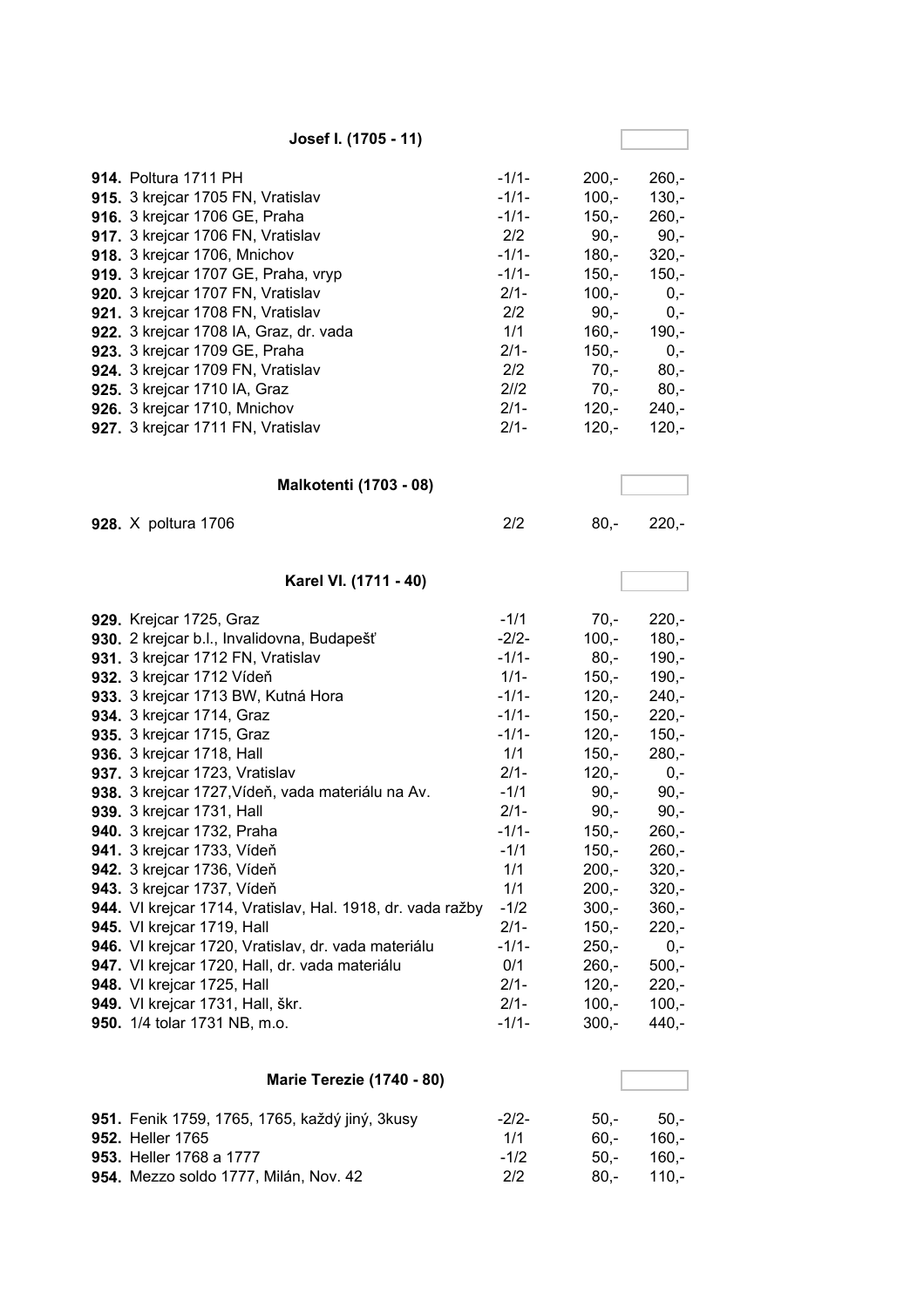| 955. 1 krejcar 1773, Vídeňská invalidovna, Cu účelová    | $-2/2$  | $80 -$  | $420,-$ |
|----------------------------------------------------------|---------|---------|---------|
| známka 17 mm, hlava Krista, 5 klasů, latinský opis z     |         |         |         |
| 956. Denár 1765, 1766, oba Cu                            | 2/2     | $50,-$  | $70,-$  |
| 957. Denár 1763 Cu, Poltura 1763 PHKM                    | $2/2-$  | $50,-$  | $60,-$  |
| 958. Grešle 1760, 1761, 1765 a 1767                      | 2/2     | $60,-$  | $140,-$ |
| 959. Grešle 1765, Sedmihrady                             | $-2/2$  | $50,-$  | $90,-$  |
| 960. 1/4 krejcar 1777 S, 1/2 krejcar 1777 S, 1/2 krejcar | 2/3     | $50,-$  | $150,-$ |
| 961. 1/2 krejcar b.l., 1 grešle 1760 a 1 grešle 1764     | $2/3 -$ | $50,-$  | 70,-    |
| 962. Krejcar 1760 W, 1761 K, 1762 G, P, W, 1775 S,       | $-2/2$  | $80,-$  | $340,-$ |
| 1780 K, S, W, celkem 9 kusů                              |         |         |         |
| 963. Krejcar 1760 P, 1761 P a 1762 P                     | 2/2     | $60,-$  | $170,-$ |
| 964. Krejcar 1761 W, 1762 P, 1762 K a 1762 W             | 2/2     | $60,-$  | $160,-$ |
| 965. Krejcar 1762 G a 1762 P                             | 2/2     | $50,-$  | $100,-$ |
| 966. Krejcar 1772 G                                      | 2/2     | $60,-$  | $100,-$ |
| 967. Krejcar 1780 K, S + W                               | 2/2     | $50,-$  | $110,-$ |
| 968. Denár 1752 KB                                       | $-1/1$  | $150,-$ | $320,-$ |
| 969. 3 krejcar 1742, Vídeň                               | $-1/1$  | $350,-$ | $800,-$ |
| <b>970.</b> 5 krejcar 1779 VCS, Hall                     | $-2/2-$ | $50,-$  | $80,-$  |
| 971. 10 krejcar 1764, Praha, n. vada materiálu           | 1/1     | $250,-$ | $360,-$ |
| 972. 10 krejcar 1765, Praha, okraj                       | 2/2     | $60,-$  | $60,-$  |
| 973. 10 krejcar 1778 VCS, Hall                           | $2/2 -$ | $60,-$  | $110,-$ |
| 974. XV krejcar 1744 KB                                  | $-1/1-$ | $250,-$ | $360,-$ |
| 975. XV krejcar 1745 KB                                  | 2/2     | $180,-$ | $320,-$ |
| 976. 20 krejcar 1755, Vídeň                              | 2/2     | $100,-$ | $130,-$ |
| 977. 20 krejcar 1758, Vídeň                              | 2/2     | $100,-$ | $120,-$ |
| 978. 20 krejcar 1759, Praha                              | 2/2     | $120,-$ | $190,-$ |
| 979. 20 krejcar 1763, Praha                              | $2/1 -$ | $120,-$ | $160,-$ |
| 980. 20 krejcar 1763, Vídeň                              | 2/2     | $100,-$ | $140,-$ |
| 981. 20 krejcar 1764, Vídeň                              | 2/2     | $100,-$ | $130,-$ |
| 982. 20 krejcar 1765 KB                                  | 2/2     | $80,-$  | $110,-$ |
| 983. 20 krejcar 1765, Vídeň                              | $-1/1-$ | $150,-$ | $220,-$ |
| 984. 20 krejcar 1765, Sedmihrady                         | 2/2     | $200,-$ | $320,-$ |
| 985. 20 krejcar 1768 EvSAS, Praha                        | $2/1 -$ | $200,-$ | $0,-$   |
| 986. 20 krejcar 1768 ICSK, Vídeň                         | $-2/2$  | $50,-$  | $50,-$  |
| 987. 20 krejcar 1770 EvSAS, Praha                        | 2/1     | $200,-$ | $200,-$ |
| 988. 20 krejcar 1772 ICSK, Vídeň                         | 2/2     | $100,-$ | $140,-$ |
| 989. 20 krejcar 1773 EvSAS, Praha                        | $2/1-$  | $150,-$ | $180,-$ |
| 990. 20 krejcar 1774 ICFA, Vídeň                         | 2/2     | $100,-$ | $190,-$ |
| 991. 20 krejcar 1777 SKPD, B, Kremnica                   | 2/2     | $90,-$  | $110,-$ |
| 992. 20 krejcar 1778 VCS, Hall, dr. vada materiálu       | $-1/1-$ | $90 -$  | $130,-$ |
| 993. 20 krejcar 1779 SKPD, B, Kremnica                   | $-2/2$  | $70,-$  | $110,-$ |
| 994. 20 krejcar 1779 ICFA, Vídeň                         | 2/2     | $90 -$  | $110,-$ |
| 995. 20 krejcar 1779 VCS, Hall                           | 2/12    | $100,-$ | $120,-$ |
| 996. 30 krejcar 1769 ICSK, koroze, ohnutý                | 2/2     | $180,-$ | $220,-$ |
| 997. 1/2 tolar 1765, křížový, Brusel                     | 2/2     | $300,-$ | $300,-$ |
| 998. Tolar 1764, Brusel, křížový                         | 2/2     | $500,-$ | $600,-$ |
| 999. Tolar 1774, Brusel, křížový                         | 2/2     | $500,-$ | $650,-$ |
| 1000 Tolar 1780 SF, originál, s tečkou za křížkem        | $-1/1$  | $400,-$ | $550,-$ |
| 1001 Tolar 1780 SF, novoražba                            | 0/0     | $200,-$ | $240,-$ |

# **František Lotrinský (1740 - 65)**

| <b>1002 Fenik 1759 HA</b>                     | 1/1    | $120 - 340 -$ |             |
|-----------------------------------------------|--------|---------------|-------------|
| 1003 1/2 krejcar b.l. a fenik 1759 HA         | $2/1-$ |               | 60.- 140.-  |
| 1004 Krejcar 1760 H a krejcar 1761 G, měděnka | $2/2-$ |               | $50 - 50 -$ |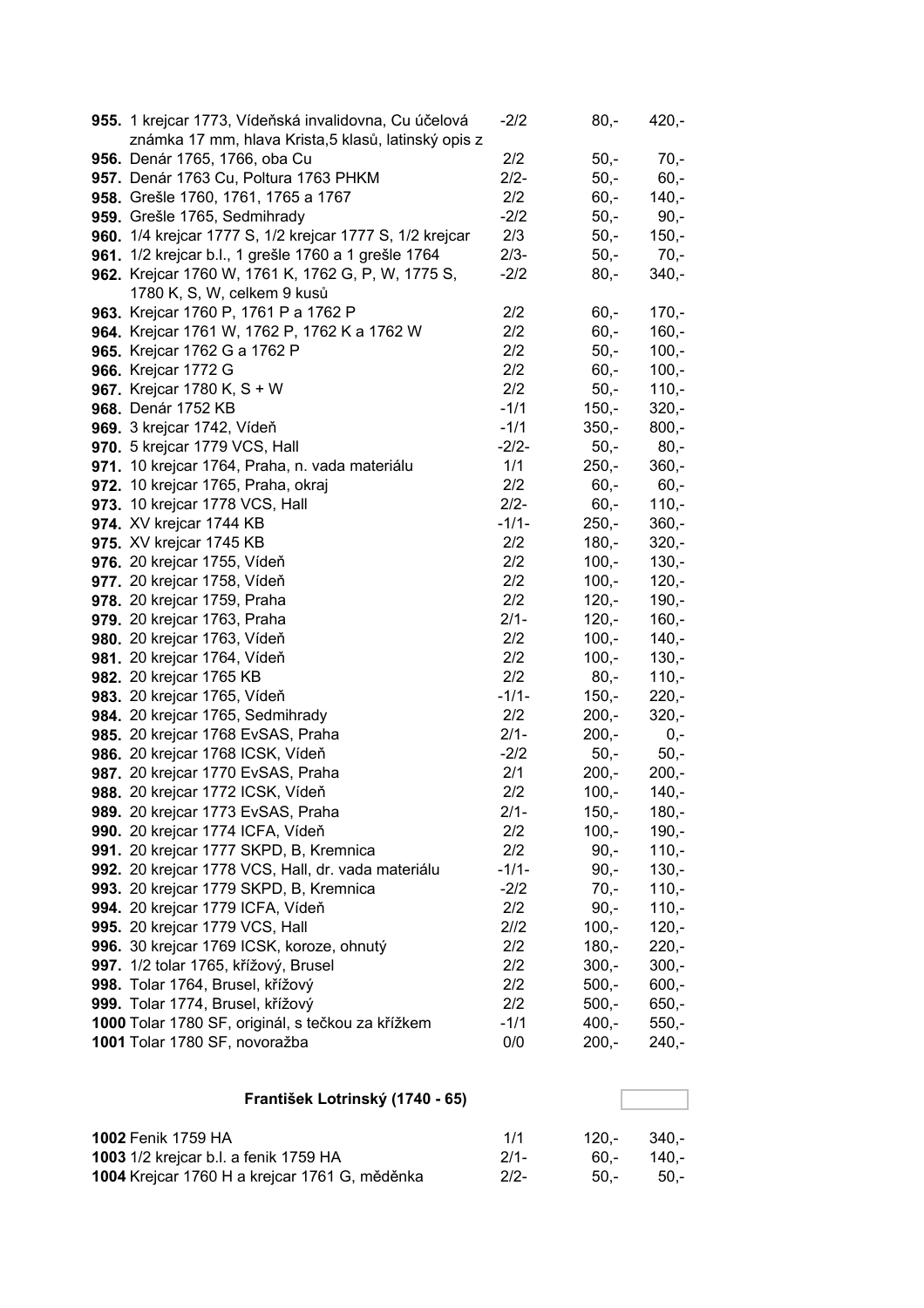| 1005 XVII krejcar 1760 KB                                 | $-1/1$  |    | $400,-$ | $850,-$ |
|-----------------------------------------------------------|---------|----|---------|---------|
| 1006 20 krejcar 1765 KB                                   | 2/2     |    | $90, -$ | $100,-$ |
| 1007 20 krejcar 1765 HA                                   | $2/1 -$ |    | $100,-$ | $120,-$ |
| 1008 20 krejcar 1765 EVMD BG, Kemnica, posmrtný           | 2/2     |    | $150,-$ | $0,-$   |
| 1009 20 krejcar 1765 EVMD BH, posmrtný 1773               | 2/2     |    | $120,-$ | $320 -$ |
| 1010 20 krejcar 1765 SKPD BK, posmrtný 1775               | $2/1 -$ |    | $100,-$ | $160,-$ |
| 1011 20 krejcar 1765 SKPD BL, posmrtný 1776               | 2/2     |    | $120,-$ | $120,-$ |
| 1012 20 krejcar 1765 SKPD BN, posmrtný 1778,              | $-1/1-$ |    | $100,-$ | $220,-$ |
| 1013 20 krejcar 1765 SKPD BO, Kremnica 1779               | 2/2     |    | $120,-$ | $140,-$ |
|                                                           |         |    |         |         |
|                                                           |         |    |         |         |
| Josef II. (1765 - 90)                                     |         |    |         |         |
| 1014 Grešle 1781 A a 1782 A                               | 2/2     |    | $40,-$  | $0,-$   |
| 1015 Grešle 1781 A, soldo 1788 K                          | 2/2     |    | $60,-$  | $120,-$ |
| 1016 Soldo 1788 K                                         | $-1/1-$ |    | $80,-$  | $110,-$ |
| 1017 2 soldi 1799 S                                       | $-1/2$  |    | $60,-$  | $120,-$ |
| 1018 1/4 krejcar 1781 A, 1/2 krejcar 1774 S a 1781 A,     | $-2/2$  |    | $50,-$  | $120,-$ |
| krejcar 1782 B a 1790 S, celkem 5 kusů                    |         |    |         |         |
| 1019 1/4 krejcar 1782 B, 1/2 krejcar 1781 A, krejcar 1790 | 2/3     |    | $50,-$  | $80,-$  |
| A, soldo 1799 F (hrana), 4 kusy                           |         |    |         |         |
| 1020 1/2 krejcar 1789 H                                   | 2/2     |    | $50,-$  | $170,-$ |
| <b>1021 Krejcar 1780 W</b>                                | $2/1 -$ |    | $60,-$  | $80,-$  |
| 1022 3 krejcar 1781 A, K. Jaeger 5                        | $2/1 -$ | R. | $180,-$ | $420,-$ |
| 1023 10 krejcar 1783 H                                    | 2/2     |    | $150,-$ | $220,-$ |
| 1024 10 krejcar 1788 B                                    | $2/1 -$ |    | $180,-$ | $180,-$ |
| 1025 10 krejcar 1790 B                                    | $2/1 -$ |    | $180,-$ | $180,-$ |
| 1026 20 krejcar 1767 EvS AS, C                            | $-1/1-$ |    | $150,-$ | $300,-$ |
| 1027 20 krejcar 1769 ICSK, A                              | 2/2     |    | $100,-$ | $110,-$ |
| 1028 20 krejcar 1770 ICSK, A                              | 2/2     |    | $80,-$  | $120,-$ |
| 1029 20 krejcar 1771 ICSK, A                              | 1/1     |    | $150,-$ | $190,-$ |
| 1030 20 krejcar 1772 ICSK, A                              | 2/2     |    | $100,-$ | $110,-$ |
| 1031 20 krejcar 1772 SC, H                                | 2/2     |    | $100,-$ | $110,-$ |
| 1032 20 krejcar 1774 IBIV, G                              | 2/2     |    | $100,-$ | $100,-$ |
| 1033 20 krejcar 1775 SKPD, B                              | $-1/1$  |    | $100,-$ | $200,-$ |
| 1034 20 krejcar 1776 EvS IK, G                            | $-1/1-$ |    | $100,-$ | $130,-$ |
| 1035 20 krejcar 1776 SKPD, B                              | $-1/1-$ |    | $90,-$  | $120,-$ |
| 1036 20 krejcar 1778 SKPD, B                              | $2/1 -$ |    | $80,-$  | $90,-$  |
| 1037 20 krejcar 1778 VCS, F                               | 2/2     |    | $80,-$  | $90,-$  |
| 1038 20 krejcar 1778 HS,E                                 | $-1/1-$ |    | $150,-$ | $320,-$ |
| 1039 20 krejcar 1779 HS, E                                | $-1/1-$ |    | $150,-$ | $320,-$ |
| 1040 20 krejcar 1780 EvS IK, C                            | 2/2     |    | $100,-$ | $110,-$ |
| 1041 20 krejcar 1780 SKPD, B                              | 2/1     |    | $90,-$  | $120,-$ |
| 1042 20 krejcar 1781 A                                    | $-1/1$  |    | $100,-$ | $140,-$ |
| 1043 20 krejcar 1781 B                                    | $2/1-$  |    | $80 -$  | $90,-$  |
| 1044 20 krejcar 1781 G                                    | $-1/1$  |    | $120,-$ | 480,-   |
| 1045 20 krejcar 1782 A                                    | 2/2     |    | $80,-$  | $80,-$  |
| 1046 20 krejcar 1782 B                                    | 1/1     |    | $110,-$ | $280,-$ |
| 1047 20 krejcar 1783 B                                    | $-1/1$  |    | $100,-$ | $130,-$ |
| 1048 20 krejcar 1784 A, n. škr.                           | $-1/1$  |    | $90,-$  | $140,-$ |
| 1049 20 krejcar 1784 A, mosaz, falsum                     | $-2/2-$ |    | $50,-$  | $0,-$   |
| 1050 20 krejcar 1784 B                                    | $2/1 -$ |    | $80 -$  | $90,-$  |
| 1051 20 krejcar 1785 B                                    | 2/2     |    | $80,-$  | 0,-     |
| 1052 20 krejcar 1785 G                                    | 1/1     |    | $150,-$ | 320,-   |
| 1053 20 krejcar 1786 A, škr.                              | 2/2     |    | $50,-$  | 0,-     |
| 1054 20 krejcar 1786 B                                    | 1/1     |    | $120,-$ | 240,-   |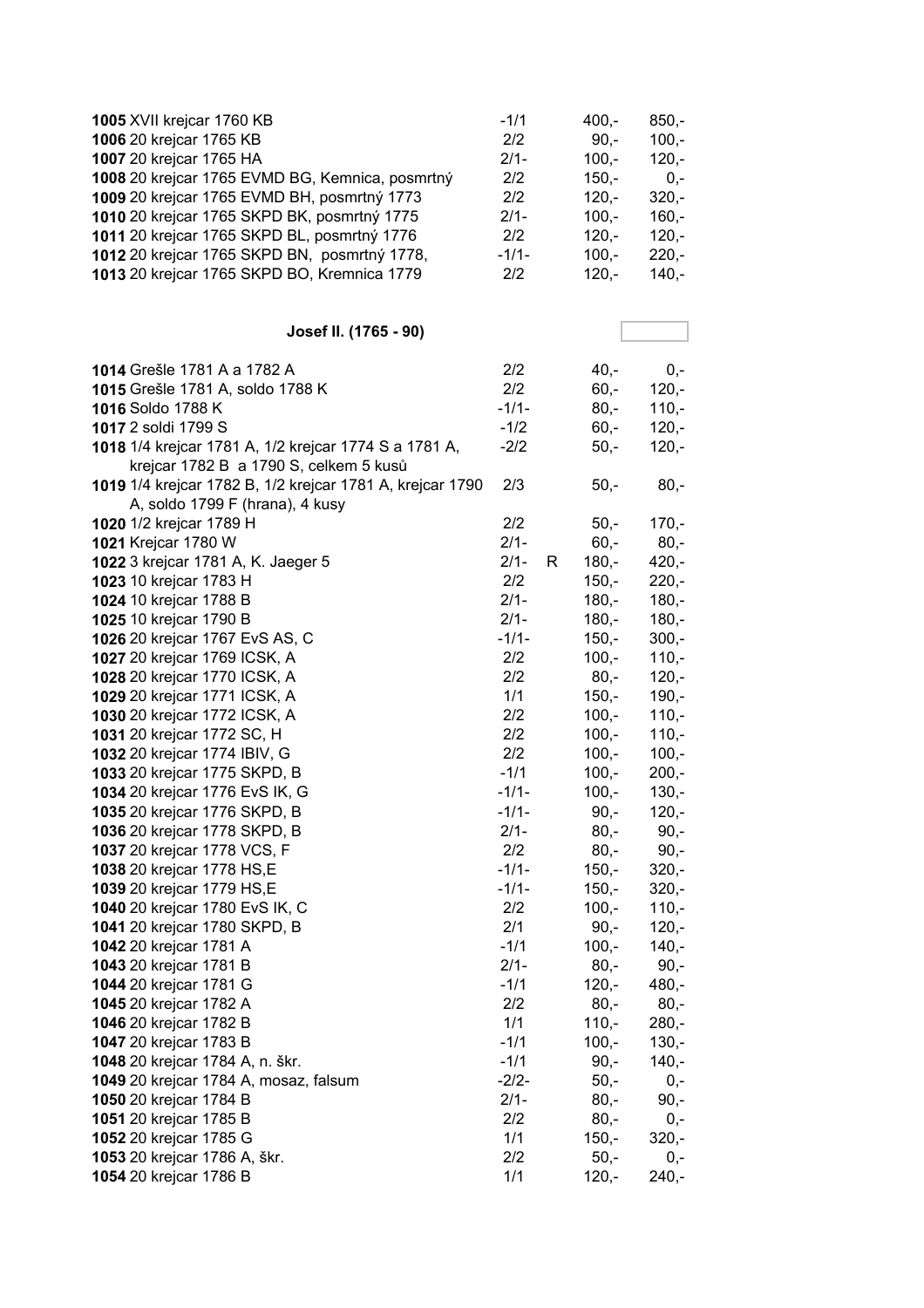| 1055 20 krejcar 1787 A<br>1056 20 krejcar 1787 B, 2 kusy, 1 x hrana<br>1057 20 krejcar 1788 B<br>1058 20 krejcar 1788 F, n. hrana<br>1059 20 krejcar 1789 F | 2/2<br>2/2<br>$2/1 -$<br>$-1/1$<br>$-1/1$ | $60,-$<br>$120 -$<br>$80,-$<br>$150,-$<br>$150,-$ | $60,-$<br>$120,-$<br>$80,-$<br>$150,-$<br>$200,-$ |
|-------------------------------------------------------------------------------------------------------------------------------------------------------------|-------------------------------------------|---------------------------------------------------|---------------------------------------------------|
| 1060 1/4 tolar 1789 B, křížový, vrypy                                                                                                                       | $-2/2$                                    | $100,-$                                           | $160,-$                                           |
| 1061 1/4 tolar 1790 A, opr. dírka                                                                                                                           | $-1/1$                                    | $90,-$                                            | $90,-$                                            |
| 1062 1/2 tolar 1782 B, Madona, dírka, hrana                                                                                                                 | $1/1 -$                                   | $150,-$                                           | $190,-$                                           |
| 1063 1/2 tolar 1788 A, křížový, stopa po oušku, škr.                                                                                                        | 2/2                                       | $130,-$                                           | $130,-$                                           |
| Leopold II. (1790 - 92)                                                                                                                                     |                                           |                                                   |                                                   |
| 1064 20 krejcar 1791 B                                                                                                                                      | $-1/1$                                    | $300,-$                                           | $360,-$                                           |
| František II. (1792 - 1835)                                                                                                                                 |                                           |                                                   |                                                   |
| 1065 Centesimo 1822 V                                                                                                                                       | $-1/1-$                                   | $80,-$                                            | $80,-$                                            |
| 1066 Centesimo 1822 M a 1839 M, dr. zprohýbáno                                                                                                              | $-1/1-$                                   | $80 -$                                            | $0,-$                                             |
| 1067 Centesimo 1834 M                                                                                                                                       | $-1/1$                                    | $60,-$                                            | $90,-$                                            |
| 1068 Centesimo 1834 V a 3 centesimi 1822 V                                                                                                                  | $2/2 -$                                   | $50,-$                                            | $100,-$                                           |
| 1069 3 centesimi 1822 M, nep. hrana                                                                                                                         | $-1/1-$                                   | $50,-$                                            | $90,-$                                            |
| 1070 3 centesimi 1822 V                                                                                                                                     | $2/1 -$                                   | $60, -$                                           | $80,-$                                            |
| 1071 Liard 1793, škr.                                                                                                                                       | 2/2                                       | $80,-$                                            | $240,-$                                           |
| 1072 Soldo 1798 F, okraj                                                                                                                                    | 2/2                                       | $50,-$                                            | $120,-$                                           |
| 1073 2 soldi 1799 S, dr. vada materiálu                                                                                                                     | 2/2                                       | $50,-$                                            | $90,-$                                            |
| 1074 III groš polský 1794                                                                                                                                   | 2/2                                       | $100,-$                                           | $260,-$                                           |
| 1075 1/4 krejcar 1812 A, 1816 A a B                                                                                                                         | 2/1                                       | $50,-$                                            | $100,-$                                           |
| 1076 1/4 krejcar 1800 A, prohlý a 1/2 krejcar 1800 A                                                                                                        | 1/2                                       | $50,-$                                            | $0,-$                                             |
| 1077 1/2 krejcar 1800 A a C, 2 kusy                                                                                                                         | 2/2                                       | $60,-$                                            | $0,-$                                             |
| 1078 1/2 krejcar 1800 C a 1 krejcar 1800 B                                                                                                                  | $-1/2$                                    | $50,-$                                            | $50,-$                                            |
| 1079 Krejcar 1800 C                                                                                                                                         | $-2/2$                                    | $30,-$                                            | $0,-$                                             |
| 1080 Krejcar1800 A, 3 krejcar 1800 B a C, krejcar 1812<br>B a S, 3 krejcar 1812 B (hrana), celkem 6 kusů                                                    | 2/3                                       | $50,-$                                            | $0,-$                                             |
| 1081 3 krejcar 1799 B, tlustý, vada materiálu                                                                                                               | $-2/2$                                    | $50,-$                                            | $90,-$                                            |
| 1082 3 krejcar 1800 G, n. škr., důlek                                                                                                                       | 2/2                                       | $40,-$                                            | $100,-$                                           |
| 1083 3 krejcar 1800 A a 6 krejcar 1800 B                                                                                                                    | $2/1 -$                                   | $50,-$                                            | $0,-$                                             |
| 1084 6 krejcar 1800 A, B, C, S, 4 kusy                                                                                                                      | $-1/1$                                    | $80,-$                                            | $260,-$                                           |
| 1085 6 krejcar 1800 C                                                                                                                                       | 1/1                                       | $50,-$                                            | $80,-$                                            |
| 1086 6 krejcar 1800 B /2 kusy/ a 30 krejcar 1807 B,<br>měděnka, 3 kusy                                                                                      | $2/2 -$                                   | $50,-$                                            | $50,-$                                            |
| 1087 15 krejcar 1807 A                                                                                                                                      | $-1/1-$                                   | $50,-$                                            | $140,-$                                           |
| 1088 30 krejcar 1807 A                                                                                                                                      | 1/1                                       | $90,-$                                            | $240,-$                                           |
| 1089 Krejcar 1812 B a 3 krejcar 1812 B                                                                                                                      | 2/2                                       | $30 -$                                            | $0,-$                                             |
| 1090 1/4 krejcar 1816 A, 1/2 krejcar 1816 A a 1 krejcar<br>1816 A, celkem 3 kusy                                                                            | 1/2                                       | $50,-$                                            | $80,-$                                            |
| 1091 1/4 krejcar 1816 S, 1/2 krejcar 1816 A a 1 krejcar                                                                                                     | $1/1 -$                                   | $60,-$                                            | $60,-$                                            |
| 1092 Krejcar 1816 O                                                                                                                                         | 2/2                                       | $50,-$                                            | $0,-$                                             |
| 1093 1/4 lira 1822 V                                                                                                                                        | $-1/1-$                                   | $200,-$                                           | $200,-$                                           |
| 1094 3 krejcar 1815 V                                                                                                                                       | $2/1 -$                                   | $80,-$                                            | $160,-$                                           |
| 1095 3 krejcar 1820 A                                                                                                                                       | $2/1 -$                                   | $80,-$                                            | $90,-$                                            |
| 1096 3 krejcar 1820 B                                                                                                                                       | $2/1 -$                                   | $80,-$                                            | $110,-$                                           |
| 1097 3 krejcar 1821 B                                                                                                                                       | $-2/2$                                    | $50,-$                                            | $60,-$                                            |
| 1098 3 krejcar 1826 A                                                                                                                                       | $3/2 -$                                   | $50,-$                                            | $0,-$                                             |
| 1099 3 krejcar 1830 A                                                                                                                                       | $2/1 -$                                   | $80,-$                                            | $160,-$                                           |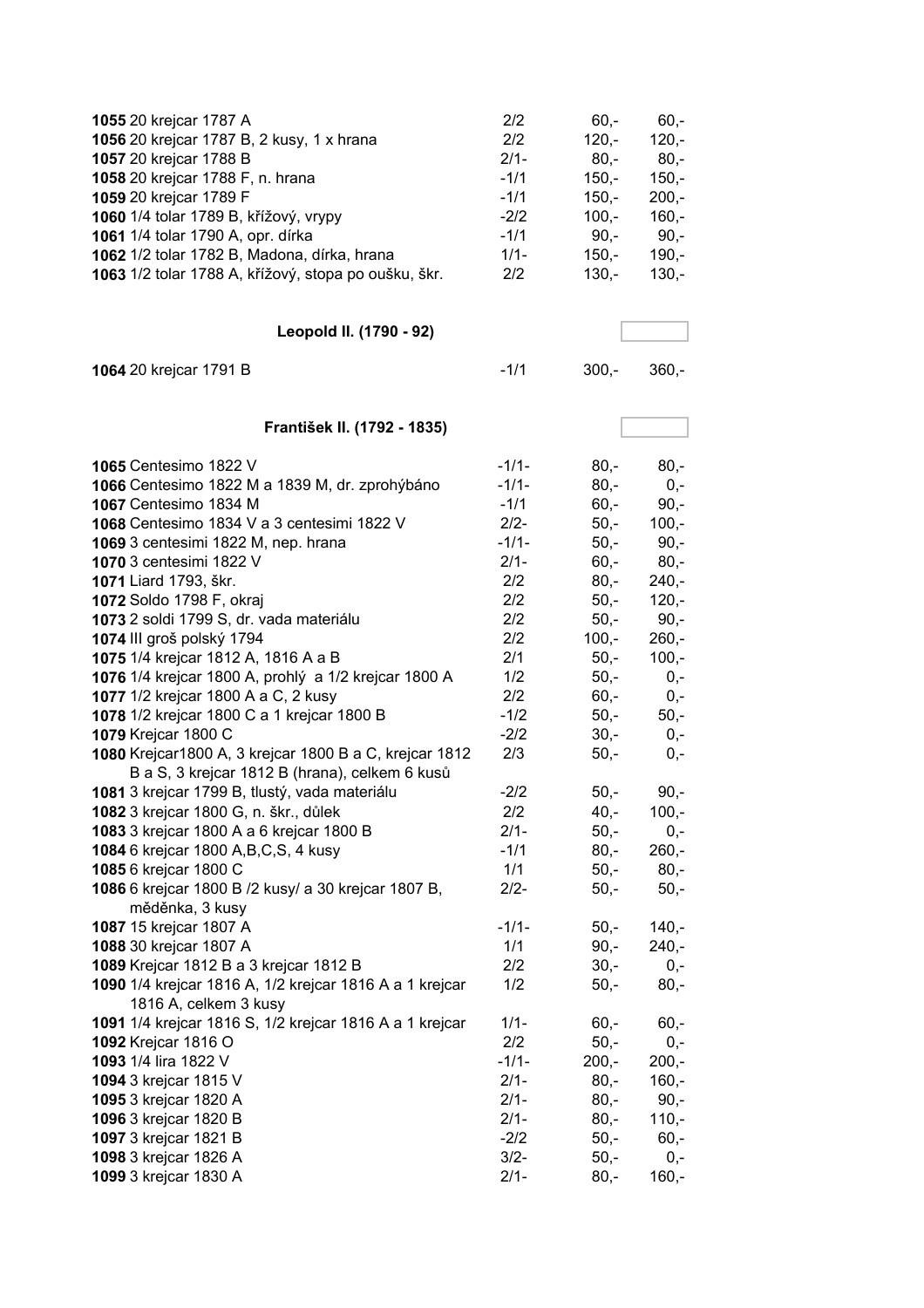| 1100 3 krejcar 1833 A                   | 2/2     | $60,-$  | $90,-$  |
|-----------------------------------------|---------|---------|---------|
| 1101 5 krejcar 1818 B, dr. škr.         | $2/1 -$ | $100,-$ | $130,-$ |
| 1102 5 krejcar 1820 A                   | $-2/2$  | $50,-$  | $50,-$  |
| 1103 5 krejcar 1820 B                   | 2/2     | $50,-$  | $80,-$  |
| 1104 7 krejcar 1802 A, dr. škr.         | $-1/1-$ | $70,-$  | $120,-$ |
| 1105 7 krejcar 1802 B                   | $-1/1-$ | $100,-$ | $190 -$ |
| 1106 7 krejcar 1802 C                   | 1/1     | $100,-$ | $180,-$ |
| 1107 10 krejcar 1794 B                  | $-2/2$  | $80,-$  | $220,-$ |
| 1108 10 krejcar 1815 A                  | $-1/1-$ | $150,-$ | $300,-$ |
| 1109 10 krejcar 1832 A                  | $-2/2$  | $70,-$  | $420,-$ |
| 1110 12 krejcar 1795 A                  | 2/2     | $80,-$  | $220,-$ |
| 1111 20 krejcar 1793 B                  | $-1/1-$ | $100,-$ | $170,-$ |
| 1112 20 krejcar 1794 B                  | $-1/1-$ | $120,-$ | $120,-$ |
| 1113 20 krejcar 1794 E, úhozy u hlavy   | 2/2     | $60,-$  | 80,-    |
| 1114 20 krejcar 1795 B                  | $-1/1$  | $120,-$ | $140,-$ |
| 1115 20 krejcar 1796 B                  | $-1/1$  | $120,-$ | $120,-$ |
| 1116 20 krejcar 1796 F, dr. škr.        | $2/1 -$ | $100,-$ | $160,-$ |
| 1117 20 krejcar 1797 G                  | 2/2     | $90, -$ | $160,-$ |
| 1118 20 krejcar 1802 B                  | $2/1 -$ | $80,-$  | $80,-$  |
| 1119 20 krejcar 1803 A                  | $-1/1-$ | $80,-$  | $90,-$  |
| 1120 20 krejcar 1803 B a 1804 B, 2 kusy | $2/1-$  | $120,-$ | $0,-$   |
| 1121 20 krejcar 1804 C                  | $-1/1-$ | $150,-$ | $170,-$ |
| 1122 20 krejcar 1804 G                  | 2/2     | $100,-$ | $100,-$ |
| 1123 20 krejcar 1805 B a 1806 A, AMK 41 | $2/1 -$ | $120,-$ | $120,-$ |
| 1124 20 krejcar 1806 B, AMK 41          | 1/1     | $100,-$ | $200,-$ |
| 1125 20 krejcar 1806 C, AMK 41          | $2/1-$  | $80,-$  | $100,-$ |
| 1126 20 krejcar 1808 A                  | 1/0     | $120,-$ | $150,-$ |
| 1127 20 krejcar 1808 B                  | $2/1 -$ | $60,-$  | $60,-$  |
| 1128 20 krejcar 1809 A                  | $-1/1$  | $80,-$  | $90,-$  |
| 1129 20 krejcar 1809 B                  | $-1/1-$ | $80,-$  | $90,-$  |
| 1130 20 krejcar 1809 C                  | 2/2     | $80,-$  | $80,-$  |
| 1131 20 krejcar 1809 D, Salzburg        | 2/2     | $450,-$ | $550,-$ |
| 1132 20 krejcar 1810 A                  | $-1/1$  | $90, -$ | $100,-$ |
| 1133 20 krejcar 1811 A                  | $-1/1-$ | $90,-$  | $100,-$ |
| 1134 20 krejcar 1812 A                  | 2/2     | $60,-$  | 80,-    |
| 1135 20 krejcar 1813 B                  | 2/2     | $70,-$  | $100,-$ |
| 1136 20 krejcar 1813 E                  | 2/2     | 70,-    | 120,-   |
| 1137 20 krejcar 1814 A                  | 1/1     | $120,-$ | $140 -$ |
| 1138 20 krejcar 1815 A                  | 0/0     | $160,-$ | $320,-$ |
| 1139 20 krejcar 1815 B                  | 2/2     | $60,-$  | $70,-$  |
| 1140 20 krejcar 1815 C                  | 1/1     | $120,-$ | $340,-$ |
| 1141 20 krejcar 1815 E                  | $-1/1$  | $90,-$  | $190,-$ |
| 1142 20 krejcar 1817 A                  | $-1/1$  | $150,-$ | $180,-$ |
| 1143 20 krejcar 1818 A                  | $-1/1$  | $90,-$  | $100,-$ |
| 1144 20 krejcar 1818 B                  | 1/0     | $120,-$ | $170,-$ |
| 1145 20 krejcar 1819 A                  | $-1/1$  | $90,-$  | $90,-$  |
| 1146 20 krejcar 1820 A                  | 1/1     | $120,-$ | $150,-$ |
| 1147 20 krejcar 1821 A                  | 1/0     | $120,-$ | $320,-$ |
| 1148 20 krejcar 1823 A                  | 1/0     | $120,-$ | $300,-$ |
| 1149 20 krejcar 1824 A                  | 1/0     | $120,-$ | $220,-$ |
| 1150 20 krejcar 1824 E, justovaný       | $2/1 -$ | $80,-$  | $0,-$   |
| 1151 20 krejcar 1825 A, justovaný       | $-1/1$  | $80,-$  | $80 -$  |
| 1152 20 krejcar 1825 E                  | $2/1 -$ | $80,-$  | $150,-$ |
| 1153 20 krejcar 1826 A                  | 1/0     | $120,-$ | $260,-$ |
| 1154 20 krejcar 1826 E                  | $-1/1$  | $120,-$ | $190,-$ |
|                                         | $-1/1$  |         |         |
| 1155 20 krejcar 1827 A                  |         | $90,-$  | $130,-$ |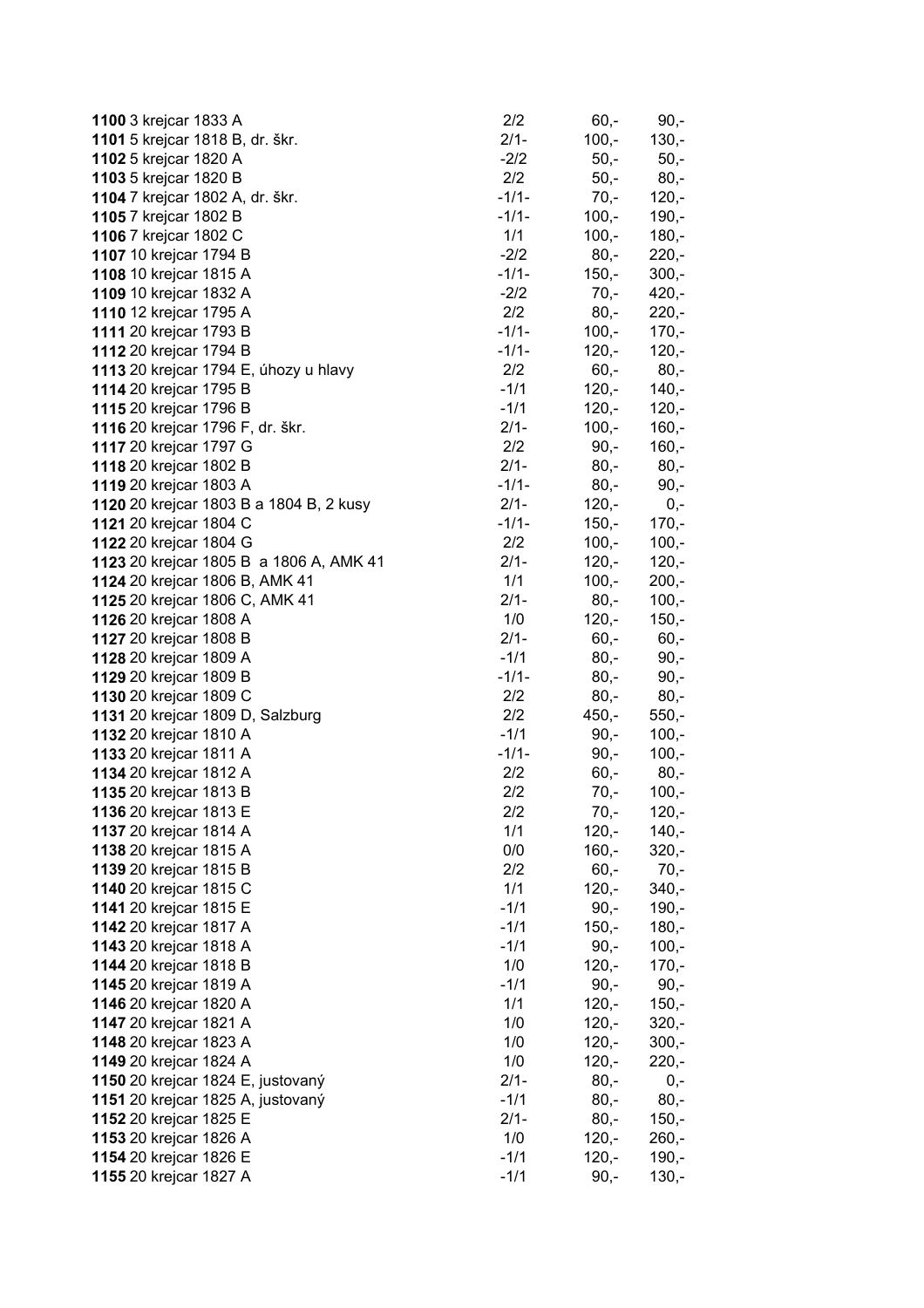| 1156 20 krejcar 1827 B                                   | $-1/1$  | $90,-$  | $100,-$ |
|----------------------------------------------------------|---------|---------|---------|
| 1157 20 krejcar 1828 A                                   | $2/1 -$ | $80,-$  | $0,-$   |
| 1158 20 krejcar 1828 B                                   | $-1/1$  | $100,-$ | $100 -$ |
| 1159 20 krejcar 1828 E                                   | 2/1     | $80,-$  | $120,-$ |
| 1160 20 krejcar 1829 A, justovaný                        | 1/0     | $100,-$ | $150,-$ |
| 1161 20 krejcar 1829 B                                   | $-1/1$  | $90,-$  | $140,-$ |
| 1162 20 krejcar 1830 A                                   | 1/1     | $100,-$ | $120,-$ |
| 1163 20 krejcar 1830 B                                   | 1/1     | $100,-$ | $120,-$ |
| 1164 20 krejcar 1830 C                                   | 1/0     | $120,-$ | $150,-$ |
| 1165 20 krejcar 1831 A, stuhy na krku                    | $-1/1$  | $120 -$ | $340,-$ |
| 1166 20 krejcar 1831 A, stuhy volně                      | 1/1     | $120,-$ | $190,-$ |
| 1167 20 krejcar 1832 A                                   | 1/1     | $100,-$ | $150,-$ |
| 1168 20 krejcar 1832 C, dr. hrana                        | 2/1     | $80,-$  | $80,-$  |
| 1169 20 krejcar 1833 A, justovaný                        | 1/1     | $100,-$ | $130,-$ |
| 1170 20 krejcar 1833 B, Madona                           | $-1/1-$ | $90,-$  | $150,-$ |
| 1171 20 krejcar 1833 C                                   | $-1/1$  | $140,-$ | $160,-$ |
| 1172 20 krejcar 1835 A, dr. hrana                        | $-1/1$  | $100,-$ | $110,-$ |
| 1173 20 krejcar 1835 B, orel                             | 2/2     | $60,-$  | $0,-$   |
| 1174 20 krejcar 1835 E                                   | $-1/1$  | $90,-$  | $120,-$ |
| 1175 20 krejcar 1835 B, Madona                           | $-1/1-$ | $100,-$ | $170 -$ |
| 1176 1/2 tolar 1797 B, křížový, ouško                    | $-2/2-$ | $150,-$ | $150,-$ |
| 1177 1/2 tolar 1797 C, křížový                           | 2/2     | $250,-$ | $280,-$ |
| 1178 Tolar 1792 M, křížový, dr. stopa po oušku, dr. škr. | 1/1     | $500,-$ | $600,-$ |
| 1179 Tolar 1795 H, křížový, dr. vada materiálu           | 2/2     | $350,-$ | $400,-$ |
| 1180 Tolar 1796 C, křížový                               | $-2/2$  | $400,-$ | $460,-$ |
| 1181 Tolar 1796 H, křížový                               | $2/1 -$ | $500,-$ | $700,-$ |
| 1182 Tolar 1796 M (?), křížový, několik dr. hran         | 2/2     | $400,-$ | $420,-$ |
| 1183 Tolar 1814 A                                        | $-2/2$  | $400,-$ | $420,-$ |
| 1184 Tolar 1815 C                                        | $-2/2$  | $400,-$ | $420,-$ |
| 1185 Tolar 1818 V, vada materiálu                        | $-2/2$  | $500,-$ | $500,-$ |
| 1186 Tolar 1819 A                                        | 2/2     | $450,-$ | $0,-$   |
| 1187 Tolar 1819 E, dr. škr.                              | $-1/1-$ | $600,-$ | $850,-$ |
| 1188 Tolar 1820 A                                        | $2/1 -$ | $450,-$ | $460,-$ |
| 1189 Tolar 1820 E                                        | $-2/2-$ | $400,-$ | $400,-$ |
| 1190 Tolar 1820 M, doryto "AMEN"                         | 2/2     | $400,-$ | $400,-$ |
| 1191 Tolar 1821 A, dr. škr.                              | 2/2     | $400,-$ | $420,-$ |
| 1192 Tolar 1821 V                                        | $-2/2-$ | $400,-$ | $400,-$ |
| 1193 Tolar 1822 A                                        | $-2/2-$ | $400,-$ | $420,-$ |
| 1194 Tolar 1822 B, dr. škr.                              | 2/2     | $400,-$ | $420,-$ |
| 1195 Tolar 1823 C, dr. škr.                              | $2/1 -$ | $550,-$ | $700,-$ |
| 1196 Tolar 1824 A                                        | 2/2     | $400,-$ | $420,-$ |
| 1197 Tolar 1824 B                                        | $-2/2$  | $400,-$ | $420,-$ |
| 1198 Tolar 1824 C                                        | $2/1 -$ | $600,-$ | 700,-   |
| 1199 Tolar 1826 B                                        | 2/2     | $450,-$ | $460,-$ |
| 1200 Tolar 1827 C, m.o., dr. škr.                        | 2/2     | $350,-$ | $350,-$ |
| 1201 Tolar 1829 A                                        | $-2/2$  | $350 -$ | $360,-$ |
| 1202 Tolar 1830 A, dr. hr. a dr. škr.                    | 2/2     | $400,-$ | $550,-$ |

#### **Ferdinand V. (1835 - 48)**

| 1203 3 krejcar 1835 A, Ferdinandus | $2/1-$ | 150.-   | -.240   |
|------------------------------------|--------|---------|---------|
|                                    |        |         |         |
| 1204 3 krejcar 1836 A, Ferdinandus | $2/1-$ | $250 -$ | $250 -$ |
| <b>1205</b> 3 krejcar 1837 A       | $2/1-$ | -.80    | $0 -$   |
| 1206 3 krejcar 1838 A              | $-1/1$ | $80 -$  | $100 -$ |
| <b>1207</b> 3 krejcar 1838 B       | 2/2    | 60.-    | 100.-   |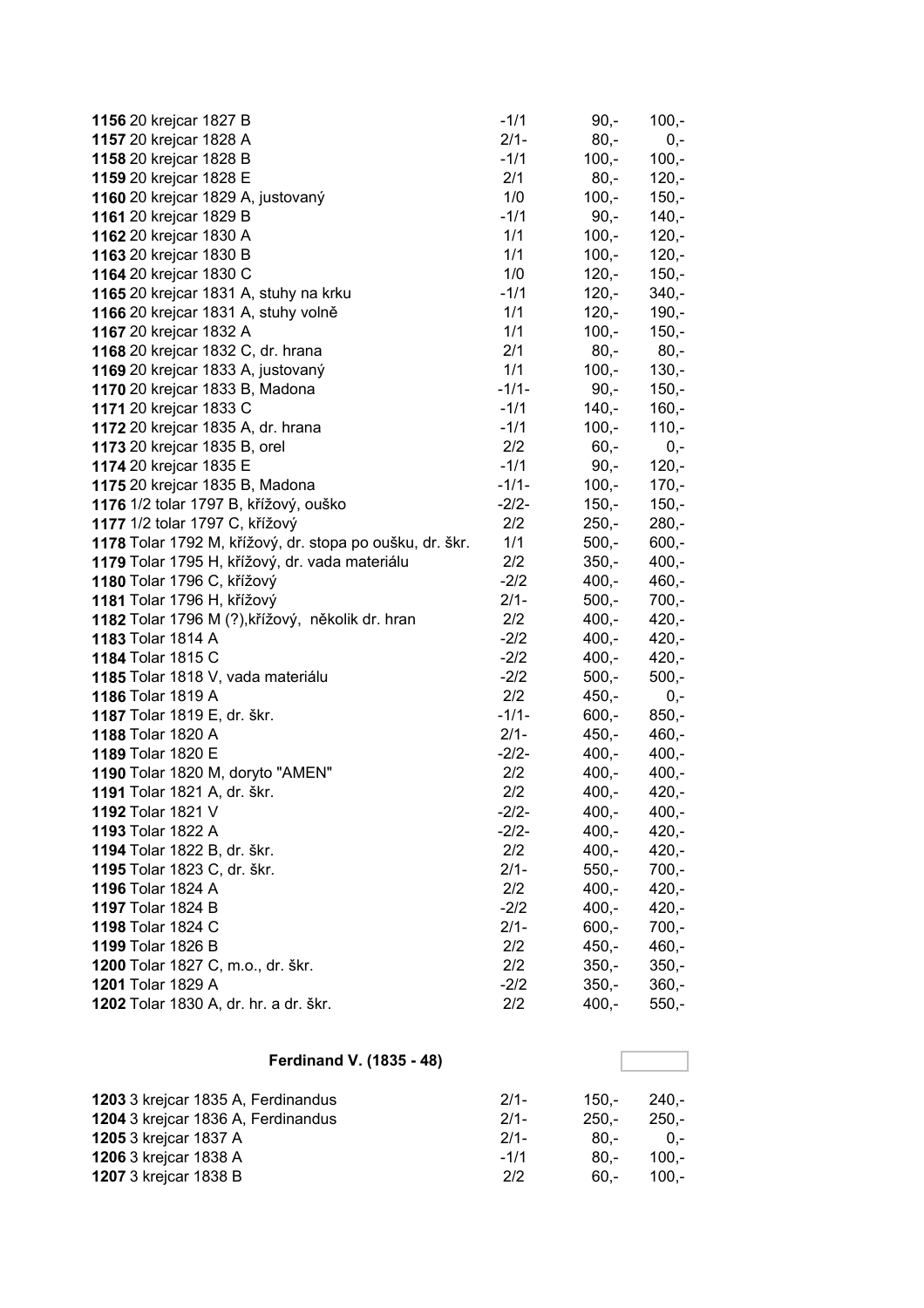| 1208 3 krejcar 1838 C                                             | $-1/1$  | $80,-$  | $260,-$            |
|-------------------------------------------------------------------|---------|---------|--------------------|
| 1209 3 krejcar 1839 A                                             | 1/1     | $100,-$ | $240,-$            |
| 1210 3 krejcar 1840 A                                             | $2/1 -$ | $70 -$  | $0,-$              |
| <b>1211</b> 3 krejcar 1845 A                                      | $-1/1$  | $80,-$  | $240,-$            |
| 1212 3 krejcar 1846 A                                             | $-1/1$  | $80,-$  | $130,-$            |
| 1213 3 krejcar 1847 A                                             | 2/1     | $60, -$ | $60,-$             |
| 1214 3 krejcar 1847 C                                             | 1/0     | $120,-$ | $220,-$            |
| 1215 3 krejcar 1848 A                                             | $-1/1$  | $80,-$  | $80,-$             |
| 1216 5 krejcar 1836 A, Ferdinandus                                | $-2/2-$ | $70,-$  | $220,-$            |
| 1217 5 krejcar 1837 A                                             | 1/1     | $150 -$ | $200,-$            |
| 1218 5 krejcar 1837 A, hrana                                      | $-2/2$  | $50,-$  | $0,-$              |
| <b>1219</b> 5 krejcar 1838 A                                      | $-1/1$  | $80,-$  | $150,-$            |
| 1220 5 krejcar 1839 A                                             | $-1/1$  | $80,-$  | $90,-$             |
| 1221 5 krejcar 1839 C                                             | $2/1 -$ | $70,-$  | $80,-$             |
| 1222 5 krejcar 1840 A                                             | $2/1-$  | $50,-$  | 70,-               |
| 1223 5 krejcar 1840 C                                             | 1/1     | $150,-$ | $170,-$            |
| <b>1224</b> 5 krejcar 1846 A                                      | $2/1 -$ | $70,-$  | $0,-$              |
| 1225 5 krejcar 1847 A                                             | $-1/1$  | $80,-$  | $110,-$            |
| <b>1226</b> 5 krejcar 1848 A                                      | $-1/1$  | $100,-$ | $140,-$            |
| 1227 10 krejcar 1836 A, Ferdinandus                               | $-2/1-$ | $200,-$ | $200,-$            |
| 1228 10 krejcar 1837 A                                            | $2/1 -$ | $100 -$ | $100,-$            |
| 1229 10 krejcar 1837 C                                            | $2/1 -$ | $100,-$ | $220,-$            |
| 1230 10 krejcar 1838 C                                            | 1/1     | $250,-$ | $650,-$            |
| 1231 10 krejcar 1839 B, Madona                                    | $-1/1-$ | $180,-$ | $280,-$            |
| 1232 10 krejcar 1839 C                                            | 1/1     | $250,-$ | $550,-$            |
| 1233 10 krejcar 1840 C                                            | $-1/1$  | $150,-$ | $220,-$            |
| 1234 10 krejcar 1840 B, Madona, justovaný                         | $-2/2$  | $80,-$  | $80,-$             |
| 1235 10 krejcar 1841 B, Madona                                    | $-1/1$  | $200,-$ | $300,-$            |
| 1236 10 krejcar 1842 A, dr. hrana                                 | 1/1     | $150,-$ | $190,-$            |
| 1237 10 krejcar 1842 B, Madona                                    | $-1/1-$ | $150,-$ | $190,-$            |
| <b>1238</b> 10 krejcar 1843 A                                     | $-1/1$  | $150,-$ | $220 -$            |
| 1239 10 krejcar 1844 A                                            | $-1/1$  | $200,-$ | $600,-$            |
| <b>1240</b> 10 krejcar 1844 B, Madona                             | $-1/1$  | $180 -$ | $240,-$            |
| <b>1241</b> 10 krejcar 1845 A                                     | $2/1 -$ | $80,-$  | $110,-$            |
| <b>1242</b> 10 krejcar 1845 B, Madona                             | 2/2     | $130,-$ | $160,-$            |
| 1243 10 krejcar 1846 B, Madona                                    | 2/2     | $130,-$ | $160,-$            |
| 1244 10 krejcar 1847 B, Madona                                    | $-1/1$  | $150,-$ | $250,-$            |
| 1245 20 krejcar 1837 A, n. hrana                                  | $-1/1$  | $100,-$ | $0,-$              |
| 1246 20 krejcar 1837 B, Madona                                    | $2/1 -$ | $150,-$ | $150,-$            |
| 1247 20 krejcar 1838 A                                            | 1/1     | $100,-$ | $240 -$            |
| 1248 20 krejcar 1838 B, Madona                                    | 1/1     | $100,-$ | $240,-$            |
| 1249 20 krejcar 1838 C                                            | $2/1 -$ | $70,-$  | $120 -$            |
| 1250 20 krejcar 1838 E                                            | $2/1-$  | $150,-$ | $190,-$            |
| 1251 20 krejcar 1839 A                                            | 1/1     | $100,-$ | $300,-$            |
| 1252 20 krejcar 1839 B, Madona                                    | $-1/1-$ | $60, -$ | $160,-$            |
| 1253 20 krejcar 1839 E                                            | 1/1     | $350 -$ | $800,-$            |
| 1254 20 krejcar 1840 A                                            | 1/1     | $100,-$ | $110,-$            |
|                                                                   | 1/1     | $120,-$ |                    |
| 1255 20 krejcar 1840 B, Madona<br>1256 20 krejcar 1840 C, dr.škr. | $-1/1$  | $80,-$  | $150,-$<br>$110,-$ |
| 1257 20 krejcar 1841 A                                            | 1/1     | $90,-$  | $130,-$            |
|                                                                   | 1/1     | $100,-$ |                    |
| 1258 20 krejcar 1841 B, Madona<br>1259 20 krejcar 1841 C          | $-1/1$  | $80,-$  | $160,-$            |
| 1260 20 krejcar 1842 A                                            | $-1/1$  | $70,-$  | $120,-$<br>$100,-$ |
|                                                                   | 0/0     | $150,-$ |                    |
| 1261 20 krejcar 1842 B, Madona                                    | 2/1     | $50,-$  | $360,-$            |
| 1262 20 krejcar 1842 C                                            |         |         | $80,-$             |
| 1263 20 krejcar 1842 E                                            | $-1/1$  | $300,-$ | $460,-$            |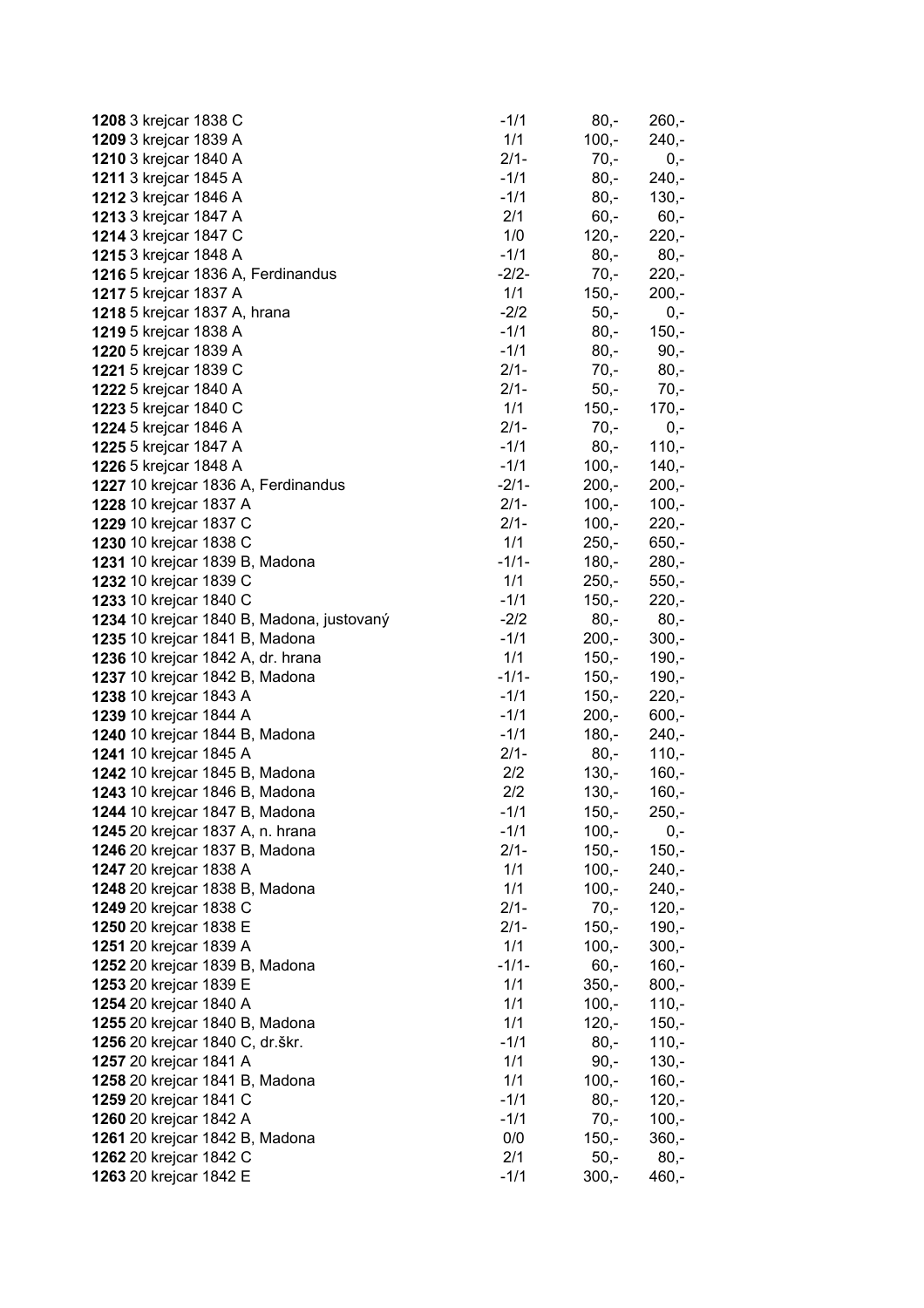| 1264 20 krejcar 1842 M                                    | 1/1               | $300,-$            | $700,-$            |
|-----------------------------------------------------------|-------------------|--------------------|--------------------|
| 1265 20 krejcar 1843 A                                    | 1/0               | $250,-$            | $750,-$            |
| 1266 20 krejcar 1843 B, Madona                            | 1/1               | $100,-$            | $130,-$            |
| 1267 20 krejcar 1843 C                                    | $-1/1$            | $80,-$             | $110,-$            |
| 1268 20 krejcar 1843 M                                    | 1/1               | $300,-$            | $700,-$            |
| 1269 20 krejcar 1844 A                                    | 1/0               | $100,-$            | $220,-$            |
| 1270 20 krejcar 1844 B, Madona                            | 1/1               | $100,-$            | $120,-$            |
| 1271 20 krejcar 1844 C                                    | 1/1               | $90,-$             | $120,-$            |
| 1272 20 krejcar 1844 M, st. koroze                        | $-1/1-$           | $150,-$            | $320 -$            |
| 1273 20 krejcar 1845 A                                    | $-1/1$            | $90,-$             | $90,-$             |
| 1274 20 krejcar 1845 B, Madona                            | 1/1               | $100,-$            | $120,-$            |
| 1275 20 krejcar 1845 C                                    | 1/1               | $90,-$             | $110,-$            |
| 1276 20 krejcar 1845 M, škrábanec, stopa po uchycení      | $2/1 -$           | $50,-$             | $50,-$             |
| 1277 20 krejcar 1846 A                                    | 1/0               | $100,-$            | $130 -$            |
| 1278 20 krejcar 1846 B, Madona                            | 1/1               | $100,-$            | $110,-$            |
| 1279 20 krejcar 1846 C                                    | $-1/1$            | $80,-$             | $110,-$            |
| 1280 20 krejcar 1846 E                                    | 1/1               | $300,-$            | $1050,-$           |
| 1281 20 krejcar 1847 A                                    | 0/0               | $120,-$            | $400,-$            |
| 1282 20 krejcar 1847 B, Madona                            | 1/1               | $100,-$            | $130,-$            |
| 1283 20 krejcar 1847 C                                    | 1/1               | $100,-$            | $130,-$            |
| 1284 20 krejcar 1848 A                                    | 0/0               | $120,-$            | $260,-$            |
| 1285 20 krejcar 1848 C                                    | 1/1               | $90,-$             | $110,-$            |
| 1286 20 krejcar 1848 B, Madona                            | 1/1               | $100,-$            | $110,-$            |
| 1287 Tolar 1841 A                                         | $2/1-$            | $750,-$            | $950,-$            |
|                                                           |                   |                    |                    |
| <b>Revoluce (1848 - 49)</b>                               |                   |                    |                    |
| 1288 3 centesimi 1849 z.v. a 5 centesimi 1849 z.v., hrana | 2/2               | $120,-$            | $130,-$            |
| 1289 Egy krejcar 1848                                     | 0/0               | $60,-$             | $160,-$            |
| 1290 2 krejcar 1848 A                                     | 1/1               | $100,-$            | $190,-$            |
| 1291 3 /három/ krejcar 1849 NB, vada materiálu            | $-1/1-$           | $150,-$            | $260,-$            |
| 1292 3 / három/ krejcar 1849 NB, dr. škr.                 | $-1/1-$           | $200,-$            | $420,-$            |
| 1293 6 krejcar 1848 A                                     | $-1/1-$           | $50,-$             | $0,-$              |
| 1294 6 krejcar 1848 C                                     | 1/1               | $100,-$            | $0,-$              |
| 1295 6 krejcar 1849 A, 10 kusů                            | 1/2               | $90,-$             | $90,-$             |
| 1296 6 /hat/ krejcar 1849 NB                              | 1/0               | $100,-$            | $340 -$            |
| 1297 20 krejcar 1848 KB, Madona                           | 1/1               | $120,-$            | $240,-$            |
|                                                           |                   |                    |                    |
| František Josef I. (1848 - 1916)                          |                   |                    |                    |
|                                                           |                   |                    |                    |
| <b>1298 Centesimo 1852 V</b>                              | $-1/1-$           | $60,-$             | $120,-$            |
| 1299 Centesimo 1852 M + V                                 | $-1/1-$           | $80,-$             | $200,-$            |
| 1300 Centesimo 1852 M + V                                 | $-1/1-$           | $100,-$            | $240,-$            |
| 1301 3 centesimi 1852 M + V                               | $-1/1-$           | $50,-$             | $110,-$            |
| 1302 3 centesimi 1852 V a 5 centesimi 1852 M              | $-1/1-$           | $200,-$            | $340,-$            |
| 1303 5 centesimi 1849 M, hrany, škr.                      |                   |                    |                    |
| 1304 5 centesimi 1849 M, n. škr                           | $-1/1-$<br>$-1/1$ | $100,-$<br>$150,-$ | $120,-$<br>$200,-$ |

**1305** 5 centesimi 1852 M<br> **1306** 5 centesimi 1852 V<br> **1306** 5 centesimi 1852 V

 10 centesimi 1849 M, hrany, škr. -1/1- 150,- 300,- 10 centesimi 1852 V -1/1- 300,- 550,- 1/2 soldo1862 A + B 2/1- 80,- 160,- 1/2 soldo1862 B + V 2/1- 2/1- 220,-Soldo 1862 A, 2 kusy  $-1/2$  50,- 50,-

5 centesimi 1852 V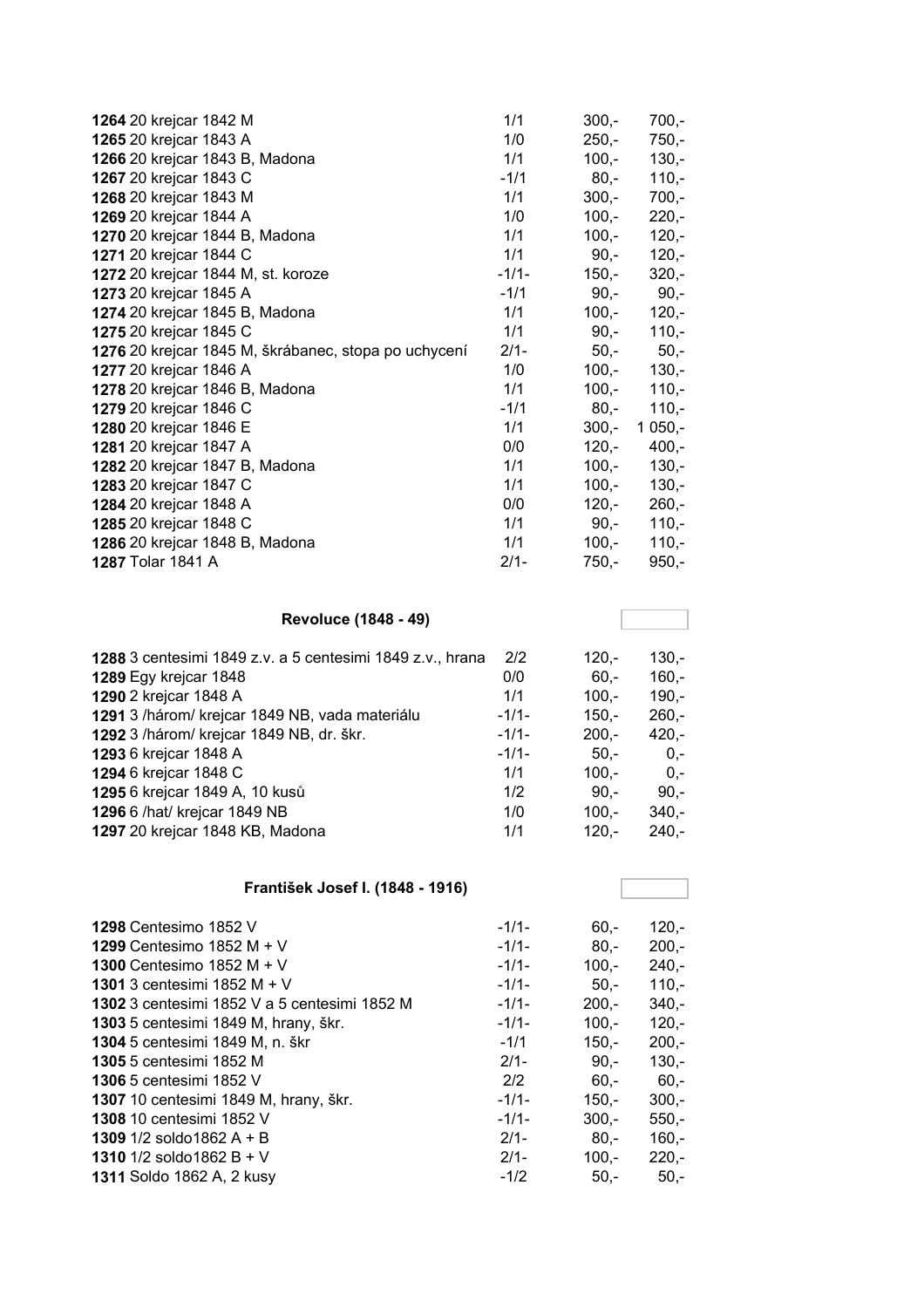| 1312 Soldo 1862 $B + V$                                  | $2/1 -$ | $40,-$  | $90,-$             |
|----------------------------------------------------------|---------|---------|--------------------|
| 1313 1/4 krejcar 1851 A, 1/2 krejcar 1851 A + B, krejcar | $1/1 -$ | $30 -$  | $100,-$            |
| 1851 A + B, celkem 5 kusů                                |         |         |                    |
| 1314 1/4 krejcar 1851 A, 1/2 krejcar 1851 A, 1 krejcar   | 1/2     | $70,-$  | $70,-$             |
| 1851 A, 2 krejcar 1851 A, dr. hrany, celkem 4 kusy       |         |         |                    |
| <b>1315 Krejcar 1851 A</b>                               | 0/0     | $50,-$  | $120,-$            |
| 1316 Krejcar 1851 A, 2 krejcar 1848 A, dr. hrana         | $-1/1-$ | $80,-$  | $0,-$              |
| 1317 5/10 krejcaru 1858 A                                | 0/0     | $50,-$  | $300,-$            |
| 1318 5/10 krejcaru 1858 A + B, 1859 A, 1885, 4 kusy      | $-1/1-$ | $50,-$  | $0,-$              |
| 1319 5/10 krejcaru 1858 B, 1859 A, 1860 A, 1866 A,       | $-1/1-$ | $60,-$  | $130 -$            |
| 1881, 1885 a 1891, celkem 7 kusů                         |         |         |                    |
| 1320 5/10 krejcaru 1858 M + V                            | $-1/1$  | $90, -$ | $320,-$            |
| 1321 5/10 krejcaru 1859 A, 1860 V a 1885                 | $1/1 -$ | $90, -$ | $150,-$            |
| 1322 5/10 krejcaru 1860 V                                | $2/1 -$ | $80,-$  | $100,-$            |
|                                                          | $1/1 -$ |         |                    |
| 1323 5/10 krejcaru 1860 V, 1865 A + B, 1885 a 1891,      |         | $120,-$ | $190,-$            |
| celkem 5 kusů                                            |         |         |                    |
| 1324 5/10 krejcaru 1864 A, 1865 A, 1866 A                | $-1/1-$ | $80,-$  | $130,-$<br>$130 -$ |
| 1325 5/10 krejcaru 1882 KB                               | 1/1     | $70,-$  |                    |
| 1326 5/10 krejcaru 1885 a krejcar 1885                   | 0/0     | $50,-$  | $100,-$            |
| 1327 Krejcar 1858 V, 1859 M a 1862 B                     | $2/2-$  | $60,-$  | $110,-$            |
| 1328 Krejcar 1859 A + B, 1860 A + B, 1861 A+ B, 1878,    | $2/1 -$ | $50,-$  | $0,-$              |
| 1879, 1881, 1885 a 1891, celkem 11 kusů                  |         |         |                    |
| 1329 Krejcar 1860 A, 1861 B, 1879, 1881, 1885 a 1891,    | $-1/1$  | $40,-$  | $50,-$             |
| celkem 6 kusů                                            |         |         |                    |
| 1330 Krejcar 1868, 1872, 1883 a 1891, vše KB, 4 kusy     | $-1/1-$ | $30 -$  | $140,-$            |
| 1331 Krejcar 1868, 1872, 1878, 1879, 1882, 1883, 1886,   | $-1/2$  | $90,-$  | $340,-$            |
| 1891 a 1892 vše KB, celkem 9 kusů                        |         |         |                    |
| 1332 Krejcar 1868, 1869, 1872, 1882, 1886, 1887 a        | $-1/2$  | $50,-$  | $260,-$            |
| 1891, vše KB, celkem 7 kusů                              |         |         |                    |
| 1333 Krejcar 1868, 1872, 1882 a 1883, vše KB, celkem 4   | 2/2     | $50,-$  | $150,-$            |
| 1334 2 krejcar 1851 G, hrana a škr.                      | 2/2     | $50,-$  | $70,-$             |
| 1335 3 krejcar 1851 A, dr. hrana                         | $2/1 -$ | $80,-$  | $130,-$            |
| 1336 3 krejcar 1851 B                                    | 2/2     | $60, -$ | $110,-$            |
| 1337 4 krejcar 1860 A, dr. hrana                         | $-1/1-$ | $50,-$  | $50,-$             |
| 1338 4 krejcar 1860 A a 1868 KB                          | $-1/1-$ | $50,-$  | $120,-$            |
| 1339 4 krejcar 1864 B, n. hrana                          | 1/1     | $70,-$  | $200,-$            |
| 1340 4 krejcar 1868 KB                                   | 1/0     | $200,-$ | $550,-$            |
| 1341 4 krejcar 1868 KB, novoražba                        | 0/0     | $350,-$ | $400,-$            |
| 1342 5 krejcar 1858 A                                    | 1/0     | $60 -$  | $70,-$             |
| 1343 5 krejcar 1858 A a 1859 A                           | 1/1     | $70,-$  | $110,-$            |
| 1344 5 krejcar 1859 A                                    | 0/0     | $70,-$  | $160,-$            |
| 1345 5 krejcar 1859 M                                    | $2/1 -$ | $80,-$  | $110,-$            |
| 1346 5 krejcar 1864 A                                    | $-1/1-$ | $70,-$  | $240,-$            |
| 1347 5 krejcar 1864 A                                    | 1/0     | $200,-$ | $420,-$            |
| 1348 6 krejcar 1849 NB, 10 krejcar 1869                  | 2/2     | $50,-$  | $90,-$             |
| 1349 10 krejcar 1859 V, dr. vada materiálu               | $-1/1$  | $100,-$ | $360,-$            |
| 1350 10 krejcar 1860 V                                   | $-2/2$  | $50,-$  | $70,-$             |
| 1351 10 krejcar 1863 A                                   | $-2/2$  | $50,-$  | $110,-$            |
| 1352 10 krejcar 1868, 1869, 1872, 3 kusy                 | $-1/0$  | $80,-$  | $80,-$             |
| 1353 10 krejcar 1869 GYF, MK VP                          | $2/1 -$ | $80,-$  | $320,-$            |
| 1354 10 krejcar 1870 KB                                  | $2/1-$  | $70,-$  | $120,-$            |
| 1355 10 krejcar 1870 GYF, VP, dr. hrana                  | 2/2     | $90,-$  | $280,-$            |
| 1356 10 krejcar 1871, dr. škr.                           | 2/2     | $90,-$  | $220,-$            |
| <b>1357</b> 10 krejcar 1874 KB                           | $-2/2-$ | $50,-$  | $80,-$             |
| 1358 20 krejcar 1868                                     | 0/0     | $100,-$ | $170,-$            |
| 1359 20 krejcar 1868 GYF, MKVP                           | 2/2     | $80,-$  | $550,-$            |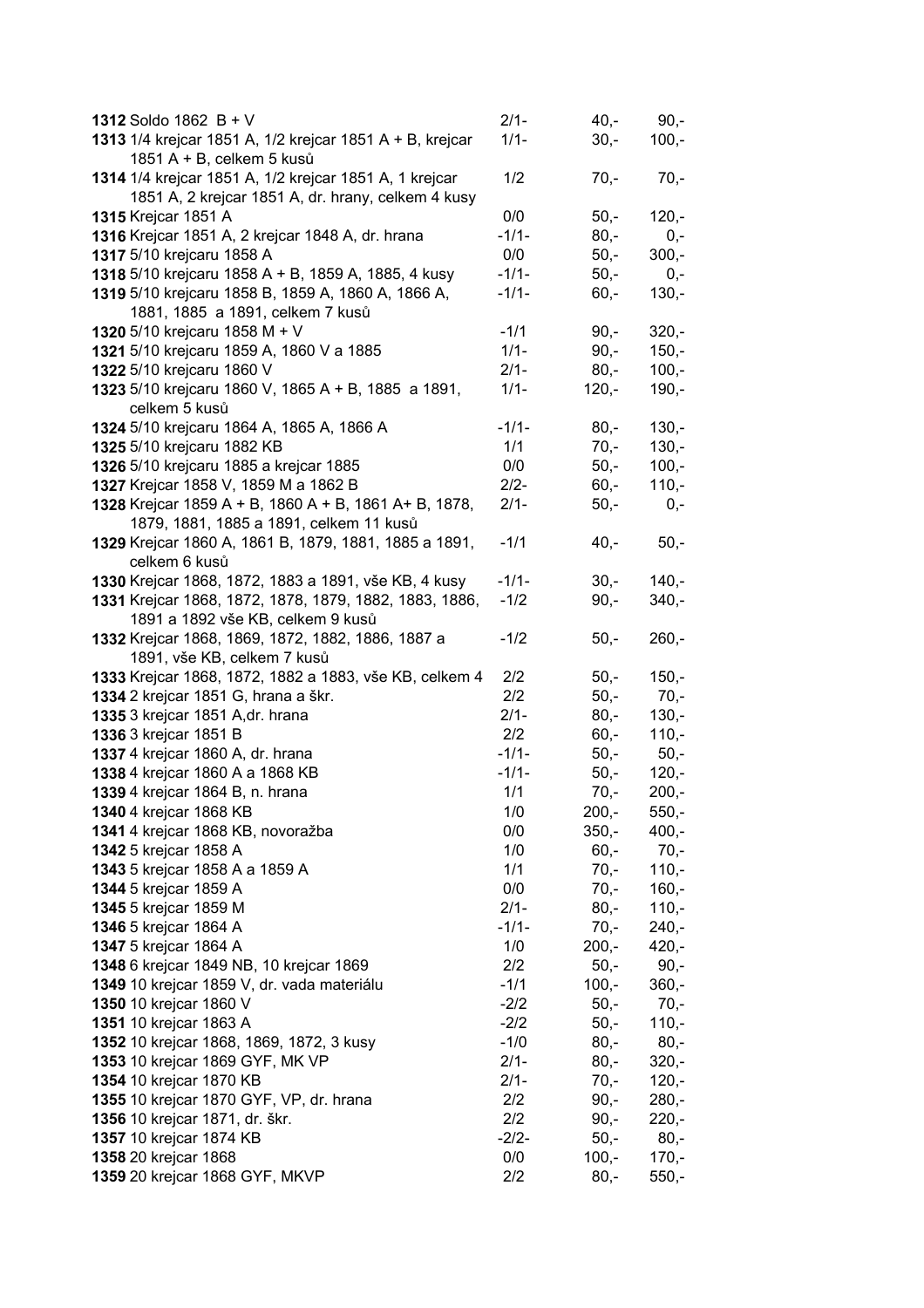| 1360 20 krejcar 1869                                     | 1/0     | $80,-$  | $100,-$  |
|----------------------------------------------------------|---------|---------|----------|
| 1361 20 krejcar 1869 KB, MKVP                            | 2/2     | $60,-$  | $90,-$   |
| 1362 20 krejcar 1869 GYF, MKVP                           | 2/2     | $80,-$  | $100,-$  |
| 1363 20 krejcar 1869 GYF, MKVP                           | 2/2     | $80,-$  | $220,-$  |
| 1364 20 krejcar 1870                                     | $-1/1$  | $50,-$  | $0,-$    |
| 1365 20 krejcar 1870 GYF, VP                             | $-2/2$  | $60,-$  | $320,-$  |
| 1366 1/4 zlatník 1858 A                                  | 1/0     | $150,-$ | $340,-$  |
| <b>1367</b> 1/4 zlatník 1858 V                           | $2/1 -$ | $200,-$ | $850,-$  |
| <b>1368</b> 1/4 zlatník 1859 A                           | 0/0     | $200,-$ | $320,-$  |
| <b>1369</b> 1/4 zlatník 1859 A                           | $-1/1-$ | $90,-$  | $120,-$  |
| 1370 1/4 zlatník 1859 B                                  | $-1/1$  | $120,-$ | $130,-$  |
| 1371 1/4 zlatník 1859 E                                  | $-2/2$  | $120,-$ | $120,-$  |
| 1372 1/4 zlatník 1859 V                                  | 2/2     | $200,-$ | $420,-$  |
| 1373 1/4 zlatník 1860 B                                  | 0/0     | $200,-$ | $340,-$  |
| 1374 1/4 zlatník 1862 A                                  | 1/0     | $200,-$ | $280 -$  |
| 1375 1/4 zlatník 1862 V, hrany                           | $2/1 -$ | $100,-$ | $400,-$  |
| 1376 1/4 zlatník 1864 A                                  | $-1/1$  | $200,-$ | $220 -$  |
| <b>1377 Zlatník 1857 A</b>                               | $-2/2$  | $90,-$  | $420,-$  |
| <b>1378 Zlatník 1858 B</b>                               | $2/1-$  | $100,-$ | $170,-$  |
| <b>1379 Zlatník 1858 M</b>                               | $-2/2$  | $120,-$ | $120 -$  |
| 1380 Zlatník 1858 V, naprasklá hrana                     | $2/1 -$ | $120,-$ | $120,-$  |
| 1381 Zlatník 1859 B                                      | $2/1-$  | $150,-$ | $150,-$  |
| 1382 Zlatník 1862 A, n. hrana                            | 1/0     | $200,-$ | $280,-$  |
| 1383 Zlatník 1863 A                                      | $-1/1-$ | $100,-$ | $130,-$  |
| 1384 Zlatník 1863 B, škrábance                           | 2/2     | $200,-$ | $850,-$  |
| 1385 Zlatník 1864 B, dr. hrana                           | $2/1-$  | $250,-$ | $1100,-$ |
| 1386 Zlatník 1865 E                                      | 2/2     | $250,-$ | $800,-$  |
| 1387 Zlatník 1866 A, dr. hrana                           | $-1/1$  | $500,-$ | $650,-$  |
| <b>1388 Zlatník 1867 A</b>                               | $-1/1$  | $500,-$ | $1250,-$ |
| <b>1389 Zlatník 1870 A</b>                               | $2/1 -$ | $200,-$ | $420,-$  |
| <b>1390 Zlatník 1872</b>                                 | 1/1     | $250,-$ | $420,-$  |
| 1391 Zlatník 1873                                        | 1/0     | $300,-$ | $340,-$  |
| 1392 Zlatník 1873 KB, hrany                              | 1/1     | $200,-$ | $650,-$  |
| <b>1393 Zlatník 1874</b>                                 | $-1/1-$ | $300,-$ | $460,-$  |
| 1394 Zlatník 1880 KB                                     | 1/1     | $100,-$ | $220,-$  |
| 1395 Zlatník 1882                                        | 1/1     | $100,-$ | $120,-$  |
| 1396 Zlatník 1882 KB, dr. škrábanec                      | $-1/1-$ | $150,-$ | $220,-$  |
| 1397 Zlatník 1886 KB                                     | 1/1     | $150,-$ | $260,-$  |
| 1398 Zlatník 1891 KB                                     | 1/0     | $200,-$ | $650,-$  |
| 1399 2 zlatník 1879, n.s.o., n. hrana                    | $1/1 -$ | $400,-$ | $650,-$  |
| 1400 2 zlatník 1879, Stříbrná svatba                     | 1/1     | $500 -$ | $800,-$  |
| 1401 Heller 1893 - 1916, vše nový znak /bez r. 1899/,    | $-1/1$  | $120,-$ | $280,-$  |
| celkem 19 kusů                                           |         |         |          |
| 1402 Heller 1894, 1895, 1896, 1902, 1903 /hrany/ 1910,   | $-1/1$  | $50,-$  | $90,-$   |
| 1911, 1912, 1913, 1914, 1916 /nový znak/, 11 kusů        |         |         |          |
| 1403 Heller 1898                                         | 0/0     | $150,-$ | $320,-$  |
| 1404 Heller 1899                                         | 1/1     | $120,-$ | $320,-$  |
| 1405 Heller 1916, nový znak                              | 1/0     | $120,-$ | $260,-$  |
| 1406 Filer 1894, 1896, 1899, 1900, 1901 a 1902, 6 kusů   | 1/0     | $60,-$  | $420,-$  |
| 1407 2 filler 1894, 1895, 1896, 1897, 1898, 1899, 1901,  | 2/1     | $50,-$  | $70,-$   |
| 1904, 1908, 1909 a 1910 KB, 11 kusů                      |         |         |          |
| 1408 2 heller 1916, 1917 a 1918, 2 filler 1917 a 1918 KB | 1/1     | $30 -$  | $220,-$  |
| 1409 2 filler 1916, 1917 a 1918 KB                       | 1/1     | $50,-$  | $160,-$  |
| 1410 2 heller 1894, 1895, 1896, 1897, 1899, 1902, 1911,  | 2/1     | $50,-$  | $70,-$   |
| 1912, 1913, 1914, 1915 a 1917 / Fe/, celkem 12           |         |         |          |
| 1411 2 heller 1893 - 1918, komlet 26 kusů                | $-1/1$  | $100,-$ | $220 -$  |
|                                                          |         |         |          |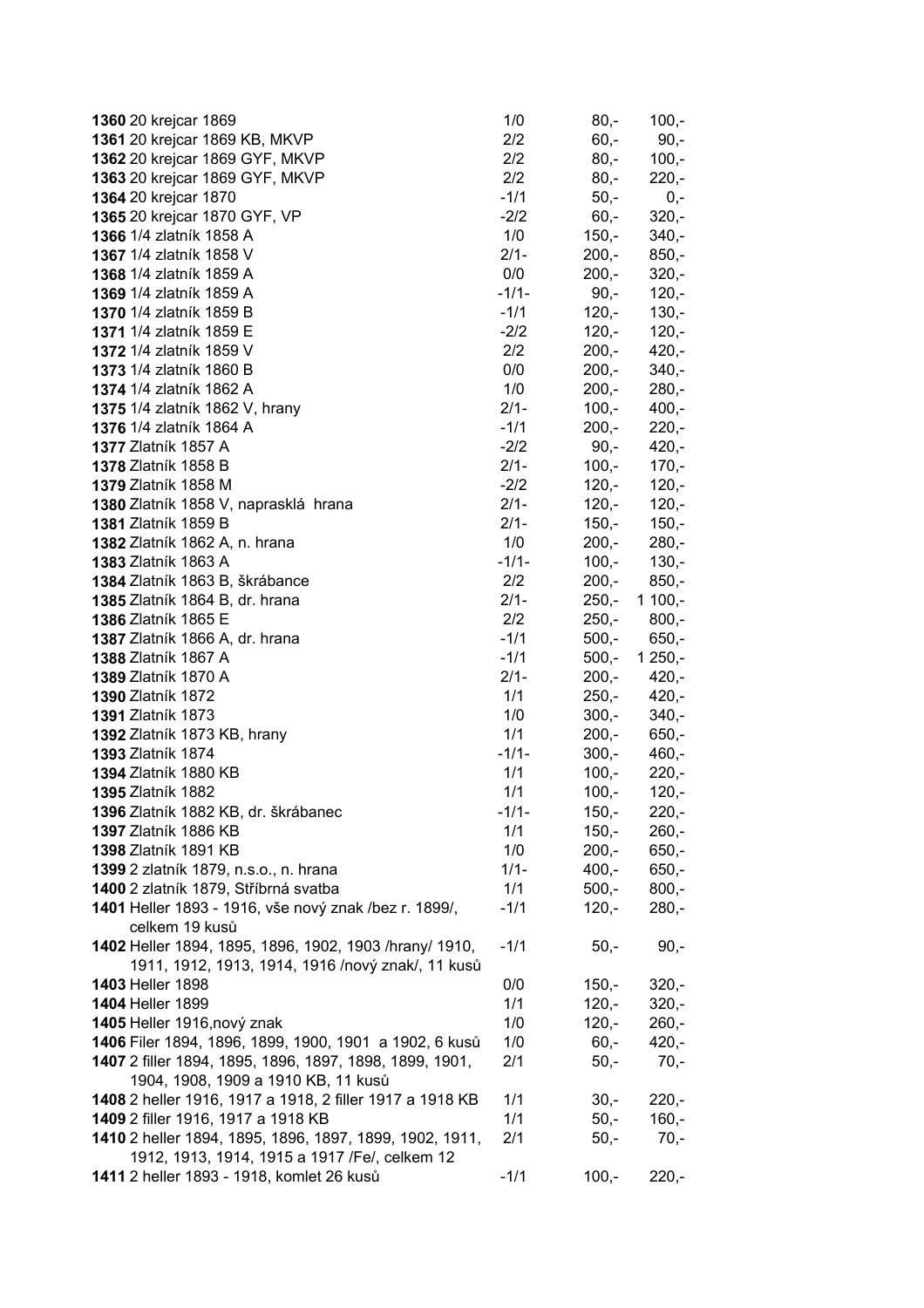| 1412 10 heller 1893, 1894, 1895, 1907, 1908, 1909,<br>1910, 1911, 1915, 1916/starý znak/ a 1916 /nový | 1/2     | $50,-$  | $160 -$ |
|-------------------------------------------------------------------------------------------------------|---------|---------|---------|
| znak/, 10 filler 1892, 1894, 1895, 1808 a 1809,                                                       |         |         |         |
| 1413 10 heller 1894, 1895, 1916, 1916 /nový znak/, 10                                                 | $-1/1$  | $30 -$  | $70,-$  |
| filler 1893, 1894, 1895, 1908, 1909, 1915 a 1916,                                                     |         |         |         |
| vše KB, celkem 11 kusů                                                                                |         |         |         |
| 1414 20 heller 1892, dr. hrana                                                                        | $2/1 -$ | $250 -$ | $250 -$ |
| 1415 20 heller 1893, 1894, 1895, 1907, 1908, 1911, 1916,                                              | $-1/1$  | $50,-$  | $130 -$ |
| 1917 a 1918, celkem 9 kusů                                                                            |         |         |         |
| 1416 20 heller 1893, 1894, 1895, 1907, 1908, 1909, 1911                                               | 1/1     | $120 -$ | $160 -$ |
| a 1914, celkem 8 kusů                                                                                 |         |         |         |
| 1417 20 heller 1914                                                                                   | 1/1     | $80 -$  | $80 -$  |
| 1418 20 heller 1914 a 20 filler 1914KB                                                                | 1/1     | $100,-$ | $150 -$ |
| 1419 20 filler 1914 KB                                                                                | 0/0     | $50,-$  | $80 -$  |
| 1420 20 filler 1920 KB, n. koroze                                                                     | 1/1     | $90 -$  | $110 -$ |
| <b>1421 Koruna 1892 KB</b>                                                                            | 2/2     | $80,-$  | $130 -$ |
| <b>1422 Koruna 1893</b>                                                                               | 0/0     | $60 -$  | $220 -$ |
| <b>1423 Koruna 1894</b>                                                                               | 1/0     | $50,-$  | $120 -$ |
| <b>1424 Koruna 1895</b>                                                                               | 1/0     | $50,-$  | $120 -$ |
| <b>1425 Koruna 1896</b>                                                                               | 2/2     | $50,-$  | $0 -$   |
| <b>1426 Koruna 1897</b>                                                                               | 2/2     | $90 -$  | $130 -$ |
| <b>1427 Koruna 1897</b>                                                                               | 2/2     | $70,-$  | $160 -$ |
| <b>1428 Koruna 1899</b>                                                                               | 1/0     | $50,-$  | $130 -$ |
| <b>1429 Koruna 1905</b>                                                                               | $-1/1$  | $150,-$ | $200,-$ |
| 1430 Koruna 1896 KB, jubilejní, 1912 KB, 1916 KB, 2                                                   | 1/0     | $150,-$ | $220 -$ |
| koruna 1912 KB, 4 kusy                                                                                |         |         |         |
| 1431 5 koruna 1900, dr. škr.                                                                          | $-1/1$  | $150 -$ | $240 -$ |
| 1432 5 koruna 1907 KB, korunovační, několik hran                                                      | $-1/1$  | $180 -$ | $380 -$ |
| 1433 5 koruna 1908 jubilejní, dr. škr.                                                                | 2/2     | $160 -$ | $180 -$ |
| 1434 5 koruna 1909, Marschall, dr. škr.                                                               | 2/2     | $160,-$ | $240 -$ |

## **MINCE CELÉHO SVĚTA**

| <b>ALBÁNIE</b>                                                                               |     |         |         |
|----------------------------------------------------------------------------------------------|-----|---------|---------|
| 1435 1/4 leku 1927, 1/2 leku 1926 a 1930, lek 1931,<br>celkem 4 kusy                         | 1/1 | $150 -$ | $400 -$ |
| 1436 Qindar 1935, 2 qindar 1935                                                              | 1/1 | -.80    | $380 -$ |
| 1437 Frang 1935                                                                              | 1/1 | $150 -$ | $460,-$ |
| <b>1438</b> 5 lek 1939                                                                       | 1/1 | $150 -$ | $460 -$ |
| 1439 10 lek 1939, hrany                                                                      | 1/1 | $200 -$ | $700 -$ |
| 1440 0,05 + 0,10 leku 1940, 0,20 leku 1939, 0,50 leku<br>1940, 1 + 2 lek 1939, celkem 6 kusů | 1/1 | $120 -$ | $480 -$ |
| <b>ANGLIE</b>                                                                                |     |         |         |

| 1441 Penny 1862, 1865, 1879, 1885 a 1896 | 2/2 | 50.-          | - 90.- |
|------------------------------------------|-----|---------------|--------|
| <b>1442</b> 3 pence 1889                 |     | -.010 - 80. - |        |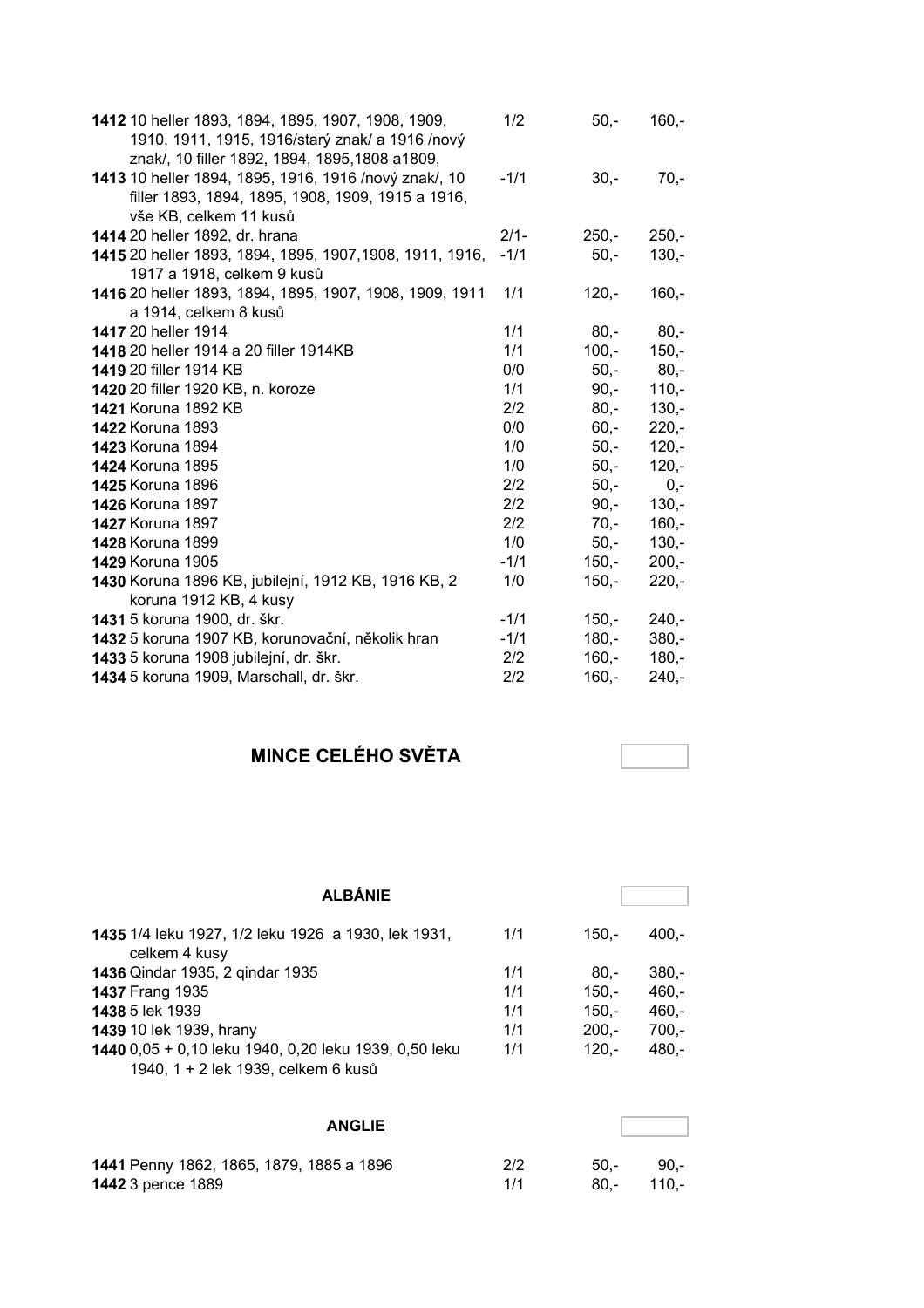| 1443 6 pence 1893, schilling 1890                                             | $-1/2$             | $60 -$            | $90,-$  |
|-------------------------------------------------------------------------------|--------------------|-------------------|---------|
| 1444 3 pence 1903, schilling 1910                                             | $1/1 -$            | $60 -$            | $110,-$ |
| 1445 3 pence 1913, 1914, 1944 a 6 pencí 1933 a 1951,                          | $-1/1$             | $50,-$            | $80,-$  |
| celkem 5 kusů<br>1446 3 pence 1918, 1919, 1922 a 1934, 6 pence 1919,          | 1/0                | $60,-$            | $130 -$ |
| 1926, 1928 a 1935, celkem 8 kusů                                              |                    |                   |         |
| 1447 Schilling 1916, 1917, 1931, 1933 a 1935, celkem 5                        | 1/0                | $100,-$           | $320,-$ |
| 1448 Florin 1914, 1919, 1922, 1923, 1928 a 1929,                              | $1/1 -$            | $150,-$           | $260,-$ |
| celekm 6 kusů                                                                 |                    |                   |         |
| 1449 1/2 crown 1911 a 1935                                                    | $-1/1$             | $150,-$           | $260,-$ |
| 1450 3 pence 1937, 6 pence 1942 a shilling 1940, 1945,                        | 1/1                | $60 -$            | $140,-$ |
| 1946, 2 shilling 1937 a 1942, celkem 7 kusů                                   |                    |                   |         |
| 1451 1/2 crown 1937, 1938, 1945, 1948 a 1950, celkem                          | 1/0                | $90,-$            | $160,-$ |
| 1452 Dollar 1901, obchodní                                                    | 1/0                | $400,-$           | $0,-$   |
| 1453 Dollar 1902, obchodní                                                    | 1/0                | $400 -$           | $0,-$   |
| 1454 Dollar 1907, obchodní                                                    | 0/0                | $400,-$           | $750,-$ |
| 1455 Dollar 1910, obchodní                                                    | 1/1                | $400,-$           | $0,-$   |
| 1456 Dollar 1911, obchodní                                                    | 0/0                | $450,-$           | $500 -$ |
| 1457 Dollar 1912, obchodní                                                    | 1/1                | $400,-$           | $0,-$   |
|                                                                               |                    |                   |         |
| <b>ARGENTINA</b>                                                              |                    |                   |         |
|                                                                               |                    |                   |         |
| 1458 Peso 1957, 1974, 1976, 5 peso 1963, 1977, 10                             | 1/0                | $60, -$           | $70,-$  |
| peso 1963, 1966, 1976, 1977, 25 peso 1960, 1964                               |                    |                   |         |
| a 1968, KM 63, celkem 12 kusů                                                 |                    |                   |         |
| 1459 50 peso 1978, 1979 / MARTIN/, 1979                                       | 0/0                | $50,-$            | $110,-$ |
| /CONQUISTA/, 100 peso 1978, 1979 /MARTIN/,<br>1979 /CONQUISTA/, celkem 6 kusů |                    |                   |         |
|                                                                               |                    |                   |         |
| <b>AUSTRÁLIE</b>                                                              |                    |                   |         |
|                                                                               |                    |                   |         |
| 1460 Florin 1927, Parlament                                                   | 0/0                | $80 -$            | $220 -$ |
| 1461 3 pence 1943                                                             | 1/2                | $50,-$            | $80,-$  |
|                                                                               |                    |                   |         |
| ÁZERBÁJDŽÁN                                                                   |                    |                   |         |
|                                                                               |                    |                   |         |
| 1462 1, 3, 5, 10, 20 a 50 gepik (b.l.), z r. 2006, 6 kusů                     | 0/0                | $170 -$           | $0,-$   |
|                                                                               |                    |                   |         |
|                                                                               |                    |                   |         |
| <b>BELGIE</b>                                                                 |                    |                   |         |
| <b>1463</b> 5 frank 1869                                                      |                    |                   |         |
| 1464 5 frank 1873, stopy po uchycení, dobové falsum                           |                    |                   |         |
|                                                                               | 1/0                | $250,-$           | $280,-$ |
|                                                                               | 2/2                | $50 -$            | $0,-$   |
| 1465 5 frank 1873, BELGES, dr. hrana                                          | $-1/1-$<br>$-1/1-$ | $150,-$<br>$50 -$ | $180 -$ |
| 1466 50 cent 1901 BELGEN, 1909 BELGEN + BELGES,<br>celkem 3 kusy              |                    |                   | $60,-$  |
| <b>1467 Frank 1904 BELGES</b>                                                 | $-1/1$             | $100,-$           | $100,-$ |
| <b>1468 Frank 1904 BELGEN</b>                                                 | $-1/1$             | $100,-$           | $0,-$   |
| 1469 Frank 1912 BELGEN + BELGES, 2 kusy                                       | 1/1                | $50 -$            | $50,-$  |
| 1470 Frank 1912, 1913 BELGEN                                                  | 1/1                | $50 -$            | $70 -$  |
| 1471 5 frank 1936 BELGIE, 20 frank 1934 BELGEN                                | 1/1                | $60 -$            | $70 -$  |
| 1472 5 frank 1936 BELGIE, 20 frank 1935 BELGIQUE,                             | 1/1                | $100,-$           | $100,-$ |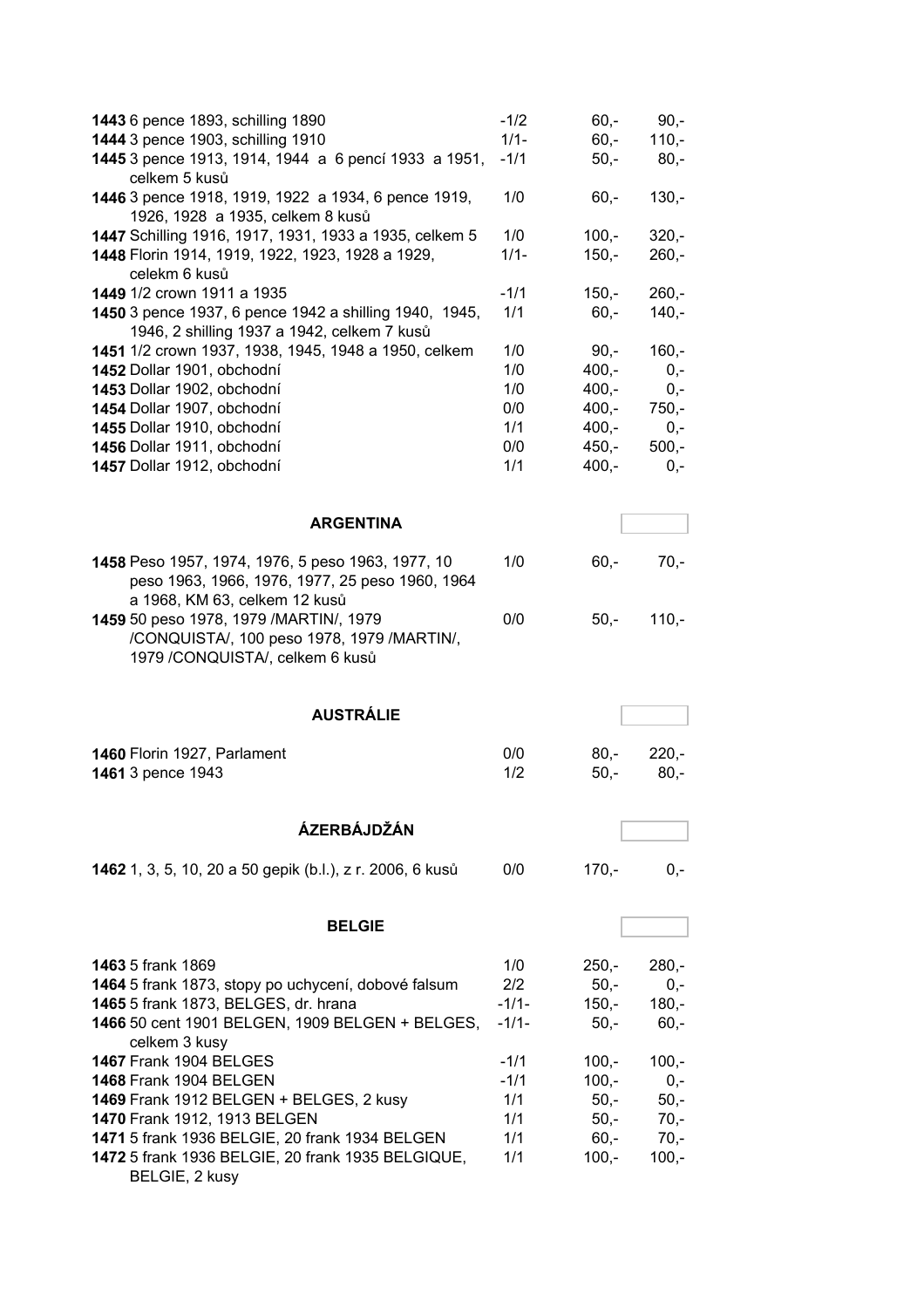| 1473 20 frank 1934 BELGEN<br>1474 20 frank 1949 BELGIQUE, 50 frank 1949<br>1475 50 frank 1939 BELGIQUE, 50 frank 1954 BELGIE<br>1476 50 frank 1939 BELGIQUE, 50 frank 1950 BELGIE                                                                       | 1/1<br>1/1<br>1/1<br>1/1                                        | $60 -$<br>$100,-$<br>$100,-$<br>$100,-$                              | $60,-$<br>$150,-$<br>$130,-$<br>$100,-$                            |
|---------------------------------------------------------------------------------------------------------------------------------------------------------------------------------------------------------------------------------------------------------|-----------------------------------------------------------------|----------------------------------------------------------------------|--------------------------------------------------------------------|
| <b>BRAZÍLIE</b>                                                                                                                                                                                                                                         |                                                                 |                                                                      |                                                                    |
| 1477 2000 reis 1856<br>1478 500 reis 1913                                                                                                                                                                                                               | 1/0<br>1/1                                                      | $350 -$<br>$50 -$                                                    | $440,-$<br>$50 -$                                                  |
| <b>BULHARSKO</b>                                                                                                                                                                                                                                        |                                                                 |                                                                      |                                                                    |
| 1479 10 stotinky 1881 a leva 1882<br>1480 Leva 1891 KB<br>1481 1 stotinka 1912, 2 stotinka 1912, 5 stotinek 1912,<br>10 stotinek 1881, 20 stotinek 1888 a 1917, 2 leva<br>1925, 10 leva 1930, 50 leva 1940, 1 leva 1969, 2<br>leva 1969, celkem 11 kusů | $2/1-$<br>$-1/1$<br>1/2                                         | $50 -$<br>$80 -$<br>$50,-$                                           | $50 -$<br>$80,-$<br>$150,-$                                        |
| 1482 Leva 1913<br><b>1483</b> 100 leva 1930<br>1484 100 leva 1934<br>1485 100 leva 1937                                                                                                                                                                 | 1/1<br>1/0<br>0/0<br>1/1                                        | $80 -$<br>$100,-$<br>$90,-$<br>$90,-$                                | $110,-$<br>$150,-$<br>$130,-$<br>$120,-$                           |
| <b>CEYLON</b>                                                                                                                                                                                                                                           |                                                                 |                                                                      |                                                                    |
| <b>1486 25 cent 1917</b>                                                                                                                                                                                                                                | 1/1                                                             | $60,-$                                                               | $120,-$                                                            |
| <b>CURACAO</b>                                                                                                                                                                                                                                          |                                                                 |                                                                      |                                                                    |
| 1487 2 1/2 gulden 1944                                                                                                                                                                                                                                  | 1/0                                                             | $170,-$                                                              | $310,-$                                                            |
| <b>CINA</b>                                                                                                                                                                                                                                             |                                                                 |                                                                      |                                                                    |
| 1488 10 cash (1906) Y A 140, Kiangnan<br>1489 Dollar 1914, KM 329                                                                                                                                                                                       | 1/1<br>1/1                                                      | $50 -$<br>$200,-$                                                    | $70,-$<br>$260,-$                                                  |
| <b>DÁNSKO</b>                                                                                                                                                                                                                                           |                                                                 |                                                                      |                                                                    |
| <b>1490 Skilling 1771 KM</b><br>1491 16 skilling 1856 RM, VS<br>1492 16 skilling 1857 RM, VS<br>1493 Koruna 1875 HC CS<br>1494 2 koruna 1906 WBP, jubilejní<br>1495 10 öre 1907 VBP<br>1496 25 öre 1911 VBP                                             | 2/2<br>$-1/1-$<br>$2/1 -$<br>$-2/2-$<br>1/1<br>$-1/1$<br>$-1/1$ | $50 -$<br>$70,-$<br>$50,-$<br>$50,-$<br>$100,-$<br>$50,-$<br>$100,-$ | $110,-$<br>$110,-$<br>$50,-$<br>$0,-$<br>$140,-$<br>$0,-$<br>$0,-$ |
| <b>EGYPT</b>                                                                                                                                                                                                                                            |                                                                 |                                                                      |                                                                    |
| 1497 10 para AH1277/5 1864, KM 241                                                                                                                                                                                                                      | $-1/1-$                                                         | $50,-$                                                               | $0,-$                                                              |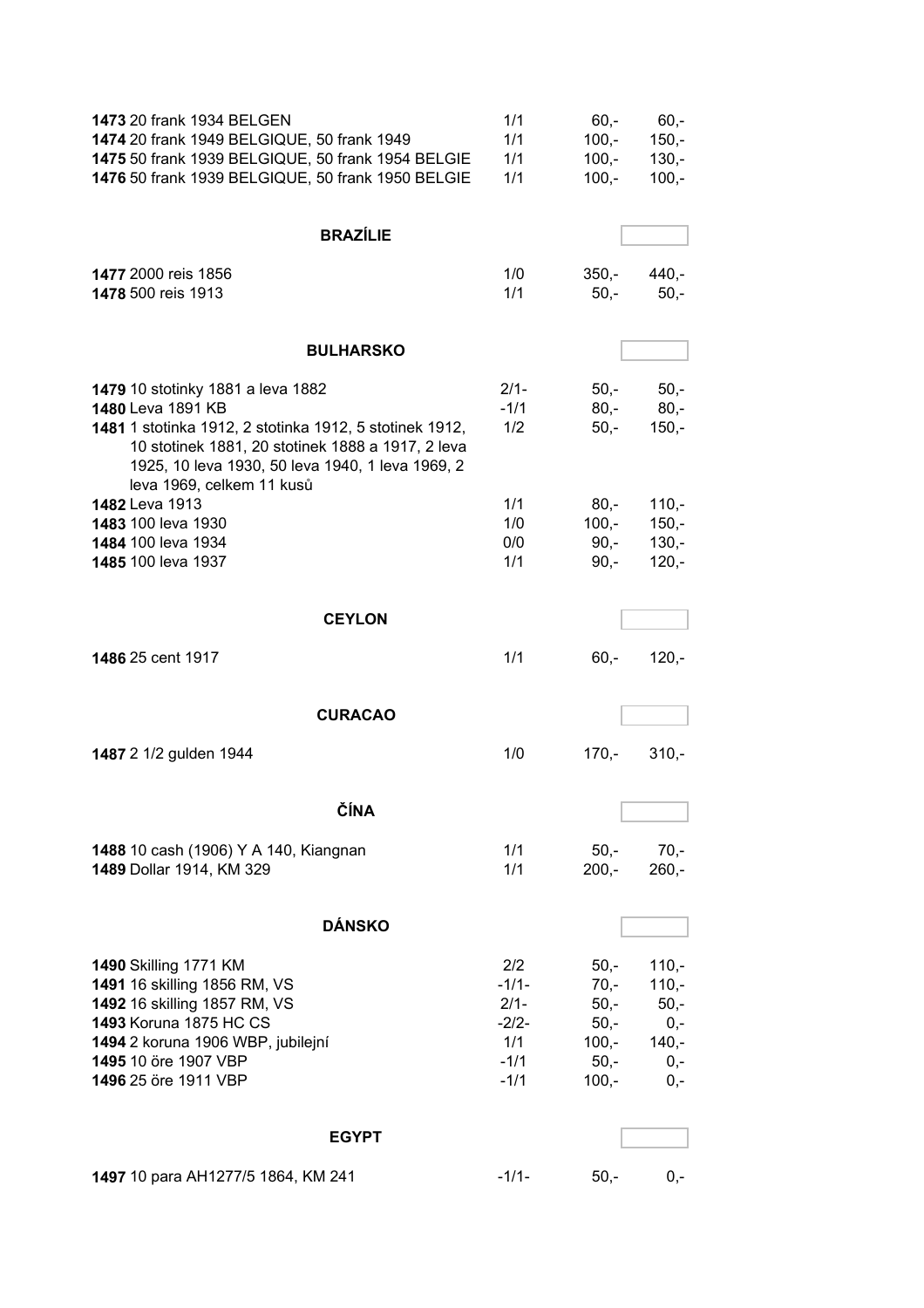| 1498 20 para AH 1277/3 1862, KM 244<br>1499 10 girsh 1876 (Abdul Hamid II.)<br>1500 2 1/2 milliemes 1933                                    | 2/2<br>$-1/1-$<br>1/0 | $50,-$<br>$80,-$<br>$50,-$ | $50,-$<br>$100,-$<br>$70,-$ |
|---------------------------------------------------------------------------------------------------------------------------------------------|-----------------------|----------------------------|-----------------------------|
| <b>EKVÁDOR</b>                                                                                                                              |                       |                            |                             |
| 1501 500 a 1000 sucres 1997, 2 kusy                                                                                                         | 1/1                   | $75,-$                     | $0,-$                       |
| <b>ESTONSKO + LITVA</b>                                                                                                                     |                       |                            |                             |
| 1502 1 kroon 2000 (Estonsko), 1 litas 2005, zámek<br>1503 2 krooni 1930, Talin                                                              | 1/0<br>1/0            | $60 -$<br>$100 -$          | $0,-$<br>$130,-$            |
| <b>ETIOPIE</b>                                                                                                                              |                       |                            |                             |
| 1504 1/2 birr 1889 A                                                                                                                        | $-1/1-$               | $200,-$                    | $360,-$                     |
| <b>FINSKO</b>                                                                                                                               |                       |                            |                             |
|                                                                                                                                             |                       |                            |                             |
| 1505 10 pennia 1900                                                                                                                         | 2/2                   | $50 -$                     | $50,-$                      |
| 1506 Penni 1953, 1964, 1974, 1979, 5 pennia 1942,<br>1973, 1979, 10 pennia 1942, 1944 a 1973, 1<br>markkaa 1961, 1965, 1972 a 1979, 14 kusů | 1/0                   | $50,-$                     | $70,-$                      |
| 1507 5 markkaa 1931, 1953, 1972, 1973, 1979, 10<br>markkaa 1932, 1953 a 1979, celkem 8 kusů                                                 | 1/0                   | $50,-$                     | $120,-$                     |
| 1508 20 markkaa 1934, 1954, 1968, 1979, 50 markkaa<br>1953, 1969, 1979, 100 markkaa 1957 Ag                                                 | 1/1                   | $100,-$                    | $230,-$                     |
| 1509 200 markkaa 1957, 1000 markkaa 1960                                                                                                    | 1/0                   | $100 -$                    | $260,-$                     |
| 1510 500 markkaa 1952, OLYMPIA HELSINKY                                                                                                     | 1/1                   | $300,-$                    | $0,-$                       |
| 1511 10 markkaa 1967 SH, 50 let nezávislosti                                                                                                | 0/0                   | $90, -$                    | $90,-$                      |
| 1512 10 markkaa 1970 SH, Paasikivi                                                                                                          | 0/0                   | $80,-$                     | $150,-$                     |
| 1513 10 markkaa 1971 SH, ME v atletice                                                                                                      | 0/0                   | $80,-$                     | $0,-$                       |
| 1514 10 markkaa 1971 SH, ME v atletice                                                                                                      | 0/0                   | $80,-$                     | 80,-                        |
| 1515 10 markkaa 1971 SH, ME v atletice<br>1516 10 markkaa 1975 SH, Kekkonen                                                                 | 0/0                   | $80,-$<br>$80,-$           | $0,-$                       |
| 1517 10 markkaa 1977 KH, 60 let nezávislosti                                                                                                | 0/0<br>0/0            | $80,-$                     | $80,-$<br>$80,-$            |
| 1518 25 markkaa 1978 KN, Zimní hry v Lahti                                                                                                  | 0/0                   | $100,-$                    | $130,-$                     |
| 1519 25 markkaa 1978 KH, Turku                                                                                                              | 0/0                   | $100,-$                    | $0,-$                       |
| 1520 50 markkaa 1981 K, Kekkonen                                                                                                            | 0/0                   | $140,-$                    | $220,-$                     |
| 1521 50 markkaa 1982, MS v hokeji                                                                                                           | PP.                   | $150,-$                    | $180,-$                     |
| 1522 50 markkaa 1983 KM, MS v atletice                                                                                                      | 0/0                   | $140,-$                    | $170,-$                     |
| <b>FRANCIE</b>                                                                                                                              |                       |                            |                             |
| 1523 1/12 ecu 1658 /Ludvík IV./                                                                                                             | $-2/2$                | $60,-$                     | $80,-$                      |
| 1524 Jeton b.l., 24,5 mm, Neumann 29543, dírka, koroze<br>/Ludvík IV./                                                                      | $-2/2-$               | $50,-$                     | $0,-$                       |
| 1525 1/2 sol 1783 ? /Ludvík VI./                                                                                                            | 2/2                   | $50,-$                     | $50,-$                      |
| 1526 5 soldi 1811 M                                                                                                                         | 1/1                   | $300,-$                    | $300,-$                     |
| 1527 5 frank 1845 W                                                                                                                         | 2/2                   | $160,-$                    | $200,-$                     |
| 1528 5 frank 1849 A                                                                                                                         | $-1/1$                | $200,-$                    | $220,-$                     |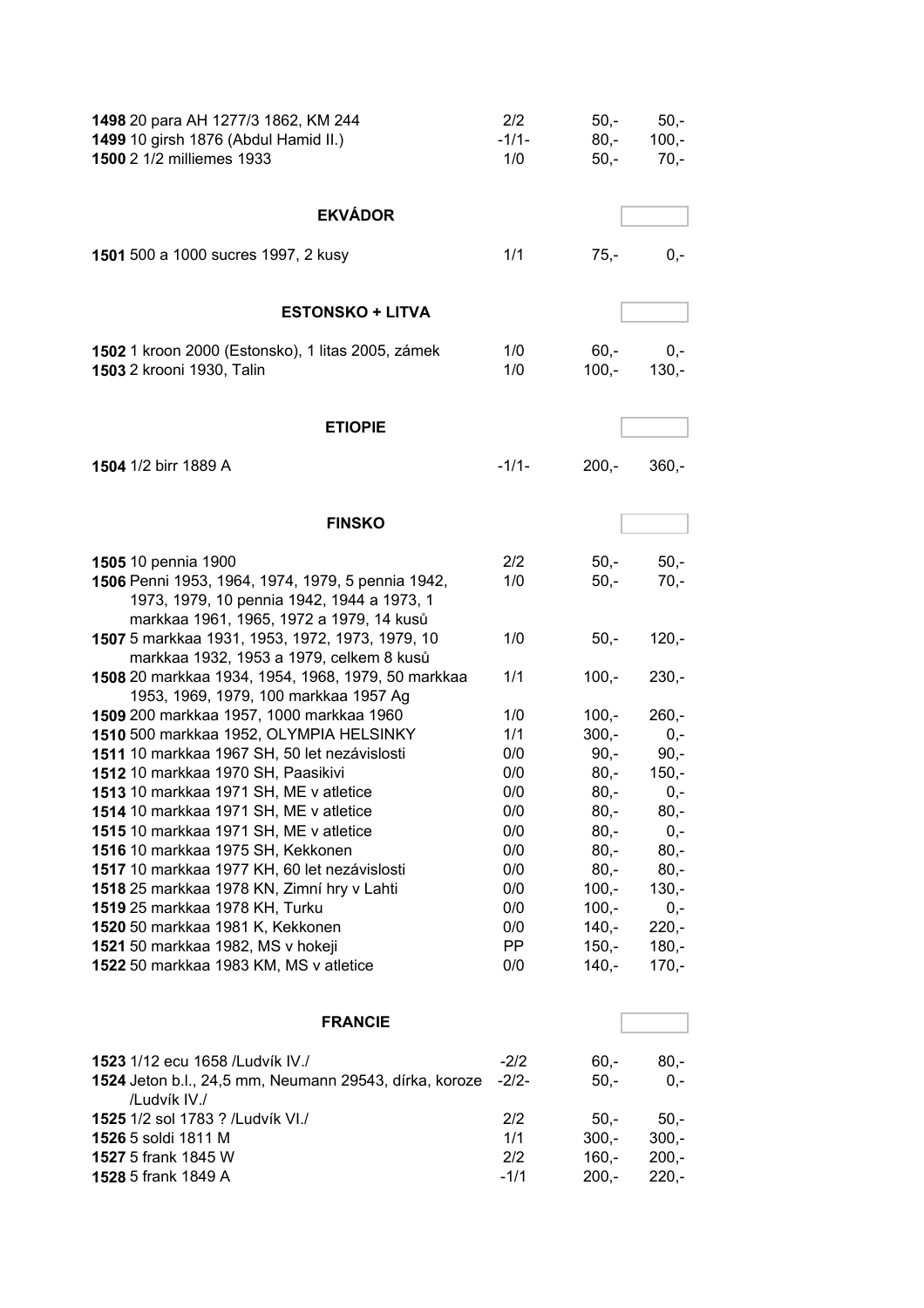| 1529 5 frank 1851 A, dr. škr.<br>1530 5 frank 1870 A<br>1531 10 frank 1858 A, pozlacené Ag, zkouška<br>1532 1 centime 1909, 1911, 2 centimes 1914, 1862 A, 5<br>centimes 1897 A, 10 centimes 1943, celkem 6 kusů<br>1533 50 centimes 1900, 1917 a 1919, frank 1915<br>1534 50 centimes 1914, frank 1918, 2 frank 1898<br>1535 Frank a 2 frank 1916<br>1536 10 frank 1929, 1930 a 1932<br>1537 10 frank 1931, 1933 a 1938<br>1538 10 frank 1932 a 20 frank 1934<br>1539 20 frank 1994, Coubertin a 20 frank 1995, St.<br><b>GIBRALTAR</b> | 2/2<br>$-1/1-$<br>$-1/1-$<br>1/2<br>1/1<br>1/1<br>1/0<br>$-1/1$<br>1/1<br>1/0<br>1/0 | $160 -$<br>$180 -$<br>$50,-$<br>$50,-$<br>$60,-$<br>$80,-$<br>$80,-$<br>$120,-$<br>$130,-$<br>$120,-$<br>$60,-$ | $160,-$<br>$240,-$<br>$50,-$<br>$80,-$<br>$100,-$<br>$80,-$<br>$110,-$<br>$0,-$<br>$130 -$<br>$140,-$<br>$120,-$ |
|------------------------------------------------------------------------------------------------------------------------------------------------------------------------------------------------------------------------------------------------------------------------------------------------------------------------------------------------------------------------------------------------------------------------------------------------------------------------------------------------------------------------------------------|--------------------------------------------------------------------------------------|-----------------------------------------------------------------------------------------------------------------|------------------------------------------------------------------------------------------------------------------|
|                                                                                                                                                                                                                                                                                                                                                                                                                                                                                                                                          |                                                                                      |                                                                                                                 |                                                                                                                  |
| 1540 10 pence 1999                                                                                                                                                                                                                                                                                                                                                                                                                                                                                                                       | 1/1                                                                                  | $50,-$                                                                                                          | $0,-$                                                                                                            |
| <b>GUERNSEY</b>                                                                                                                                                                                                                                                                                                                                                                                                                                                                                                                          |                                                                                      |                                                                                                                 |                                                                                                                  |
| 1541 8 doubles 1868 a 1902                                                                                                                                                                                                                                                                                                                                                                                                                                                                                                               | $-1/1-$                                                                              | $80,-$                                                                                                          | $90,-$                                                                                                           |
| <b>GUYANA</b>                                                                                                                                                                                                                                                                                                                                                                                                                                                                                                                            |                                                                                      |                                                                                                                 |                                                                                                                  |
| 1542 Cent a 5 centů 1989                                                                                                                                                                                                                                                                                                                                                                                                                                                                                                                 | 0/0                                                                                  | $50,-$                                                                                                          | $0,-$                                                                                                            |
| <b>HOLANDSKO</b>                                                                                                                                                                                                                                                                                                                                                                                                                                                                                                                         |                                                                                      |                                                                                                                 |                                                                                                                  |
| 1543 28 stuivers 1621, s titl. Matyáše /Deventr/, dr. hrana                                                                                                                                                                                                                                                                                                                                                                                                                                                                              | $2/1 -$                                                                              | $450 -$                                                                                                         | $1100,-$                                                                                                         |
|                                                                                                                                                                                                                                                                                                                                                                                                                                                                                                                                          |                                                                                      | $60 -$                                                                                                          | $0,-$                                                                                                            |
| 1544 Cent 1878, 1883, 1901, 1922, 1929 a 1940, celkem                                                                                                                                                                                                                                                                                                                                                                                                                                                                                    | $1/1 -$                                                                              |                                                                                                                 |                                                                                                                  |
| 1545 Cent 1878, 1880, 1881, 1883, 1884 a 1899, celkem                                                                                                                                                                                                                                                                                                                                                                                                                                                                                    | 1/2                                                                                  | $120 -$                                                                                                         | $0,-$                                                                                                            |
| 1546 2 1/2 cent 1877 a 1880                                                                                                                                                                                                                                                                                                                                                                                                                                                                                                              | $-1/1-$                                                                              | $60,-$                                                                                                          | $0,-$                                                                                                            |
| 1547 10 cent 1948, 1950, 1950, 1951, 1954, 1958, 1960,                                                                                                                                                                                                                                                                                                                                                                                                                                                                                   | 1/1                                                                                  | $30 -$                                                                                                          | $30 -$                                                                                                           |
| 1963, 1965, 1969 a 1969, celkem 11 kusů<br>1548 10 cent 1939 a 1941, 25 cent 1939, 1940 a 1941,<br>gulden 1915, 6 kusů                                                                                                                                                                                                                                                                                                                                                                                                                   | $-1/1$                                                                               | $80,-$                                                                                                          | 0,-                                                                                                              |
| 1549 25 cent 1918 a 1941                                                                                                                                                                                                                                                                                                                                                                                                                                                                                                                 | 2/1                                                                                  | $50,-$                                                                                                          | $0,-$                                                                                                            |
| 1550 25 cent 1918                                                                                                                                                                                                                                                                                                                                                                                                                                                                                                                        | 1/1                                                                                  | $50,-$                                                                                                          | $0,-$                                                                                                            |
| 1551 25 cent 1917 a 1918                                                                                                                                                                                                                                                                                                                                                                                                                                                                                                                 | $2/1 -$                                                                              | $200,-$                                                                                                         | $0,-$                                                                                                            |
| 1552 Gulden 1914 a 1939                                                                                                                                                                                                                                                                                                                                                                                                                                                                                                                  | 1/0                                                                                  | $50,-$                                                                                                          | $110,-$                                                                                                          |
| 1553 Gulden 1930<br>1554 2 1/2 gulden 1937                                                                                                                                                                                                                                                                                                                                                                                                                                                                                               | 1/0<br>1/0                                                                           | $60,-$<br>$120,-$                                                                                               | $0,-$<br>$160,-$                                                                                                 |
|                                                                                                                                                                                                                                                                                                                                                                                                                                                                                                                                          |                                                                                      |                                                                                                                 |                                                                                                                  |
| <b>INDIE</b>                                                                                                                                                                                                                                                                                                                                                                                                                                                                                                                             |                                                                                      |                                                                                                                 |                                                                                                                  |
| 1555 Cent 1845 /Indie britská/                                                                                                                                                                                                                                                                                                                                                                                                                                                                                                           | 1/1                                                                                  | $50,-$                                                                                                          | $130,-$                                                                                                          |
| 1556 1/2 anna 1862, KM 468                                                                                                                                                                                                                                                                                                                                                                                                                                                                                                               | 2/2                                                                                  | $50,-$                                                                                                          | $50,-$                                                                                                           |
| 1557 1/12 anna 1899 a 2 annas 1888                                                                                                                                                                                                                                                                                                                                                                                                                                                                                                       | 1/1                                                                                  | $60,-$                                                                                                          | $110,-$                                                                                                          |
| 1558 1/4 rupie 1862                                                                                                                                                                                                                                                                                                                                                                                                                                                                                                                      | $2/1-$                                                                               | $50,-$                                                                                                          | $50,-$                                                                                                           |
| 1559 Rupie 1835<br>1560 Rupie 1840                                                                                                                                                                                                                                                                                                                                                                                                                                                                                                       | $2/1-$<br>$-1/1$                                                                     | $180,-$<br>$180,-$                                                                                              | $180,-$<br>$240,-$                                                                                               |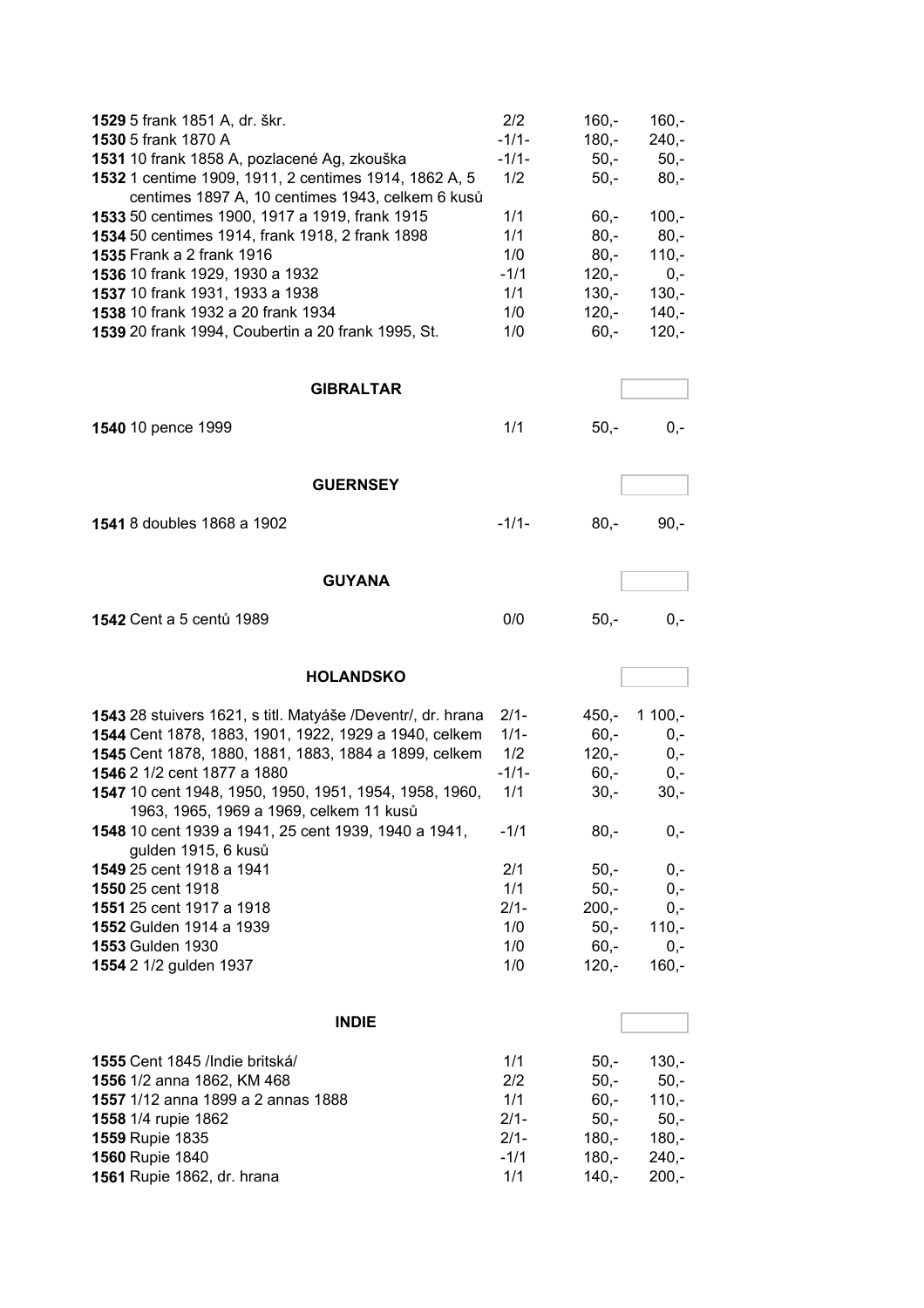| 1562 Rupie 1893, dr. škr.<br>1563 Rupie 1906<br>1564 Rupie 1913<br>1565 Rupie 1917<br>1566 Rupie 1918<br>1567 Rupie 1919                                                                                       | $-1/1$<br>1/1<br>1/1<br>1/1<br>1/1<br>1/1 | $110,-$<br>$150,-$<br>$140,-$<br>$140,-$<br>$150,-$<br>$140,-$ | $130,-$<br>$170,-$<br>$220,-$<br>$170,-$<br>$0,-$<br>$0,-$ |
|----------------------------------------------------------------------------------------------------------------------------------------------------------------------------------------------------------------|-------------------------------------------|----------------------------------------------------------------|------------------------------------------------------------|
| <b>ISLAND</b>                                                                                                                                                                                                  |                                           |                                                                |                                                            |
| 1568 Koruna 1994, 5 koruna 1999, 10 koruna 1987, 50<br>koruna 1992, celkem 4 kusy                                                                                                                              | 1/1                                       | $50,-$                                                         | $0,-$                                                      |
| <b>ITÁLIE</b>                                                                                                                                                                                                  |                                           |                                                                |                                                            |
| 1569 1 centesimo 1809 V, 3 centesimi 1808 V, KM 1.3 a<br>2.3 /Napoleon/                                                                                                                                        | $2/2-$                                    | $50,-$                                                         | $70,-$                                                     |
| 1570 20 cent 1863 M, BN                                                                                                                                                                                        | $-1/1$                                    | $50,-$                                                         | $90,-$                                                     |
| 1571 Lira 1863 BN, M                                                                                                                                                                                           | $2/1 -$                                   | $40,-$                                                         | $0,-$                                                      |
| 1572 Lira 1887                                                                                                                                                                                                 | 2/2                                       | $50,-$                                                         | $0,-$                                                      |
| 1573 Lira 1901 R                                                                                                                                                                                               | $-1/1-$                                   | $80,-$                                                         | $170,-$                                                    |
| 1574 5 cent 1937, 50 cent 1919 a 2 lira 1925                                                                                                                                                                   | 1/1                                       | $50,-$                                                         | $280,-$                                                    |
| 1575 50 cent 1920 a 2 lira 1924                                                                                                                                                                                | $1/1 -$                                   | $50,-$                                                         | $130 -$                                                    |
| 1576 2 lira 1914                                                                                                                                                                                               | 0/0                                       | $100,-$                                                        | $240,-$                                                    |
| 1577 10 lira 1927 R                                                                                                                                                                                            | 1/1                                       | $80,-$                                                         | $220,-$                                                    |
| 1578 500 lira 1961, KM 99 a 500 lira 1965, KM 98, dr.                                                                                                                                                          | 1/0                                       | $90, -$                                                        | $190,-$                                                    |
| <b>JUGOSLÁVIE</b>                                                                                                                                                                                              |                                           |                                                                |                                                            |
|                                                                                                                                                                                                                |                                           |                                                                |                                                            |
| 1579 25 para 1920, 1 dinár 1925, 1963 Al, 1965, 1983, 2<br>dinár 1938, 5 dinar 1963, 5 para 1965, 10 para<br>1978, 1965, 20 para1979, 50 para 1973, 1982, 10 a<br>50 dinár 1955, 5 dinár 1985 a 20 dinár 1986, | 1/2                                       | $50,-$                                                         | $0,-$                                                      |
| 1580 10 a 20 dinár 1931                                                                                                                                                                                        | 0/1                                       | $140,-$                                                        | $160,-$                                                    |
| 1581 20 dinár 1938                                                                                                                                                                                             | 0/0                                       | $50,-$                                                         | $50,-$                                                     |
| 1582 50 dinár 1932                                                                                                                                                                                             | 1/1                                       | $180,-$                                                        | $320,-$                                                    |
| Černá Hora<br>1583 10 para 1906, 1914, 20 para 1906 a 1908                                                                                                                                                     | 1/1                                       | $40,-$                                                         | $140,-$                                                    |
| 1584 Perper1909                                                                                                                                                                                                | 1/1                                       | $120,-$                                                        | $170,-$                                                    |
| 1585 Perper1912                                                                                                                                                                                                | 1/1                                       | $130 -$                                                        | $190,-$                                                    |
| 1586 Perper1914                                                                                                                                                                                                | 1/1                                       | $120,-$                                                        | $190 -$                                                    |
| 1587 2 perper 1910                                                                                                                                                                                             | 1/1                                       | $250,-$                                                        | $440,-$                                                    |
| 1588 2 perper 1914                                                                                                                                                                                             | 1/0                                       | $350,-$                                                        | $550,-$                                                    |
| Chorvatsko<br>1589 25 kuna 1999                                                                                                                                                                                | 1/1                                       | $100,-$                                                        | $100,-$                                                    |
| <b>Slovinsko</b><br>1590 Sada Euro 2007, 8 kusů                                                                                                                                                                | 0/0                                       | $150,-$                                                        | $220,-$                                                    |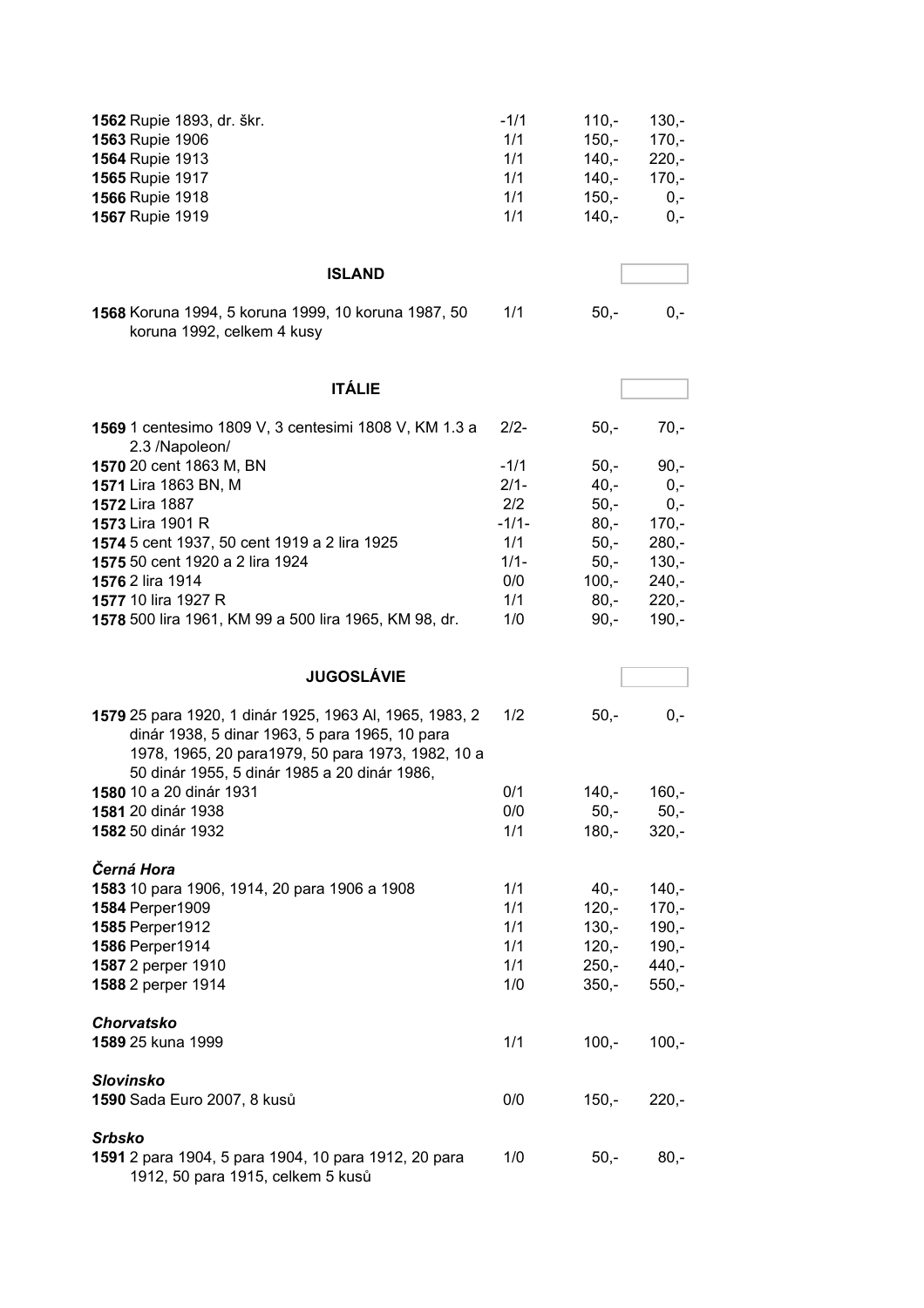| 1592 5 para 1879, dr. hrana                           | 2/2     | $50,-$  | $50,-$  |
|-------------------------------------------------------|---------|---------|---------|
| 1593 10 para 1879                                     | $2/1-$  | $50,-$  | $50,-$  |
| 1594 50 para 1915 a dinár 1912                        | 1/1     | $80 -$  | $0,-$   |
| 1595 50 para 1915 a dinár 1915                        | 1/1     | $80 -$  | $0,-$   |
| 1596 50 para 1915 a 2 dinár 1904                      | 1/1     | $90 -$  | $90,-$  |
| <b>1597</b> Dinár 1912 a 1915                         | 0/0     | $80 -$  | $120 -$ |
| <b>1598 2 dinár 1879</b>                              | $-1/1-$ | $60 -$  | $150 -$ |
| <b>1599 2 dinár 1897</b>                              | 0/0     | $90 -$  | $550 -$ |
| 1600 2 dinár 1912 a 1915                              | 1/0     | $120 -$ | $220 -$ |
| 1601 2 dinár 1915                                     | 1/1     | $80 -$  | $90,-$  |
| 1602 5 dinár 1879, dr. hrana                          | 2/2     | $250 -$ | $700,-$ |
| 1603 5 dinár 1904, n. škr.                            | $-1/1-$ | $400 -$ | $650 -$ |
| 1604 50 para, 1 a 2 dinár 1942, 10 dinár 1943, 4 kusy | 1/1     | $50,-$  | $170,-$ |

| <b>KANADA</b>                                                       |     |         |         |
|---------------------------------------------------------------------|-----|---------|---------|
| 1605 Cent 2003, 2004, 2005, 2006, 5 cent 2004, 2005 a               | 0/0 | $50 -$  | $0 -$   |
| 1606 10 centů 2004, 2005, 2006, 2 dollar 2005                       | 0/0 | $110 -$ | $0 -$   |
| 1607 25 cent 1999, pamětní, 125 roků federace, 9 kusů<br>každý jiný | 0/0 | $90 -$  | $90 -$  |
| 1608 25 cent 2003, 2004, 2005, a 2006                               | 0/0 | $70 -$  | $0 -$   |
| 1609 5 dollar 1989, OZ Ag                                           | 0/0 | $250 -$ | $280 -$ |
| 1610 5 dollar 1990, OZ Ag                                           | 0/0 | $250 -$ | $280 -$ |

| 1611 20 tenge 1996, jubilejní, 150. roků, Žambyl | 1/1 | $60 -$ | $60 -$ |
|--------------------------------------------------|-----|--------|--------|
| 1612 20 tenge 1996, 5 roků nezávislosti          | 1/1 | $60 -$ | $0 -$  |
| 1613 20 tenge 1997, "Rok míru"                   | 1/1 | $50 -$ | $0 -$  |
| 1614 20 tenge 1997, 100. výročí nar. M. Auezova  | 1/1 | $60 -$ | $0 -$  |
| 1615 100 tenge 2005, 60. výročí OSN              | 0/0 | $80 -$ | $80 -$ |

**KAZACHSTÁN**

| <b>KUBA</b>                                                                                             |                |                   |                   |
|---------------------------------------------------------------------------------------------------------|----------------|-------------------|-------------------|
| 1616 Cent 1953, 1958, 1961, 1963, 1969, 1971, 20 cent<br>1962, 1968, 1969, 40 cent 1962, celkem 10 kusů | $0/1 -$        | 60.-              | $0 -$             |
| <b>1617</b> V cent 1915, 1920, 1943, 1946, 1960, 1961, 1963,<br>1966, 1968, 1971, celkem 10 kusů        | $0/1 -$        | $40 -$            | $70 -$            |
| <b>1618</b> 25 cent 1953<br><b>1619 Peso 1953, Marti</b>                                                | 1/1<br>$-1/1-$ | $50 -$<br>$120 -$ | $50 -$<br>$150 -$ |

|                                                        | <b>KYPR</b>  |                   |                  |
|--------------------------------------------------------|--------------|-------------------|------------------|
| 1620 4 1/2 piastru 1901<br>1621 50 cent 1991, n. hrana | 1/1<br>1/1   | $100 -$<br>$50 -$ | $320 -$<br>$0 -$ |
|                                                        | <b>LIBYE</b> |                   |                  |

| <b>1622</b> 5 millemes 1372, $1 + 2$ piastr 1372 | 1/1 | 50.- 50.- |        |
|--------------------------------------------------|-----|-----------|--------|
| 1623 5 millemes 1372, 1 + 2 piastr 1372          | 1/1 | 50.-      | - 60.- |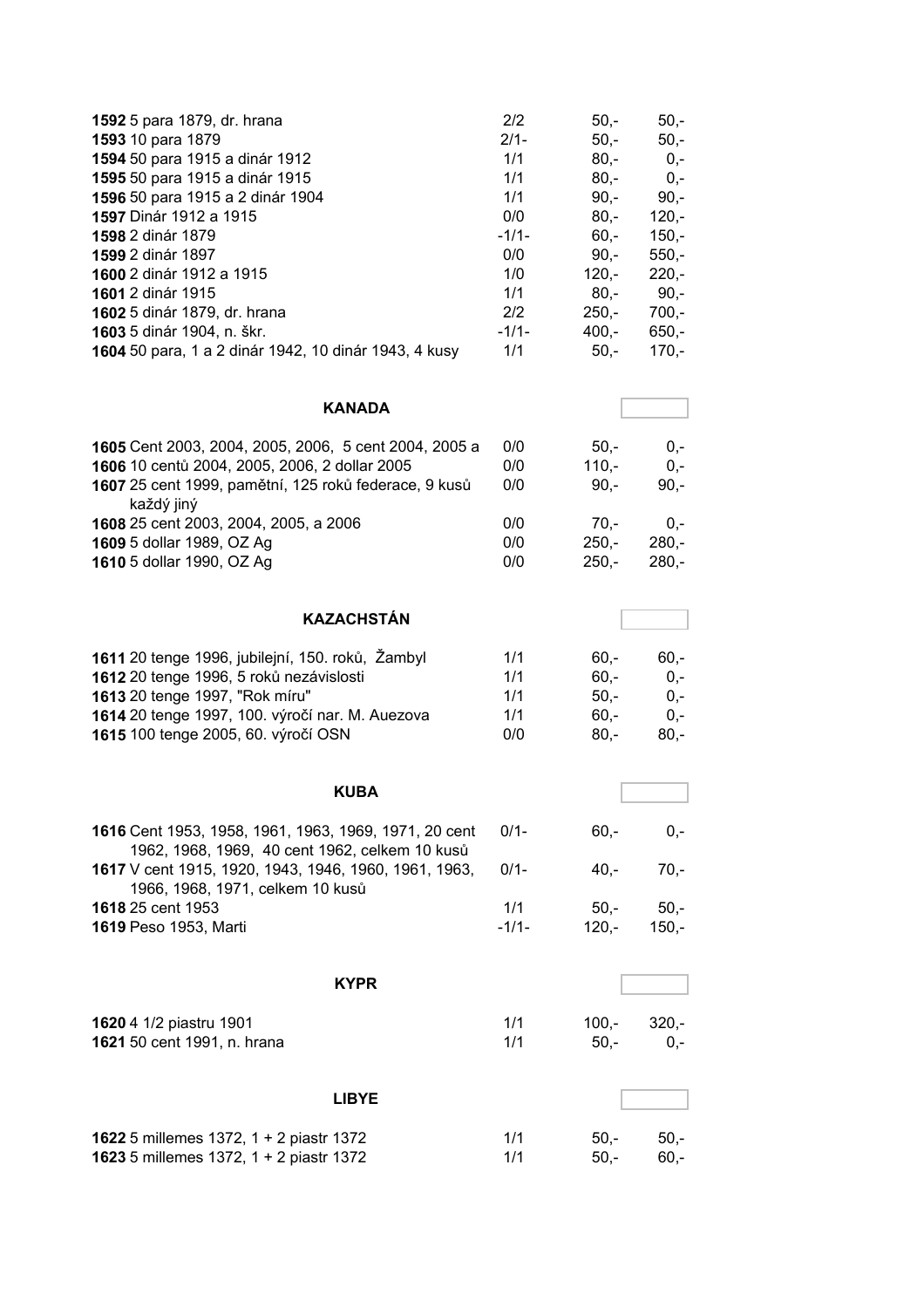| <b>LIECHTENŠTEJNSKO</b>                                                                                                                                                                                                                                                                                                                                   |                                                                    |                                                                                            |                                                                                           |
|-----------------------------------------------------------------------------------------------------------------------------------------------------------------------------------------------------------------------------------------------------------------------------------------------------------------------------------------------------------|--------------------------------------------------------------------|--------------------------------------------------------------------------------------------|-------------------------------------------------------------------------------------------|
| 1624 Koruna 1904<br>1625 Koruna 1910                                                                                                                                                                                                                                                                                                                      | $-1/1$<br>1/0                                                      | $150 -$<br>$150,-$                                                                         | $220,-$<br>$240,-$                                                                        |
| <b>LITVA</b>                                                                                                                                                                                                                                                                                                                                              |                                                                    |                                                                                            |                                                                                           |
| 1626 Cent 1925, 1936, 2 cent 1936, 5 cent 1925, 1936,<br>10 cent 1925, 20 cent 1925, 50 cent 1925, 8 kusů                                                                                                                                                                                                                                                 | $-1/1$                                                             | $80,-$                                                                                     | $110,-$                                                                                   |
| 1627 10 santimů 1922, 50 santimů 1922<br>1628 Litas 1925, 2 du litu 1925, 5 litai 1925<br>1629 5 litai 1936, Basanavičius                                                                                                                                                                                                                                 | $-1/1-$<br>1/1<br>1/1                                              | $50,-$<br>$120 -$<br>$60 -$                                                                | $0,-$<br>$0,-$<br>$80,-$                                                                  |
| 1630 10 litu 1936, Didysis<br>1631 10 litu 1938, Smetona                                                                                                                                                                                                                                                                                                  | 1/1<br>1/1                                                         | $90 -$<br>$120,-$                                                                          | $130,-$<br>$190,-$                                                                        |
| <b>LOTYŠSKO</b>                                                                                                                                                                                                                                                                                                                                           |                                                                    |                                                                                            |                                                                                           |
| 1632 5 lati 1929<br>1633 5 lati 1931, n. hrana<br>1634 5 lati 1932                                                                                                                                                                                                                                                                                        | 1/1<br>1/1<br>1/1                                                  | $180,-$<br>$150 -$<br>$160 -$                                                              | $200 -$<br>$150,-$<br>$180,-$                                                             |
| 1635 1 lats 2004, 2 kusy, "prospektor" a "hřib"                                                                                                                                                                                                                                                                                                           | 0/0                                                                | $160,-$                                                                                    | $0,-$                                                                                     |
| <b>LUCEMBURSKO</b>                                                                                                                                                                                                                                                                                                                                        |                                                                    |                                                                                            |                                                                                           |
| 1636 10 cent 1865<br>1637 10 cent 1870<br>1638 5 frank 1929                                                                                                                                                                                                                                                                                               | 1/1<br>1/1<br>$-1/1-$                                              | $50,-$<br>$50,-$<br>$70,-$                                                                 | $0,-$<br>$0,-$<br>$0,-$                                                                   |
| <b>MAĎARSKO</b>                                                                                                                                                                                                                                                                                                                                           |                                                                    |                                                                                            |                                                                                           |
| 1639 Pengö 1926 a 1927, 2 pengö 1929<br>1640 Pengö 1926 a 1937, 2 pengö 1939<br>1641 5 pengö 1930 BP, Horthy<br>1642 5 pengö 1938, sv. Štěpán<br>1643 5 pengö 1939 BP, Horthy<br>1644 5 pengö 1943, Horthy, 5 pengö 1945, Parlament,<br>1645 10 forint 1948 PB, Széchenyi<br>1646 20 forint 1948 PB, Táncsics Mihály<br>1647 25 forint 1956 BP, Parlament | $-1/1-$<br>$-1/1$<br>1/1<br>0/0<br>1/1<br>0/0<br>0/0<br>0/0<br>0/0 | $50,-$<br>$50,-$<br>$90, -$<br>$250 -$<br>$90,-$<br>$50,-$<br>$80,-$<br>$90, -$<br>$90, -$ | $0,-$<br>70.-<br>$140,-$<br>$250,-$<br>$200,-$<br>$80,-$<br>$120,-$<br>$230,-$<br>$280,-$ |
| <b>MEXIKO</b>                                                                                                                                                                                                                                                                                                                                             |                                                                    |                                                                                            |                                                                                           |
| 1648 8 real 1816 JJ, Ferdinand VII.<br><b>1649</b> 8 real 1878 MH<br>1650 8 real 1889 FZ, dr. hrana<br>1651 8 real 1894 AM, kontramarky<br>1652 8 real 1896 AB, dr. hrana<br>1653 8 real 1897 RS, n. škr.<br>1654 Peso 1898, dr. hrana<br>1655 Peso 1924 M                                                                                                | $2/1 -$<br>0/0<br>1/0<br>1/1<br>1/1<br>1/0<br>1/0<br>1/0           | $250,-$<br>$400,-$<br>$350,-$<br>$600,-$<br>$350,-$<br>$350,-$<br>$350,-$<br>$250,-$       | $460,-$<br>$0,-$<br>$0,-$<br>$0,-$<br>$0,-$<br>0,-<br>$0,-$<br>0,-                        |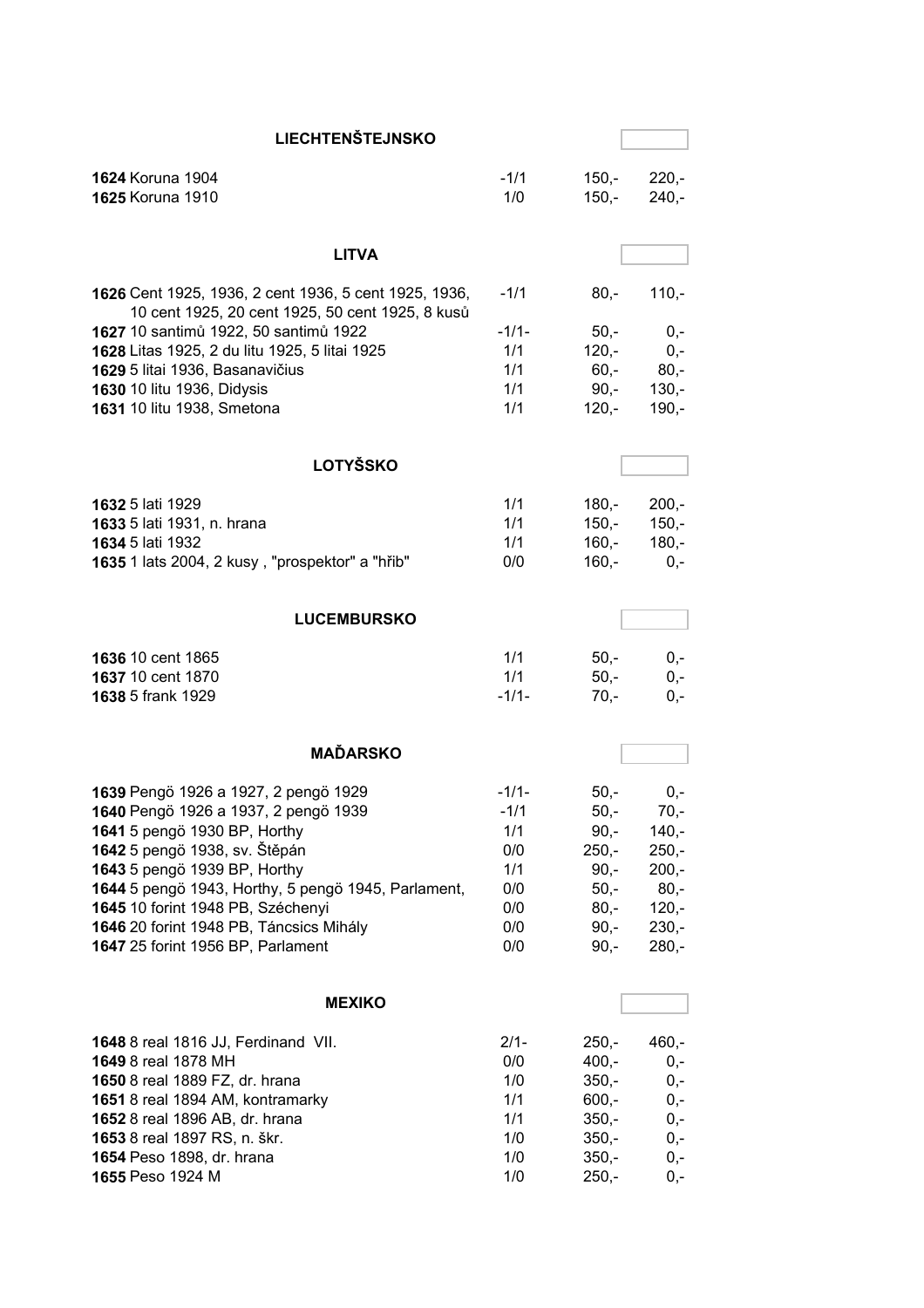| 1656 Peso 1926 M<br>1657 Peso 1932 M<br>1658 Peso 1962, 1967 (Ag)                                                                                                                                                                                                                                                  | 1/0<br>1/0<br>1/0                                              | $250 -$<br>$250,-$<br>$80,-$                                                  | $0,-$<br>$0,-$<br>$0,-$                                                    |
|--------------------------------------------------------------------------------------------------------------------------------------------------------------------------------------------------------------------------------------------------------------------------------------------------------------------|----------------------------------------------------------------|-------------------------------------------------------------------------------|----------------------------------------------------------------------------|
| <b>MOLDAVSKÁ REPUBLIKA</b>                                                                                                                                                                                                                                                                                         |                                                                |                                                                               |                                                                            |
| 1659 Ban 2000, 5 bani, 10 bani, 25 bani a 50 bani 2003,<br>celkem 5 kusů                                                                                                                                                                                                                                           | 0/0                                                            | $50,-$                                                                        | $50,-$                                                                     |
| <b>MONAKO</b>                                                                                                                                                                                                                                                                                                      |                                                                |                                                                               |                                                                            |
| 1660 10 cent 1962, 20 cent 1962, 50 cent 1962, 1/2 frank<br>1968, frank 1968, 5 frank 1971, celkem 6 kusů                                                                                                                                                                                                          | 1/0                                                            | $60, -$                                                                       | $110,-$                                                                    |
| 1661 Frank 192<br>1662 5 frank 1960                                                                                                                                                                                                                                                                                | 0/0<br>0/0                                                     | $80,-$<br>150,-                                                               | $110,-$<br>$170,-$                                                         |
| NÁHORNÍ KARABACH                                                                                                                                                                                                                                                                                                   |                                                                |                                                                               |                                                                            |
| 1663 50 luma 2004 (kůň + gazela), 1 dram 2004 (gepard<br>a bažant), celkem 4 kusy, vše Al                                                                                                                                                                                                                          | 0/0                                                            | $120,-$                                                                       | $120,-$                                                                    |
| 1664 dram 2004 (sv. Řehoř), Al, 5 dram 2004 (chrám +<br>moderní stavba), mosaz, celkem 3 kusy                                                                                                                                                                                                                      | 0/0                                                            | 180,-                                                                         | $220 -$                                                                    |
| <b>NĚMECKO</b>                                                                                                                                                                                                                                                                                                     |                                                                |                                                                               |                                                                            |
| Anhalt<br>1665 Groš 1618, SJ 4209                                                                                                                                                                                                                                                                                  | 1/1                                                            | $150,-$                                                                       | $240 -$                                                                    |
| <b>Anhalt - Bernburg</b><br>1666 1 pfennig 1831 Z, KM 77.2, drobná koroze                                                                                                                                                                                                                                          | $-1/2$                                                         | $50,-$                                                                        | $100,-$                                                                    |
| <b>Augsburg</b><br>1667 1 pfennig 1762, KM 168, měděnka<br>1668 20 krejcar 1765 FAH, dr. hrana                                                                                                                                                                                                                     | $-2/2-$<br>2/2                                                 | $50,-$<br>$80,-$                                                              | $50,-$<br>$80,-$                                                           |
| <b>Baden</b><br>1669 1/2 krejcar 1805, naprasklý, KM 133<br>1670 1 krejcar 1830, 1859, 1860, KM 189, 242, celkem 3<br>1671 1 krejcar 1840 a 1845, KM 203<br>1672 3 krejcar 1866, 6 krejcar 1844 a 1848<br>1673 3 marka 1914 G                                                                                      | $-2/2-$<br>$-1/2$<br>$2/2 -$<br>$-1/1-$<br>0/0                 | $50,-$<br>$50 -$<br>$50,-$<br>$90, -$<br>$300,-$                              | $0,-$<br>$50,-$<br>$50,-$<br>$120,-$<br>$500,-$                            |
| <b>Bavorsko</b><br>1674 1/2 batzen 1564, jako SJ 995<br>1675 1/2 batzen 1568, jako SJ 997<br><b>1676</b> 1/2 batzen 1623<br>1677 1/2 batzen 1624, excentrický<br>1678 1 pfennig 1795 a 2 pfennig 1766, KM 237 a 245<br>1679 10 krejcar 1772 a 1773<br>1680 20 krejcar 1772 A, Mad., KM 250<br>1681 20 krejcar 1773 | 2/2<br>2/2<br>2/2<br>$-1/1$<br>2/2<br>2/2<br>$-2/2-$<br>$-2/2$ | $70,-$<br>$70,-$<br>$90,-$<br>$80,-$<br>$50,-$<br>$60,-$<br>$60,-$<br>$60, -$ | $70,-$<br>$70,-$<br>$0,-$<br>$80,-$<br>$0,-$<br>$70,-$<br>$60,-$<br>$60,-$ |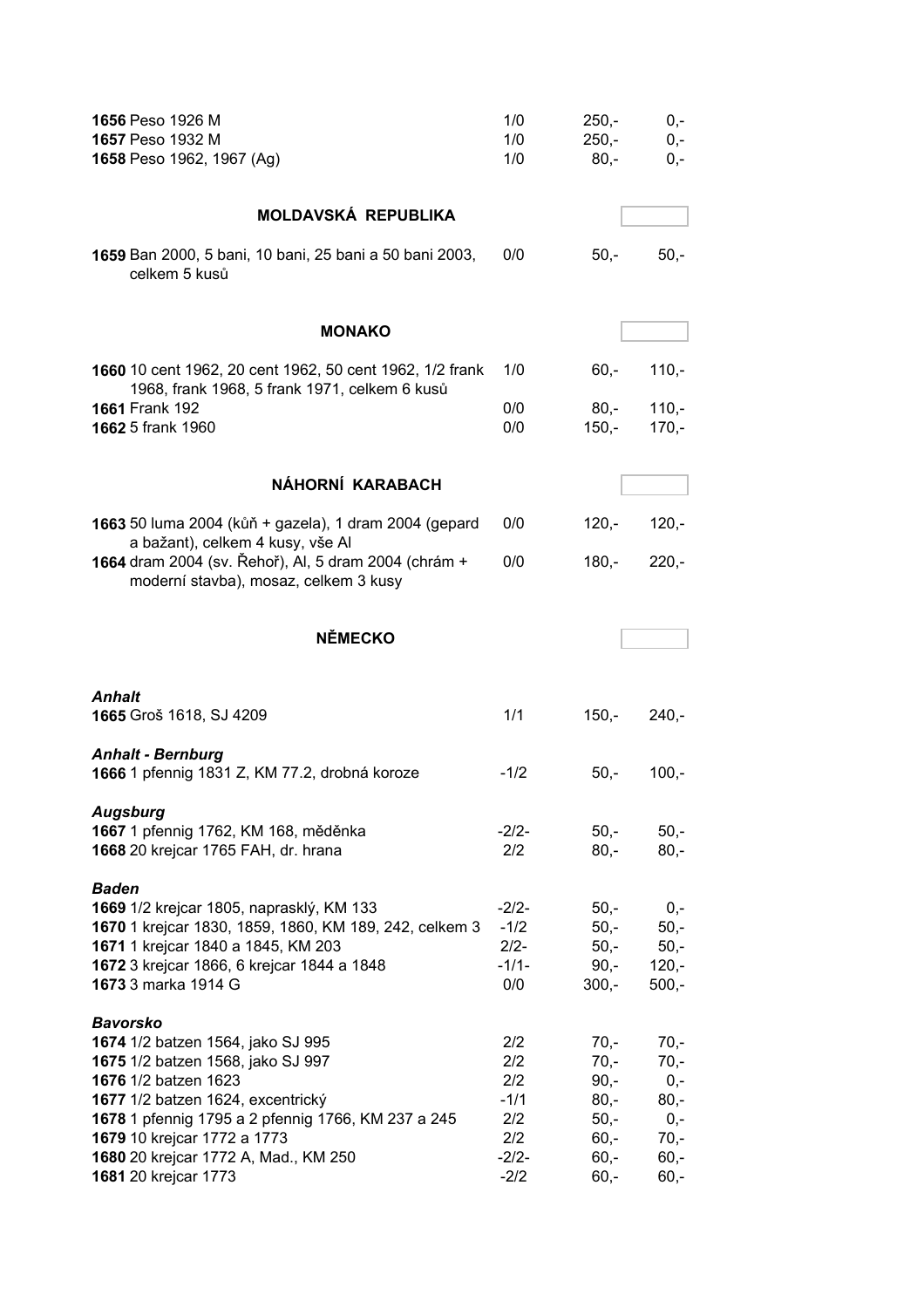| 1682 1 pfennig 1825, 2 pfennig 1805, 1816, 1834 a 1847, 2/3-<br>KM 307, 341, 342, 385 a 421, celkem 5 kusů |         | $50,-$   | $60,-$   |
|------------------------------------------------------------------------------------------------------------|---------|----------|----------|
| 1683 3 krejcar 1866 a 6 krejcar 1849                                                                       | $-1/1$  | $80,-$   | $140 -$  |
| 1684 6 krejcar 1811                                                                                        | 2/2     | $50,-$   | $0,-$    |
| 1685 1/2 tolar 1763 A, Madona, stopa po sponě                                                              | $-1/1-$ | $90,-$   | $130,-$  |
| 1686 Tolar 1800, ouško                                                                                     | $-2/2-$ | $300,-$  | $300,-$  |
|                                                                                                            |         |          |          |
| 1687 Gulden 1840, stopa po sponě                                                                           | 2/2     | 80,-     | $110,-$  |
| 1688 Tolar 1860, spolkový, ouško                                                                           | $-1/1$  | $100,-$  | $170,-$  |
| 1689 2 zlatník 1855, Madona, ouško, hrany                                                                  | $2/1 -$ | $150,-$  | $190,-$  |
| 1690 2 marka 1904 D                                                                                        | $-1/1$  | $300,-$  | $300,-$  |
| 1691 2 marka 1908 D                                                                                        | $2/1 -$ | $150,-$  | $0,-$    |
| 1692 3 marka 1910 D                                                                                        | $-1/1-$ | $160,-$  | $190,-$  |
| 1693 2 marka 1911 D, Luitpold                                                                              | 1/1     | $300,-$  | $320,-$  |
| <b>Brandenburg - Bayreuth</b>                                                                              |         |          |          |
| 1694 1 krejcar 1747 CLR                                                                                    | 1/1     | 50,-     | $70,-$   |
| 1695 VI. krejcar 1797 B (Cu), KM 13                                                                        | $-2/2-$ | $50,-$   | $0,-$    |
| 1696 20 krejcar 1761 + 1762, oba CLR                                                                       | $-2/2$  | $100,-$  | $0,-$    |
|                                                                                                            |         |          |          |
| <b>Braunschweig - Luneburg - Celle</b>                                                                     |         |          |          |
| 1697 Tolar 1660 LW, kůň, m.o.                                                                              | $-1/1-$ | $1200,-$ | $1500,-$ |
| <b>Braunschweig - Wolfenbüttel</b>                                                                         |         |          |          |
| 1698 Groš b.l. (Fridrich Ulrich 1613 - 34), SJ 3718,                                                       | $-1/1-$ | $50,-$   | $0,-$    |
| olámán a nedoražen                                                                                         |         |          |          |
| 1699 1 pfennig 1830 C.v.C., KM 1098                                                                        | 2/2     | $50,-$   | $50,-$   |
| <b>Braunschweig</b>                                                                                        |         |          |          |
| 1700 1/2 groschen 1860, Ag, dr. škr., dr. hrana                                                            | $-1/1-$ | $50,-$   | $0,-$    |
|                                                                                                            |         |          |          |
| Brémy - město                                                                                              | 2/2     |          |          |
| 1701 2 1/2 schwaren 1797 DB, J:14a                                                                         |         | $60,-$   | $80,-$   |
| <b>Frankfurt</b>                                                                                           |         |          |          |
| 1702 6 krejcar 1852, orlice, dr. hrana                                                                     | $-1/1-$ | $50,-$   | $50,-$   |
| <b>Hamburg</b>                                                                                             |         |          |          |
| 1703 2 marky 1893 J                                                                                        | $-1/1-$ | $150,-$  | $250,-$  |
| 1704 3 marky 1910 J                                                                                        | $-1/1$  | $300,-$  | $320,-$  |
| <b>Hannover</b>                                                                                            |         |          |          |
| 1705 Početní peníz (Hennig Schlüter), Neumann 31711                                                        | $-1/1$  | $380,-$  | $380,-$  |
|                                                                                                            |         |          |          |
| 1706 2 pfennig 1836 A, KM 167.1                                                                            | $-2/2$  | $50,-$   | $50,-$   |
| 1707 Groschen 1859 B, Ag                                                                                   | $-1/1-$ | $50,-$   | $0,-$    |
| 1708 6 pfennig 1855 B                                                                                      | $1/1 -$ | $50,-$   | $100,-$  |
| <b>Hessen</b>                                                                                              |         |          |          |
| 1709 6 krejcar 1827                                                                                        | 2/2     | $80,-$   | $0,-$    |
| 1710 6 krejcar 1840                                                                                        | 2/2     | $50,-$   | $0,-$    |
| <b>Hessen - Cassel</b>                                                                                     |         |          |          |
| 1711 2/3 tolaru 1785 DF                                                                                    | $-2/2$  | $300,-$  | $480,-$  |
|                                                                                                            |         |          |          |
| <b>Hessen - Darmstadt</b>                                                                                  |         |          |          |
| 1712 2 krejcar 1743 GCF/HD, perforován ražbou                                                              | 1/1     | $50,-$   | $0,-$    |
| 1713 20 krejcar 1766 GCF/PB                                                                                | $-2/3$  | $50,-$   | $0,-$    |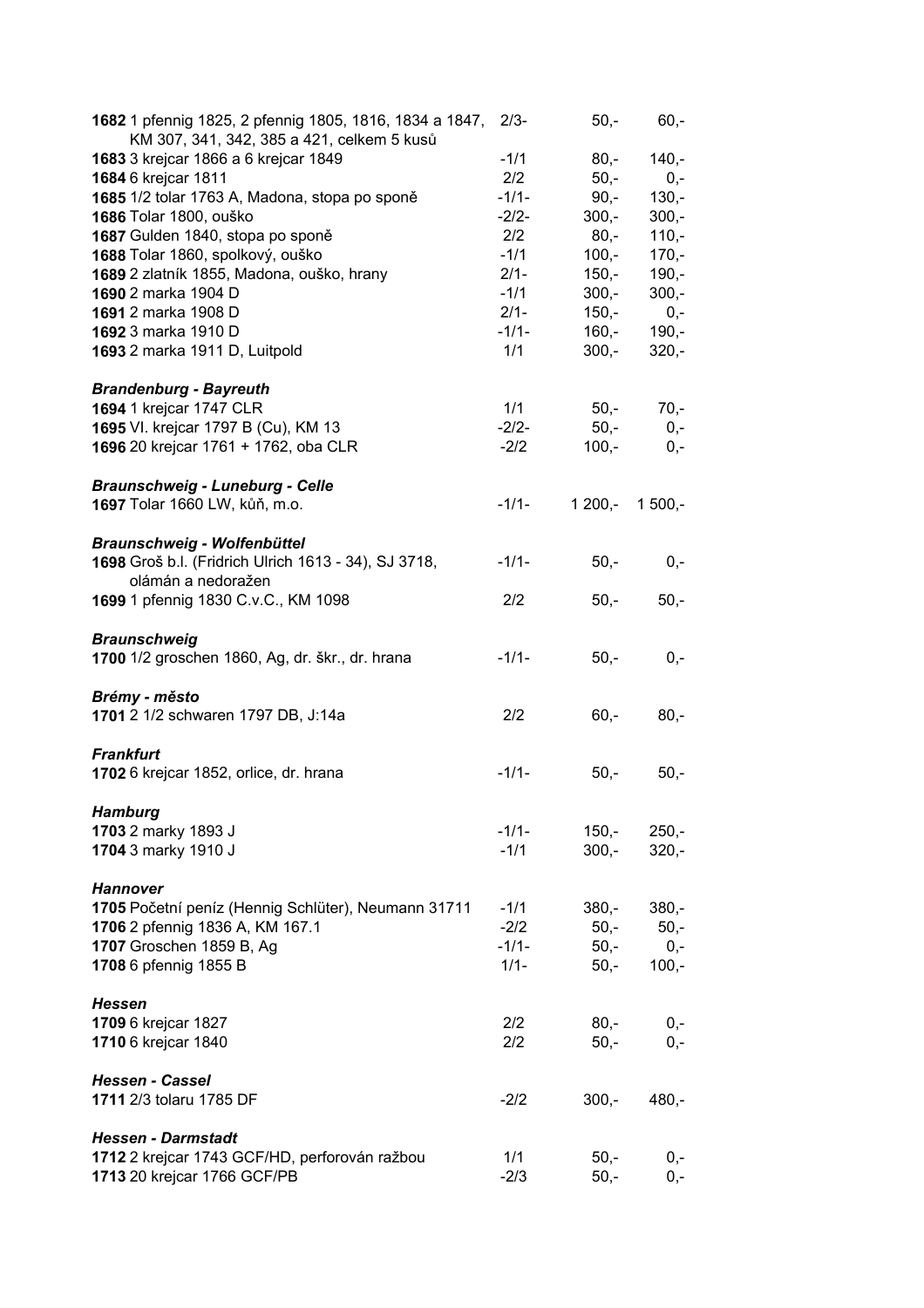| 2/3     | $50,-$  | $0,-$   |
|---------|---------|---------|
| 2/2     | $60,-$  | $0,-$   |
| 1/1     | $80,-$  | $220,-$ |
| $-1/1-$ | $70,-$  | $160,-$ |
| 2/2     | $60 -$  | $0,-$   |
| $2/1 -$ | $60,-$  | $0,-$   |
| $1/1 -$ | $50,-$  | $60,-$  |
| 2/2     | $60,-$  | $90,-$  |
| 2/2     | $90,-$  | $120,-$ |
| 2/2     | $80,-$  | $120,-$ |
| 1/1     | $50,-$  | $80 -$  |
| 1/1     | $70,-$  | $90,-$  |
| 1/1     | $90 -$  | $220 -$ |
| 2/2     | $70,-$  | $0,-$   |
| $-1/1-$ | $80,-$  | $80,-$  |
| 2/2     | $80,-$  | $0,-$   |
| 2/2     | $50,-$  | $0,-$   |
| $-1/1-$ | $60,-$  | $60,-$  |
| $-1/1-$ | $100,-$ | $140,-$ |
| 2/2     | $60 -$  | $60,-$  |
| $-1/1-$ | $100 -$ | $140,-$ |
| 1/1     | $80 -$  | $90,-$  |
| $-2/2$  | $70 -$  | $0,-$   |
| $2/2-$  | $60 -$  | $60,-$  |
| 2/2     | $90,-$  | $90 -$  |
| $-2/2$  | $350 -$ | $350 -$ |
| $-1/1-$ | $500 -$ | $600,-$ |
| 2/2     | $50 -$  | $150,-$ |
| $-2/2$  | $60, -$ | $60,-$  |
| $-2/2$  | $50,-$  | $0,-$   |
| 1/1     | $150 -$ | $170,-$ |
| 2/2     | $60 -$  | $0,-$   |
| $-1/2$  | $50,-$  | $60,-$  |
|         |         |         |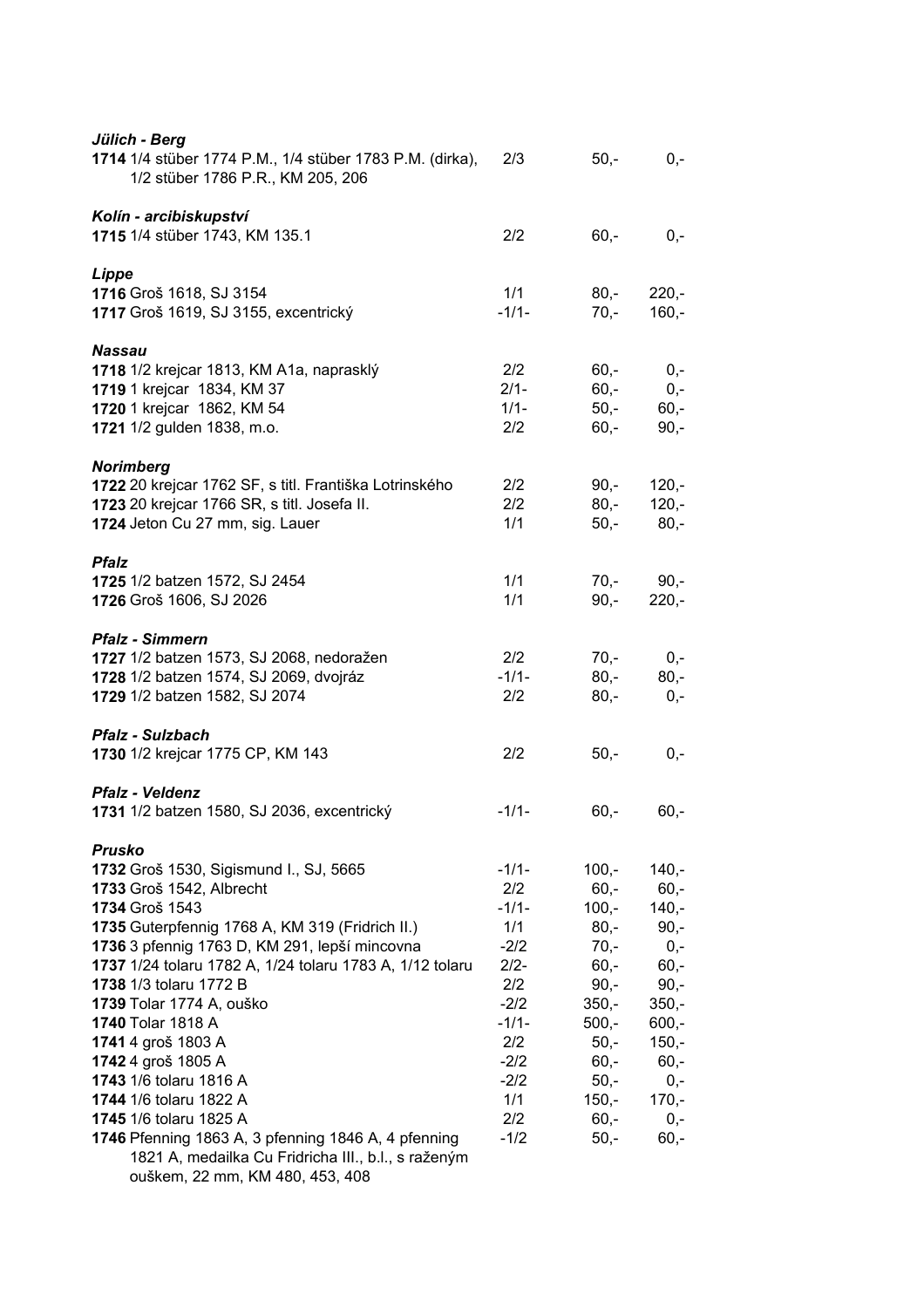| 1747 Groš 1854 A a 2 1/2 groš 1843 A                                                | 1/2        | $60,-$             | $0,-$              |
|-------------------------------------------------------------------------------------|------------|--------------------|--------------------|
| 1748 4 krejcar 1817 A, 1/6 tolaru 1825 A                                            | $-2/2$     | $60,-$             | $0,-$              |
| 1749 1/2 silber grosch 1825 A, 2 1/2 silber grosch 1843 A                           | $-1/2$     | $50,-$             | 0,-                |
| a 1851 A, celkem 3 kusy                                                             |            |                    |                    |
| 1750 Silber grosch 1855 A, 1866 A, 1870 A, 1871 A,                                  | 2/1        | $70,-$             | $70,-$             |
| 1873 B, celkem 5 kusů                                                               |            |                    |                    |
| 1751 Tolar spolkový 1860 A, dr. hrana                                               | 1/1        | $300,-$            | $360,-$            |
| 1752 2 marka 1876 B                                                                 | 2/2        | $100,-$            | $120,-$            |
| 1753 2 marka 1877 A                                                                 | 2/2        | $170,-$            | $0,-$              |
| 1754 2 marka 1877 B                                                                 | 2/2        | $100,-$            | $100,-$            |
| 1755 2 marka 1901, 200 roků rodu                                                    | 1/1        | $150,-$            | $180,-$            |
| 1756 2 marka 1904 A                                                                 | $-1/1$     | $120,-$            | $130,-$            |
| 1757 3 marka 1909 A                                                                 | $-1/1$     | $120,-$            | $120,-$            |
| 1758 3 marka 1909 A                                                                 | $-1/1$     | $120,-$            | $120,-$            |
|                                                                                     |            |                    |                    |
| 1759 3 marka 1909 A, hrana                                                          | $-1/1$     | $100,-$            | $0,-$              |
| 1760 3 marka 1911 A                                                                 | 1/0        | $150,-$            | $170,-$            |
| 1761 3 marka 1912 A, (Wilhelm II.)                                                  | 1/1        | $150,-$            | $150,-$            |
| 1762 3 marka 1913, Král zavolal                                                     | 0/0        | $200,-$            | $260,-$            |
| 1763 3 marka 1913 A, Císař v uniformě                                               | 0/0        | $350 -$            | $400,-$            |
| 1764 3 marka 1914 A, Císař v uniformě                                               | 1/0        | $200 -$            | $200,-$            |
| 1765 5 marka 1893 A, dr. hrana                                                      | $-1/1$     | $180,-$            | $240,-$            |
| 1766 5 marka 1898 A, dr. hrana, dr. škr.                                            | $2/1 -$    | $150,-$            | $170,-$            |
| 1767 5 marka 1901 A, 200 roků rodu, n. škr.                                         | 1/1        | $300,-$            | $550,-$            |
| 1768 5 marka 1907 A, dr. škr.                                                       | $-1/1$     | $170,-$            | $250,-$            |
| 1769 5 marka 1913 A, císař v uniformě                                               | 0/0        | $400,-$            | $440,-$            |
| 1770 5 marka 1914 A, císař v uniformě                                               | 1/1        | $350,-$            | $350,-$            |
|                                                                                     |            |                    |                    |
| <b>Reuss - Obergreiz</b>                                                            |            |                    |                    |
| 1771 3 pfennik 1831 LM, KM 103                                                      | $-2/2$     | $50,-$             | $50,-$             |
|                                                                                     |            |                    |                    |
|                                                                                     |            |                    |                    |
| <b>Reuss - Schleiz</b>                                                              |            |                    |                    |
| 1772 3 pfennik 1850 A, KM 66                                                        | 2/2        | $60,-$             | $80,-$             |
|                                                                                     |            |                    |                    |
| <b>Sasko</b>                                                                        |            |                    |                    |
| 1773 2/3 tolaru 1766 EDC                                                            | 2/2        | $500,-$            | $0,-$              |
| 1774 2/3 tolaru 1768 EDC                                                            | $-2/2$     | $350 -$            | 0,-                |
| 1775 2/3 tolaru 1773 EDC                                                            | 2/2        | $500,-$            | $0,-$              |
| 1776 1/3 tolaru 1810 SGH                                                            | 2/2        | $250,-$            | $0,-$              |
| 1777 1/3 tolaru 1830 S                                                              | 2/2        |                    |                    |
|                                                                                     |            | $200,-$            | $280,-$            |
| 1778 Pfennig 1808 H, 1837 G, 2 pfennig 1856 F, 1864 B,                              | $2/3-$     | $50,-$             | $70,-$             |
| 1866 B, III pfennig 1804 SGH, 3 pfennig 1837 G, 4                                   |            |                    |                    |
| pfennig 1809 H, KM 1062, 1135, 1185, 1217, 1037,                                    |            |                    |                    |
| 1136, 1064, celkem 8 kusů                                                           |            |                    |                    |
| 1779 2 nové groše 1869 B                                                            | $-1/1-$    | $50 -$             | $50,-$             |
| 1780 1/6 tolaru 1843 G                                                              | 0/0        | $300,-$            | $550,-$            |
| 1781 1/6 tolaru 1856 F                                                              | $-1/1-$    | $120 -$            | $120,-$            |
| 1782 1/6 tolaru 1860 B                                                              | 1/1        | $120,-$            | $550,-$            |
| 1783 1/6 tolaru 1866 B                                                              | $2/1 -$    | $80 -$             | $0,-$              |
| 1784 Tolar spolkový 1860 B, vada materiálu na Rev.                                  | 1/1        | $300,-$            | $300,-$            |
| 1785 3 marka 1908 E                                                                 | 1/1        | $300,-$            | $0,-$              |
| 1786 3 marka 1909 E                                                                 | 1/1        | $400,-$            | $0,-$              |
| 1787 3 marka 1910 E, dr. hrana                                                      | $-1/1$     | $300,-$            | $0,-$              |
| 1788 3 marka 1913 E, n. hrana                                                       | 1/1        | $300,-$            | $0,-$              |
| 1789 3 marka 1913 E, památník<br>1790 3 marka 1917, novoražba (Friedrich der Weise) | 1/0<br>PP. | $260,-$<br>$300,-$ | $300,-$<br>$300,-$ |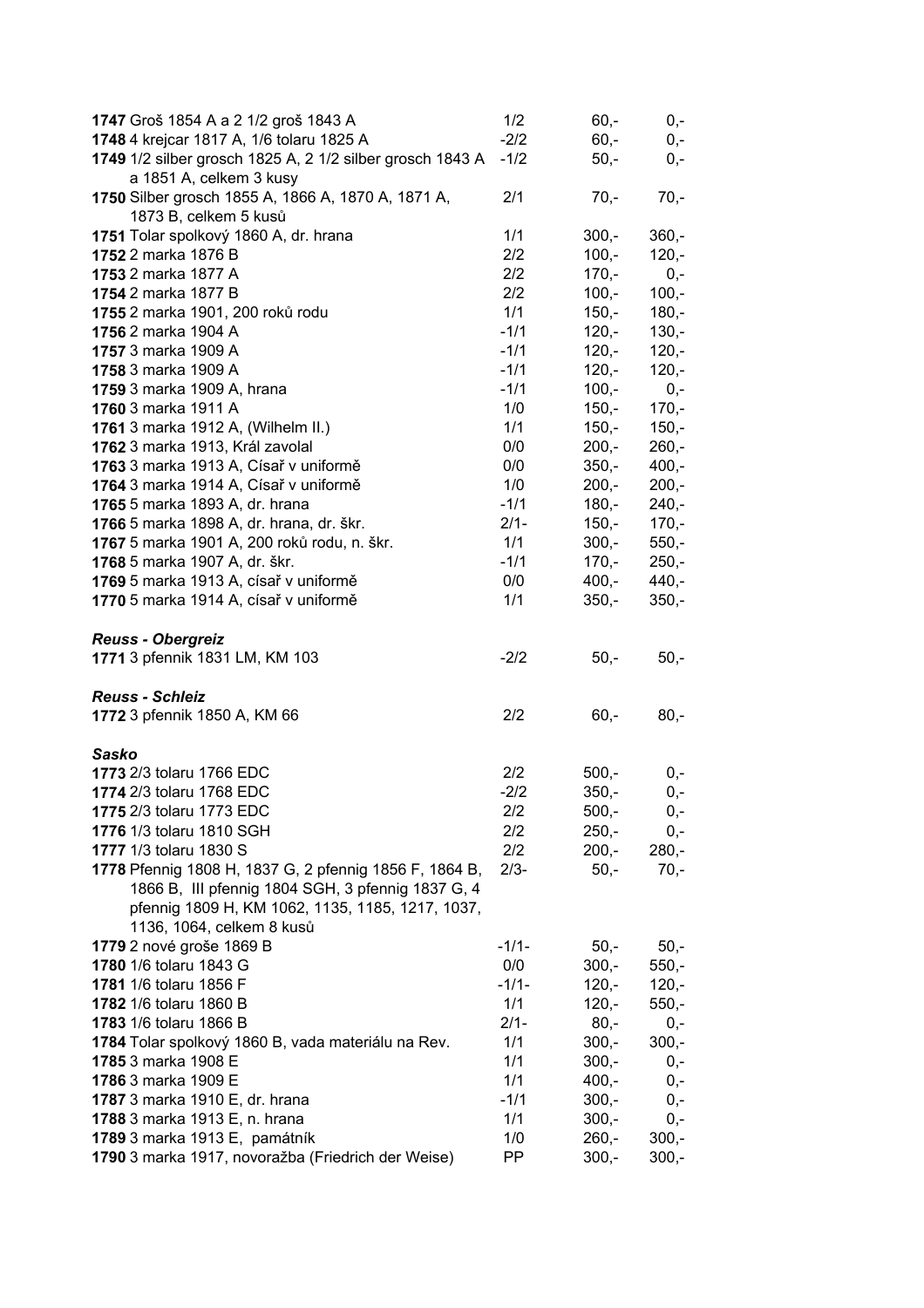| Sasko - Coburg<br>1791 20 krejcarů 1807 L                                                                                                                                                                                                                                                                   | $-2/2-$            | $80,-$           | $160,-$            |
|-------------------------------------------------------------------------------------------------------------------------------------------------------------------------------------------------------------------------------------------------------------------------------------------------------------|--------------------|------------------|--------------------|
| Sasko - Coburg - Gotha<br>1792 6 krejcar 1838, jediný ročník                                                                                                                                                                                                                                                | $2/1 -$            | $60,-$           | $60,-$             |
| Sasko - Meiningen<br>1793 Krejcar 1833, KM 131                                                                                                                                                                                                                                                              | $2/1 -$            | $50,-$           | $70,-$             |
| <b>Schaumburg</b><br>1794 Groš 1604, SJ 3196                                                                                                                                                                                                                                                                | 2/2                | $80,-$           | $80,-$             |
| <b>Strasburg</b><br>1795 1/2 batzen 1588, jako SJ 1948, nep. nedoražen                                                                                                                                                                                                                                      | 1/1                | $120,-$          | $120,-$            |
| Solms - Lich<br>1796 1/2 batzen 1592, SJ 2333, škr.<br>1797 3 krejcar 1617, SJ 2358, excentrický                                                                                                                                                                                                            | 2/2<br>2/2         | $50,-$<br>$60,-$ | $0,-$<br>$100,-$   |
| <b>Waldeck</b><br>1798 1/2 batzen 1589, SJ 2286, nedoražen, koroze<br>1799 1/2 batzen 1591, SJ 2288, nedoražen                                                                                                                                                                                              | 2/2<br>2/2         | $90,-$<br>$70,-$ | $0,-$<br>$70,-$    |
| <b>Waldeck - Pyrmont</b><br>1800 1/6 tolaru 1845 A                                                                                                                                                                                                                                                          | $-1/1-$            | $200,-$          | $320,-$            |
| Würtenberg<br>1801 VI krejcar 1808<br>1802 Krejcar 1872, 3 krejcar 1844, 10 krejcar 1765                                                                                                                                                                                                                    | $-1/1-$<br>2/2     | $50,-$<br>$60,-$ | $60,-$<br>$70,-$   |
| <b>Císařství</b><br>1803 1 pfennig 1888 A, 1889 A, D, 1892 A, 1894 D, 1898<br>A, 1900 A, D, E, F, 1901 A, 1907 A, 1909 E, 1910<br>A, 1911 A, J, 1912 A, D, 1913 A, 1915 E'F, J, vše                                                                                                                         | 1/2                | $60,-$           | $130,-$            |
| Cu, 1917 A (Al), škr., celkem 22 kusů<br>1804 1 pfennig 1900 A, 1900 A, 1907 A, 1912 D (4 x), 2<br>pfennig 1912 D,1 reichspfennig 1931 (2x), 1<br>reichspf. 1935 F, 2 reichspf. 1924 F, 1 reichspf.<br>1937 E (2 x), 1938 E, F, 1939 A (2 x), 1939 B, D, 50<br>reichspf. 1935 A, D, 1943 A, B (AI), 24 kusů | 1/2                | $50,-$           | $0,-$              |
| 1805 1 pfennig 1900 A, 1907 A, 1911 A, 1912 A, 1912 D,<br>1917 A (AI), 2 pfennig 1906 A, 1908 A (hrana),<br>1910 E, 1911 A, 1912 A, D, J, 5 pfennig 1906 G,<br>1912 G, 10 pfennig 1912 A, D, 1/2 marka 1909 J,                                                                                              | 1/2                | $60,-$           | $130,-$            |
| 1806 25 pfennig 1909 D,                                                                                                                                                                                                                                                                                     | 1/1                | $100,-$          | $130,-$            |
| 1807 25 pfennig 1910 D,                                                                                                                                                                                                                                                                                     | 1/1                | $120,-$          | $140 -$            |
| 1808 1/2 marka 1905 A, F, 1906 A, G, D, celkem 5 kusů<br>1809 1/2 marka 1905 A, 1906 A, D, 1907 A, 1909 D,<br>celkem 5 kusů                                                                                                                                                                                 | $-1/1-$<br>$-1/1-$ | $80,-$<br>$80,-$ | $110,-$<br>$110,-$ |
| 1810 Marka 1874 A, 1874 D                                                                                                                                                                                                                                                                                   | 2/2                | $80,-$           | 0,-                |
| 1811 Marka 1875 A, E, H, 1876 A, celkem 4 kusy                                                                                                                                                                                                                                                              | $-2/2$             | $100,-$          | $160,-$            |
| 1812 Marka 1875 A, 1875 B<br>1813 Marka 1875 A, 1875 C                                                                                                                                                                                                                                                      | 2/2<br>$2/1 -$     | $80,-$<br>$80,-$ | $0,-$              |
| 1814 Marka 1875 A, 1875 D, 1875 F, 1875 H                                                                                                                                                                                                                                                                   | $-2/2$             | $100,-$          | $0,-$<br>$100,-$   |
| 1815 Marka 1875 G, 1876 D                                                                                                                                                                                                                                                                                   | 2/2                | $80,-$           | $90,-$             |
| 1816 Marka 1882 J                                                                                                                                                                                                                                                                                           | 2/2                | $250,-$          | 0,-                |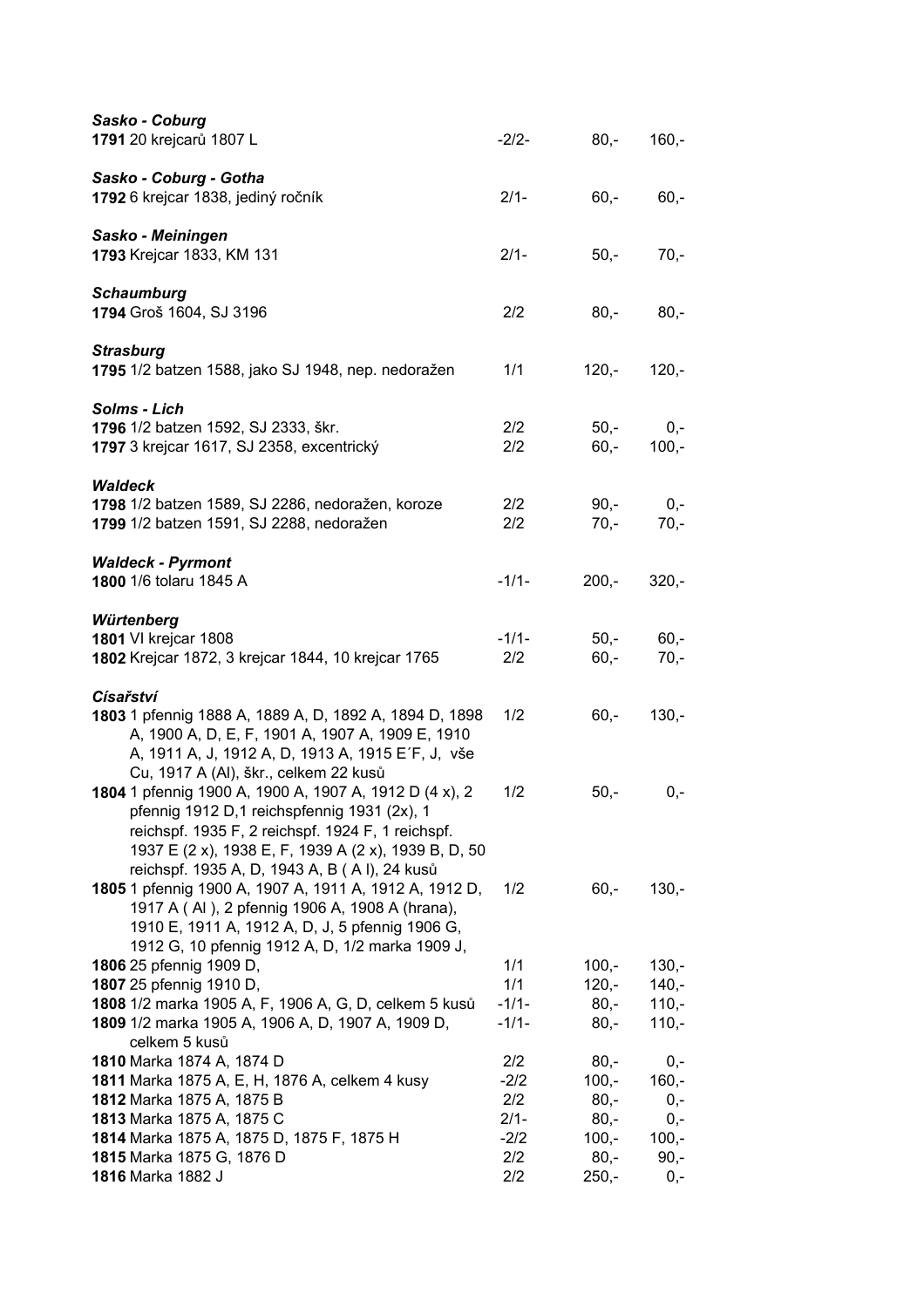| 1817 Marka 1900 A, 1902 A                                 | $1/1 -$    | $70,-$  | $140,-$ |
|-----------------------------------------------------------|------------|---------|---------|
| 1818 Marka 1905 A, E, J                                   | $1/1 -$    | $110,-$ | $130,-$ |
| 1819 Marka 1906 A, F                                      | 1/1        | $70 -$  | $80,-$  |
| 1820 Marka 1906 J                                         | 1/1        | $100,-$ | $220,-$ |
| 1821 Marka 1907 A                                         | 1/1        | $50 -$  | $0,-$   |
| 1822 Marka 1906 F, 1909 D                                 | 1/1        | $70,-$  | $80,-$  |
| 1823 Marka 1906 F, 1907 F                                 | 1/1        | $70,-$  | $80,-$  |
| 1824 Marka 1907 A, D, F                                   | 1/1        | $110,-$ | $160,-$ |
| 1825 Marka 1908 G                                         | $-1/1-$    | $80,-$  | $110,-$ |
| 1826 Marka 1909 D, 1910 A                                 | 1/1        | $70,-$  | $90,-$  |
| 1827 Marka 1910 D, F                                      | 1/1        | $70,-$  | $110,-$ |
| 1828 Marka 1910 G                                         | 1/1        | $90, -$ | $150,-$ |
| 1829 Marka 1912 A, 1914 J                                 | 1/1        | $70,-$  | $90,-$  |
| 1830 Marka 1914 A, G, J                                   | 1/0        | $110,-$ | $130 -$ |
| 1831 Marka 1914 A, F, J                                   | 1/0        | $110,-$ | $120,-$ |
| 1832 Marka 1915 A, D                                      | 1/0        | $70,-$  | $80,-$  |
| 1833 Marka 1915 F, G                                      | 1/0        | $70,-$  | $160,-$ |
|                                                           |            |         |         |
| Výmarská republika                                        |            |         |         |
| 1834 1 rentenpfennig 1923 A, 1924 A, D, F, 1              | 1/2        | $50,-$  | $50,-$  |
| reichspfennig 1924 J, 1925 F, J, 1928 D, 1929 D,          |            |         |         |
| E, 1930 A, 1931 E, 1933 F, 1934 A, 1935 A, E, F, J,       |            |         |         |
| 1835 1 reichspfennig 1925 F, J, 1931 E, 1935 E, F, 1937   | 1/2        | $50,-$  | $50,-$  |
| E, F, 1938 E, F, 1939 A, D, 2 rentenpfennig 1923 A,       |            |         |         |
| G, 1924 A, F, J, 2 reichspfennig 1924 F, 1925 A,          |            |         |         |
| 1936 D, 1937 F, 1939 B, celkem 21 kusů                    |            |         |         |
| 1836 4 pfennig 1932 D                                     | $-1/1-$    | $100,-$ | $100,-$ |
| 1837 10 pfennig 1923 A                                    | 1/1        | $50,-$  | $50,-$  |
| 1838 10 pfennig 1923 D                                    | 0/0        | $50,-$  | $0,-$   |
| 1839 10 pfennig 1926 G                                    | 1/1        | $50,-$  | $90,-$  |
| 1840 50 pfennig 1924 A                                    | 1/1        | $100,-$ | $0,-$   |
| 1841 50 pfennig 1924 D                                    | 1/1        | $140,-$ | $140,-$ |
| 1842 50 pfennig 1924 E                                    | 1/1        | $150,-$ | $150,-$ |
| 1843 50 rentenpfennig 1924 J                              | 1/1        | $150,-$ | $240,-$ |
| 1844 50 pfennig 1928 A, E, 1929 A, 1931 A                 | $-1/1$     | $80,-$  | $80,-$  |
| 1845 50 pfennig 1928 A, E, 1931 A, 1937 A                 | $-1/1$     | $80,-$  | $0,-$   |
| 1846 50 pfennig 1935 D, 1937 A                            | 1/1        | $60,-$  | $0,-$   |
| 1847 3 marky 1922 A, E, J, J303                           | 0/0        | $50,-$  | $90,-$  |
| 1848 Marka 1924 F                                         | 1/0        | $160 -$ | $200,-$ |
| 1849 Marka 1925 A (Reichs), J 310                         | $-1/1-$    | $80,-$  | $100,-$ |
| 1850 Marka 1926 A                                         |            | $120,-$ |         |
| 1851 2 marka 1926 A                                       | 1/1<br>1/1 |         | $160,-$ |
|                                                           |            | $150,-$ | $190,-$ |
| 1852 2 marka 1926 E, n. škrábanec                         | $-1/1$     | $150,-$ | $150,-$ |
| 1853 2 marka 1931 J, obroušená hrana                      | 1/1        | $700,-$ | $0,-$   |
|                                                           |            |         |         |
| III. říše                                                 |            |         |         |
| 1854 1 reichspfennig 1937 E, F, J, 1938 A, D, E, F, G, J, | 1/2        | $60,-$  | $110,-$ |
| 1939 A, B, D, F, G, J, 1940 J, 1942 B, 1944 B,            |            |         |         |
| 1855 1 pfennig 1940 A, F, Cu se svastikou                 | 1/1        | $50,-$  | $50,-$  |
| 1856 2 pfennig 1940 A, E, Cu se svastikou                 | 1/1        | $80 -$  | $80,-$  |
| 1857 50 pfennig 1938 se svastikou                         | 1/1        | $400,-$ | $550,-$ |
| 1858 50 pfennig 1943 A, B                                 | 1/1        | $80 -$  | $0,-$   |
| 1859 Marka 1934 A, E, D, G, J, celkem 5 kusů              | 1/1        | $90, -$ | $220,-$ |
| 1860 Marka 1934 A, 1935 A, 1937 A                         | 1/1        | $50,-$  | $130 -$ |
| 1861 Marka 1934 G, 1935 A, 1937 A                         | 1/1        | $50,-$  | $110,-$ |
| 1862 Marka 1936 D                                         | 1/1        | $90,-$  | $150,-$ |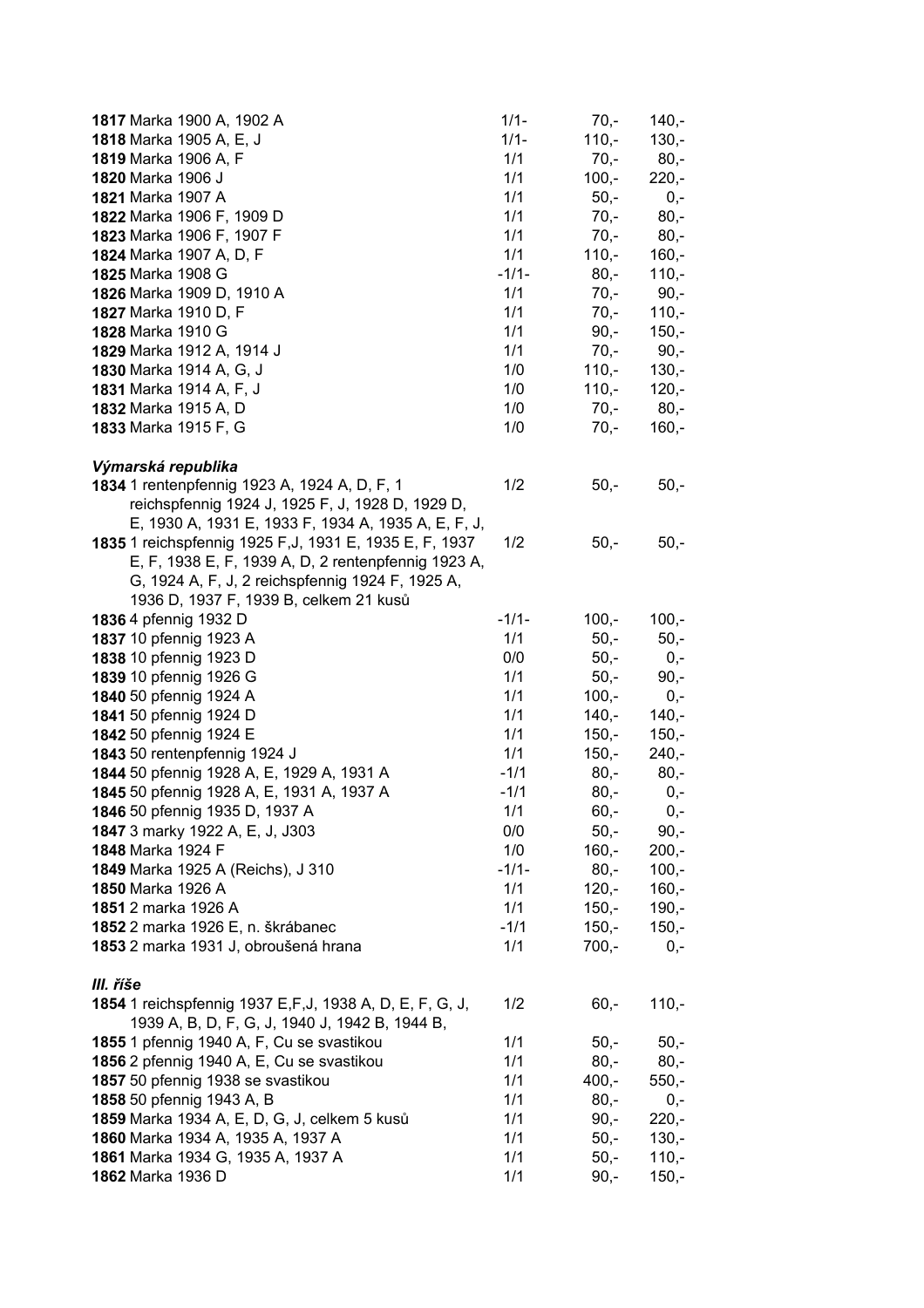| <b>1863 Marka 1936 J</b><br>1864 Marka 1937 A, D<br>1865 Marka 1938 A<br>1866 Marka 1938 G<br>1867 2 marka 1934 A, D, kostel s datem<br>1868 2 marka 1934 A, E, kostel s datem<br>1869 2 marka 1934 A, F, kostel s datem<br>1870 2 marka 1934 A, G, kostel s datem<br>1871 2 marka 1934 A, J, kostel s datem<br>1872 2 marka 1933 F, Martin Luther, n. škr.<br>1873 2 marka 1936 D | 1/0<br>1/1<br>1/1<br>0/0<br>$-1/1$<br>$-1/1$<br>$-1/1$<br>$-1/1-$<br>$-1/1$<br>$-1/1$<br>1/1 | $180 -$<br>$50 -$<br>$50,-$<br>$400,-$<br>$100,-$<br>$100,-$<br>$100,-$<br>$120,-$<br>$80,-$<br>$350,-$<br>$80,-$ | $280 -$<br>$110,-$<br>$110,-$<br>$750,-$<br>$130,-$<br>$160 -$<br>$130,-$<br>$150,-$<br>$110,-$<br>$400,-$<br>$130,-$ |
|------------------------------------------------------------------------------------------------------------------------------------------------------------------------------------------------------------------------------------------------------------------------------------------------------------------------------------------------------------------------------------|----------------------------------------------------------------------------------------------|-------------------------------------------------------------------------------------------------------------------|-----------------------------------------------------------------------------------------------------------------------|
| 1874 2 marka 1936 E                                                                                                                                                                                                                                                                                                                                                                | 1/0                                                                                          | $100,-$                                                                                                           | $220 -$                                                                                                               |
| 1875 2 marka 1936 G                                                                                                                                                                                                                                                                                                                                                                | 1/1                                                                                          | $100,-$                                                                                                           | $130,-$                                                                                                               |
| 1876 5 marka 1934 A, kostel s datem, dr. škr.<br>1877 5 marka 1934 D, kostel s datem                                                                                                                                                                                                                                                                                               | $-1/1-$<br>$-1/1$                                                                            | $100,-$<br>$100,-$                                                                                                | $110,-$<br>$130,-$                                                                                                    |
| 1878 Spielmünze s arabeskou, mosaz, 21 mm, koroze                                                                                                                                                                                                                                                                                                                                  | 2/1                                                                                          | $50,-$                                                                                                            | $0,-$                                                                                                                 |
|                                                                                                                                                                                                                                                                                                                                                                                    |                                                                                              |                                                                                                                   |                                                                                                                       |
| <b>NDR</b><br>1879 20 marka 1971, Thälmann, 20 marka 1972, Pieck                                                                                                                                                                                                                                                                                                                   | 1/1                                                                                          | $60,-$                                                                                                            | $60,-$                                                                                                                |
| <b>NORSKO</b>                                                                                                                                                                                                                                                                                                                                                                      |                                                                                              |                                                                                                                   |                                                                                                                       |
|                                                                                                                                                                                                                                                                                                                                                                                    |                                                                                              |                                                                                                                   |                                                                                                                       |
| 1880 1 ore 1928, 2 ore 1937, 5 ore 1935, 10 ore 1954,<br>1962, 25 ore 1963                                                                                                                                                                                                                                                                                                         | 1/1                                                                                          | $50,-$                                                                                                            | $60,-$                                                                                                                |
| NOVÝ ZÉLAND                                                                                                                                                                                                                                                                                                                                                                        |                                                                                              |                                                                                                                   |                                                                                                                       |
| <b>1881 Florin 1933</b>                                                                                                                                                                                                                                                                                                                                                            | 1/1                                                                                          | $250 -$                                                                                                           | $340,-$                                                                                                               |
| 1882 1/2 crown 1937                                                                                                                                                                                                                                                                                                                                                                | 1/1                                                                                          | $300,-$                                                                                                           | $0,-$                                                                                                                 |
| <b>PALESTINA</b>                                                                                                                                                                                                                                                                                                                                                                   |                                                                                              |                                                                                                                   |                                                                                                                       |
|                                                                                                                                                                                                                                                                                                                                                                                    |                                                                                              |                                                                                                                   |                                                                                                                       |
| 1883 2 millimes 1941                                                                                                                                                                                                                                                                                                                                                               | 1/1                                                                                          | $50,-$                                                                                                            | $50,-$                                                                                                                |
|                                                                                                                                                                                                                                                                                                                                                                                    |                                                                                              |                                                                                                                   |                                                                                                                       |
| <b>PERU</b>                                                                                                                                                                                                                                                                                                                                                                        |                                                                                              |                                                                                                                   |                                                                                                                       |
|                                                                                                                                                                                                                                                                                                                                                                                    |                                                                                              |                                                                                                                   |                                                                                                                       |
| 1884 Sol 1934                                                                                                                                                                                                                                                                                                                                                                      | $-1/1$                                                                                       | $90, -$                                                                                                           | $90,-$                                                                                                                |
|                                                                                                                                                                                                                                                                                                                                                                                    |                                                                                              |                                                                                                                   |                                                                                                                       |
| <b>POLSKO</b>                                                                                                                                                                                                                                                                                                                                                                      |                                                                                              |                                                                                                                   |                                                                                                                       |
| 1885 1/2 groš (1501 - 06), Krakov, A. Jagelo                                                                                                                                                                                                                                                                                                                                       | $-2/2$                                                                                       | $30 -$                                                                                                            | $0 -$                                                                                                                 |
| 1886 1/2 groš, 2 kusy, Jan Olbracht, A. Jagelo                                                                                                                                                                                                                                                                                                                                     | 2/2                                                                                          | $50 -$                                                                                                            | $50 -$                                                                                                                |
| 1887 Poltorak 1619, Kop. 851, měděnka                                                                                                                                                                                                                                                                                                                                              | $-1/1-$                                                                                      | $50 -$                                                                                                            | $110,-$                                                                                                               |
| 1888 Poltorak 1620, 1622, 1623, Kop. 860, 862, 856, 3                                                                                                                                                                                                                                                                                                                              | $-1/2-$                                                                                      | $50 -$                                                                                                            | $50 -$                                                                                                                |
| 1889 Poltorak 1622, 1623, Bydhošť, 2 kusy, Kop. 860,                                                                                                                                                                                                                                                                                                                               | $-1/2$                                                                                       | $40,-$                                                                                                            | $0,-$                                                                                                                 |
| 1890 Poltorak 1622, 1623, Bydhošť, 2 kusy, Kop. 860,                                                                                                                                                                                                                                                                                                                               | $-1/1$                                                                                       | $50,-$                                                                                                            | $50,-$                                                                                                                |
| 1891 Poltorak 1622, 1623, Bydhošť, 2 kusy, Kop. 860,                                                                                                                                                                                                                                                                                                                               | 2/2                                                                                          | $40,-$                                                                                                            | $0,-$                                                                                                                 |
| 862, 1 x naprasklý<br>1892 Poltorak 1624, 1625, Bydhošť, 2 kusy, Kop. 864,<br>867, 1 x naprasklý                                                                                                                                                                                                                                                                                   | $2/1-$                                                                                       | $40,-$                                                                                                            | $0,-$                                                                                                                 |
| 1893 III grosch 1621, Krakov                                                                                                                                                                                                                                                                                                                                                       | $2/1 -$                                                                                      | $80,-$                                                                                                            | $110,-$                                                                                                               |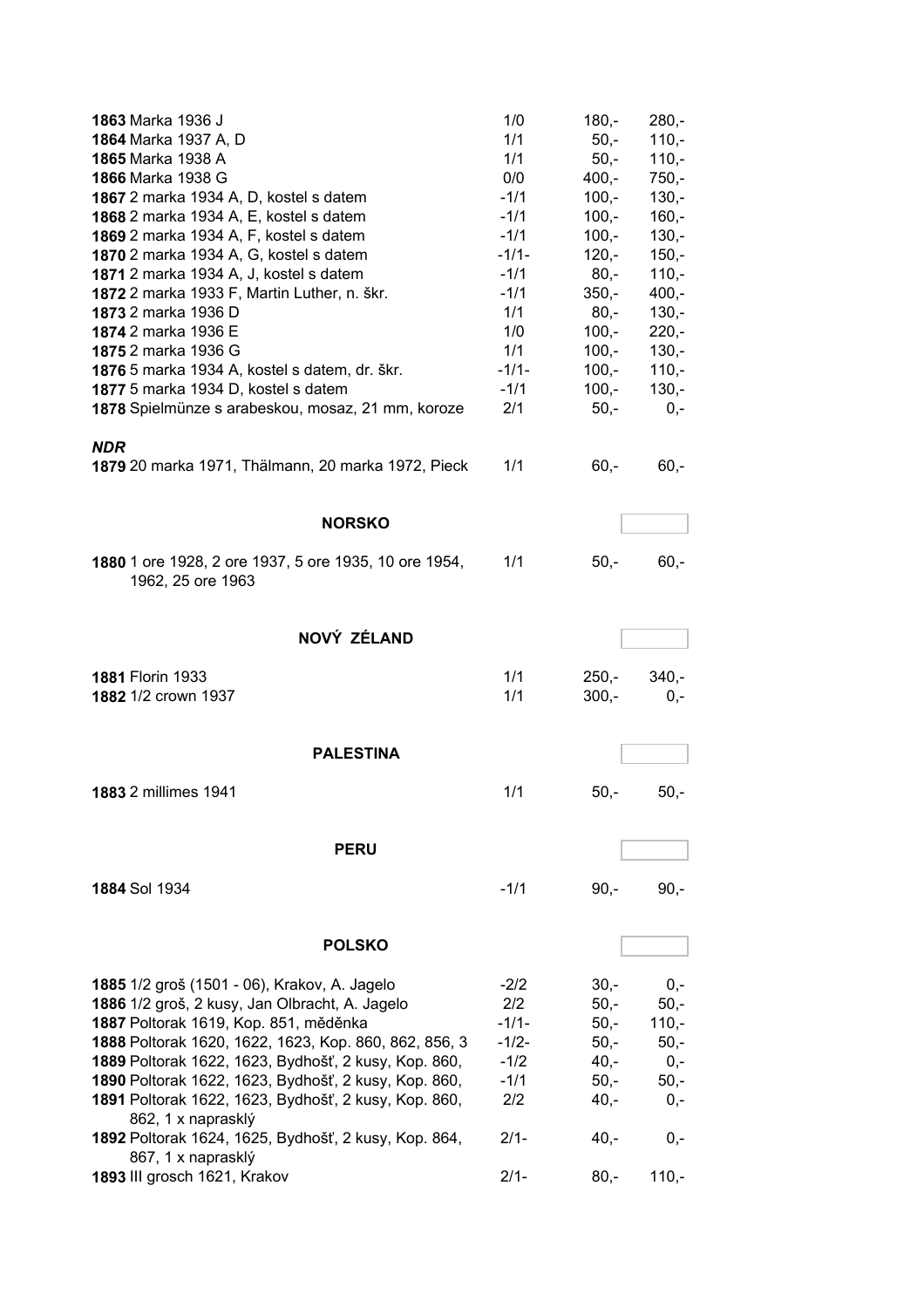| 1894 III grosch 1589 ID, Posen, SJ 5343                                                                   | 1/1       | $150,-$ | $1250,-$ |
|-----------------------------------------------------------------------------------------------------------|-----------|---------|----------|
| 1895 III grosch 1591 ID, Posen, Kop. 945, nedoražen                                                       | $-1/1-$   | $100,-$ | $130,-$  |
| 1896 III grosch 1598 Lublin, SJ 5398                                                                      | 1/1       | $120,-$ | $1250,-$ |
| 1897 VI. grosch 1596, Marienburg                                                                          | 1/1       | $500,-$ | $650,-$  |
| 1898 VI. grosch 1601, Marienburg, SJ 5341                                                                 | 2/2       | $200,-$ | $300,-$  |
| 1899 6 groš 1627                                                                                          | 2/2       | $80,-$  | $80,-$   |
| 1900 Ort 1622, škrábanec                                                                                  | 2/2       | $150,-$ | $350,-$  |
| 1901 Solidus 1664, 1665, 1665 KP, Kop. 1552, 1553,                                                        | $-1/2$    | $50,-$  | $50,-$   |
| 3594, Litva nep. nedor., 3 kusy                                                                           |           |         |          |
| 1902 Ort 1754 EC, Lipsko, Kop. 2111                                                                       | 2/2       | $150,-$ | $180,-$  |
| 1903 Ort 1754 EC, Lipsko, Kop. 2111, koroze                                                               | $2/1 -$   | $150,-$ | $0,-$    |
| 1904 20 kopějek (40 grošů) 1850 MW, m.o.                                                                  | $-1/1-$   | $70,-$  | $200,-$  |
| 1905 5 zlotych 1829 FH                                                                                    | 2/2       | $150,-$ | $650,-$  |
| 1906 5 a 10 fenig 1917 F                                                                                  | $1/1 -$   | $100,-$ | $0,-$    |
| 1907 Groš 1938, 2 groš 1927, 1928, 1937, 1938, 5 groš<br>1923, 1935, 1938, 10 groš 1923, 20 groš 1923, 50 | $-1/1$    | $50,-$  | $60,-$   |
| groš 1923, celkem 11 kusů                                                                                 |           |         |          |
| 1908 2 zloty 1934, 5 zloty 1935, Pilsudsky                                                                | 1/1       | $50,-$  | $120,-$  |
| 1909 5 zlotych 1935, 1936, Pilsudsky, nep. škr.                                                           | $2/1 -$   | $60, -$ | $110,-$  |
| 1910 5 zlotych 1935, 1936, Pilsudsky, 2 kusy                                                              | $-1/1-$   | $60, -$ | $130,-$  |
| 1911 5 zlotych 1934 "S", skvrny                                                                           | $-1/1-$   | $60,-$  | $170,-$  |
| 1912 2 zloty 1932, 1933, 1934, Jadwiga                                                                    | $-1/2$    | $50,-$  | $70,-$   |
| 1913 2 a 5 zlotych 1933, Jadwiga                                                                          | $2/1 -$   | $50,-$  | $70,-$   |
| 1914 5 zlotych 1933, 1934, Jadwiga                                                                        | $-1/2$    | $60, -$ | $100,-$  |
| 1915 5 zlotych 1932, 1934, Jadwiga                                                                        | $-1/1-$   | $60, -$ | $100,-$  |
| 1916 5 zlotych 1935, 1936, Pilsudsky, nep. 1 x důlek                                                      | 2/2       | $60, -$ | $60,-$   |
| 1917 2 zloty 1933, Jadwiga (2/2), 2 zloty 1936 loď, škr. (-<br>1/1-), 5 zloty 1932 Jadwiga (1/1), 3 kusy  | 1/2       | $60, -$ | $100,-$  |
| 1918 2 zloty 1934, 5 zloty 1935, oba Pilsudsky                                                            | $-1/1-$   | $50,-$  | $80,-$   |
| 1919 2 zloty 1934, 5 zloty 1933, oba Jadwiga                                                              | $-1/2$    | $50,-$  | $90,-$   |
| 1920 2 zloty 1933, 5 zloty 1933, oba Jadwiga                                                              | $-1/1-$   | $50,-$  | $90,-$   |
| 1921 2 zloty 1934, 5 zloty 1934, oba Jadwiga                                                              | $2/1 -$   | $50,-$  | $80,-$   |
| 1922 5 zlotych 1932 a 1933, oba Jadwiga                                                                   | $-1/1$    | $70,-$  | $120,-$  |
| 1923 10 zlotych 1932, Jadwiga, škr.                                                                       | $-1/1-$   | $60, -$ | $120,-$  |
| 1924 10 zlotych 1932, Jadwiga                                                                             | $-1/1-$   | $70,-$  | $110,-$  |
| 1925 10 zlotych 1934 S, Pilsudsky, legionářský,<br>škrábanec v ploše                                      | 2/2       | $120 -$ | $120,-$  |
| 1926 10 zlotych 1935, Pilsudsky                                                                           | 0/0       | $130,-$ | $220,-$  |
| 1927 10 zlotych 1937, Pilsudsky, dr. škrábanec                                                            | $-1/1-$   | $80,-$  | $90,-$   |
| 1928 10 zlotych 1937, Pilsudsky                                                                           | $-1/2$    | $80,-$  | $110,-$  |
| 1929 100 zlotych 1973, Koperník                                                                           | PP.       | $100,-$ | $0,-$    |
| 1930 100 zlotych 1974, Maria Sklodovska Curie                                                             | PP        | $100,-$ | $100 -$  |
| 1931 100 zlotych 1975, Zámek Królewski                                                                    | <b>PP</b> | $100,-$ | $100,-$  |
| 1932 1000 zlotych 1982, papež Jan Pavel II.                                                               | 0/0       | $150,-$ | $0,-$    |
| Polsko-Břeh                                                                                               |           |         |          |
| 1933 Grošik 1673 CB, Kop. 5502, nep. nedoražen                                                            | $-1/2$    | $50,-$  | $0,-$    |
| Gdaňsk                                                                                                    |           |         |          |
| 1934 3 krejcar 1531, nedoražen                                                                            | $-1/1-$   | $150,-$ | $240,-$  |
| 1935 2 pfennig 1923 a 10 pfennig 1932                                                                     | 1/1       | $60 -$  | $180,-$  |
| 1936 10 pfennig 1923 a 1932                                                                               | 1/1       | $60,-$  | $140,-$  |
|                                                                                                           |           |         |          |
| <b>Riga</b>                                                                                               |           |         |          |
| 1937 III groš 1596, SJ 5870                                                                               | 1/1       | $160,-$ | $480,-$  |
| 1938 Solidus 1656 ?, obrácená 6, excentrický                                                              | 1/1       | $50,-$  | $50,-$   |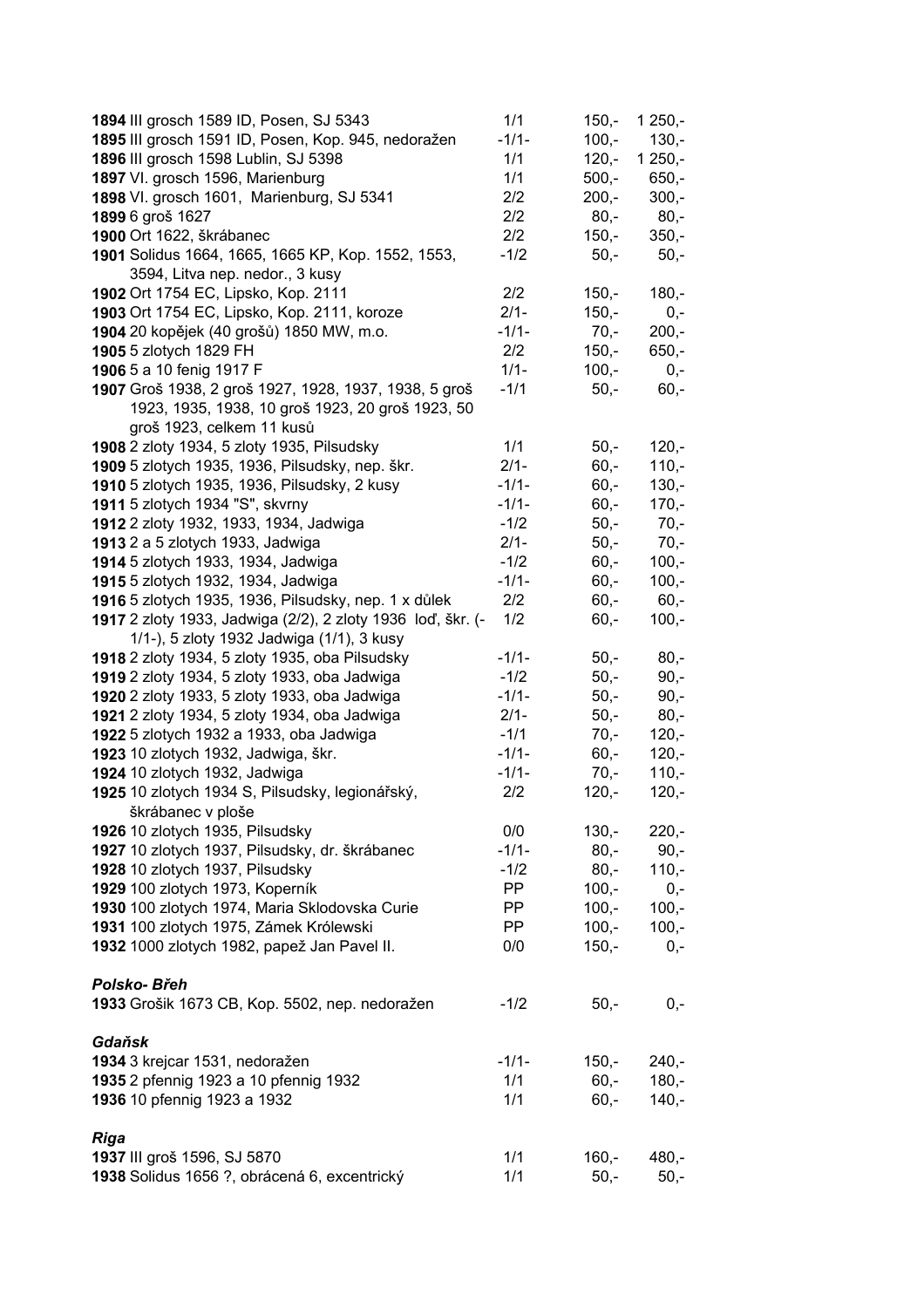| Polsko - Olešnice<br>1939 Grošik 1680 a 1699, Kop. 6253 a 6265<br>1940 1 krejcar 1683 a 1/2 krejcar 1682, Kop. 6273,                                                           | $-1/2$<br>1/2 | $50 -$<br>$60,-$ | $50,-$<br>$170,-$ |
|--------------------------------------------------------------------------------------------------------------------------------------------------------------------------------|---------------|------------------|-------------------|
| <b>Polsko - Svidnice</b><br>1941 1/2 groš 1524, Kop. 8716, vylomený a 10 grošů<br>1840 MN, Kop. 9387                                                                           | 2/2           | $50,-$           | $50,-$            |
| PŘÍDNĚSTERSKÁ MOLDAVSKÁ REPUBLIKA                                                                                                                                              |               |                  |                   |
| 1942 1 a 50 kopějky 2000, 5 a 10 kopějka 2005, 25<br>kopějka 2002                                                                                                              | 0/0           | $60,-$           | $60,-$            |
| <b>RAKOUSKO</b>                                                                                                                                                                |               |                  |                   |
| 1943 Široký fenik (Leopold V.), Lusch. 30                                                                                                                                      | $2/2-$        | $80 -$           | $80,-$            |
| 1944 Krejcar b.l., SJ 819/436, nep. nedoražen, dírka                                                                                                                           | 1/1           | $50,-$           | $0,-$             |
| 1945 Krejcar 1488, Graz, SJ 723, st. koroze                                                                                                                                    | 1/1           | $60,-$           | $260,-$           |
| 1946 1,2,10,20 a 50 krejcar 1915, zajatecký tábor<br>Marchtrenk, 5 kusů                                                                                                        | 1/1           | $100,-$          | $340,-$           |
| 1947 100 krone 1924, 200 krone 1924, 1000 krone 1924,<br>1 groschen 1925 a 1929, 2 groschen 1925 a 1929,<br>5 groschen 1931 a 1932, 10 groschen 1925 a 1928,<br>celkem 11 kusů | $-1/1$        | $50,-$           | $0,-$             |
| 1948 Groš 1931                                                                                                                                                                 | 1/1           | $250 -$          | $400,-$           |
| 1949 2 groš 1934                                                                                                                                                               | 1/1           | $200,-$          | $360,-$           |
| 1950 5 groš 1936                                                                                                                                                               | 1/1           | $100,-$          | $0,-$             |
| 1951 2 schilling, kompletní sada 1928 - 1936, 10 kusů                                                                                                                          | 1/0           | $1500,-$         | $1500,-$          |
| 1952 5 schilling 1935, Madona                                                                                                                                                  | 1/1           | $250 -$          | $0,-$             |
| 1953 25 schilling 1955, Divadlo                                                                                                                                                | 0/0           | $60 -$           | $70,-$            |
| 1954 25 schilling 1968, Hildebrant                                                                                                                                             | 0/0           | $50,-$           | $60,-$            |
| <b>RUMUNSKO</b>                                                                                                                                                                |               |                  |                   |
|                                                                                                                                                                                |               |                  |                   |
| 1955 Leu 1914                                                                                                                                                                  | 1/1           | $80,-$           | $0,-$             |
| 1956 2 lei 1910                                                                                                                                                                | 0/0           | $250,-$          | $440,-$           |
| 1957 20 lei 1930, 25 bani 1952, 50 bani 1955 a 1 leu                                                                                                                           | 1/1           | $50 -$           | $0,-$             |
| 1958 200 lei 1942<br>1959 500 lei 1944                                                                                                                                         | 1/1<br>1/0    | $50 -$<br>$80 -$ | $0,-$             |
| 1960 25 000 lei 1946                                                                                                                                                           | 0/0           | $80,-$           | $90,-$<br>$160,-$ |
| ŘECKO                                                                                                                                                                          |               |                  |                   |
|                                                                                                                                                                                |               |                  |                   |
| 1961 5 drachma 1833, m.o., dr, hr.                                                                                                                                             | 2/2           | $300,-$          | $1100,-$          |
| 1962 2 drachma 1926 a 5 drachma1930                                                                                                                                            | $-1/1$        | $50 -$           | $0,-$             |
| 1963 30 drachma 1964, svatební                                                                                                                                                 | 0/0           | $90,-$           | $110,-$           |
| 1964 50 drachma 1992, 1994 (Makrygiamus + Kallergis),                                                                                                                          | 1/0           | $60,-$           | $60,-$            |
| 1965 100 drachma 1997 atletika, 2000 Alexandr Veliký                                                                                                                           | 1/0           | $80,-$           | $90,-$            |
| 1966 100 drachma 1998 košíková, 1999 zápas a vzpírání                                                                                                                          | 1/1           | $100,-$          | $100,-$           |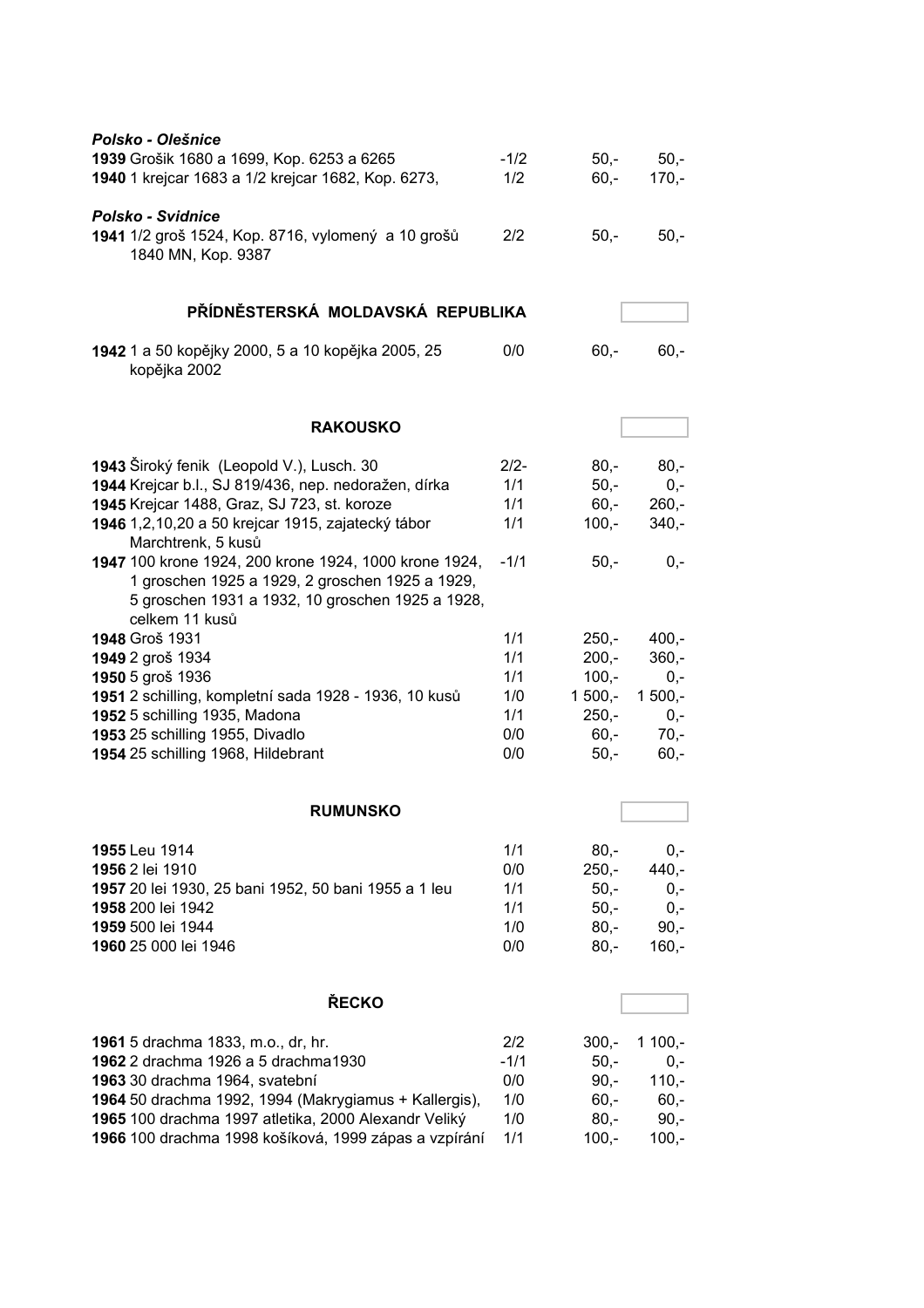| <b>RUSKO</b>                                                                                      |            |                    |                  |
|---------------------------------------------------------------------------------------------------|------------|--------------------|------------------|
| 1967 Kopějka kapková Ag (Ivan Hrozný)                                                             | 2/2        | $80 -$             | $130,-$          |
| 1968 Denga 1737, KM 188                                                                           | $-2/2-$    | $50,-$             | $0,-$            |
| 1969 Denga 1741                                                                                   | 2/2        | $80,-$             | $80,-$           |
| 1970 Denga 1748                                                                                   | $-2/2-$    | $50,-$             | $0,-$            |
| 1971 Denga 1750                                                                                   | 2/2        | $80,-$             | $80,-$           |
| 1972 Denga 1753                                                                                   | $2/2-$     | $50,-$             | $0,-$            |
| 1973 Poluška 1790 EM                                                                              | 3/2        | $50,-$             | $70,-$           |
| 1974 5 kopějka 1761, bz                                                                           | 2/2        | $150,-$            | $320,-$          |
| 1975 5 kopějka 1771 EM                                                                            | 2/2        | $200,-$            | $240,-$          |
| 1976 5 kopějka 1778 EM, KMC 59.3                                                                  | 2/2        | $200,-$            | $300,-$          |
| 1977 5 kopějka 1779 EM                                                                            | 2/2        | $200,-$            | $250,-$          |
| 1978 5 kopějka 1790 AM                                                                            | 2/2        | $200,-$            | $280,-$          |
| 1979 5 kopějka 1791 EM                                                                            | $-1/1-$    | $200,-$            | $420,-$          |
| 1980 Rubl 1724, novoděl                                                                           | 0/0        | $300 -$            | $300 -$          |
| 1981 Rubl 1762, novoděl                                                                           | 0/0<br>0/0 | $300,-$            | $0,-$            |
| 1982 Rubl 1766 JA, I, novoděl<br>1983 Rubl 1793 JA, A, přerytý letopočet                          | $-2/2-$    | $300,-$<br>$550 -$ | $0,-$<br>$650,-$ |
| 1984 Deněžka 1855, 1861, kopějka 1853, 1859, 1864, 5                                              | 2/2        | $50,-$             | $170,-$          |
| 1985 2 kopějka 1811 KM - PB                                                                       | 2/2        | $50,-$             | $170,-$          |
| 1986 2 kopějka 1815 EM - HM                                                                       | 2/2        | $50,-$             | $110,-$          |
| 1987 2 kopějka 1817 EM - HM                                                                       | 2/2        | $50,-$             | $100,-$          |
| 1988 2 kopějka 1840 EM, KM C 145.1                                                                | 2/2        | $50,-$             | $90,-$           |
| 1989 3 kopějka 1842 EM, naprasklá                                                                 | 2/2        | $50,-$             | $120,-$          |
| 1990 5 kopějka 1802 EM, hrany                                                                     | $2/1-$     | $100,-$            | $360,-$          |
| 1991 5 kopějka 1866 EM, Cu, dr. hrany                                                             | $-1/1-$    | $50,-$             | $150,-$          |
| 1992 Rubl 1834, novoděl                                                                           | 0/0        | $300,-$            | $340,-$          |
| 1993 1/4 kopějka 1896, 1/2 kopějka 1882, 1897, 1899,<br>1909, 1911, 1912, 1913, 8 kusů            | 1/1        | $80,-$             | $160,-$          |
| 1994 Kopějka 1903, 1904, 1907, 1909, 1910, 1911,<br>1912, 1913, 1914, 1915, 1916, 11 kusů         | 1/0        | $60,-$             | $130,-$          |
| 1995 Kopějka 1879, 1892, 1906, 1910, 1911, 1912,<br>1913, 1915, 1916, 9 kusů                      | 2/1        | $50,-$             | $60,-$           |
| 1996 Kopějka 1881, 1899, 1804, 1808, 1811, 1812,<br>1814, 1815, 1816, 9 kusů                      | 2/1        | $50,-$             | $50,-$           |
| 1997 Kopějka 1903, 1905, 1908, 1909, 1910, 1911,<br>1912, 1913, 1914, 1915, 1916, 11 kusů         | 1/0        | $60,-$             | $110,-$          |
| 1998 2 kopějky 1863 ?, 1865 EM, deněžka 1851 EM,<br>1852 EM, 4 kusy, hrany                        | 3/2        | 50,-               | $50,-$           |
| 1999 2 kopějky 1897, 1898, 1901, 1903, 1905, 1906,<br>1909, 1911, 1912, 1913, 1914, 1915, 12 kusů | 1/1        | $80,-$             | $110,-$          |
| 2000 2 kopějka 1904, 1906, 1908, 1914, 1916, 3 kopějka<br>1913, 1914, 1915, 8 kusů                | 1/1        | $50,-$             | $110,-$          |
| 2001 kopějka 1875, 1906, 5 kopějka 1870 EM, 1879,<br>1891, 5 kusů                                 | $2/1 -$    | $50,-$             | $60,-$           |
| 2002 5 kopějka 1884 CPB, Ag                                                                       | 0/0        | $50,-$             | $160,-$          |
| 2003 5 kopějka 1884, 1890, 1900, 1905, 1909, 1912,                                                | 1/1        | $80,-$             | $260,-$          |
| 1913, 1914, vše Ag, 8 kusů                                                                        |            |                    |                  |
| 2004 5 kopějka 1890, 1901, 1902, 1903, 1905, 1912,<br>1913, vše Ag, 7 kusů                        | 1/2        | $60,-$             | $160,-$          |
| 2005 10 kopějka 1855, 1861, 1887                                                                  | 1/1        | $50,-$             | $200,-$          |
| 2006 10 kopějka 1901, 1902, 1903, 1904, 1906, 1907,<br>1909 - 1916, 14 kusů                       | $1/1 -$    | $50,-$             | $110,-$          |
| 2007 10 kopějka 1902, 1903, 1904, 1905, 1907, 1908 -<br>1916, 14 kusů                             | $1/1 -$    | $50,-$             | $90,-$           |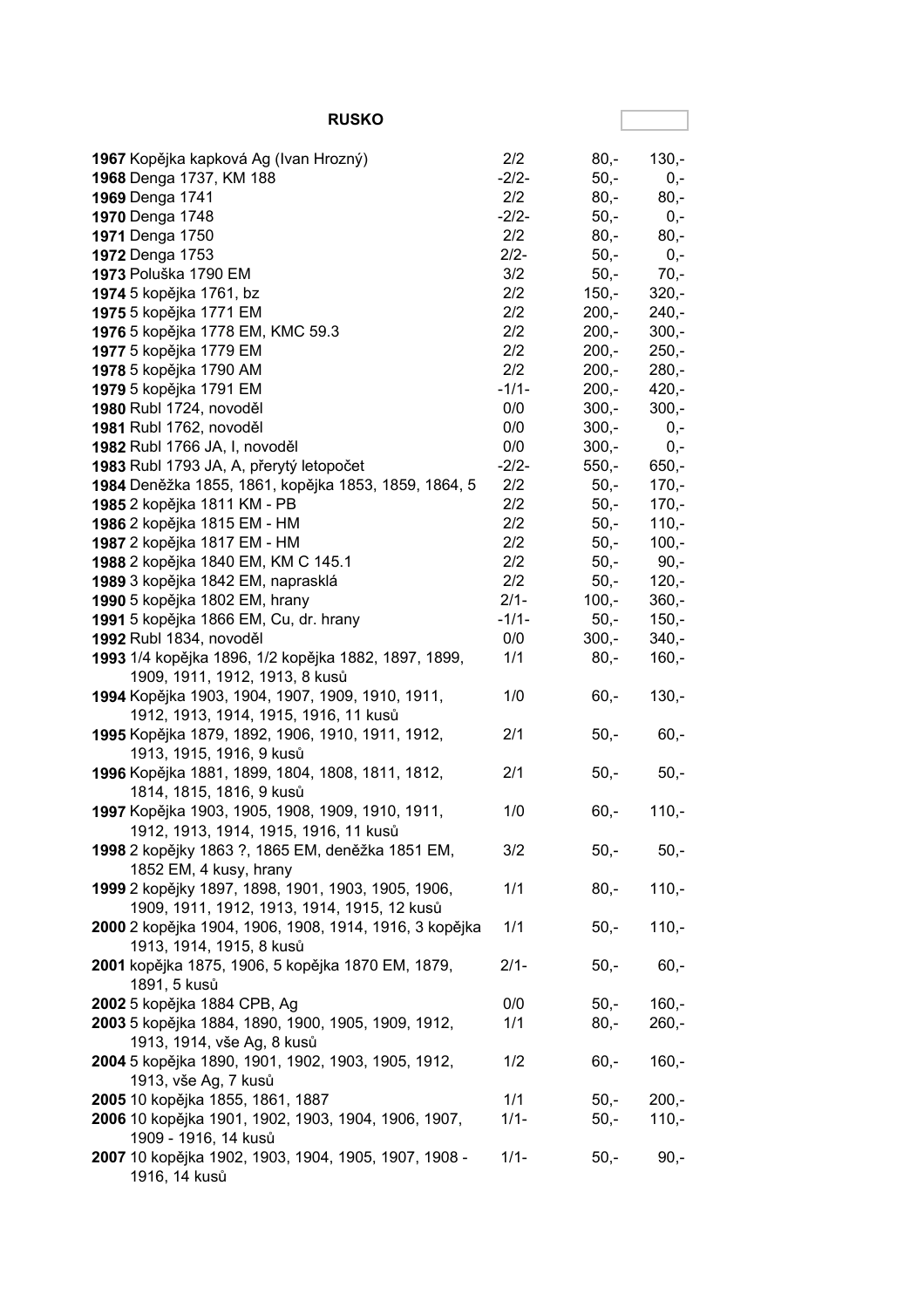| 2008 15 kopějka 1893, 1901, 1903, 1905, 1906, 1907,<br>1908, 1911 - 1916, 13 kusů                      | $1/1 -$   | $50,-$  | $130,-$  |
|--------------------------------------------------------------------------------------------------------|-----------|---------|----------|
| 2009 15 kopějka 1893, 1902, 1903, 1905, 1906, 1907,<br>1908, 1909, 1912 - 1916 BC + BZ, 14 kusů        | 2/1       | $50,-$  | $110,-$  |
| 2010 15 kopějka 1901, 1902, 1903, 1904, 1906, 1907,<br>1908, 1911 - 1916, 13 kusů                      | $-1/1$    | $50,-$  | $100,-$  |
| 2011 20 kopějek 1869, 1970, 1879, 1903, 1905, 1906,<br>1907, 1909, 1910, 1913, 1914, 1915, 1916 1924,  | 2/1       | $140,-$ | $170,-$  |
| 2012 20 kopějek 1869, 1871, 1880, 1904, 1905, 1906,<br>1907, 1909, 1912, 1913, 1914, 1915, 1916, 1932, | 2/1       | $140,-$ | $220,-$  |
| 2013 25 kopějek 1896                                                                                   | $-1/1$    | $60,-$  | $220,-$  |
| 2014 50 kopějek 1896, 1897                                                                             | 2/2       | $100,-$ | $220 -$  |
| 2015 50 kopějek 1899, 1900                                                                             | 2/2       | $100,-$ | $240,-$  |
| 2016 50 kopějek 1912, 1913                                                                             | $-1/1-$   | $100,-$ | $260,-$  |
| 2017 Rubl 1899 FZ                                                                                      | $-1/1-$   | $90,-$  | $280,-$  |
| 2018 Rubl 1899 FZ, dr. hrana                                                                           | $-1/1-$   | $100,-$ | $220,-$  |
| 2019 Rubl 1913, 300 roků Romanovců                                                                     | 1/0       | $300,-$ | $1000,-$ |
| 2020 37,5 rubl 1902, novoražba                                                                         | 0/0       | $300,-$ | $300 -$  |
| 2021 1 kopějka, 1 a 5 rublů 1997, 5, 10, a 50 kopějek, 2                                               | 0/0       | $50,-$  | $0,-$    |
| rubly 1998, 7 kusů                                                                                     |           |         |          |
| 2022 3 rubl 1992, "kosmos"                                                                             | <b>PP</b> | $80,-$  | $80,-$   |
| 2023 3 rubl 1992, "750 let vítězství A. Nevského"                                                      | <b>PP</b> | $80 -$  | $80 -$   |
| 2024 10 rublů 2004, Dmitrov                                                                            | 0/0       | $50,-$  | $0,-$    |
| 2025 10 rublů 2004, Kem                                                                                | 0/0       | $50,-$  | $0,-$    |
| 2026 10 rublů 2004, Rjažsk                                                                             | 0/0       | $50,-$  | $0,-$    |
| 2027 10 rublů 2005, Borovsk                                                                            | 0/0       | $50,-$  | $0,-$    |
| 2028 10 rublů 2005, Kazaň                                                                              | 0/0       | $50,-$  | $0,-$    |
| 2029 10 rublů 2005, Krasnodarský kraj                                                                  | 0/0       | $50,-$  | $0,-$    |
| 2030 10 rublů 2005, Leningradská oblast                                                                | 0/0       | $50,-$  | $0,-$    |
| 2031 10 rublů 2005, Mcensk                                                                             | 0/0       | $50,-$  | $0,-$    |
| 2032 10 rublů 2005, Moskva                                                                             | 0/0       | $50,-$  | $0,-$    |
| 2033 10 rublů 2005, "Nikdo nebude zapomenut, 1941 -                                                    | 0/0       | $50,-$  | $0,-$    |
| 1945, věčný oheň"                                                                                      |           |         |          |
| 2034 10 rublů 2005, Orlovská oblast                                                                    | 0/0       | $50,-$  | $0,-$    |
| 2035 10 rublů 2006, Belgorod                                                                           | 0/0       | $50,-$  | $0,-$    |
| 2036 10 rublů 2006, Čitinská oblast                                                                    | 0/0       | $50,-$  | $0,-$    |
| 2037 10 rublů 2006, Kargopol                                                                           | 0/0       | $50,-$  | 0,-      |
| 2038 10 rublů 2006, Primorskij kraj                                                                    | 0/0       | $50,-$  | $0,-$    |
| 2039 10 rublů 2006, Republika Altaj                                                                    | 0/0       | $50,-$  | $0,-$    |
| 2040 10 rublů 2006, Republika Sacha (Jakutsko)                                                         | 0/0       | $50,-$  | 0,-      |
| 2041 10 rublů 2006, Sachalinská oblast                                                                 | 0/0       | $50,-$  | $0,-$    |
| 2042 10 rublů 2006, Republika Tatarstan                                                                | 0/0       | $50,-$  | 0,-      |
| 2043 10 rublů 2006, Toržok                                                                             | 0/0       | $50,-$  | $0,-$    |
| <b>SSSR</b>                                                                                            |           |         |          |
|                                                                                                        |           |         |          |
| 2044 5 kopějek 1924, hrany                                                                             | $-1/1-$   | $100,-$ | $130,-$  |
| 2045 10 kopějek 1921, 1923, 1925, 1928, 1932, 5 kusů                                                   | 1/1       | $50,-$  | $600,-$  |
| 2046 15 kopějek 1923, 1925, 1928, 1931, 1932, 5 kusů                                                   | 1/1       | $50,-$  | $120,-$  |
| 2047 50 kopějek 1922, Hvězda                                                                           | 1/1       | $100,-$ | $110,-$  |
| 2048 Poltinik 1924                                                                                     | $-1/1$    | $50,-$  | 0,-      |
| 2049 Poltinik 1926, n. hrana                                                                           | 1/1       | $60,-$  | $0,-$    |
| 2050 Rubl 1921, Hvězda                                                                                 | 1/0       | $200,-$ | $280,-$  |
| 2051 Rubl 1924                                                                                         | $-1/1$    | $100,-$ | $150,-$  |
| 2052 Rubl 1965, 20. výr. vítězství nad fašizmem, orig.                                                 | <b>PP</b> | $60,-$  | $0,-$    |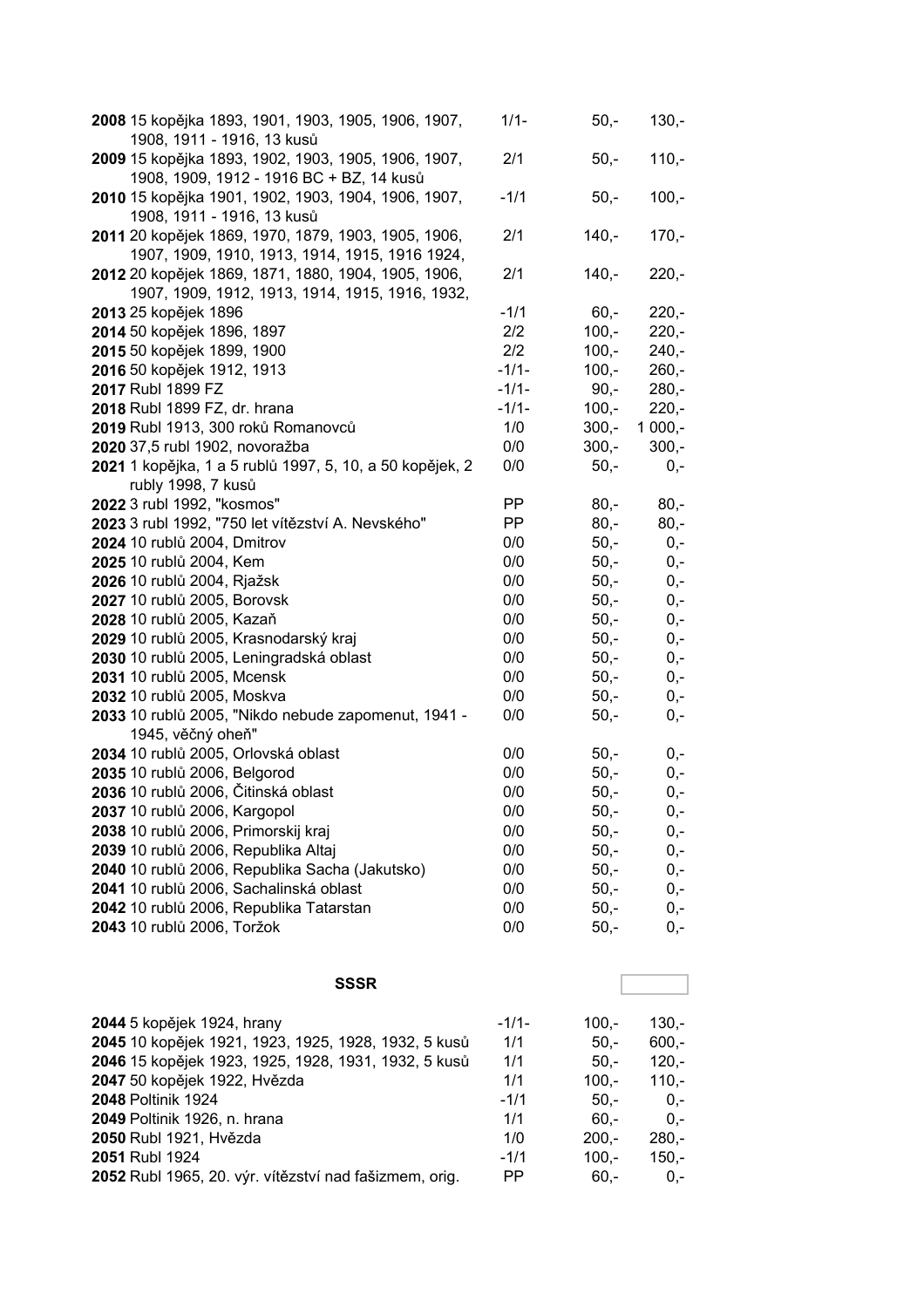| 2053 Rubl 1975, V'tězství, orig. etue                    | PP        | $60,-$  | $0,-$   |
|----------------------------------------------------------|-----------|---------|---------|
| 2054 Rubl 1977 a 1978, OH Moskva, Y 144, 153, 2 kusy     | 0/0       | $60, -$ | $0,-$   |
| 2055 Rubl 1979, OH Moskva, Y 164 a 165, 2 kusy           | 0/0       | $60, -$ | $0,-$   |
| 2056 Rubl 1980, OH Moskva, Y 177 a 178, 2 kusy           | 0/0       | $60, -$ | $0,-$   |
| 2057 Rubl 1981, Gagarin, orig. etue                      | PP        | $60,-$  | $60,-$  |
| 2058 Rubl 1983, Marx, orig. etue                         | PP        | $60,-$  | $60,-$  |
| 2059 Rubl 1983, Gagarin, orig. etue                      | PP        | $60,-$  | $60,-$  |
| 2060 Rubl 1983, Fedorov, orig. etue                      | PP        | $60,-$  | $0,-$   |
| 2061 Rubl 1984, Popov, orig. etue                        | PP        | $60, -$ | $0,-$   |
| 2062 Rubl 1984, Puškin, orig. etue                       | PP        | $60,-$  | $60,-$  |
| 2063 Rubl 1984, Mendělejev, orig. etue                   | PP        | $60, -$ | $60,-$  |
| 2064 Rubl 1985, Vlastenecká válka, orig. etue            | PP        | $60, -$ | $0,-$   |
| 2065 Rubl 1985, Engls, orig. etue                        | PP        | $60, -$ | $60,-$  |
| 2066 Rubl 1985, Lenin, orig. etue                        | PP        | $60, -$ | $100,-$ |
| 2067 Rubl 1985, Světový festival mládeže, bez etue       | PP        | $70,-$  | $0,-$   |
| 2068 Rubl 1986, Lomonosov, orig. etue                    | PP        | $60, -$ | $60,-$  |
| 2069 Rubl 1987, Borodinská bitva, vojsko, orig. etue     | PP        | $60, -$ | $0,-$   |
| 2070 Rubl 1987, Velká říjnová revoluce, orig. etue       | PP        | $60, -$ | $60,-$  |
| 2071 Rubl 1987, Borodinská bitva, památník, orig. etue   | PP        | $60, -$ | $0,-$   |
| 2072 Rubl 1987, Borodinská bitva, památník + vojsko, 2   | PP        | $140,-$ | $140,-$ |
| 2073 Rubl 1988, Gorkij, orig. etue                       | PP        | $60,-$  | $60,-$  |
| 2074 Rubl 1988, Tolstoj, orig. etue                      | PP        | $60,-$  | $60,-$  |
| 2075 Rubl 1989, Lermontov, bez etue                      | PP        | $60,-$  | $0,-$   |
| 2076 Rubl 1989, Eminesku, bez etue                       | PP        | $60,-$  | $0,-$   |
| 2077 Rubl 1989, Chakim, bez etue                         | PP        | $60,-$  | $0,-$   |
| 2078 Rubl 1989, Musorskij, orig. etue                    | PP        | $60,-$  | $60,-$  |
| 2079 Rubl 1989, Lermontov, bez etue                      | PP        | $70,-$  | $0,-$   |
| 2080 Rubl 1990, Čechov, bez etue                         | PP        | $60, -$ | $60,-$  |
| 2081 Rubl 1990, Čajkovskij, bez etue                     | PP        | $60, -$ | $0,-$   |
| 2082 Rubl 1990 Skorinja, bez etue                        | PP        | $60, -$ | $0,-$   |
| 2083 Rubl 1990 Skorinja, bez etue                        | PP        | $70,-$  | $0,-$   |
| 2084 Rubl 1990, Žukov, orig. etue                        | <b>PP</b> | $60, -$ | $0,-$   |
| 2085 Rubl 1990, Rainis, bez etue                         | PP        | $70 -$  | $0,-$   |
| 2086 Rubl 1990, Žukov, bez etue                          | PP        | $70,-$  | $0,-$   |
| 2087 Rubl 1990, Čajkovskij, bez etue                     | PP        | $70,-$  | 0,-     |
| 2088 Rubl 1991, Machtumkuli, bez etue                    | PP        | $60,-$  | 0,-     |
| <b>2089</b> 3 rubl 1989, Arménie, orig. etue             | <b>PP</b> | $80,-$  | 0,-     |
| 2090 3 rubl 1989, Arménie, bez etue                      | PP        | $80 -$  | $80,-$  |
| 2091 5 rubl 1988, Novgorod, bez etue                     | PP        | $90,-$  | $0,-$   |
| 2092 5 rubl 1988, Leningrad, Památník Petru I., bez etue | PP        | $90,-$  | $0,-$   |
| 2093 5 rubl 1988, Kijev, Sofijský chrám, bez etue        | PP        | $90,-$  | $0,-$   |
| 2094 5 rubl 1989, Samarkand, bez etue                    | PP        | $80 -$  | $0,-$   |
| 2095 5 rubl 1989, Moskva, Pokorovský chrám, bez etue     | PP        | $80,-$  | 0,-     |
| 2096 5 rubl 1989, Samarkand, orig. etue                  | PP        | $60,-$  | 0,-     |
| 2097 5 rubl 1989, Moskva, Blagoveščenský chrám, bez      | PP        | $80,-$  | 0,-     |
| 2098 5 rubl 1989, Moskva, Blagoveščenský chrám, bez      | PP        | $90, -$ | $0,-$   |
| 2099 5 rubl 1990, Petrodvorec, bez etue                  | PP        | $80,-$  | $0,-$   |
| 2100 5 rubl 1990, Petrodvorec, bez etue                  | PP        | $50,-$  | $0,-$   |
| 2101 5 rubl 1990, Jerevan, bez etue                      | PP        | $90,-$  | $0,-$   |
| 2102 5 rubl 1990, Moskva, Uspenský chrám, bez etue       | PP        | $90,-$  | $0,-$   |
| 2103 5 rubl 1990, Jerevan, bez etue                      | PP        | $80,-$  | 0,-     |
| 2104 5 rubl 1990, Moskva, Uspenský chrám, bez etue       | PP        | $80,-$  | $0,-$   |
| 2105 5 rubl 1991, Moskva, Státní banka, bez etue         | PP        | $80,-$  | $0,-$   |
| 2106 5 rubl 1991, Jerevan, bez etue                      | PP        | $90 -$  | $0,-$   |
| 2107 5 rubl 1991, Archangelský chrám, bez etue           | PP        | $80,-$  | $80,-$  |
|                                                          |           |         |         |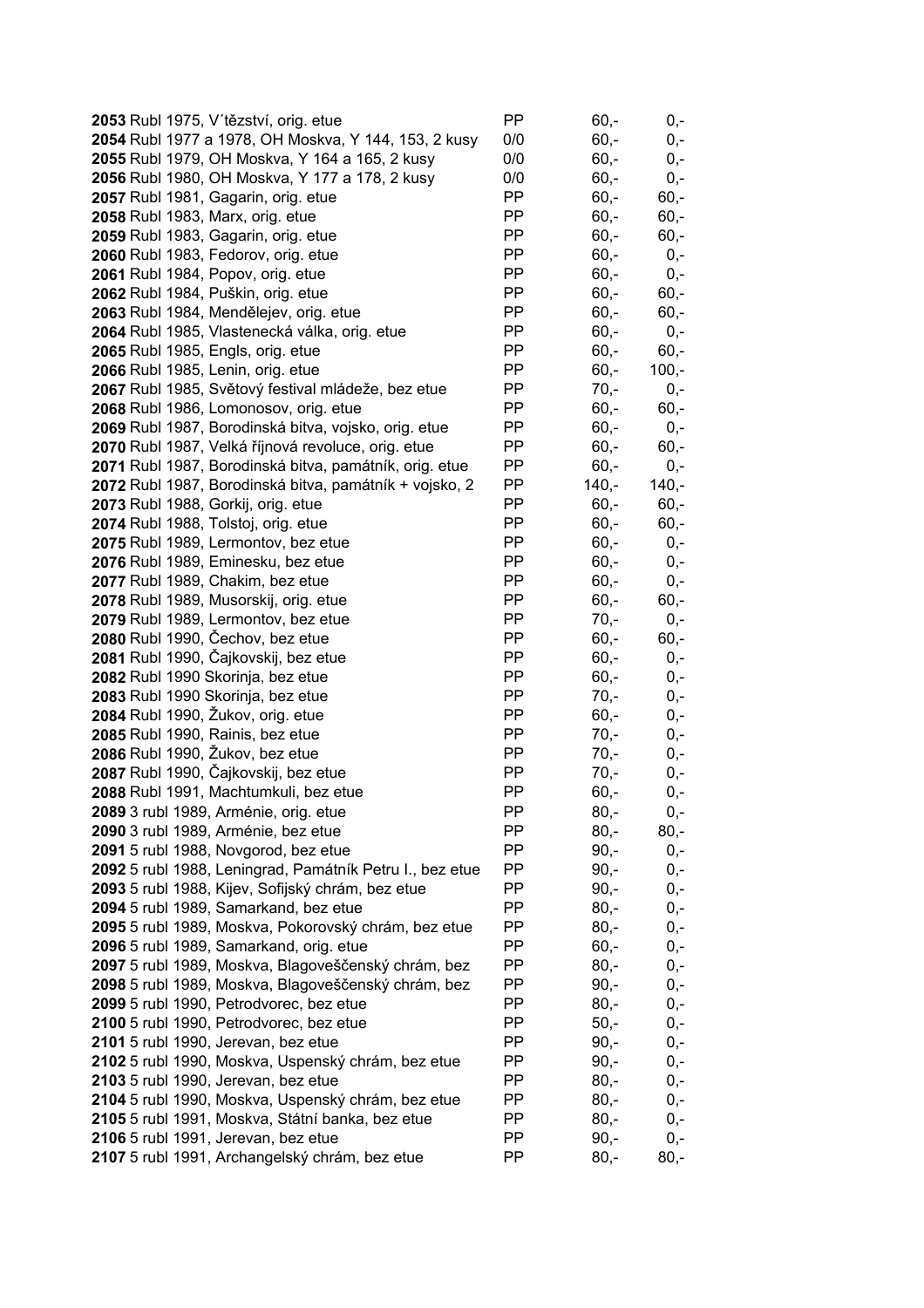| <b>SAN MARINO</b>                                                                                       |                |   |                    |                    |
|---------------------------------------------------------------------------------------------------------|----------------|---|--------------------|--------------------|
| 2108 10 cent 1894 a 1935<br>2109 500 lira 1986, KM 195, 500 lira 1992, KM 286, 500<br>lira 1993, KM 301 | 1/1<br>0/0     |   | $50 -$<br>$90 -$   | $120,-$<br>$100,-$ |
| ŠPANĚLSKO                                                                                               |                |   |                    |                    |
| 2110 5 a 10 cent 1870                                                                                   | 2/2            |   | $60,-$             | $0,-$              |
| <b>ŠVÉDSKO</b>                                                                                          |                |   |                    |                    |
| 2111 1 öre 1719 KM, KM 364.1, vada střižku na hraně                                                     | 2/2            |   | $50 -$             | $120,-$            |
| 2112 2 öre 1907, 25 öre 1941 G, 50 öre 1948 TS (Ag), 1<br>koruna 1939 G (Ag), 4 kusy                    | 1/2            |   | $50,-$             | $60,-$             |
| 2113 25 öre 1912, 1917, 50 öre 1939, koruna 1936, 4                                                     | 2/2            |   | $80,-$             | $80,-$             |
| 2114 Koruna 1876 ST a 1898 EB<br>2115 Koruna 1897 EB                                                    | 2/2<br>$-2/2$  |   | $120,-$<br>$50 -$  | $120 -$<br>$70,-$  |
| 2116 2 koruna 1907 EB                                                                                   | 2/2            |   | $80 -$             | $190 -$            |
| 2117 2 koruna 1936 G a 1949 TS                                                                          | 1/1            |   | $120,-$            | $180,-$            |
| 2118 2 koruna 1950 TS                                                                                   | 0/0            |   | $80,-$             | $0,-$              |
| 2119 5 koruna 1966 U, Constituce                                                                        | 0/0            |   | $90,-$             | $90,-$             |
| <b>ŠVÝCARSKO</b>                                                                                        |                |   |                    |                    |
| 2120 1/2 batzen 1788                                                                                    | $2/1 -$        |   | $60 -$             | $60,-$             |
| 2121 3 krejcar 1732 s Karlem VI., Chur - město                                                          | $1/1 -$        |   | $250,-$            | $600,-$            |
| 2122 5 cent 1840, Geneva                                                                                | $-1/1-$        |   | $60, -$            | $120,-$            |
| 2123 1/2 krejcar 1730 K, KM 24, Kanton Unterwalden                                                      | $-1/-$         |   | $50,-$             | $50,-$             |
| 2124 Rappen 1910 B, Konfederace                                                                         | 1/1            |   | $50,-$             | $70,-$             |
| 2125 Rappen 1915, 2 rappen 1912, 5 rappen 1850                                                          | 1/2            |   | $60,-$             | $90,-$             |
| 2126 5 rappen 1918, messing                                                                             | 1/1            |   | $150,-$            | $0,-$              |
| 2127 10 rappen 1876, 20 rappen 1912                                                                     | $-1/1-$        |   | $100,-$            | $100,-$            |
| 2128 10 rappen 1918, messing<br>2129 1/2 frank 1881                                                     | 1/1<br>$-1/1-$ |   | $150,-$<br>$150,-$ | $0,-$<br>$260,-$   |
| 2130 2 frank 1878                                                                                       | 2/2            |   | $150,-$            | $0,-$              |
| 2131 5 frank 1948, Ústava                                                                               | 1/0            |   | $100,-$            | $220,-$            |
| 2132 5 frank 1963, Červený kříž                                                                         | 1/0            |   | $90, -$            | $120,-$            |
| 2133 5 frank 1969 B, Ag                                                                                 | 0/0            |   | $80,-$             | $110,-$            |
| 2134 5 frank 1974, Ústava                                                                               | 0/0            |   | $90,-$             | $90,-$             |
| 2135 5 frank 1975 Památník, 1976 Murten                                                                 | 1/0            |   | $160,-$            | $0,-$              |
| 2136 5 frank 1977, Pestalozzi, 5 frank 1978, Dunant                                                     | 1/0            |   | $160,-$            | $0,-$              |
| 2137 5 frank 1979, Albert Einstein, dva různé typy                                                      | 1/0            |   | $160,-$            | $160,-$            |
| 2138 5 frank 1980, Hodler, 5 frank 1981, Stans                                                          | 1/0            |   | $160,-$            | $0,-$              |
| <b>TÁDŽIKISTÁN</b>                                                                                      |                |   |                    |                    |
| 2139 3 somoni 2004 a 5 somoni 2004                                                                      | 0/0            | R | $220,-$            | $320,-$            |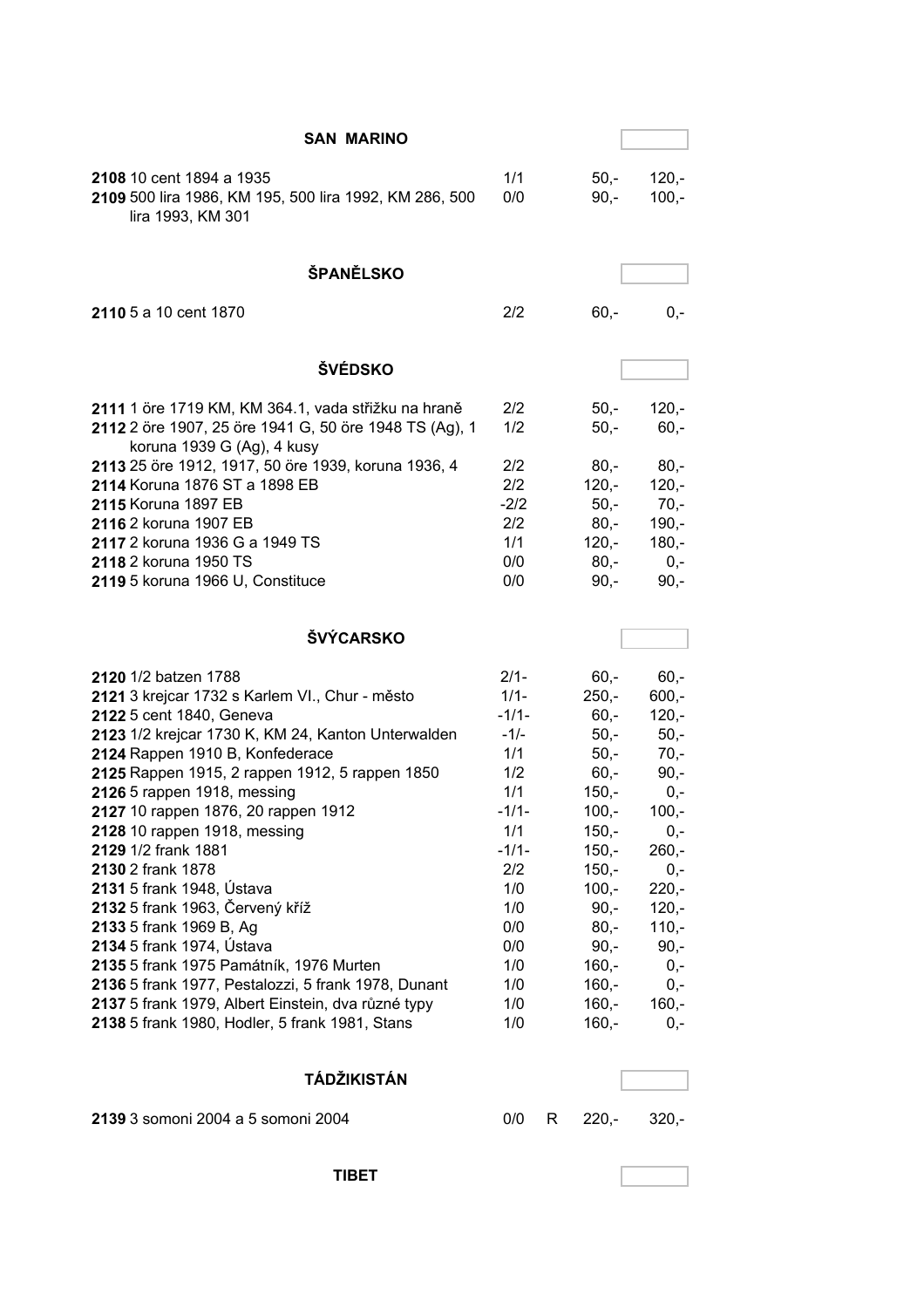| 2140 Sho (1918 - 28) Y 21,1 a 5 sho (1947 - 50), Y 28,1                                                                                        | $-1/1-$                                    | $50,-$                                            | $120,-$                                          |
|------------------------------------------------------------------------------------------------------------------------------------------------|--------------------------------------------|---------------------------------------------------|--------------------------------------------------|
| <b>TUNIS</b>                                                                                                                                   |                                            |                                                   |                                                  |
| 2141 5 frank 1954, 20 frank 1950, 100 frank 1950<br>2142 5 frank 1954, 20 frank 1950 a 100 frank 1950                                          | 1/1<br>1/1                                 | $50 -$<br>$50,-$                                  | $70,-$<br>$50,-$                                 |
| <b>TURECKO</b>                                                                                                                                 |                                            |                                                   |                                                  |
| 2143 Zolota 1115/2<br>2144 2 piosto 1203/5, dr. hrana, vada ražby<br>2145 5 kurush 1255 (Ag)<br>2146 20 kurush 1255/14<br>2147 20 para 1277/4  | $-1/1-$<br>$-1/1$<br>1/1<br>2/2<br>$-1/1-$ | $150,-$<br>$250,-$<br>$50,-$<br>$150,-$<br>$50,-$ | $260,-$<br>$300,-$<br>$50,-$<br>$150,-$<br>$0,-$ |
| <b>TURKMENISTÁN</b>                                                                                                                            |                                            |                                                   |                                                  |
| 2148 1, 5, 10, 20, 50 tennesi 1993, 500, 1000 manat<br>1999, 7 kusů                                                                            | 0/0                                        | $150,-$                                           | $150,-$                                          |
| <b>UHRY</b>                                                                                                                                    |                                            |                                                   |                                                  |
| 2149 Parvus, Zikmund, Hus, 580<br>2150 Denár, Zikmund, Hus. 575<br>2151 Denár 1518 KG, nedoražen<br>2152 Groš 1628 (?) NB, Sedmihrady, zvlněný | $1/1 -$<br>1/1<br>1/1<br>$-2/2-$           | $70,-$<br>$130,-$<br>$70,-$<br>$60,-$             | $240,-$<br>$240,-$<br>$0,-$<br>$70,-$            |
| <b>UKRAJINA</b>                                                                                                                                |                                            |                                                   |                                                  |
| 2153 1 grivna 2001, 2004 (60. výr. osvobození), 2004<br>(Vladimír Veliký)                                                                      | 1/0                                        | $100,-$                                           | $0,-$                                            |
| 2154 1 grivna 2005 (Vladimír Veliký), 1 grivna 2005 (60.<br>výr. osvobození)                                                                   | 0/0                                        | $70,-$                                            | $0,-$                                            |
| 2155 2 grivny 1996, Mince Ukrajiny                                                                                                             | PP                                         | $50,-$                                            | $0,-$                                            |
| 2156 2 grivny 1999, Mirnyj                                                                                                                     | PP.                                        | $50,-$                                            | $0,-$                                            |
| 2157 2 grivny 2000, 125 let Černivecké university                                                                                              | PP.                                        | $50,-$                                            | $0,-$                                            |
| 2158 2 grivny 2002, Glibov                                                                                                                     | PP.                                        | $50,-$                                            | $0,-$                                            |
| 2159 2 grivny 2003, 100. výr. světového letectva                                                                                               | PP.                                        | $50,-$                                            | $0,-$                                            |
| 2160 2 grivny 2003, Čornovil                                                                                                                   | PP.                                        | $50,-$                                            | $0,-$                                            |
| 2161 2 grivny 2003, Vernadskij                                                                                                                 | PP                                         | $50,-$                                            | $0,-$                                            |
| 2162 2 grivny 2003, Gmirja                                                                                                                     | PP                                         | $50,-$                                            | $0,-$                                            |
| 2163 2 grivny 2005, písečný slipak                                                                                                             | PP                                         | $60,-$                                            | $0,-$                                            |
| 2164 200 000 karbovanců 1995, Město hrdina - Oděsa,                                                                                            | PP                                         | $50,-$                                            | $50,-$                                           |
| 2165 200 000 karbovanců 1995, Město hrdina - Kijev,                                                                                            | PP                                         | $50,-$                                            | $50,-$                                           |
| 2166 200 000 karbovanců 1995, Chmelnickij                                                                                                      | PP                                         | $100,-$                                           | $100,-$                                          |
| 2167 200 000 karbovanců 1995, 50. výr. vítězství,                                                                                              | PP                                         | $50 -$                                            | $0,-$                                            |
| 2168 200 000 karbovanců 1995, Chmelnickij, zataveno                                                                                            | PP                                         | $50,-$                                            | $0,-$                                            |
| 2169 200 000 karbovanců 1995, Město hrdina -                                                                                                   | PP                                         | $50,-$                                            | $50,-$                                           |
| Sevastopol, zataveno                                                                                                                           |                                            |                                                   |                                                  |
| 2170 200 000 karbovanců 1995, 50. výročí OSN                                                                                                   | 0/0                                        | $50,-$                                            | 0,-                                              |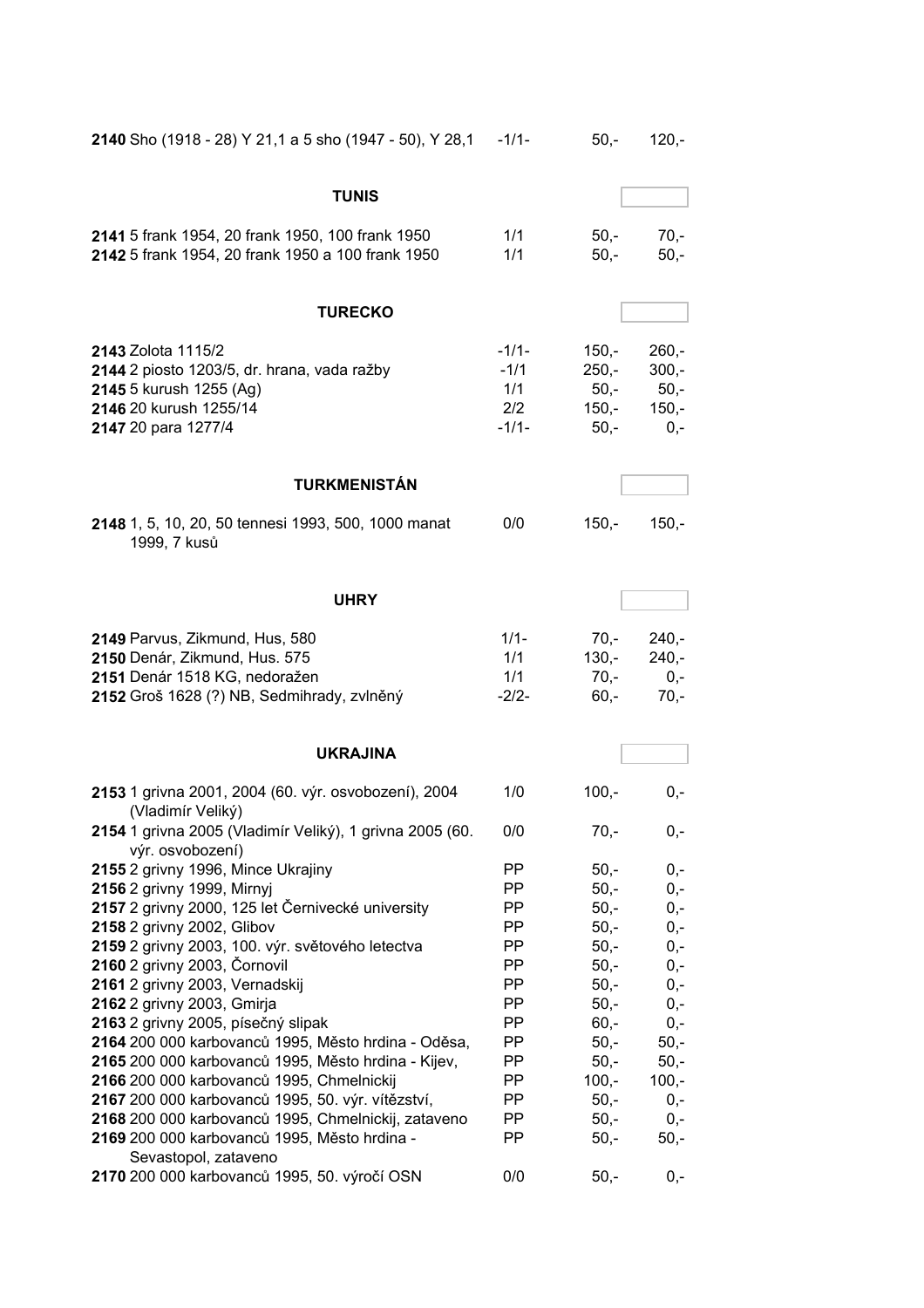| 2171 200 000 karbovanců 1996, XXVI. LOH v Atlantě       | ΡP        | $50,-$  | $0,-$   |
|---------------------------------------------------------|-----------|---------|---------|
| 2172 200 000 karbovanců 1996, 100. výr. OH              | PP.       | $50,-$  | $0,-$   |
| 2173 200 000 karbovanců 1996, Gruševskij                | PP.       | $50,-$  | $0,-$   |
| 2174 200 000 karbovanců 1996, 10. výr. havárie v        | PP.       | $50,-$  | $0,-$   |
| 2175 200 000 karbovanců 1996, Ukrajinka                 | <b>PP</b> | $50,-$  | $0,-$   |
|                                                         |           |         |         |
|                                                         |           |         |         |
| <b>USA</b>                                              |           |         |         |
| 2176 Cent Indián a Lincoln, 100 ks, každá mince jiný    | $-1/0$    | $100,-$ | $130,-$ |
| ročník nebo mincovna                                    |           |         |         |
| 2177 Cent 1863, tlustý                                  | $-1/1-$   | $60,-$  | $160,-$ |
| 2178 Cent 1886, 1889, 1890, 1891, 1895, 1901, 1903, 7   | $2/1 -$   | $60 -$  | $300,-$ |
| 2179 2 cent 1865, 2 vrypy                               | 2/2       | $90 -$  | $140 -$ |
| 2180 III cent 1868                                      | 2/2       | $100,-$ | $160,-$ |
| 2181 V cent 1905, 5 cent 1919, Dime 1935                | $2/1 -$   | $50 -$  | $130,-$ |
| 2182 V cent 1911, 5 cent 1918 a 1919, Buffalo           | $2/1 -$   | $50 -$  | $110,-$ |
| 2183 5 cent 1939, 1940, 1941, 1944, 1947, 1954, 1958,   | 1/1       | $50,-$  | $60 -$  |
| 1959, 1960, 1964, 1969, 1970 D, 1972 D, 1979,           |           |         |         |
| 1980 P, 1986 P, 1992 P, 1997 P, 18 kusů                 |           |         |         |
| 2184 5 cent 1939, 1940, 1958, 1962, 1964, 1974, 1976    | 1/1       | $50,-$  | $90,-$  |
| D, 1977, 1979, 1981 D, 1983 D, 1985 D, 1986 D,          |           |         |         |
| 1988 D, 1989 D, 1991 P, 1993 P, 1994 P, 1995 P,         |           |         |         |
| 2185 Dime 1903, 1908 D, 1915, 1916, 4 kusy              | $-1/2$    | $80 -$  | $190,-$ |
| 2186 Dime 1903, 1908, 1909, 1916, 4 kusy                | $-1/2$    | $80 -$  | $160,-$ |
| 2187 Dime 1917, 1919                                    | 1/1       | $50,-$  | $110,-$ |
| 2188 Dime 1918 S, 1919 S                                | 1/1       | $50,-$  | $340,-$ |
| 2189 Dime 1946, 1952, 1965, 1967, 1968 D, 1971 D,       | 1/1       | $50,-$  | $0,-$   |
| 1973, 1976, 1978, 1980 D, 1981 D, 1984 D, 1986          |           |         |         |
| D, 1987 D, 1988 D, 1989 P, 1991 P, 1993 P, 1994         |           |         |         |
| P, 1996 P, 1998 P, 1999 P, 2001 P, 2004 P, 24           |           |         |         |
| 2190 Dime 1946, 1966, 1968, 1970 D, 1973 D, 1977,       | 1/1       | $50,-$  | $50,-$  |
| 1979, 1980 P, 1983 D, 1984 P, 1986 P, 1987 P,           |           |         |         |
| 1989 D, 1990 D, 1990 P, 1992 D, 1994 D, 1995 P,         |           |         |         |
| 1998 D, 1999 D, 2001 D, 2004 D, 2005 D, 23 kusů         |           |         |         |
| 2191 1/4 dollar 1918                                    | 1/1       | $250,-$ | $550,-$ |
| 2192 1/4 dollar 1976 jubilejní, bubeník, bz 2x, D 2x, 4 | 0/0       | $60,-$  | 0,-     |
| 2193 1/4 dollar 1976 D, 1994, 1996, 1998, 4 kusy        | 0/0       | $70,-$  | $0,-$   |
| 2194 1/4 dollar 1965, 1973, 1978, 1980 D, 1984 D, 1986  | 1/1       | $60,-$  | $60,-$  |
| D, 1987 P, 1990 D, 1992 P, 1994 P, 10 kusů              |           |         |         |
| 2195 1/4 dollar 1967, 1974, 1979 D, 1981 P, 1985 D,     | 1/1       | $60,-$  | 0,-     |
| 1986 P, 1988 D, 1990 P, 1993 P, 1998 D, 10 kusů         |           |         |         |
| 2196 1/4 dollar 1999, P + D, 5 kusů                     | 1/0       | $100,-$ | 0,-     |
| 2197 1/4 dollar 2000, kompl. sada P                     | 1/0       | $100 -$ | $0,-$   |
| 2198 1/2 dollar 1892, Kolumbus, dr. hrana               | 1/1       | $200,-$ | $240,-$ |
| 2199 1/2 dollar 1941                                    | 2/2       | $70,-$  | $70,-$  |
| 2200 1/2 dollar 1944                                    | 2/2       | $50,-$  | $50,-$  |
| 2201 1/2 dollar 1964, Kennedy                           | PP        | $80,-$  | $110,-$ |
| 2202 Dollar 1881 S                                      | 0/0       | $350,-$ | $440,-$ |
| <b>2203 Dollar 1883 O</b>                               | 1/1       | $300,-$ | $400,-$ |
| 2204 Dollar 1887                                        | 1/1       | $260 -$ | $320,-$ |
| 2205 Dollar 1896                                        | 1/1       | $300 -$ | $440,-$ |
| 2206 Dollar 1921, Morgan, n. škr.                       | $-1/1$    | $200,-$ | $260,-$ |
| 2207 Dollar 1922, mírový                                | 1/1       | $200,-$ | $280,-$ |
| 2208 Dollar 1923                                        | 1/1       | $200,-$ | $300,-$ |
| 2209 Dollar 1925                                        | 1/1       | $200,-$ | $300,-$ |
|                                                         |           |         |         |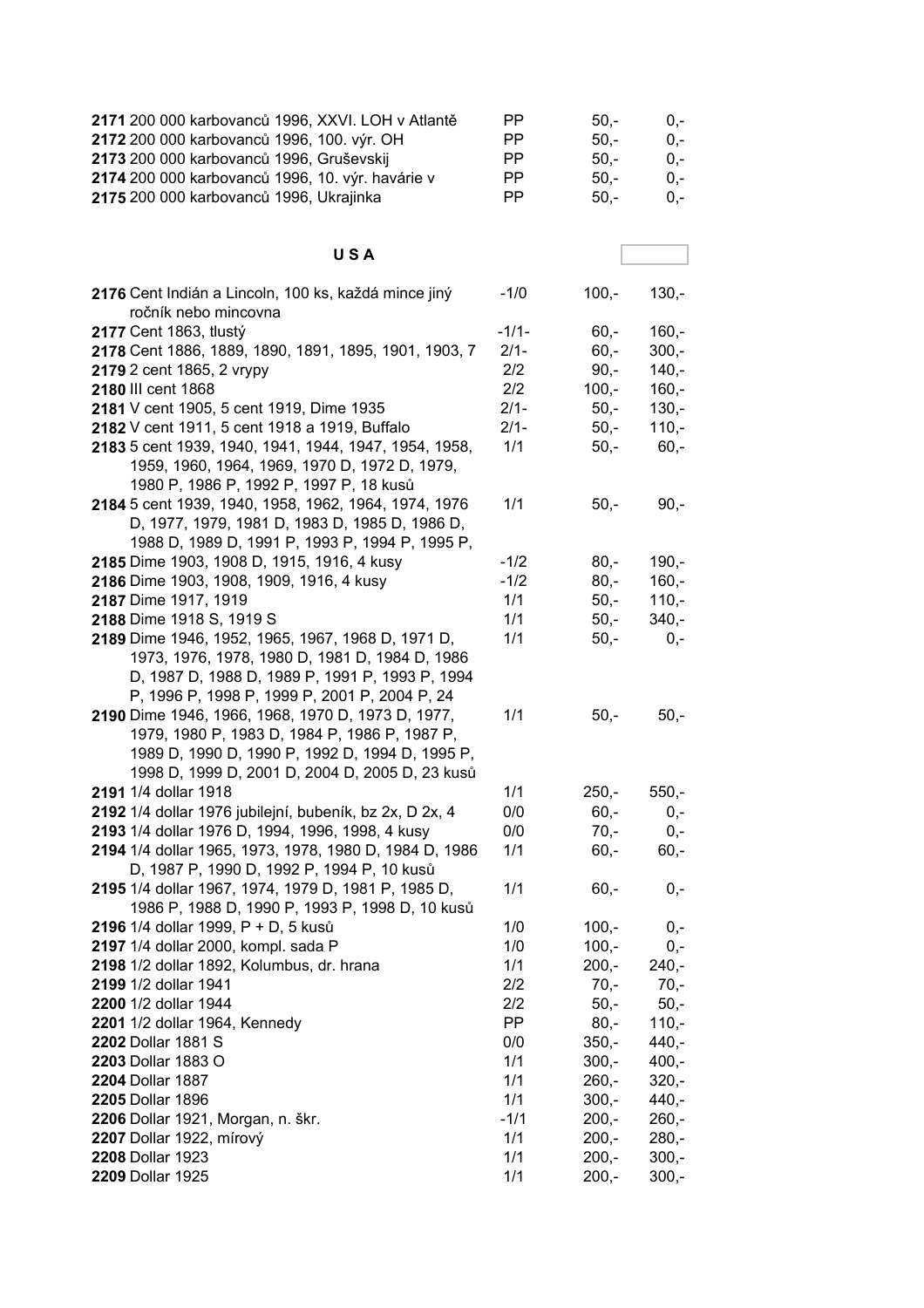| 2210 Dollar 1989 OZ, Ag                                       | 0/0 | $250 -$ | $320 -$ |
|---------------------------------------------------------------|-----|---------|---------|
| 2211 Dollar 1990 OZ, Ag                                       | 0/0 | $250 -$ | $320 -$ |
| <b>VENEZUELA</b>                                              |     |         |         |
| <b>2212</b> 10 a 100 bolivarů 2002, 50 bollivarů 1999, 3 kusy | 0/1 | $60 -$  | $0 -$   |
| <b>2213</b> 500 bolivarů 1999                                 | 0/0 | $50 -$  | $0 -$   |

## **MEDAILE A VYZNAMENÁNÍ**

| <b>HABSBURSKÁ MONARCHIE</b>                                                                                             |                |                    |                    |
|-------------------------------------------------------------------------------------------------------------------------|----------------|--------------------|--------------------|
|                                                                                                                         |                |                    |                    |
| <b>Rudolf II.</b><br>2214 Tolar 1604, KH, replika                                                                       | <b>PP</b>      | $200,-$            | $240 -$            |
| <b>Marie Terezie</b><br>2215 Korunovační medaile na českou královnu r. 1743 v<br>Praze, bronz, dírka                    | $2/1-$         | $100 -$            | $150 -$            |
| František II.                                                                                                           |                |                    |                    |
| 2216 Jeton 1794, na holdování v Belgii (Brusel), Nov. M<br>2217 Jeton 1815, na holdování v Miláně, Cu 22 mm             | $-1/1-$<br>1/1 | $100,-$<br>$100,-$ | $340 -$<br>$240 -$ |
| <b>Ferdinand V.</b>                                                                                                     |                |                    |                    |
| 2218 Jeton ke korunovaci v Bratislavě 1830, Ag 20 mm,                                                                   | 1/1            | $200,-$            | $240 -$            |
| 2219 Jeton ke korunovaci v Bratislavě 1830, Ag 24 mm                                                                    | 1/1            | $250 -$            | $380 -$            |
| 2220 Jeton na holdování 1835 ve Vídni, Ag 18 mm<br>2221 Jeton ke korunovaci v Praze 1836, Ag 18 mm,<br>zlacený, n. škr. | 1/0<br>0/0     | $100 -$<br>$70,-$  | $190 -$<br>$110,-$ |
| 2222 Jeton ke korunovaci v Praze 1836, Ag 18 mm                                                                         | 0/0            | $80 -$             | $180 -$            |
| 2223 Jeton ke korunovaci v Praze 1836, Ag 20 mm                                                                         | 1/1            | $80 -$             | $180 -$            |
| František Josef I.                                                                                                      |                |                    |                    |
| 2224 Návštěva Brna 1892, 36 mm, mosaz, Christlbauer                                                                     | 1/1            | $100 -$            | $140 -$            |
| 2225 Medaile k uherskému mileniu (896 - 1896), portrét,<br>uherští vojáci, Ni 50 mm, dr. škr., hrana                    | 1/1            | $150,-$            | $200,-$            |
| 2226 Císařský trh 1898 ve Swechatu, Br 38 mm, sig.                                                                      | 1/1            | $150,-$            | $240 -$            |
| 2227 Státní cena za zemědělské zásluhy, Cu 40 mm,<br>koroze, sig. Tautenhayn                                            | $-1/2$         | $50,-$             | $50 -$             |
| 2228 Náhrada státu za hospodářské zásluhy, Zn 40 mm,<br>hrany, sig. Tautenhayn                                          | $-1/1-$        | $80 -$             | $80 -$             |
| 2229 Císařské jubileum 1908, klusácké závody, Cu 30<br>mm, sig. Neuberger                                               | 1/1            | $80 -$             | $80 -$             |
| 2230 Jeton Karlskirche a jeton s Marií Terezií, 2 kusy                                                                  | 1/0            | $50 -$             | $60 -$             |

#### *Rakousko*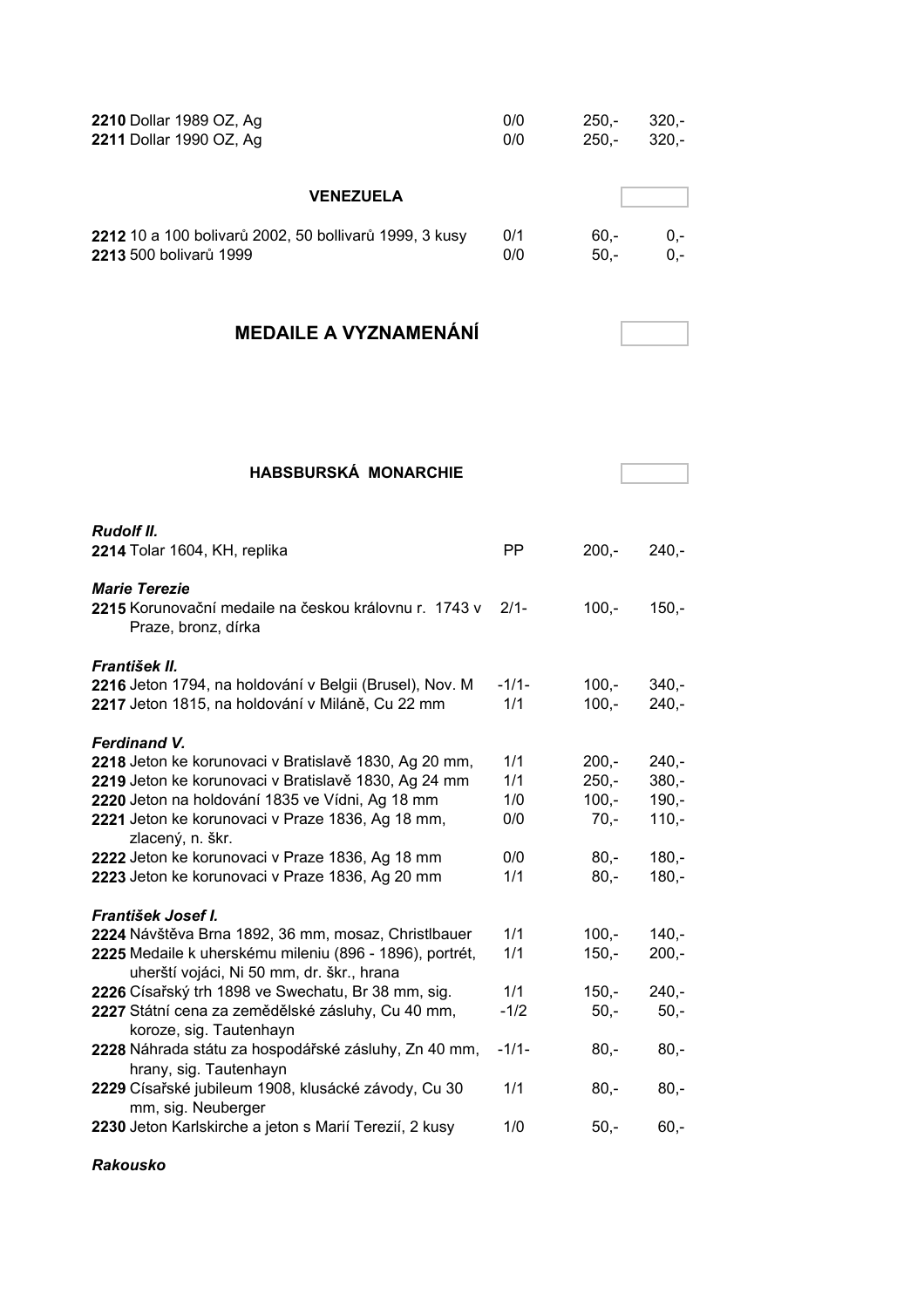| 2231 Jezdecká socha 1865, Br 60 mm, sig. Radnitzky<br>/Princ Eugen/                                          | 1/1        | $250,-$           | $480,-$            |
|--------------------------------------------------------------------------------------------------------------|------------|-------------------|--------------------|
| 2232 Výstava řemesel 1880 ve Vídni, Br 60 mm, sig.<br>2233 VI. pěvecký festival 1890 ve Vídni, Br 60 mm,     | 0/0<br>1/1 | $300,-$<br>$60,-$ | $440,-$<br>$180,-$ |
| ouško, dr. hr., sig. Scharff<br>2234 Medaile Cu 55 mm, Vojáci 8. prosince 1914, dr.<br>hr., /Vévoda Teschen/ | 1/1        | $120,-$           | $320,-$            |
| <b>MEDAILE PODLE OSOBNOSTI</b>                                                                               |            |                   |                    |
| Harant Kryštof                                                                                               |            |                   |                    |
| 2235 ČNS Plzeň 1984, Ag 40 mm, 31, 77 g, sig. Kozák                                                          | 0/0        | $300,-$           | $360,-$            |
| <b>Havel Václav</b><br>2236 Medaile jubilejní, 10 let prezidentem ČR (1993 -                                 | PP         | $300,-$           | $320,-$            |
| 2003), Ag 35 mm, 14,88 g, 999/1000, etue<br>2237 Medaile jubilejní, 10 let prezidentem ČR (1993 -            | <b>PP</b>  | $300,-$           | $0,-$              |
| 2003), Ag 34 mm, 15,93 g, Hradčany, portrét                                                                  |            |                   |                    |
| Karel IV.                                                                                                    |            |                   |                    |
| 2238 Vzdělanost rozdávejme, Ag 38 mm, 24,1 g, sig.                                                           | PP         | $160,-$           | $190,-$            |
| Jan Pavel II.<br>2239 Návštěva v ČSR 1990, tombak 60 mm, sig. Bradna                                         | 0/0        | $50 -$            | $60,-$             |
| 2240 Návštěva Velehradu 1990, Br 60 mm, sig. Úprka                                                           | 0/0        | $50,-$            | $60 -$             |
| 2241 Návštěva Velehradu 1990, Br 60 mm, patinovaná,<br>sig. Úprka                                            | 0/0        | $50,-$            | $110,-$            |
| 2242 Návštěva Praha, Velehrad, Bratislava 1990, vyd,<br>REDOS, postř. 40 mm, sig. Růžek + Zobek              | 1/1        | $50,-$            | $60,-$             |
| 2243 Návštěva Bratislavy 1990, postř. 40 mm, sig. Zobek                                                      | 0/0        | $60 -$            | $100,-$            |
| 2244 Návštěva Bratislavy 1990, postř. 40 mm, sig. Zobek                                                      | PP         | $100,-$           | $110,-$            |
| 2245 Návštěva Slovenska 2003, pozl. 28 mm, sig.                                                              | 0/0        | $80,-$            | $80,-$             |
| 2246 Postříbřená medaile, 36 mm, /portrét + pieta/                                                           | 1/0        | $50,-$            | $50,-$             |
| 2247 Postříbřená medaile, 36 mm, /portrét +<br>Czestochowská madona/                                         | 0/0        | $50,-$            | $50,-$             |
| Serafín František                                                                                            |            |                   |                    |
| 2248 Hliníková medaile na 700 výr. úmrtí (1226 - 1926),<br>40 mm s ouškem                                    | 1/1        | 40,-              | $0,-$              |
| Šlik<br>2249 Tolar 1520, replika 1967, Ag 42 mm, 22,4 g,<br>900/1000, etue                                   | PP.        | $200 -$           | $200,-$            |
| Švehla                                                                                                       |            |                   |                    |
| 2250 Medaile 1933 "Vyšel rozsévač", Ag 30 mm, sig.                                                           | 1/1        | $200,-$           | $240,-$            |
| T. G. Masaryk<br>2251 Medaile k 85. narozeninám 1935, Ag 32 mm, 14,7<br>g, sig. Španiel                      | 0/0        | $70,-$            | $130,-$            |
| 2252 Medaile k 85. narozeninám 1935, Ag 42 mm, sig.                                                          | 0/0        | $150,-$           | $260,-$            |
| Španiel, lesklá<br>2253 Medaile k 85. narozeninám 1935, Ag 50 mm, sig.<br>Španiel, lesklá, orig. etue        | 0/0        | $200,-$           | $380,-$            |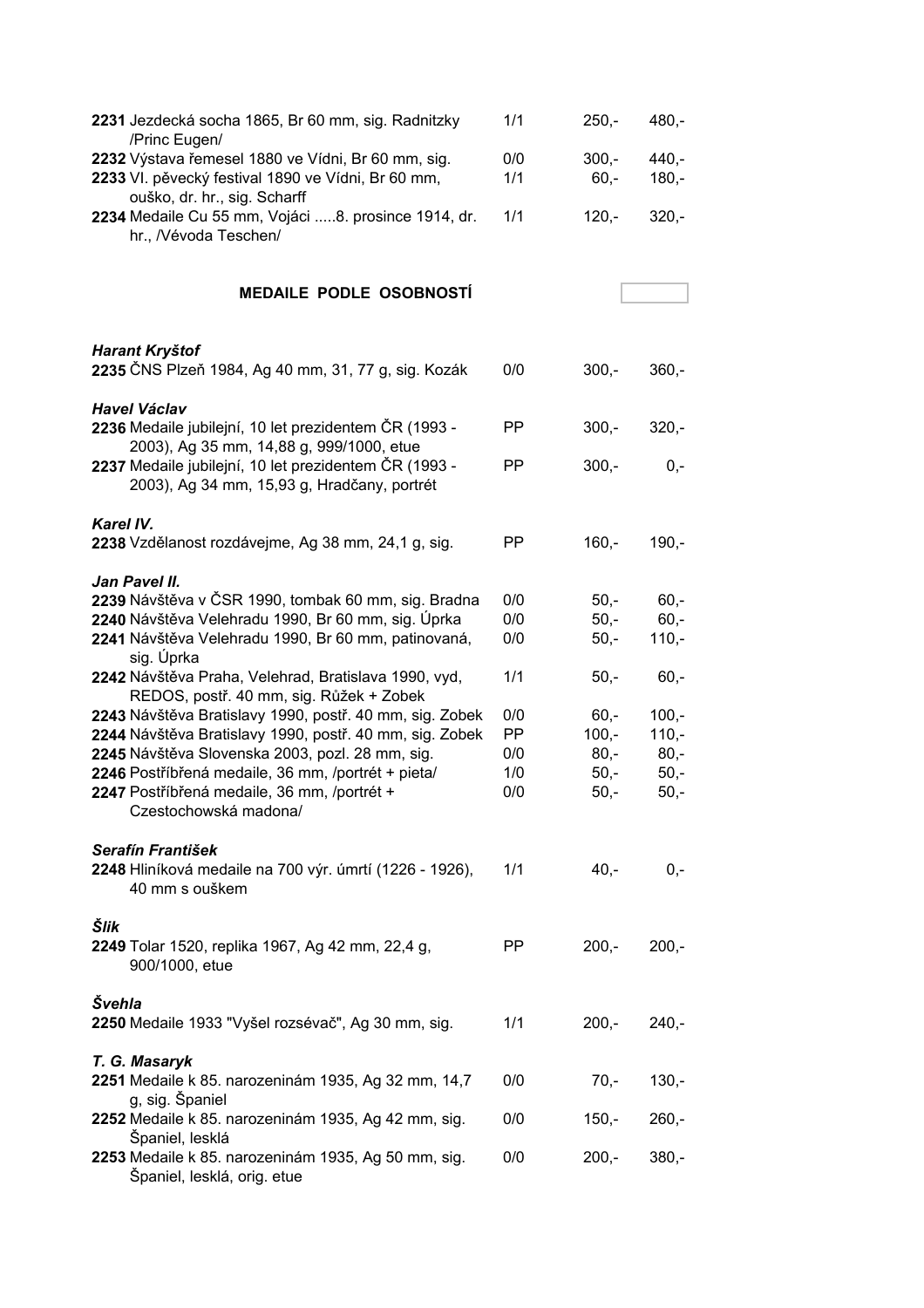| 2254 Úmrtní medaile 1937, Ag 40 mm, matová                                                                                                  | 1/1          | $150,-$           | $190,-$         |
|---------------------------------------------------------------------------------------------------------------------------------------------|--------------|-------------------|-----------------|
| <b>Tyrš Miroslav</b><br>2255 Stříbrná medaile 1932, 42 mm, 30,13 g, dr. hr., sig.                                                           | 1/0          | $200,-$           | $260,-$         |
| Sv. Václav<br>2256 Medaile k mileniu 1929, Ag, 29 mm, 15 g, n. hr.,<br>sig. Španiel                                                         | 1/1          | $200 -$           | $240,-$         |
| <b>Wenzl František</b><br>2257 Předseda Brnosvazu a Moragra, 40 let trvání<br>spolku, Br 70 mm, Lichták 1939                                | 1/1          | $60,-$            | $0,-$           |
| <b>MEDAILE PODLE MĚST</b>                                                                                                                   |              |                   |                 |
| <b>Bílovice nad Svitavou</b><br>2258 Svěcení chrámu Cyrila a Metoděje 1913, Al 30 mm<br>s ouškem                                            | 1/1          | $50,-$            | $0,-$           |
| <b>Brno</b><br>2259 40 let ČNS 1977, markrabě Jošt, Ag 42 mm, 23,85<br>g, sig. Zeman                                                        | 0/0          | $100,-$           | $160,-$         |
| <b>Illava</b><br>2260 Dominiální známka (?), osmihran, mosaz 30 mm                                                                          | $1/-$        | 150,-             | $1200,-$        |
| Praha<br>2261 Závody o VIII. sletu sokolském, Br 50 mm, sig.<br>Brůha, orig. etue<br>2262 Předsletová slavnost škol 1947, odznak 44,5 x 27  | 1/1<br>$1/-$ | $80,-$<br>$30,-$  | $80 -$<br>$0,-$ |
| mm a odznak 1948, spolu 2 kusy<br>2263 Všesokolský slet 1938, Ag 35 mm, 13,6 g, sig.<br>2264 Všesokolský slet 1948, Ag 28 mm, 14,02 g, sig. | 0/0<br>1/1   | $130 -$<br>$60,-$ | $0,-$<br>$0,-$  |
| Příbram<br>2265 ČNS v Příbrami, k výročí příbramského zlatníku<br>1975, Ni 29 mm, sig. AP                                                   | 1/1          | $50,-$            | $0,-$           |
| <b>Střelice</b><br>2266 Svěcení praporu vysloužilých vojínů 1910, zlac. Br<br>29 mm, původní ouško                                          | 0/0          | $60 -$            | $220,-$         |
| Tišnov<br>2267 Podhorácká výstava 1927, postř. 40 mm, Karnet a                                                                              | 1/1          | $100,-$           | $170,-$         |
| <b>Třebíč</b><br>2268 Metropole západní Moravy, 75 let spořitelny (1888 -<br>1963), Br 60 mm, sig. Hám, etue                                | 1/1          | $200,-$           | $0,-$           |
| <b>MEDAILE PODLE ZEMÍ</b>                                                                                                                   |              |                   |                 |

*Československá republika*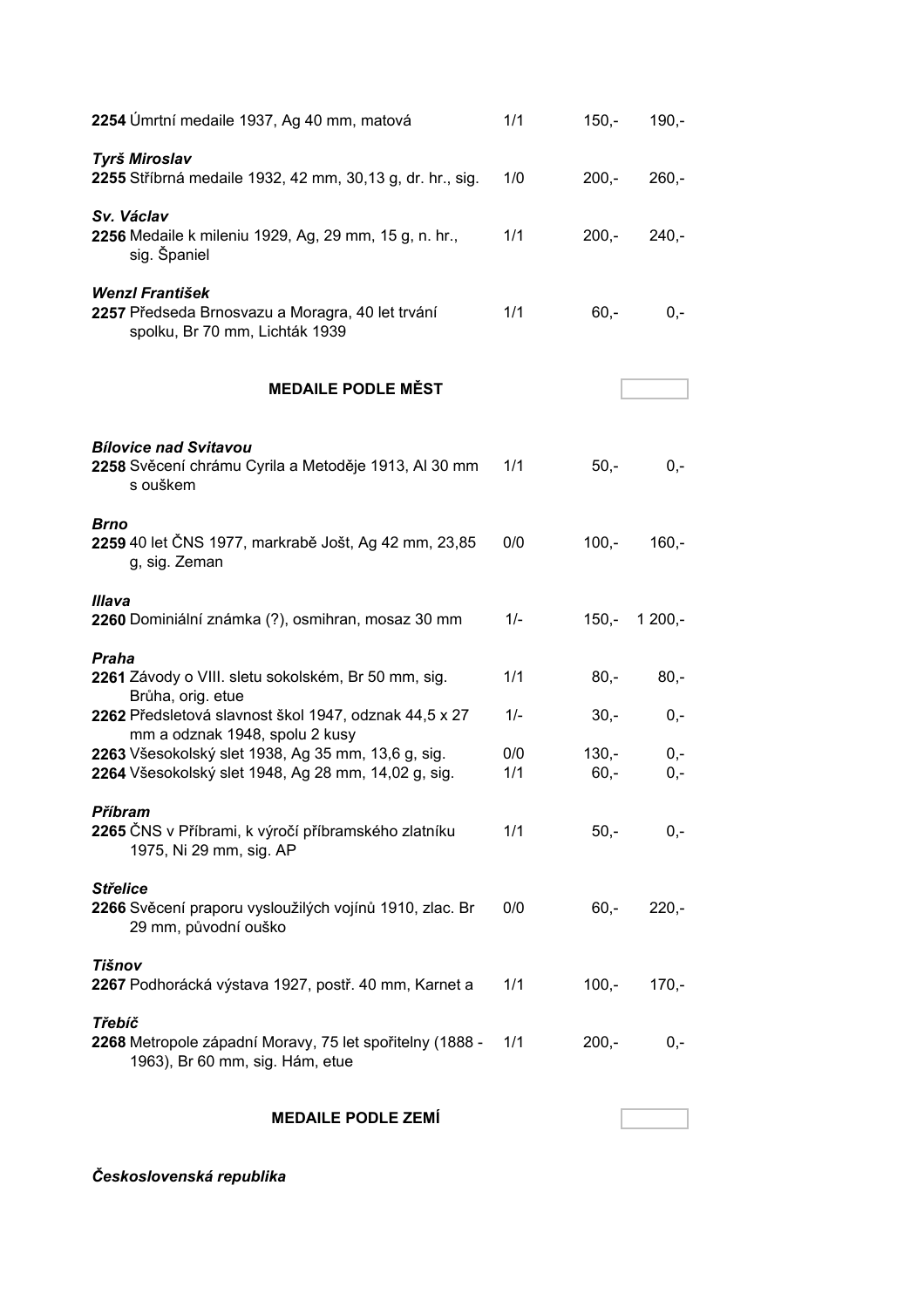| 2269 Na okupaci ČSR 15. 3. 1939, pozlacená 38 mm,                                                | 1/1       | $50 -$  | $80 -$   |
|--------------------------------------------------------------------------------------------------|-----------|---------|----------|
| Česká republika                                                                                  |           |         |          |
| 2270 KDE DOMOV MŮJ, vznik ČR 1993, Ag 35 mm,                                                     | <b>PP</b> | $250 -$ | $600 -$  |
| 17,5 g, 986/1000, etue                                                                           |           |         |          |
| 2271 KDE DOMOV MŮJ, katedrála sv. Víta 1994, Ag 35<br>mm, 17,5 g, 986/1000, etue                 | PP        | $200 -$ | $440 -$  |
| 2272 KDE DOMOV MŮJ, 700 let města Plzně 1995, Ag                                                 | PP.       | $200,-$ | $240 -$  |
| 35 mm, 17,5 g, 986/1000, etue                                                                    |           |         |          |
| 2273 KDE DOMOV MŮJ, portál Vladislavského sálu<br>1997, Ag 35 mm, 17,5 g, 986/1000, etue         | PP.       | $200,-$ | $320 -$  |
| 2274 KDE DOMOV MŮJ, sv. Václav 1998, Ag 35 mm,                                                   | PP.       | $250 -$ | $1300,-$ |
| 17,5 g, 986/1000, sig. Zeman, etue                                                               |           |         |          |
| 2275 KDE DOMOV MŮJ, chrám sv. Barbory v Kutné<br>Hoře 1999, Ag 35 mm, 17,5 g, 986/1000, etue     | PP        | $200,-$ | $320 -$  |
| 2276 KDE DOMOV MŮJ, Vladislavský sál 2002, Ag 35<br>mm, 17,5 g, 986/1000, etue                   | PP        | $200,-$ | $340 -$  |
| 2277 KDE DOMOV MŮJ, chrám sv. Mikuláše v Praze<br>2003, Ag 35 mm, 17,5 g, 986/1000, etue         | PP.       | $200 -$ | $340 -$  |
| Velká Morava                                                                                     |           |         |          |
| 2278 Medaile "Velká Morava", Ag 34 mm, 20,2g,<br>900/1000, sig. Kolářský, etue                   | 0/0       | $200,-$ | $280,-$  |
| Slovenská republika                                                                              |           |         |          |
| 2279 Nad Tatrou sa blýská, Vznik SR 1993, Ag 35 mm,<br>17,5 g, 986/1000, etue                    | PP.       | $250,-$ | $950,-$  |
| <b>Francie</b>                                                                                   |           |         |          |
| 2280 Zemědělská společnost departementu Seina,<br>uděleno H. Lefebvre 1898, Cu 37 mm, sig. Hamel | 0/0       | $50,-$  | $110,-$  |

### **BANKOVKY**

| <b>Československo</b>                                                      |         |          |           |
|----------------------------------------------------------------------------|---------|----------|-----------|
| 2281 5 Kč 1921, série 6                                                    | 1/1     | $500 -$  | 700.-     |
| 2282 20 Kč 1919, série P, Nov. 9 a                                         | $-2/2-$ | $1000 -$ | $1200 -$  |
| 2283 50 Kč 1922, série 064, Nov. 16 b, malá dírka<br>uprostřed bankovky    | 3/3     | $2000 -$ | $2,400,-$ |
| 2284 100 Kč 1931, série T                                                  | 2/2     | $300 -$  | 460.-     |
| 2285 5 koruna b.l., ruční přetisk (Protektorát Čechy a                     | N       | $800 -$  | $950 -$   |
| 2286 1000 korun 1942, 1. vydání, série CH, (Protektorát<br>Čechy a Morava) | $-1/1-$ | $400,-$  | $0 -$     |
| 2287 100 Kčs b.l. (1944), T. G. Masaryk, série PA                          | 1/1     | $60 -$   | $0,-$     |
| 2288 Série 1 - 100 Kčs 1953, 7 kusů, ruské vydání                          | N       | $300 -$  | $550,-$   |
| 2289 Série 1 - 100 Kčs 1953, 7 kusů, české vydání                          | N       | $280 -$  | $550,-$   |
| 2290 Série 3 - 100 Kčs 1958 - 1964, 7 kusů                                 | N       | $300 -$  | $320 -$   |
| 2291 Série 10 - 1000 Kčs (1970 - 89), 7 kusů                               | N       | $1300 -$ | $1300 -$  |